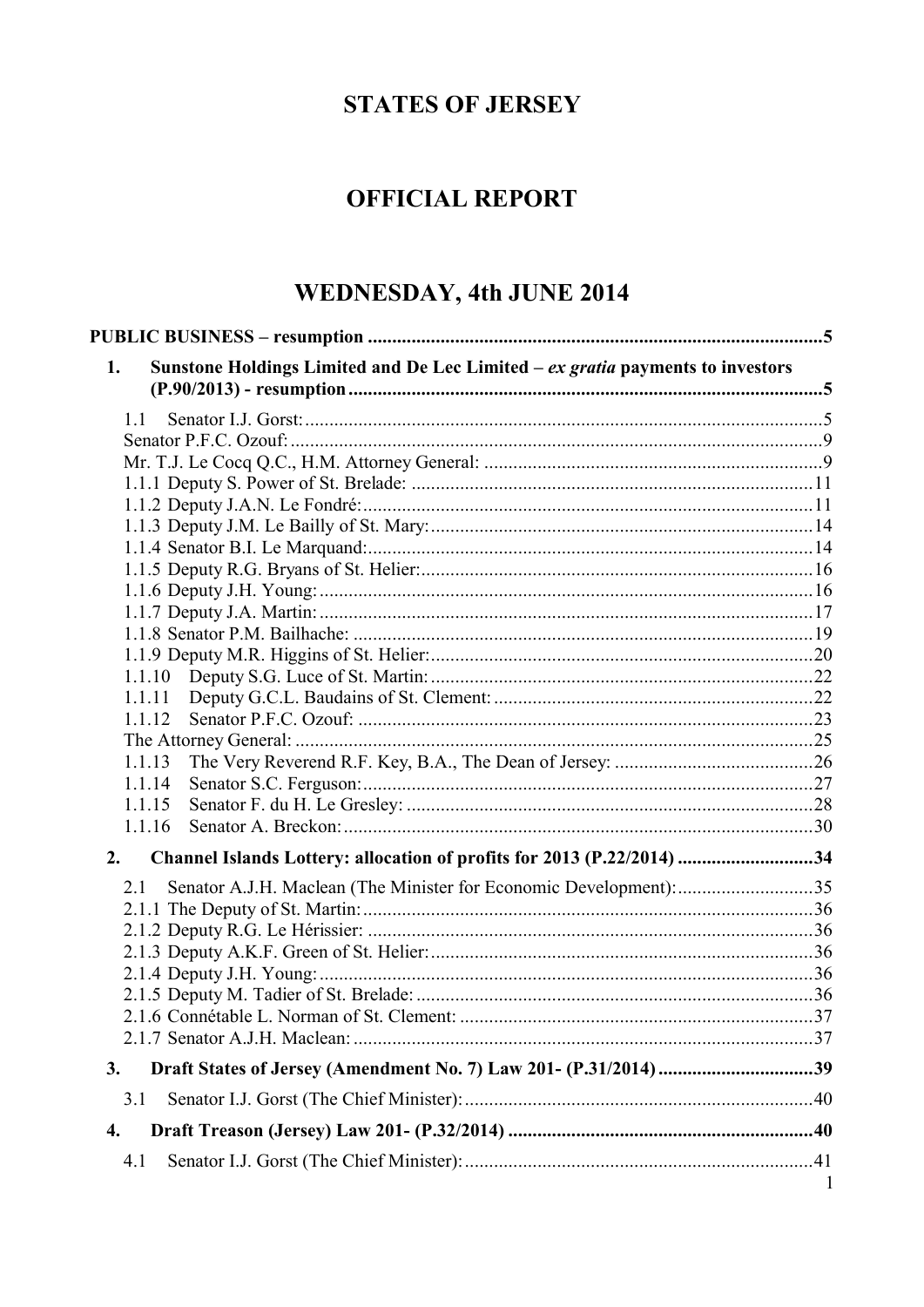| 4.1.11                                                                                     |  |
|--------------------------------------------------------------------------------------------|--|
|                                                                                            |  |
| Draft Financial Regulation (Miscellaneous Provisions No. 2) (Jersey) Law 201-<br>5.        |  |
|                                                                                            |  |
| 5.1                                                                                        |  |
|                                                                                            |  |
|                                                                                            |  |
|                                                                                            |  |
|                                                                                            |  |
| 5.2                                                                                        |  |
| 5.3.                                                                                       |  |
|                                                                                            |  |
|                                                                                            |  |
| Ratification of the Agreement on the exchange of information relating to tax matters<br>6. |  |
| between the Government of Jersey and the Kingdom of Belgium (P.52/2014)52                  |  |
| 6.1                                                                                        |  |
| Draft Taxation (Exchange of Information with Third Countries) (Amendment No. 11)<br>7.     |  |
|                                                                                            |  |
| 7.1                                                                                        |  |
| Draft Insurance Business (Amendment No. 7) (Jersey) Law 201- (P.55/2014)54<br>8.           |  |
| 8.1                                                                                        |  |
| 9.                                                                                         |  |
| 9.1.                                                                                       |  |
|                                                                                            |  |
|                                                                                            |  |
|                                                                                            |  |
|                                                                                            |  |
| 9.2                                                                                        |  |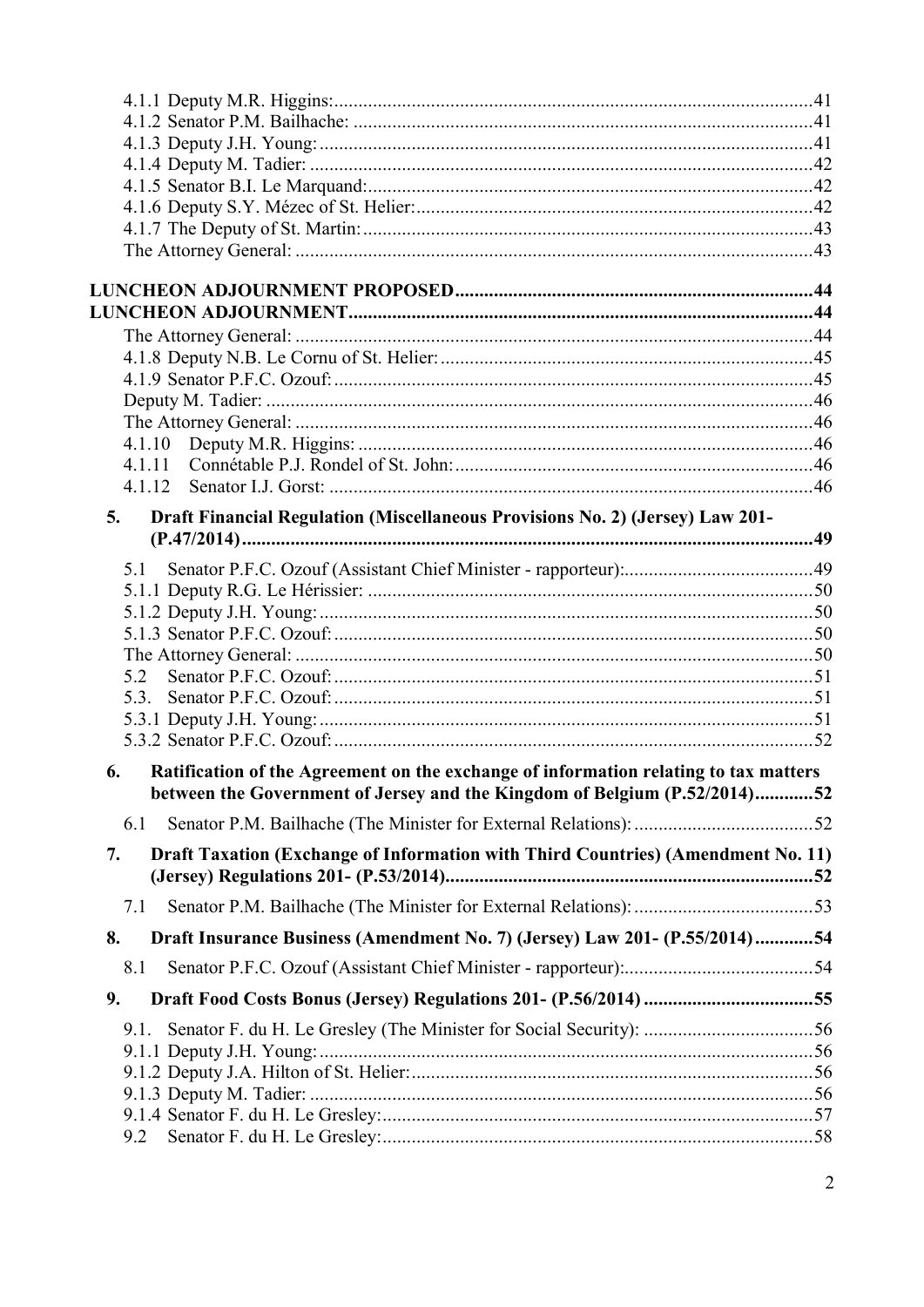| 10.                                                                            | <b>Draft Safeguarding of Workers (Machinery and Woodworking Machines)</b>                 |   |
|--------------------------------------------------------------------------------|-------------------------------------------------------------------------------------------|---|
|                                                                                |                                                                                           |   |
|                                                                                | 11. Draft Social Housing (Transfer) (Jersey) Regulations 201- (P.58/2014) - as amended 60 |   |
|                                                                                |                                                                                           |   |
|                                                                                | 11.1.1                                                                                    |   |
|                                                                                | 11.1.2                                                                                    |   |
|                                                                                | 11.1.3                                                                                    |   |
|                                                                                | 11.1.4                                                                                    |   |
|                                                                                | 11.1.5                                                                                    |   |
|                                                                                | 11.1.6                                                                                    |   |
|                                                                                |                                                                                           |   |
|                                                                                | 11.1.7                                                                                    |   |
|                                                                                | 11.1.8                                                                                    |   |
|                                                                                | 11.1.9                                                                                    |   |
|                                                                                | 11.1.10                                                                                   |   |
|                                                                                |                                                                                           |   |
|                                                                                |                                                                                           |   |
|                                                                                |                                                                                           |   |
|                                                                                |                                                                                           |   |
|                                                                                |                                                                                           |   |
| 12.                                                                            | Housing Transformation Programme: amendment to the Medium-Term Financial                  |   |
|                                                                                |                                                                                           |   |
|                                                                                |                                                                                           |   |
|                                                                                | 12.1.1                                                                                    |   |
|                                                                                | 12.1.2                                                                                    |   |
|                                                                                | 12.1.3                                                                                    |   |
|                                                                                | 12.1.4                                                                                    |   |
| 13.                                                                            | Housing Transformation Programme: Memorandum and Articles of Andium Homes                 |   |
|                                                                                | Limited (P.60/2014) - proposition of Senator P.F.C. Ozouf under S.O. 26(7) to allow       |   |
|                                                                                |                                                                                           |   |
|                                                                                | 13.1.1                                                                                    |   |
|                                                                                | 13.1.2                                                                                    |   |
|                                                                                | 13.1.3                                                                                    |   |
|                                                                                | 13.1.4                                                                                    |   |
|                                                                                | 13.1.5                                                                                    |   |
|                                                                                | 13.1.6                                                                                    |   |
|                                                                                | 13.1.7                                                                                    |   |
|                                                                                | 13.1.8                                                                                    |   |
|                                                                                | 13.1.9                                                                                    |   |
|                                                                                | 13.1.10<br>13.1.11                                                                        |   |
|                                                                                |                                                                                           |   |
| 13.2 Housing Transformation Programme: Memorandum and Articles of Andium Homes |                                                                                           |   |
|                                                                                |                                                                                           | 3 |
|                                                                                |                                                                                           |   |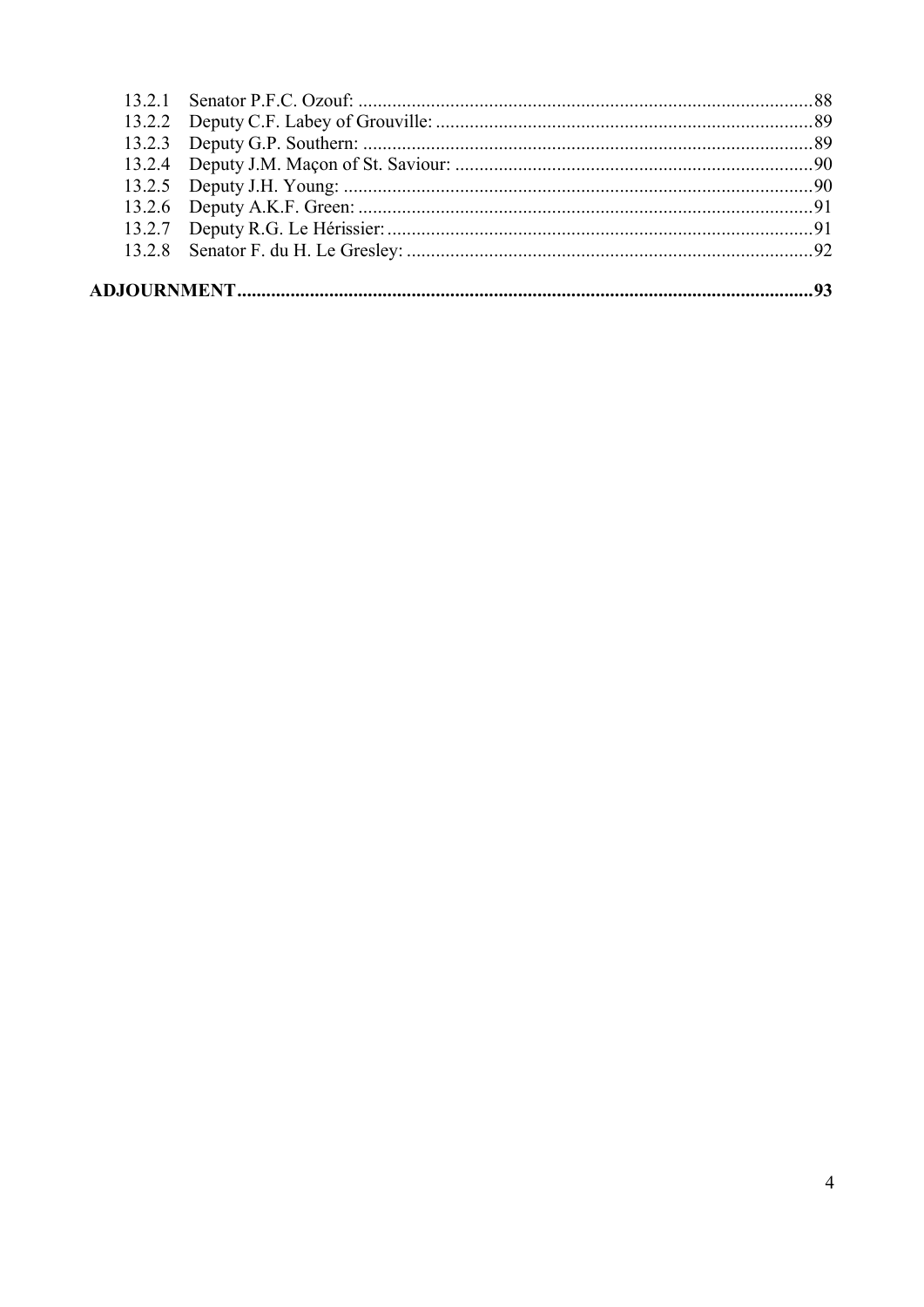[09:31]

## **The Roll was called and the Dean led the Assembly in Prayer.**

#### **PUBLIC BUSINESS – resumption**

#### **1. Sunstone Holdings Limited and De Lec Limited –** *ex gratia* **payments to investors (P.90/2013) - resumption**

#### **The Bailiff:**

So we return now to the consideration of Projet 90, Sunstone Holdings Limited and De Lec Limited - *ex gratia* payments to investors lodged by Senator Breckon. The debate is now open and I see the Chief Minister.

#### **1.1 Senator I.J. Gorst:**

I doubt that Members will recall the speech that I gave to the Assembly last September on this proposition, however some may, and my position remains unchanged. Given the time that has elapsed I intend to repeat some of the points that I made in that speech. I also intend to briefly summarise to Members what has happened since last September and refer to new matters that have arisen as a result of David Thomas' report. Some will recall that last September there were a number of questions raised in the debate that could not be answered. I agreed to undertake an inquiry to get some of the answers, and with this in mind Members agreed that the debate should be adjourned. Subsequently I asked an independent expert, David Thomas, to undertake an inquiry. I proceeded to agree terms of reference with Senator Breckon, which are set out in full in the further comments of the Council of Ministers which we presented on 29th April this year. I think it is important for Members that I outline at the start some of the qualifications of David Thomas to explain why I rely on the conclusions of his report in full. David Thomas was appointed the Banking Ombudsman in the United Kingdom in 1997 after practising for 28 years as a solicitor. He then became Principal Ombudsman and subsequently Chief Ombudsman of the Financial Ombudsman Service. He is currently acting as part-time consultant to the new Chief Ombudsman with the title of Lead Ombudsman. The report that David Thomas has produced is the result of a significant work which involved, among other matters, the consideration of 24 storage boxes of files, potentially relevant to the J.F.S.C.'s (Jersey Financial Services Commission) supervision of Goldridge and the disclosure of a significant amount of information from the States of Jersey police. I hope that Members have had an opportunity in advance of the debate today to consider Mr. Thomas' report. I appreciate that because of the statutory constraints set by Article 37 of the Financial Services Commission (Jersey) Law Members are not able to see for themselves the full results of David Thomas' inquiry, but I can assure Members that it has been comprehensive, thorough, and above all, independent and I stand fully by the conclusions of the report. It would not be right, and I do not propose to go through the report today in detail, but I do think it is worthwhile considering the conclusions that are reached in chapter 10 of the report so that we are in no doubt about the findings of that report. I will refer to those findings in turn, so that there can be no misunderstanding of David Thomas' conclusions. To the question: "Did 2 investors express concerns to the J.F.S.C. in 2006 or 2007?" the report found the answer to that question was no. In question: "Was the J.F.S.C. aware and should it have taken action before 2008?" the answer to that question is no. In question: "Should the J.F.S.C. have been aware of warning signs, irregularities and taken action concerning the incorporation operation of Sunstone and De Lec by the regulated principals?" that is Cameron, Foot and Lewis. In answer to that question no. In question: "Were there regulatory breaches on behalf of Goldridge?" David Thomas says in answer to that: "I am prevented by law from adding to the J.F.S.C.'s 2008 statement which has been included in an annex." In question: "Were the J.F.S.C. enforcement actions in respect of Goldridge sufficient?" the answer of David Thomas is: "If the J.F.S.C. had taken timely and sufficient action issues,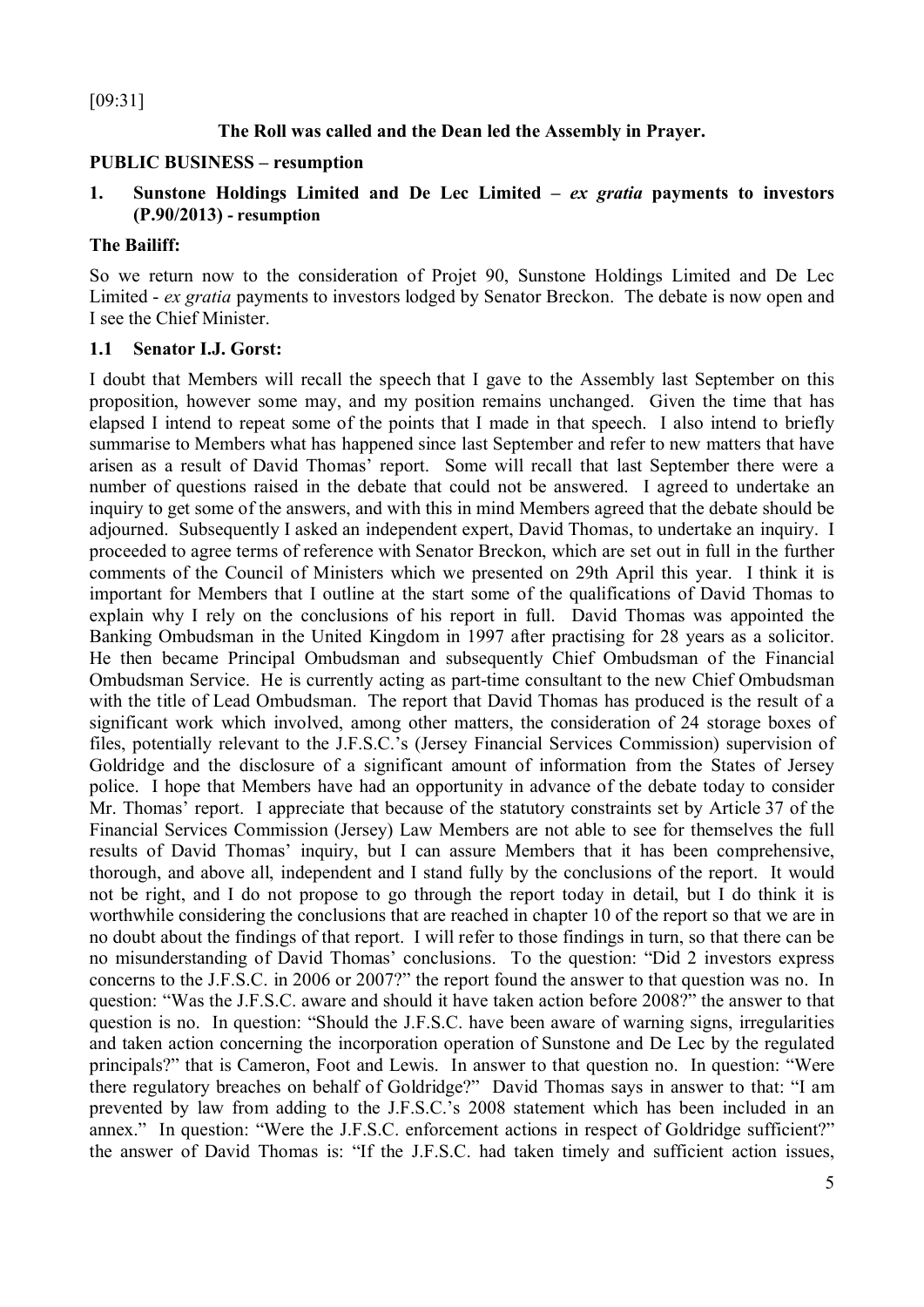including Goldridge, unconnected with Sunstone and De Lec, it would have been likely to become public by January 2007. If the J.F.S.C. had possessed a wider range of graduated powers these issues could have become public at a much earlier date" and I will come on and talk about those later in my speech. In question: "If the J.F.S.C. should have been aware and should have taken action in respect of Goldridge before January 2008 would that have made any difference to the loss incurred by investors in Sunstone and De Lec?" in answer to that question: "Investors would have been unlikely to invest or increase an existing investment in Sunstone and De Lec after March 2007 but it would have made little or no difference to the losses incurred by those who had already invested by March 2007 and for the removal of any doubt it would have made little or no difference to those who had invested by March 2007 but rolled over their existing investments at a later date." I think it is extremely important that Members are aware of those questions and those findings in that independent report. I also hope that Members have had an opportunity to consider the comments of the Council of Ministers that were presented last week. Again, for the avoidance of doubt, let me re-emphasise the position taken by the Council of Ministers on a number of key points that are of particular relevance when considering the proposition of Senator Breckon. The circumstances of the Alternate Insurance Services Limited case are so significantly different from those of Sunstone and De Lec that the former does not establish a precedent of which advantage can be taken in this latter case. David Thomas' report has conclusively stated that the J.F.S.C. acted immediately upon notice in January 2008. When investment is contemplated in high risk areas such as off-plan foreign property purchases - which is what this was - investors should always seek independent advice separate from those promoting the investment scheme. The fact that the principals marketing the scheme had been separately approved by the J.F.S.C. as fit and proper and Senator Breckon spoke about this yesterday - for different regulated purposes is not a sufficient reason for not taking proper investment advice, nor for justifying compensation by the taxpayer if the investment decisions taken should prove to be faulty. As the J.F.S.C. had no statutory responsibility for the scheme there is no case, I believe, for the Commission to be called on to meet the claim for compensation, which is what the proposition asks. Indeed, it should be noted that it would potentially be objectionable to some of those in the financial services industry who pay licence fees, for their fees to be used to fund compensation from an unregulated investment scheme. To my mind, more importantly, any call on the J.F.S.C. to provide funding for compensation in this matter would potentially severely compromise the independence of the regulator. The proposal, as I have said in part (b) of the proposition would potentially place Jersey in conflict with internationally accepted principles of financial regulation. Namely, that the regulator must be independent of government, that government cannot be seen to direct the regulator to act in any certain manner as and when it feels appropriate. I must also inform the Assembly that I have not at this point taken legal advice with regard to the legality of this part of the proposition and should it be approved today I would need to do so, but I must say for my part I am far from certain that it would be legally possible.

#### [9:45]

Any decision on whether the taxpayer should compensate the investors should depend upon whether the circumstances can be seen as sufficiently exceptional in terms of the hardship suffered to justify public support. Members will recall that in their previous comments the Council of Ministers expressed the view that it was extremely unlikely that if the same circumstances had prevailed in the U.K. (United Kingdom) compensation would have been forthcoming under the U.K. investor protection scheme. On the information that David Thomas had provided to him that was not available to the Council of Ministers at the time that previous comments were lodged it appears a group of investors might have been subject to compensation under the U.K. investor protection scheme if the same circumstances had prevailed in the U.K. and Members hopefully will have noted that this is detailed in section 5.5 to 5.7 of Mr. Thomas' report. Jersey does not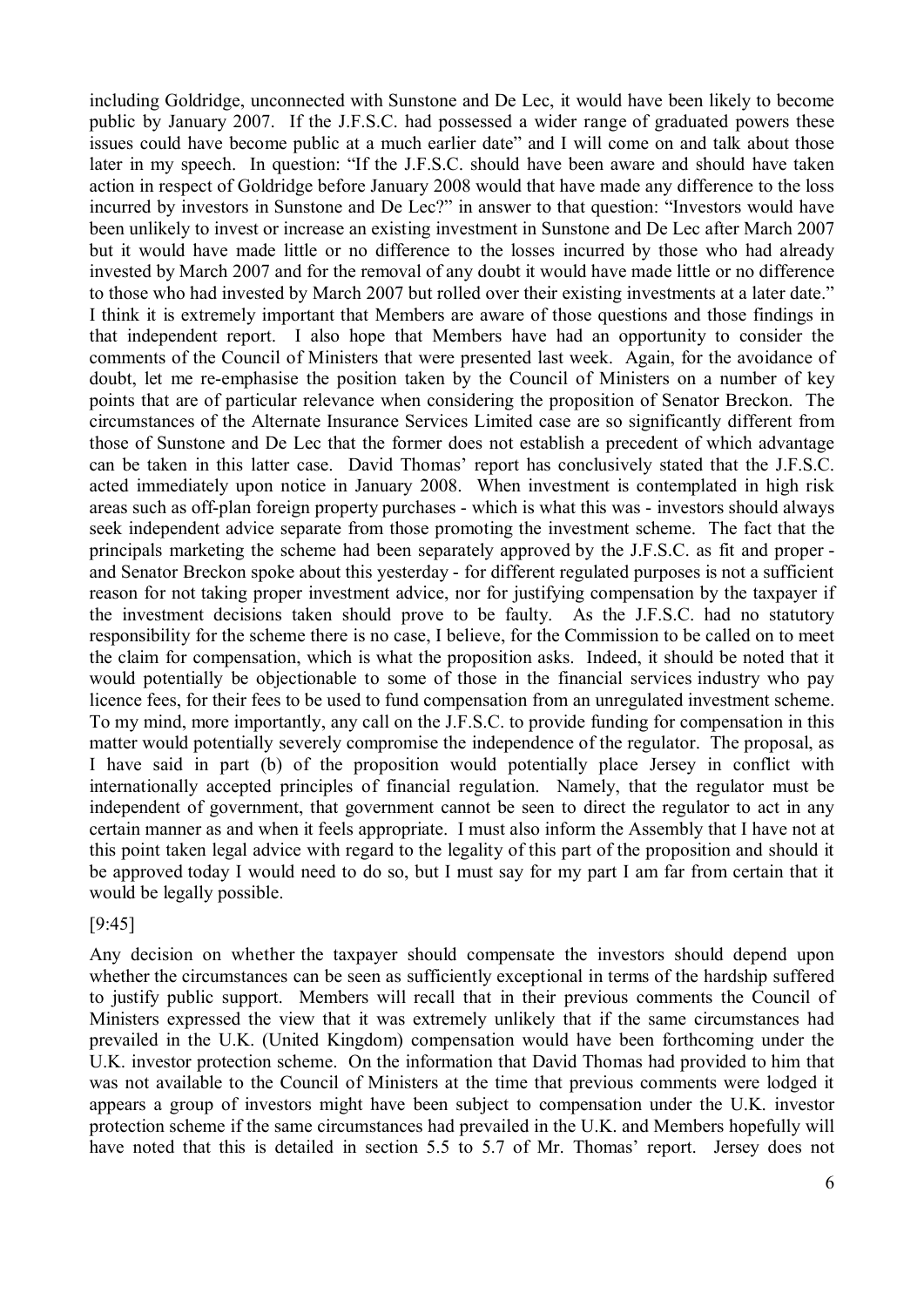currently have an investor protection scheme. The reasons why an investor protection scheme has not been introduced in Jersey to date was set out in our original comments when the proposition was initially debated in 2013, but in summary such a scheme, if it is to be funded by investment advisers - which is how it is funded elsewhere or we might expect it to be funded - could be called, so if the scheme were funded by those advisers and could be called upon it could force many small investment advisers out of business. If investment advisers were to seek to pass the cost on to their clients, those clients can be expected to be attracted to the idea of moving their business to competitor jurisdictions, and for those reasons the introduction of an investment protection scheme in Jersey has not been, and is not, supported at the present time. I therefore maintain the view and support the Council of Ministers' view that notwithstanding that it could be said that some of the investors may have fallen within the U.K. investor protection scheme if their same circumstances had, as I have said, prevailed in the U.K. there, I do not believe, are sufficient grounds for suggesting they be compensated in Jersey. Compensation would set a precedent for introducing an investor protection scheme which is undesirable, and I am pleased that that is accepted by those who may be now supporting the proposition, which I believe is undesirable for the reasons that I have outlined briefly today but also are included in the comments of the Council of Ministers. Alternatively, compensation in this matter could set a precedent which would lead to future applications being made to the States Assembly to effectively act as a compensation scheme funded by the taxpayer, and so I hope that Members will share my view that this would be fundamentally wrong. Members will however be aware from the further comments of the Council of Ministers that there is a conclusion in the report that a number of investors might not have invested money if issues had come into the public domain in March 2007 as I have already said, which would have had a significant impact on the reputations of Cameron, Foot and Lewis. I feel that it is important at this point to address some of the points that Senator Breckon made in his opening remarks relating to this finding, and I want Members to be absolutely clear here: "The report concludes that the J.F.S.C. could have acted sooner in bringing issues including Goldridge into the public domain by March 2007. This would have had a significant reputational effect on the principals." I would also highlight however that the conclusions of the report state - and this is important because we cannot just pick and choose individual elements of the conclusions - the conclusions of the report state: "This would have made little or no difference to the losses incurred by those who had already invested by March 2007 or those who had invested by March 2007 but rolled over their existing investment at a later date." I appreciate these are, to some extent, technical but I hope that Members are following because they are important conclusions of the independent report, conclusions which Senator Breckon did not comment upon in his opening remarks. Senator Breckon did suggest in his opening remarks that the reasoning behind this conclusion is that the J.F.S.C. had other powers that they did not use. Particularly he mentioned the following parts of the Financial Services (Jersey) Law, Article 9, Power to Revoke a Registration, or Article 23, Power to Give Direction. Let us be clear here. David Thomas, who has had the advantage of studying all the relevant documentation, reached the firm conclusion that there was nothing the Commission could have done that would have had the effect of bringing matters into the public domain earlier than 2007, which might have persuaded people not to invest. There are, in my view, no grounds to challenge his view and there can be no suggestion that in any circumstance matters could have come into the public domain any earlier than March 2007. Regardless of this, clearly the report of David Thomas does conclude that the J.F.S.C. could have acted sooner than 2008 in bringing issues, including Goldridge, into the public domain. Therefore the Council of Ministers have agreed that it is for consideration whether in the light of this a case can be made for some investors who might have been dissuaded from investing if information had been made available in 2007 to be recompensed in some way. I have undertaken that I shall ask David Thomas to carry out further work on this matter and I will report the results of those findings back to the States in due course. I am conscious that among the investors generally there are cases of particular hardship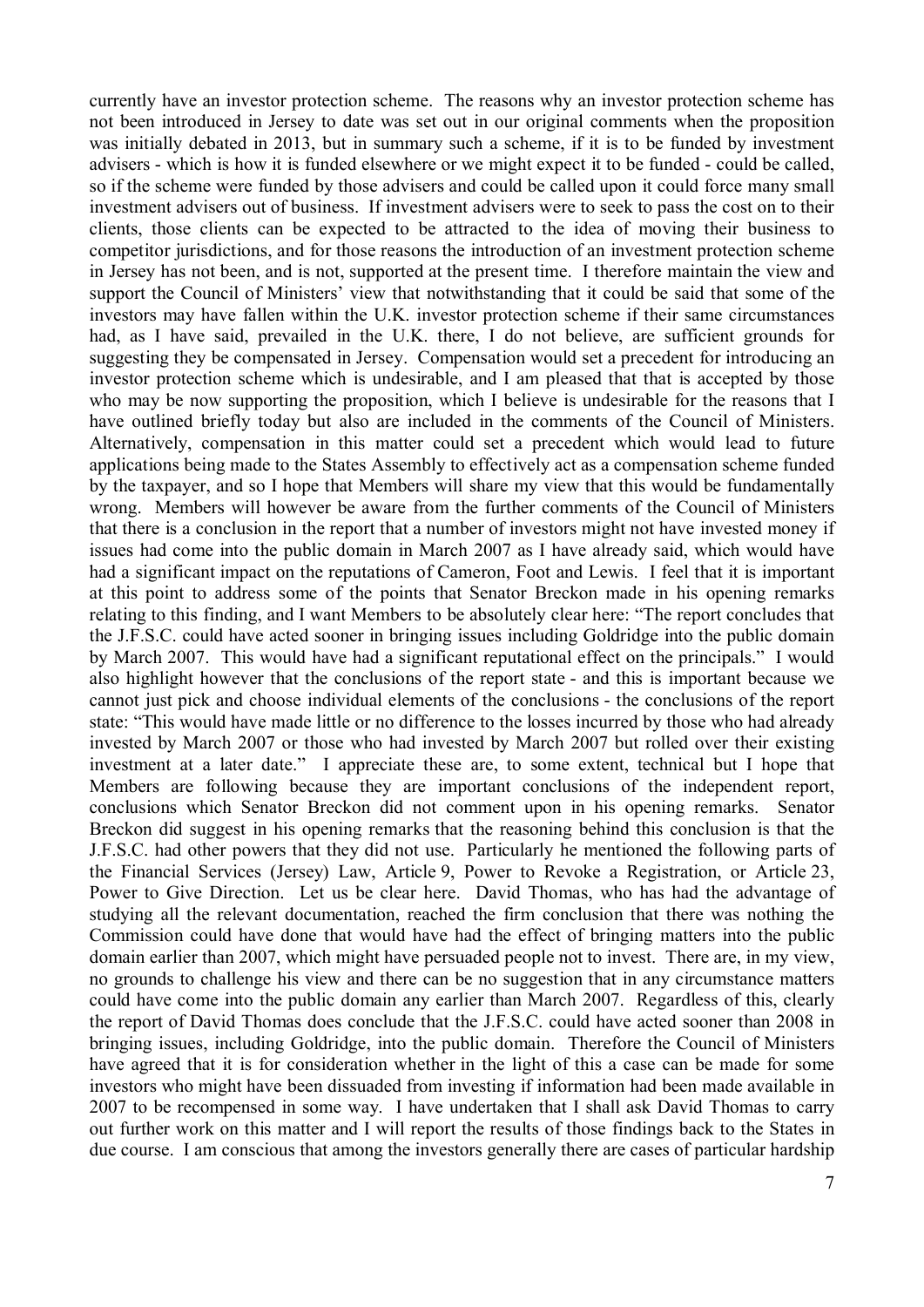and I am naturally sympathetic to their position. However, unfortunately, inevitably this can always be an outcome when poor investment decisions are made. In deciding whether such hardship should justify compensation being provided from public funds the reasons for this must be shown to be exceptional if a precedent is not to be set of which many others could seek to take advantage. On the basis of information presently before this Assembly I do not believe that this can be said to be proven in this case. In conclusion, notwithstanding my undertaking to carry out this further work, my position and that of the Council of Ministers is that the proposition before the Assembly, as Senator Breckon is maintaining, opposition remains firm, and that is that in light of everything included in the independent report the proposition as presented should be today rejected. Thank you.

# **Deputy R.G. Le Hérissier of St. Saviour:**

I wonder if the Chief Minister, given the quite important material he has put in front of us, could give us a possible date or an approximate date as to when Mr. Thomas could report back, because this is dragging on an awfully long time.

## **Senator I.J. Gorst:**

Officers have already on my behalf spoken to Mr. Thomas about this work. It is technical, detailed work and it will take some months to undertake, but it is the only area within the independent report that I, and the Council of Ministers when they read it, recognised that there was further work that needed to be undertaken in this area. Members will be aware of the number of months it has taken to get to this point and so even more detailed work will unfortunately take many months into the future as well.

## **Deputy J.A. Martin of St. Helier:**

Can I ask for a point of clarification of the Chief Minister? I think earlier on in his speech he said that he had not taken any legal advice on if this was passed today whether it would meet international conventions being the regulator from where it was paid out. If that is so, could he explain why? Are we wasting our time? Why has the Chief Minister not taken legal advice?

## **Senator I.J. Gorst:**

It would not be normal that one would ask for such advice. My concerns of course may be proven to be unfounded but when I look at the international standards governing the independence of regulators I say to the Assembly that I am far from certain that it would be possible and I would need to take comprehensive legal advice on that particular point, should the States accept the proposition today.

## **Deputy R.G. Le Hérissier:**

I wonder with the Attorney General back, I am very worried about the earlier comment as was Deputy Martin, because it strikes me that if we do embark on a fully fledged debate and then we are told that legally the States are not in a position to pay, assuming for example there was a compensation decision made, we are going to look very foolish. I wonder if it might not be the time to ask the Attorney General whether we can proceed.

## **The Bailiff:**

Yes. Just to be clear, Deputy, I think what the Chief Minister said was that it was part (b) only that he had reservations about. In other words there is nothing to stop the States deciding to pay out this money. It is a question of whether it can pass legislation to force the Financial Services Commission to reimburse the States. It is only that second part (b) which the Chief Minister was expressing reservations about.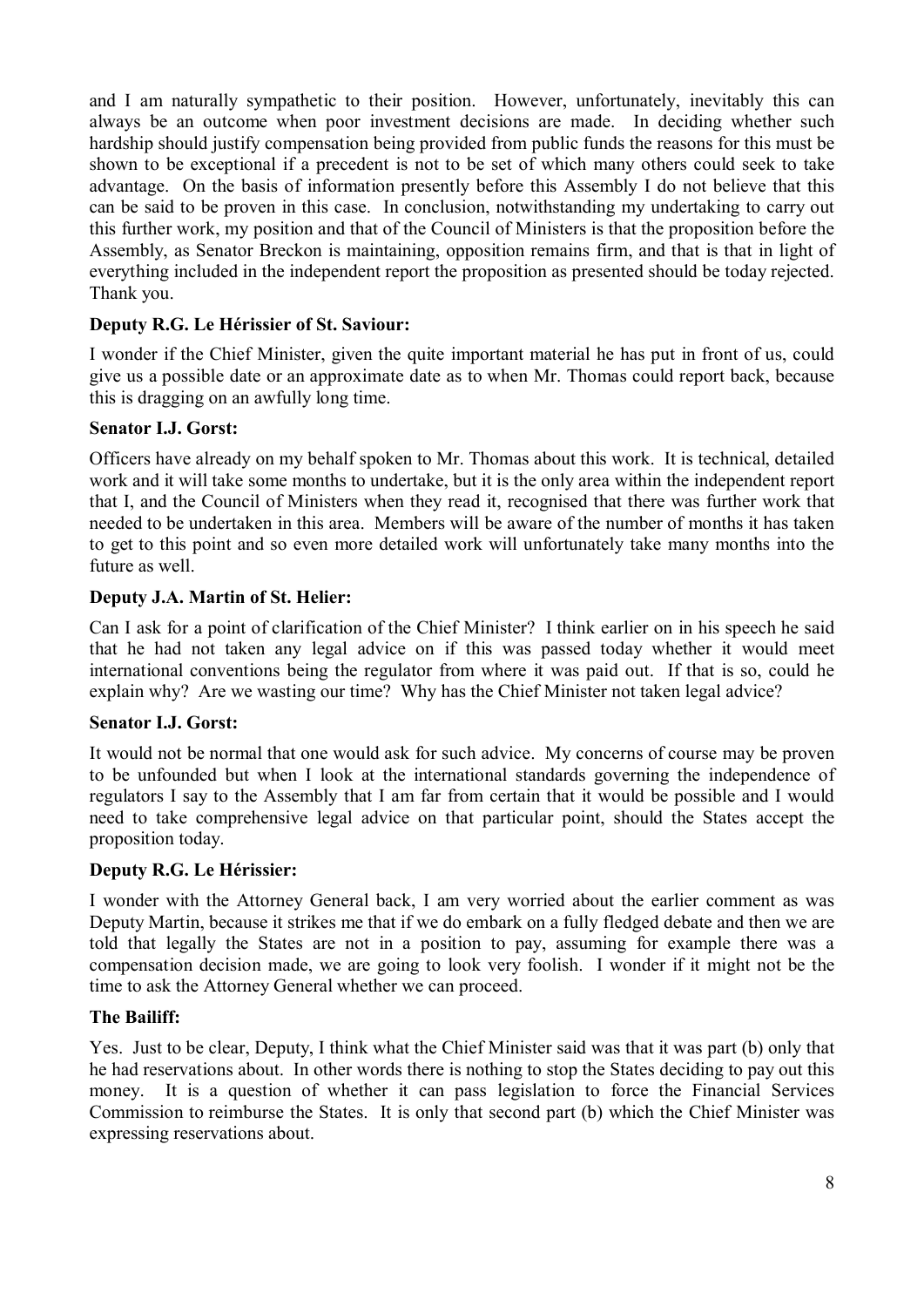# **Deputy J.A.N. Le Fondré of St. Lawrence:**

May I seek clarification from you, Sir? Are we able to vote on each part separately on this proposition?

#### **The Bailiff:**

Senator Breckon did say right at the beginning of his speech that he wanted (a) and (b) to be taken together and (c) separately.

#### **Deputy J.A.N. Le Fondré:**

Just to be clear, I appreciate Senator Breckon's position but hypothetically could we vote on (b) separate from (a) if he was willing to change it? Is there anything that prevents... do (a) and (b) have to be put together?

#### **The Bailiff:**

I would have thought no, if Senator Breckon wants to take them separately he can. It is a matter entirely for him.

#### **Senator P.F.C. Ozouf:**

May I just signal some legal advice? There are issues to make the necessary legislation. I do not know if that is just simply loose wording but I think the Attorney General is going to have to answer, and I just give notice now, that under the Financial Services Commission Law there are certain powers of direction that in theory could be used, which fall short of legislation, which could be directed. That is not desirable but I think we need to know what the legal position is of the requirements that the Minister could direct now. This is not a legal issue. The political issues will be rehearsed later, but effectively there are powers of course under the direction. They should not be used but we need to be told by the Attorney General what they are and what they are not and whether or not they can be used. There is legislation in the use of the existing legislation.

## **Deputy J.H. Young of St. Brelade:**

Could I ask for further clarification on the Chief Minister's speech?

## **The Bailiff:**

One moment. Can we deal with one thing at a time, Deputy? I suspect the Attorney may want to think about this. I think there are 2 issues which Members would value his assistance on. The first, which has just been raised by Senator Ozouf, is that there are apparently powers of direction which can be given to the Financial Services Commission and I think the question is could legally the direction be given to reimburse the States for any money it agrees to pay out to the investors? The second is whether, as the Chief Minister has indicated, (b) is possible. In other words, is it open to this Assembly to pass legislation requiring the Financial Services Commission to reimburse them on a one-off basis for the cost of compensation? There are those 2 issues. Do you want to take time to think about them, Attorney, or are you in a position to answer?

## **Mr. T.J. Le Cocq Q.C., H.M. Attorney General:**

I certainly wish to take time to look at the powers of direction point. On the second point it is I think a quite potentially subtle and complex matter. There is no question about it that under the Financial Services Commission (Jersey) Law 1998 Article 2(4), the commission is structurally independent of the States and Government. It is a strict statutory position and it was set up in that way because it is essential that there is a structural independence between a regulator and the Government. Similarly, under Article 9 of that same law, the Commission is not liable for any losses occasioned in and about the exercise of its function unless they are carried out in bad faith. The primary statutory position it seems to me, without looking at the powers of direction which I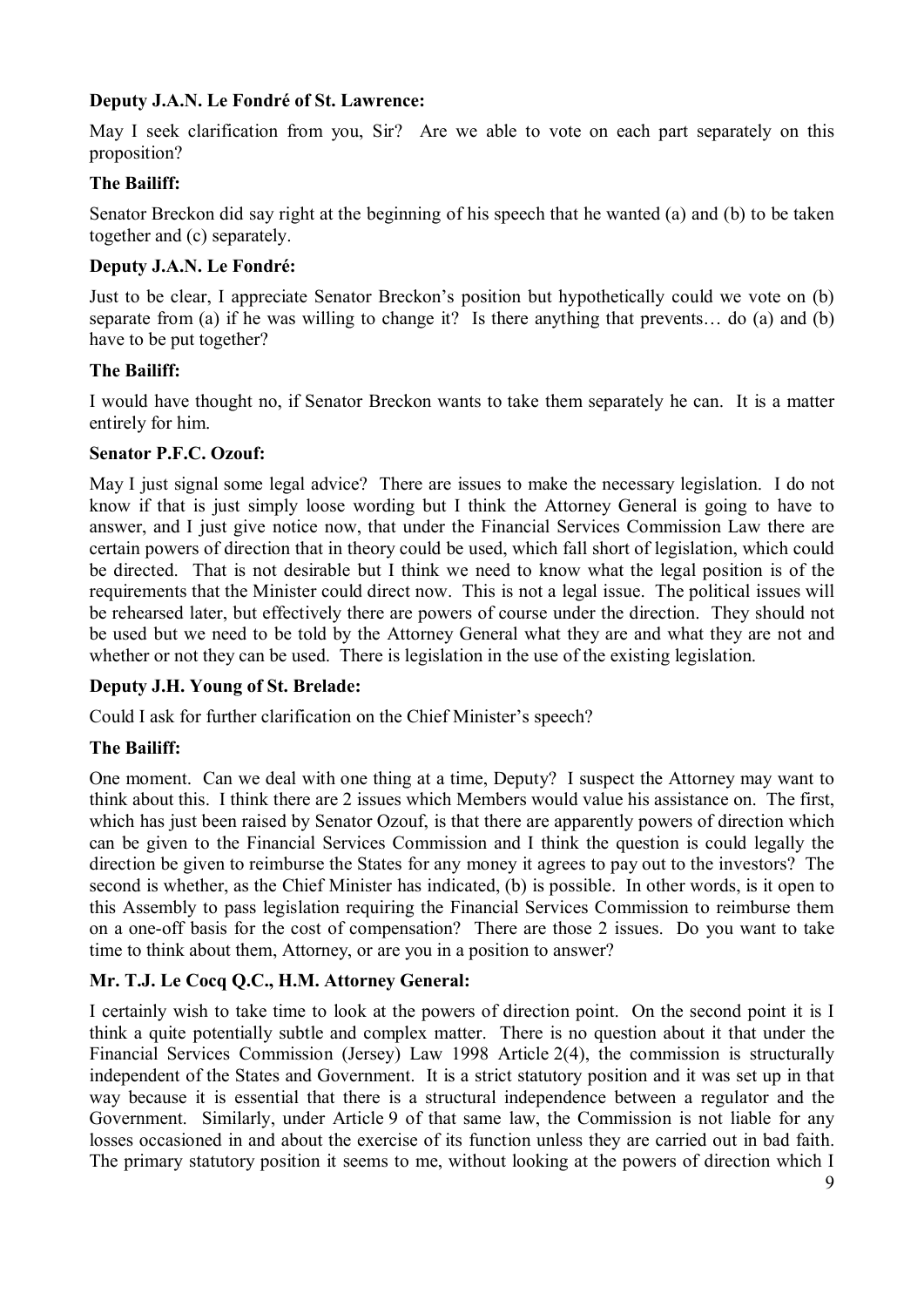will come on to do subsequently, is that it is not generally appropriate and indeed possible within the current statutory regime to achieve what part (b) of the proposition wishes to achieve. Of course part (b) talks about bringing forward legislation and as a matter of pure parliamentary sovereignty it is open to this Assembly, and it would not be a breach of human rights or international conventions as far as I am aware, to bring forward whatever legislation it wishes.

## [10:00]

However, I can see that that would lead to very difficult structural questions and very difficult questions of influence and possibly the functioning in the future of the Commission if its independence is once seen to be compromised by a decision of the Assembly. I do not think I can advise on the second point without doing considerably more work any further than I have done, and I would like the opportunity, if I may, to look at the directions point that has been made.

# **The Bailiff:**

Well, the directions point is not directly relevant to the proposition because the proposition in (b) talks about doing this by legislation, so the directions point does not directly arise but I understand why Members might wish to know whether in fact it can be achieved without the need for legislation.

## **Senator P.F.C. Ozouf:**

Yes. So legislation is regulations as well.

# **The Bailiff:**

Yes, but the powers of direction are in existing legislation, so it would not be a question of passing regulations.

## **Senator P.F.C. Ozouf:**

I will develop my arguments later when I address the Assembly.

## **The Bailiff:**

Very well, then the Attorney General will take time to think about the second point. Deputy Young, you wanted further clarification from the Chief Minister?

## **Deputy J.H. Young:**

Yes, thank you. I wanted to ask the Chief Minister to clarify his remarks about Mr. Thomas' report on the question of March 2007, whether it was unlikely that investors would have invested if the J.F.S.C. had acted earlier. Did he say that he had any quantification of that or not to guide the Assembly?

## **Senator I.J. Gorst:**

Does the Deputy mean quantification of number of investors or amounts? Either way I do not have that quantification. That is the extra work that would need to be undertaken.

## **Deputy J.A.N. Le Fondré:**

Sir, may I seek a further point of clarification of the Chief Minister? I was waiting for the queue to get down to me. One question I would like to ask the Chief Minister further to his speech, and I will use the term "perpetrators of the fraud" is in relation to have any inquiries been requested by the Council of Ministers during this intervening period as to, for example, were any assets transferred from those perpetrators to spouses to avoid them being seized by the courts and, for example, have any inquiries been made as to what the status is of Mr. Christmas' pension when he comes out of prison?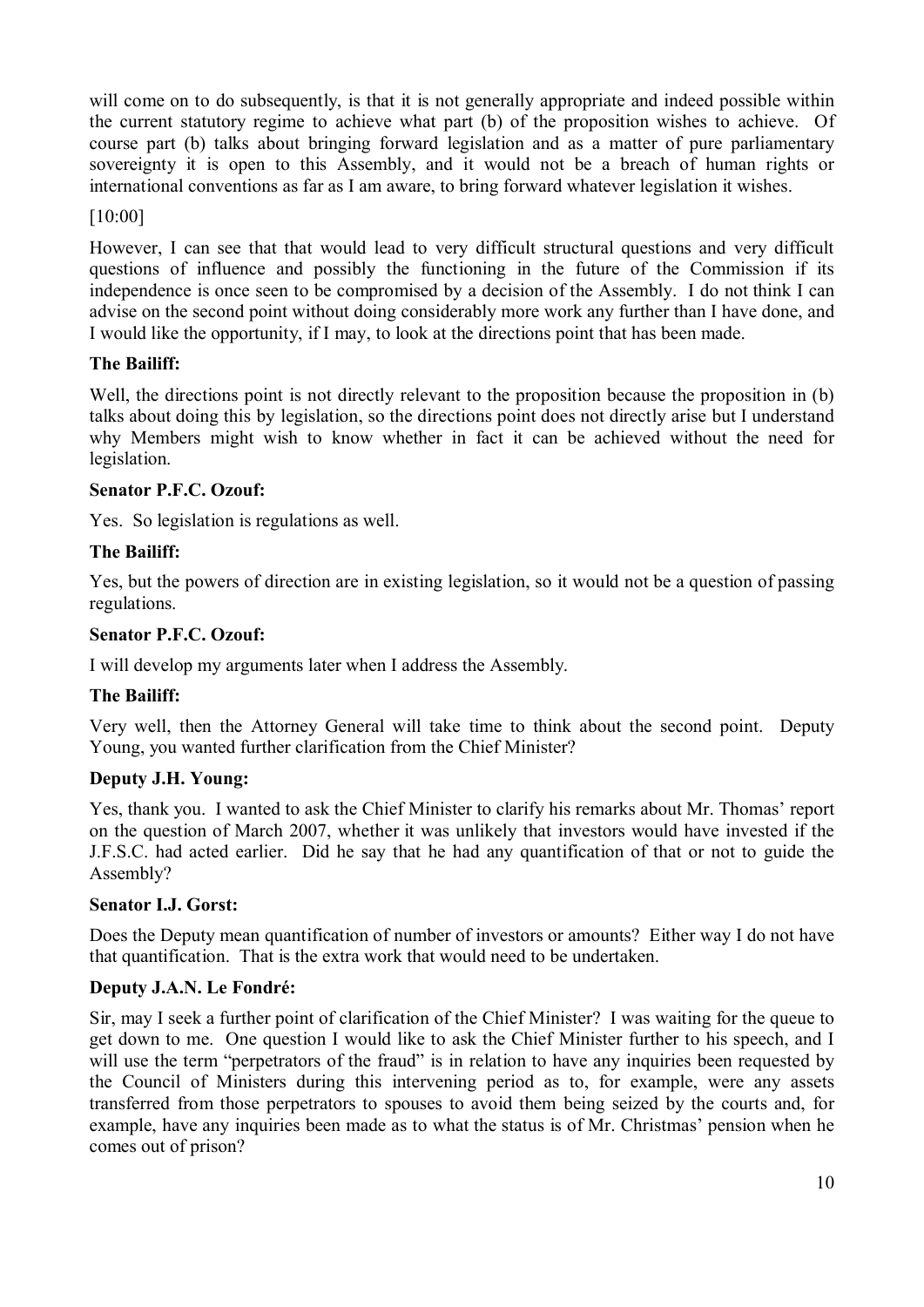#### **Senator I.J. Gorst:**

I would have thought that they were issues more correctly dealt with by the courts and the proceedings that were heard in that place. I undertook to instruct an independent investigation which is exactly what I have done. We are talking today about whether the regulator should fund compensation for those who were the victims of this fraud and not whether the assets are recoverable from elsewhere, which would be outside of my powers anyway.

#### **Deputy J.A.N. Le Fondré:**

That is the middle part of the proposition. The first part is whether we should pay compensation in the first place.

## **The Bailiff:**

Yes, but I think the Chief Minister has made the point this is whether the States should pay the compensation. Very well. Does any other Member wish to speak?

## **1.1.1 Deputy S. Power of St. Brelade:**

I will be brief. I am grateful to the Chief Minister for what he said this morning, but it does put us in a difficult position in that we are dealing to all intents and purposes with an incomplete situation and an incomplete summary of where we are. I have to condense this down to where I am this morning in dealing with this report and proposition. I come back to this point, that irrespective of fraud in general in Jersey there are always going to be cases where people are dishonest or people commit fraud or people commit fraudulent behaviour and that this is another example of that. My understanding of the papers that have been supplied both in the Council of Minister's comments and in the proposition is that to a large extent this operation, this entity, was unregulated in that it operated below the radar of the Jersey Financial Services Commission completely unregulated. As such, I accept what the Chief Minister said, that it is not down to the J.F.S.C. to pay compensation. I accept that point completely. However, there is a number of what I would call acid tests in this as to where this Assembly is this morning, and the first one is that a custodial or a series of custodial sentences were pronounced or made. In one of those custodial sentences an individual in a position of responsibility who was dispensing to all intents and purposes justice, whose opinion was relied on, whose opinion was trusted, who was an agent of the States of Jersey, who was an employee of the States of Jersey, was involved and was found guilty. To me that really is a test, a strong acid test. It is a test for me that the claim for responsibility in some cases and in this particular case the moral responsibility of this Assembly is to decide whether we are of the opinion can we make *ex gratia* payments from a fund or central reserves or funds that may be available to Treasury to do something about this? It is one of these reports and propositions that is an extremely difficult and uncomfortable one to deal with. We know from what the Chief Minister has said and from what Senator Breckon has said that the J.F.S.C. here are not responsible. This was an under the radar activity that was unregulated, fraudulent and illegal and the rest of it is very well documented. I do believe that this is not a normal fraud in the sense that I do not know how you define normal fraud but there is a complication to this fraud case in that the persons involved, one of them was in a position of responsibility, and because of the custodial sentence and because of what we know has come out in the media afterwards about pension funds and so on, the situation is far from straightforward. I believe that there is a case this morning and I disagree with the Chief Minister. There is a case here that we have to deal with in some way. There are some funds where the proceeds of crime in Jersey are available or are guardianed by Treasury and in this case I will support part (a) and I am not sure about (b) or (c), but I am certainly going to support (a) and I hope colleagues can make some sense of that. I think it is a highly technical, legal case but when you boil it all down it is unadulterated fraud.

## **1.1.2 Deputy J.A.N. Le Fondré:**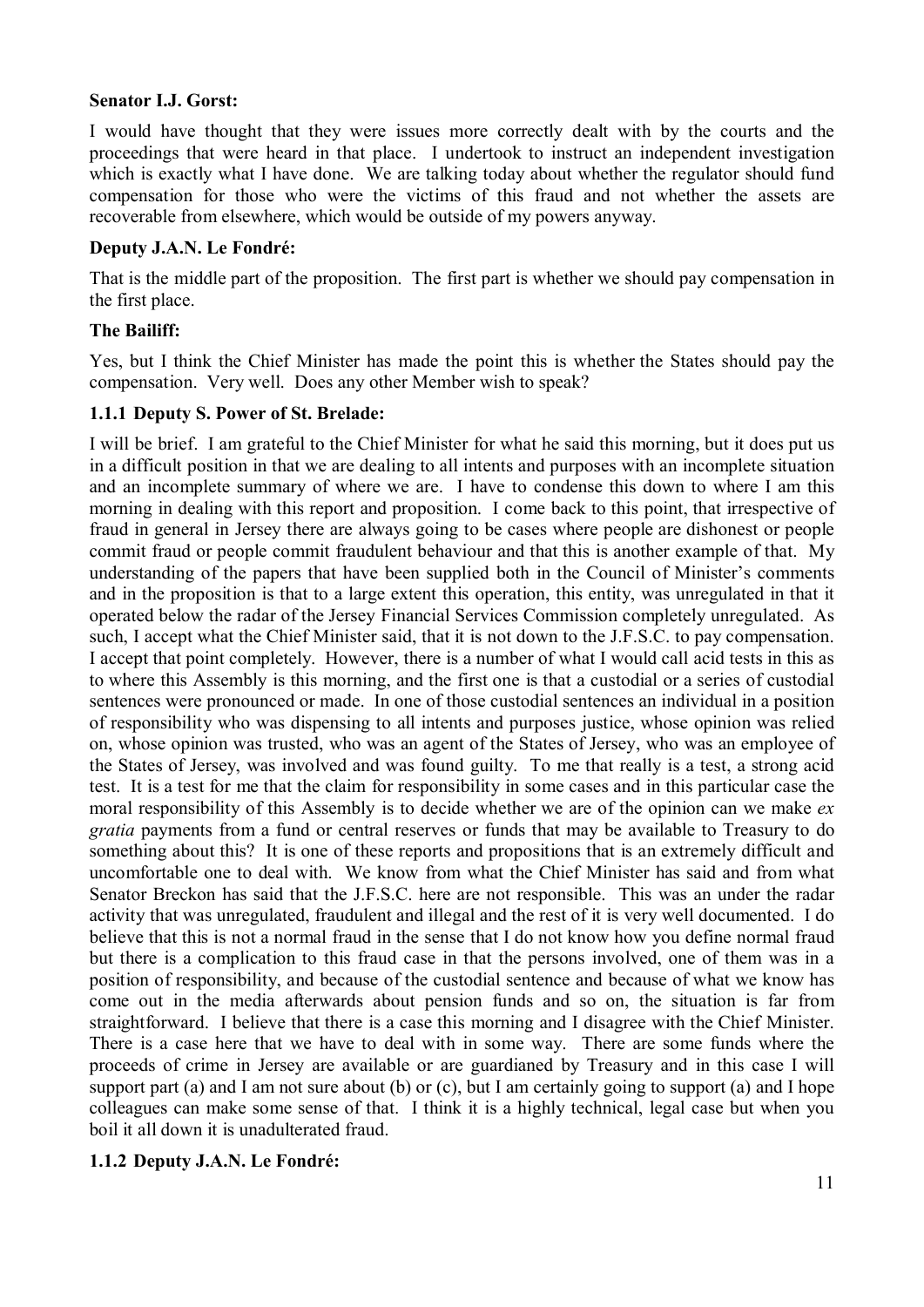I will go. We know this is going to be a difficult day. In fact, I am reminded of a time for those of us who were in the Assembly, it was not a fraud, it was about a redundancy of the day, which was Woolworths. It is an analogy from the point of view that it was going to set a precedent and in those particular instances the employees had not been treated fairly. That was the legal position. The legal position was that we did not have any responsibility to them, but there was a possibility that assets could be recovered. I did not go with the vote that day but the Assembly as a majority voted to support those individuals. I think to give credit to Senator Breckon here there is a possibility that irrespective of the outcome today a subsection of the investors may achieve some form of compensation on the basis of the report, on what we have seen, but of course, as we heard, there is no guarantee because it is subject to the next piece of work that could take another few months to do, and this has been dragging on a long time. I think somewhere in the reports I read that 3 people have died in the time period already. I think it is also quite clear, as Deputy Power has alluded to already, this is not just about investors who simply took a loss on a risky investment. It is that extra 2 levels, and (1) is it was a fraud and (2), which is the key tipping point for me, it was a fraud that was partially committed by a judge. I will touch on that further down the line, but in my view, and I have said this previously in the state in the wider sense, not the States Assembly, have given that individual the cloak of respectability during that whole period when that fraud was being perpetrated. Therefore for me the March 2007, for example, cut-off date is a useful date from the point of view it is earlier than the F.S.C. (Financial Services Commission) got involved, but that cloak of respectability was put on that individual some time before then, I believe. I will refer to some comments I probably made in the last debate. I am very clear I do not point any fingers at the Financial Services Commission. I hold them in great regard. They have a huge volume of issues they have to deal with, whether it is dealing with the regulation that they have to deal with from Europe and all the rest of it to the regulation of all sorts of bodies at all sorts of levels. To an extent, because of the level of resource that they have, they have to take a risk-based approach. I think it was the Minister for Economic Development who stated at some point - and it might have been when he was talking about Alternate - that it was always intended to deal with exceptional cases as and when they arose on a case-by-case basis, and this is definitely an exceptional case. The reason I put it that way round is from that point of view and I would hope that Senator Breckon could split it into sections (a),(b) and (c) and separate votes. We have heard there is no procedural reason why he could not, because certainly I will not be supporting (c). I fully understand the issues around competition for the industry against our Island competitors and all that type of stuff, and I am happy to support the view that it is not appropriate to establish an investor compensation scheme at present. I am also happy not to support (b) in terms of which I think is one of the big concerns, where a lot of this has come from, because of trying to keep the independence of the Jersey Financial Services Commission and for all the reasons we have heard. That then causes me to focus on (a), and I think there I am trying to make the split between a legalistic issue and what I will call a political decision, and I think it is absolutely right for us to make that political decision. I quote ... I believe this was again from the Minister for Economic Development who was quoting the court in the Alternate case, which was a recommendation to compensate in the Alternate investor's case: "... is made because it is not acceptable that unsophisticated small investors in Jersey can be so badly advised. The advice given was dishonest, one might almost say fraudulent. It was misleading." That was a different set of circumstances and I cannot remember the details. I think it was tied-up with mis-selling or whatever, but here the case we are dealing with is definitely about fraud. It is one level different. The other quote I found quite interesting was that: "One of the reasons those offences are so serious is because it is vital that those who invest with professionals" and to me this was the crucial bit: "... whether they are regulated or unregulated in their business must be given accurate and honest advice." I was thinking personally, and it has happened, one gets approached at varying times with investment proposals, you know: "We are marketing this fund or that fund" or whatever, and if they are an I.F.A. (Independent Financial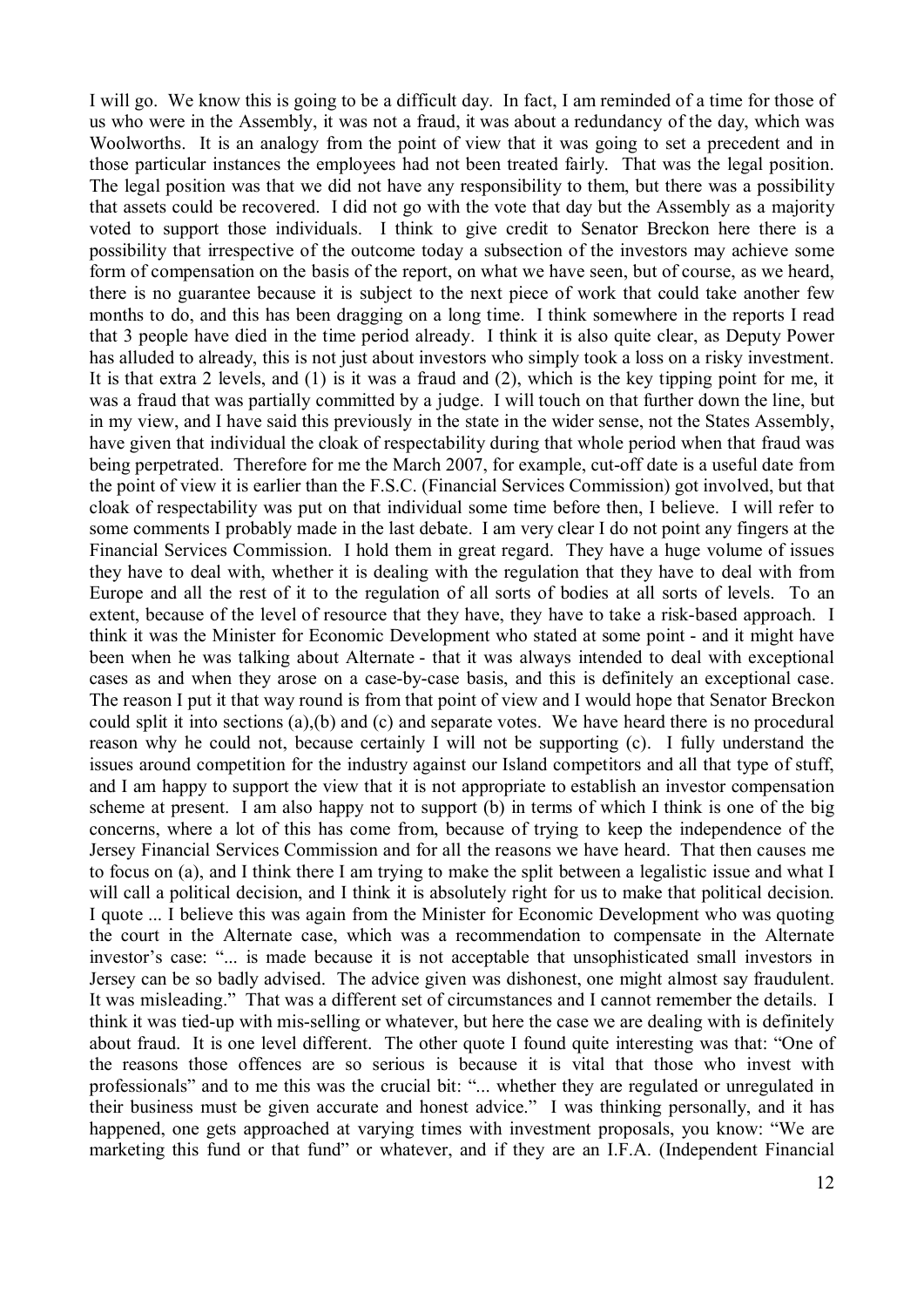Adviser) and therefore a professional and you believe them to be credible you are not going to go to another I.F.A. down the road just to check. You might sense check it yourself but I think you will rely on the independent financial adviser bit, particularly in addition, as I said, with this other veneer of respectability we have given when it is a judge that is involved in the promotion. The comment I think is worth making and again this is Senator Maclean in Hansard, and I am sure he will really thank me for quoting this one: "The responsibility quite simply was that these investors have been let down by the fact that the system did not suitably protect them. They were given the advice by members of this particular company which was recklessly misleading." That was the justification, as I said, on the Alternate situation when I think we paid out over £1 million anyway. I accept there are differences but as we have said it is a case-by-case basis and this is a different case.

#### [10:15]

The interesting thing, and I will probably get accused of taking an element of the report out of context, and I hope I am not, but the report from the adviser on the Sunstone case does ask the question: "Did J.F.S.C. take timely and sufficient enforcement action in respect of Goldridge Stone?" "Whether or not J.F.S.C. took timely and sufficient action in respect of Goldridge is a question of judgment" so if you like it is an opinion, it is not necessarily a matter of law: "... rather than as a question of fact. In my opinion however J.F.S.C. did not take timely and sufficient enforcement action in respect of Goldridge Stone." You see, I think that the nature of the individuals concerned, and some were elderly individuals, they may well have been wealthy but they were elderly, my understanding has always been that the regulated individuals from Goldridge Stone basically took advantage of the information they had from that position and then blurred the matter by booking it all under an unregulated entity. I do not think the investors would have particularly been sophisticated enough to identify that situation. That is obviously an opinion that might not match up with reality. But I think when you put all that together that is why I am very much supporting part (a). As I said, the tipping point for me is the role of the judge. In the last debate we heard that he prodigiously wrote the judicial code. His position as a judge was used to promote a fraud and, as we know, such was the setting of that particular individual's moral compass he continued to claim his judge's salary, even in the early days of while he was in prison and that was to the tune of £500,000 in the 4 years he was arrested. As I said, I am curious, and that is why I was curious whether the Council of Ministers asked the question during their deliberations over the many months it has taken since the last debate. I am curious: is there any truth in the rumour he will continue to be entitled to claim his pension? It then comes down to, as Deputy Power says, this moral judgment. It is a political decision; that is okay because one way this message could be interpreted, and I make no excuse for repeating what I said last time round, the message will be, if we do not support this today, it is okay to defraud people, including the terminally ill. You will go to jail for a period of time. You can continue to claim your salary and you can have your pension when you come out. Ultimately, in this particular circumstance, the pension will have been paid by, basically, the taxpayer at some point. The taxpayer will be compensating the fraudster who will not be compensating the victims. From a moral judgment position I cannot believe that stacks-up. As I said, I would very strongly support the view that one should do the compensation, according to the scheme that Senator Breckon has laid out. But we should very strongly look to repel the assets, if there are any, from the individuals who were the perpetrators and I would think that that is a matter of law and I do not know if it is possible. I have always understood that in a divorce pensions are brought into the pot. Maybe there is a legal difference in this situation so it may not be practical. But, as I said, in respect of all that, that would be where I would like to go but that is separate, that is a matter for us. I think there is that clichéd expression that justice needs to be seen to be done or something and I think also needs to be done swiftly. It is not much good waiting for many more months for any further investigation to be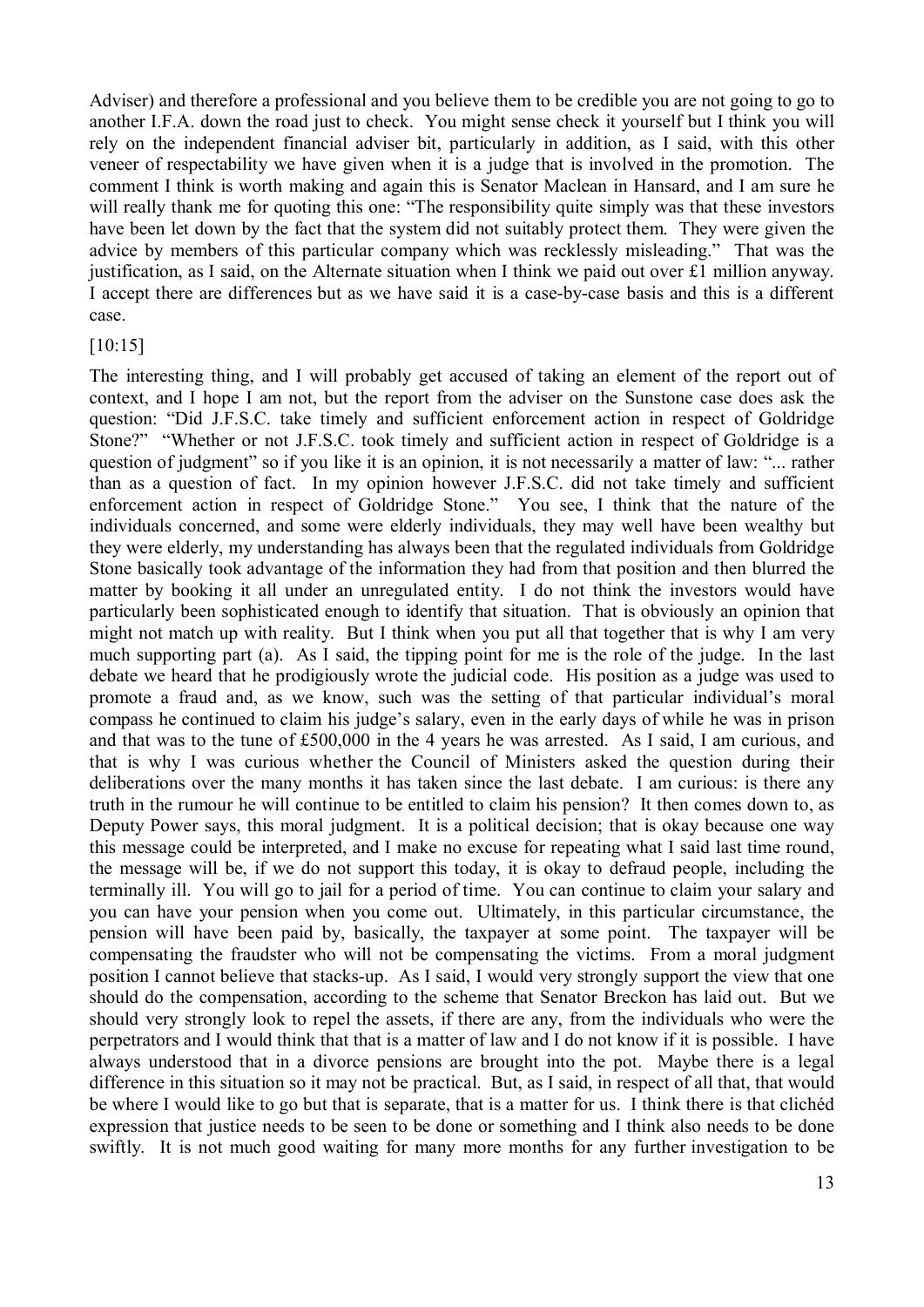done, it does not help the victims. We should sort the victims out first and then look to compensate from whatever sources we can achieve. I think that probably is what I have mainly got to say. I would conclude by, I think, saying that Jersey rightly has an extremely good reputation for its finance industry but I think one also has to accept that this is potentially a blot or a stain on that reputation. Yes, the perpetrators have been jailed, that is good but I think, ultimately, the question today in front of us is, do we have a moral responsibility to compensate the victims? We are for them the last chance, we are the final court of responsibility. In other words, I suspect, having been defrauded already, they probably do not have the resources to bring civil actions against the individuals, particularly given the legal situations, as I have understood, have occurred. They are looking to us as their parliament, as their representatives to assist them in very unfortunate circumstances. It is not a case of just speculation and they have lost the money and they are coming to us. This is a fraud and, most particularly, as I said, for me the tipping point, it was a fraud perpetrated by someone we had given a veneer of respectability to over a number of years. On that basis I shall be supporting part (a). I do urge other Members too.

# **1.1.3 Deputy J.M. Le Bailly of St. Mary:**

We must remember that the people who invested with Sunstone did so in order to get a good return on their money, having been failed miserably by the banks' less than attractive rate of interest. However, they also knew that they could make a loss. That was acceptable if their money had been invested in the legitimate scheme that they were told that they would be part of. Unfortunately, their money was never invested on their behalf. It was embezzled by the very people who recommended the investment. How was that possible for one of our high-profile figures, a magistrate, to be part of an investment company while at the same time undertaking the duties of a judge in our courts? It is not ethical for a judge to be connected to a private enterprise, so just how was that possible? Is that not why we have a Jersey Financial Commission in order to safeguard clients' interests and to keep Jersey squeaky clean? Someone in this Financial Commission early on must have known that one of our senior judges had his fingers in the pie and that was not appropriate. The victims were totally taken in by having felt secure in having such a high-profile and respected top Island official endorsing and promoting the investment, even doing so in a promotional video wearing his judge's robes. That was the trap. This was not just a couple of spivs in flash suits. The frontman was a man of integrity. These people did not have an investment that went wrong, they were robbed. It is only fair that they receive compensation. The question is: where does that compensation come from? The Jersey Financial Commission is there to set regulation in the industry, that is their responsibility. They should have known that the directors of Sunstone were not working to accepted procedures. Identifying who the crooks are is part of their remit. If they did not know that then they have failed in their responsibility. We should not dismiss this as a business venture gone wrong. Imagine if it was your parents who had been persuaded to part with their life savings to this grubby little lot, would you not want recompense for them? Would you not want justice to ease their loss? This should certainly apply to the investors post-2007, that has not happened. We can allow at least part of that to be put right. I agree with the principle of this proposition.

# **1.1.4 Senator B.I. Le Marquand:**

The problem with the current proposition is that it seeks to treat all the "investors" alike and to give them equal status when the circumstances of each are very different. Most investors were extremely unwise in relation to the decision to invest in this particular investment. What was being set up was a highly-geared investment in the U.S. (United States) property market. Some had a 4 to one gearing, in other words three-quarters was being borrowed and a quarter being put in. That is incredibly high-risk investment because, effectively, if the value of the property goes up by a quarter you have doubled your money, if it goes down by a quarter you lose it all. Indeed, some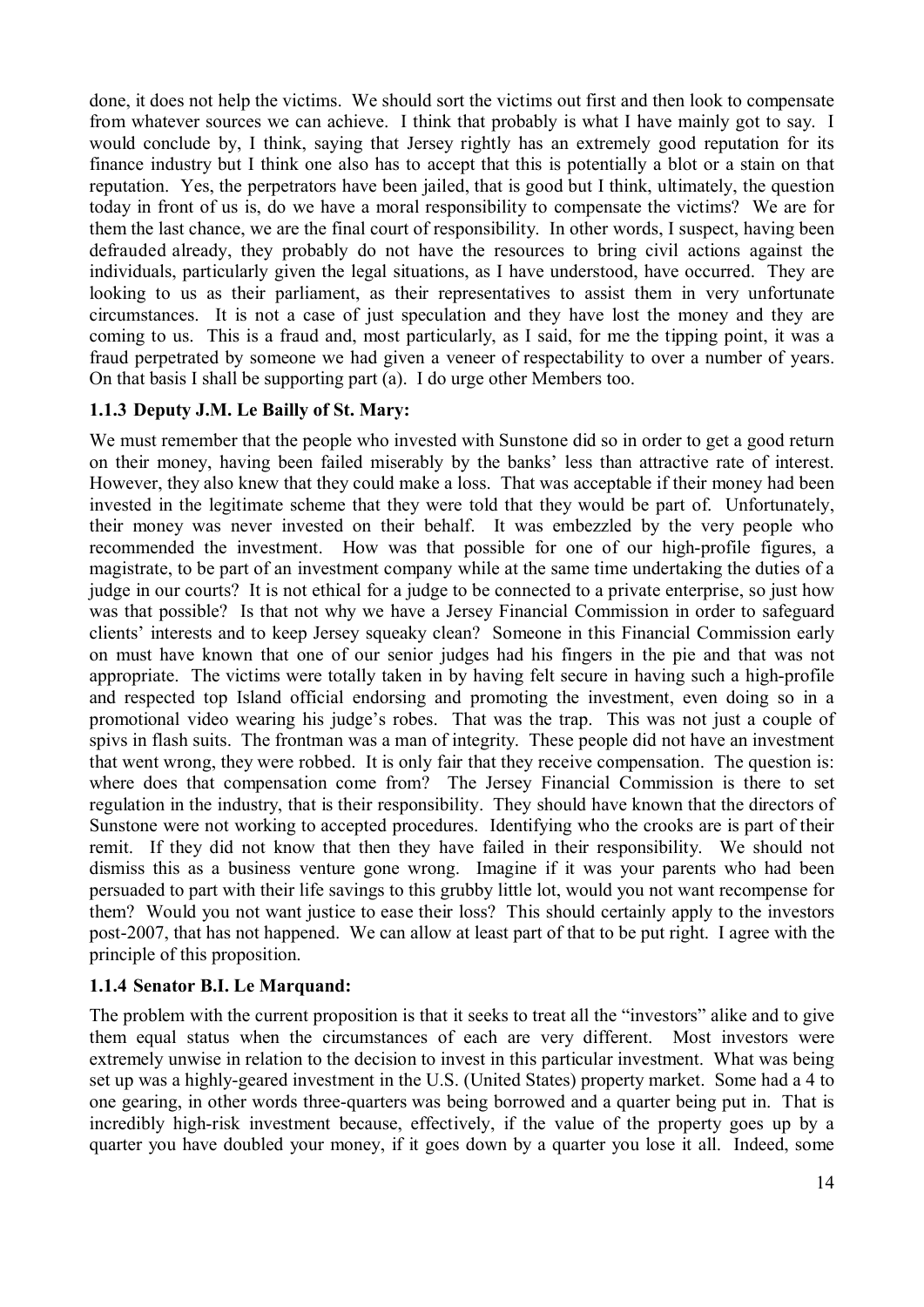also have been persuaded to lend money at an interest rate, which are the forms that I have seen, at 7 per cent for an entity that was entering into such very highly-geared investments, that is practically suicidal in terms of business sense. I say most of them were extremely unwise because in fact we do not know whether there were some investors who knew perfectly well what they were investing in and were happy to invest in a highly-geared investment of this nature related to an individual property. Much has been made of the fraudulent element of some of the cases but fraud was not found in all cases. It appears that what was happening was as they got more and more desperate for money, as the system was running out of cash, that, indeed what was going on, became more and more fraudulent to draw in extra investors to keep the system going, a sort of Ponzi scheme but we do not know that that was the situation right from the start. Indeed, as I have said, there may well have been investors who knew perfectly well what they were investing in right from the start and that is one of the problems that I have. Some Members will be influenced, as indeed was the last speaker, by the involvement of the former assistant magistrate. I prefer if Members refer to the former assistant magistrate because if they refer to the former magistrate then he is the person who is currently speaking and I certainly would not have got involved in any way in this kind of thing. But, of course, the former assistant magistrate was very involved with one of the 2 companies and, indeed, that company was involved with far less in the way of investments than the other. Again, there is a differential if Members are influenced by that involvement. I am in a position, as having been the former magistrate, to comment to a degree on what was known or what was not known in relation to him and I can say categorically that what he was doing was completely unknown to any of those in authority, to myself, to the Bailiff or to anybody else. If we had known what he was doing then firm action would have been taken against him at an earlier stage because it was wholly improper for him to be involved in seeking investments from members of the public by virtue of his status. Indeed, it is contrary to the terms of office to be involved in other business in this kind of way. But the fact that this was unknown is amply demonstrated by the fact that after I had resigned - I gave quite a lot of notice of resignation because my intention was to stand for this election to this Assembly - the curious fact was that the former assistant magistrate then also resigned, that is the peculiarity of the situation. He thought that he was going to do so well out of this other business that he resigned his post. Then when things started to turn down he asked to withdraw his resignation, went to the Bailiff of the day who agreed to his resignation being withdrawn and he then subsequently applied for the post of magistrate, the post that I was vacating. Clearly there was a selection process. He was then selected for that post, although never sworn in as things turned out, and that, if I may say so, is ample demonstration that absolutely nobody within the system or the seniority of the ranks within the system had any idea of his involvement in this kind of way. I think it is very unfair to suggest, as did the last speaker, that the J.F.S.C. are at fault in some way for not knowing that he was doing this. Even those with whom he was working and those who were his seniors had absolutely no idea of this. But, as I said, this is a separate category of case, separate group of investors who invested in a different company and they were indeed in the minority. There is also the issue of date.

#### [10:30]

As a result of the work commissioned by the Chief Minister we have come up with a situation in which the independent investigator has looked at this, is clearly of the opinion that there was no failure on the part of the regulator in not knowing about the activities of these particular companies that were not regulated companies that could have been, frankly, doing almost anything, could have been set up purely for the purposes of individuals themselves who owned the company investing in property in America. There is no way of distinguishing in relation to that sort of thing. But what the investigator has come to the conclusion of - and this is his personal view, he makes that clear it is a personal view, it is a judgment call on his part - is that there were issues in relation to Goldridge Stone that could have led to earlier action. He is of the opinion that in relation to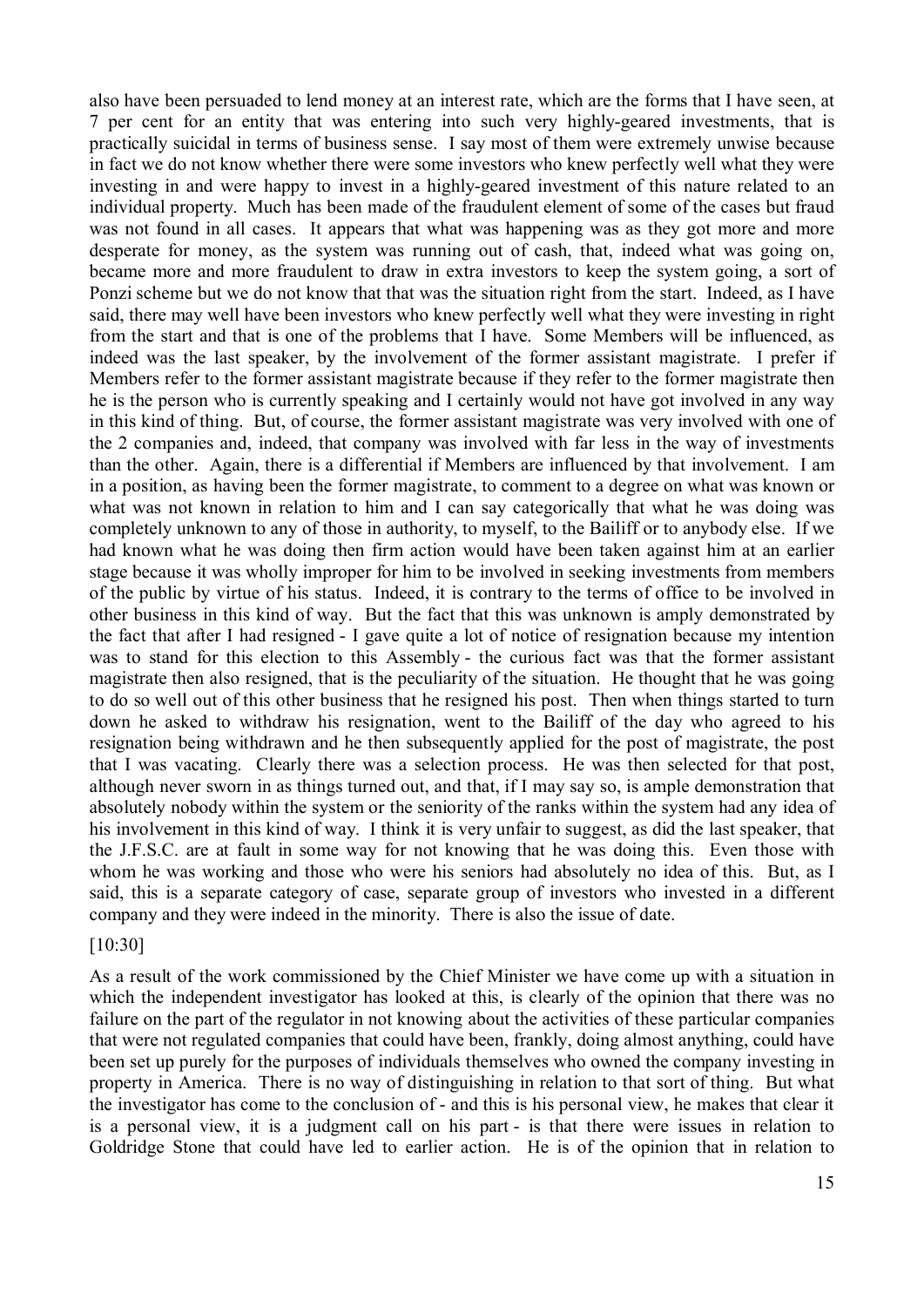Goldridge Stone that earlier action, on a balance of probability, should probably have been taken by January 2007. He is of the opinion that that, therefore, has a follow-on effect in terms of investors who may have invested from March 2007. They are a different group and, interestingly enough, they are potentially a different group in a different way because if they, indeed, have a stronger case for compensation than others - and that appears to be the situation certainly in my view - then why should they be put in with all the others in terms of receiving a percentage of compensation, which is based on a flat-rate basis right across? In fact the proposition is clearly based upon the United Kingdom Compensation Scheme and followed the figures at the relevant time, although that has since now changed from a maximum of £48,000 to £50,000. I have a problem with this lumping everybody in together into one scheme, irrespective of their degree of responsibility in relation to their decision making, irrespective of whether or not the former assistant magistrate was concerned in their case, irrespective or not whether they have a stronger case for compensation than others. For those reasons I will not be supporting any part of the proposition but will be supporting and, indeed, it was already my view that the Chief Minister should go down the route that he has of seeking to do extra work, to look specifically at this post-March 2007 group who, in my view, have a much stronger case for compensation than others.

# **1.1.5 Deputy R.G. Bryans of St. Helier:**

I will be brief because I think Senator Le Marquand has covered a lot of what I wanted to say. Members of the Assembly will remember that I stood up to support Senator Breckon's proposition and I still congratulate him for bringing it to the Assembly because it has highlighted one particular aspect that gave me concern. The director of the J.F.S.C. kept referring to the initial briefing that we had that his Commission had not seen what he called the nexus or a connection between Goldridge Stone and the subsequently unregulated Sunstone Holdings. That was where I was concerned and that is where the independent, Mr. Thomas, has found a connection and found a nexus. It is that thing that clarifies it in the same way that Senator Le Marquand does, that begins to identify for me there is a case or is there a cause for compensation? Just to clarify the issue, Goldridge Stone was a regulated entity, it was a bunch of I.F.A.s. Then there was a point - and this is where I think the fraud begins to coagulate - when they moved from a regulated entity into an unregulated entity of Sunstone Holdings the shape-shifting is the bit that gave me the concern. I think the independent report has identified that. I am sure every Member in this Assembly feels the same, deeply sorry for these investors who put most of their life savings into this situation. I do not know that there is ever a compensation, certainly for the 3 that have already died, that we could ever give back. But I think the point for me was the clarity of understanding where the responsibility lay in this particular case. I am more than happy for the Chief Minister to take this on and go back to the independent and identify where the causes were and who could pay for this.

## **1.1.6 Deputy J.H. Young:**

I should declare that very recently I discovered that a person known to me has taken a loss. I do not think I have a conflict but I have to declare it. I supported this before and I maintain that view. The reasons are is that 57 ordinary unsophisticated investors with very modest sums, retirement pockets and so on, retirement funds, invested £5.3 million in this very high-geared high-risk scheme. Only £1.1 million was recovered, leaving a loss of £4.2 million and there was a connection to somebody in the most highest levels of government employ, which the way Jersey works would have definitely influenced people to come on board. I heard what the Chief Minister said and I accept that there are technical arguments to avoid responsibility but I think there is an overriding moral one. I think that where we had somebody operating in the market locally making such decisions indiscriminately in respect of personal circumstances, people who could ill afford to take those risks and were so exposed to high-risk investments, the fact that we ended up with that being unregulated, as what is being said there, troubles me immensely. I think it probably exposes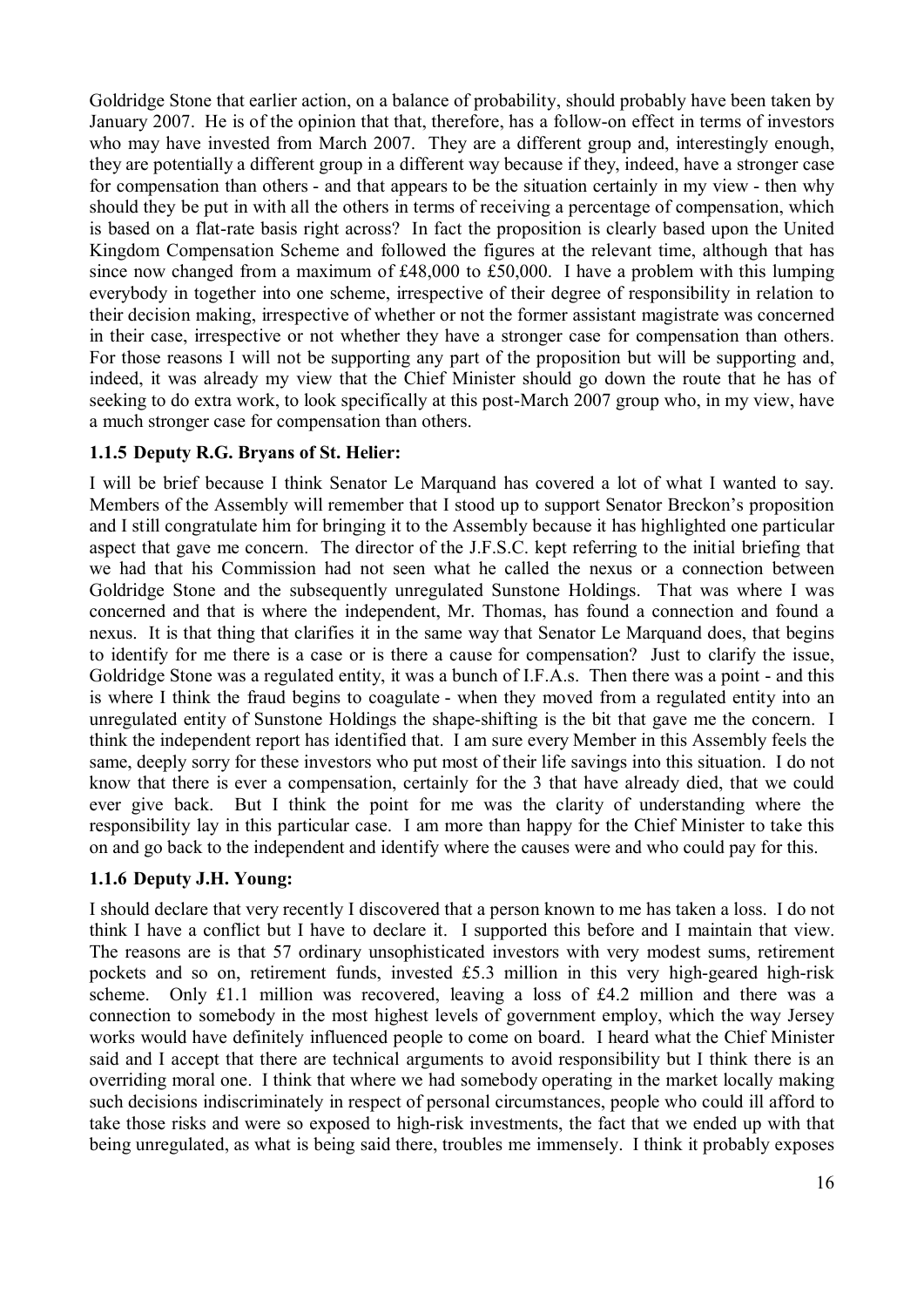for me the wider issue that there is in Jersey, a massive gap. There is not availability, in my view, of what you might call a really effective private pension scheme for people that are not able to access these and you look nowhere else. The fact that you can earn, if you are a corporate player, 3.75 per cent on your money, when if you go to the bank as a private investor you get 0.1 per cent. Where does the difference come from? It is obviously because of the power of collective investment and people that are looking for this. I was very pleased with the Chief Minister for Mr. Thomas' report and the conclusion that says to me clearly is that he says in his opinion: "J.F.S.C. did not take timely and sufficient enforcement action in respect of Goldridge." I accept the fact there is this distinction between decisions taken by investors post-March 2007 that his report says was the key date. But, unfortunately, we do not have a proposition to that effect. The Deputy Chief Minister tells us he will support the Chief Minister's proposal to distinguish between the 2 groups of investors in producing some sort of scheme but we do not have it. It is not in the proposition and I am really disappointed there is no amendment. I would have thought, and I expected that if there was that sort of situation we would have had an amendment from the Chief Minister recognising that element. What we are asked to do I think here, and I think we have got no choice. Procedurally the choice before us is this, if we vote against this because something might be coming from the Chief Minister that is not going to come back to this Assembly in this Assembly's life. It is going to take months to do that work, it will not come back until 2015 and a new Assembly. Is it the right thing to do to those people? The court case was in 2012, people were convicted, serving time. The report came here in 2013, now it is with us halfway through 2014. I would have supported an amendment if there was one but there is not. I have to make a decision on the basis of what we have got. My personal take on this is that the case for the regulator doing more or should have been doing more is because I do not believe from what I have read that this started out as a fraud. This was a group of people seeking to make money on high-value investments. The risks were so there was no absence, there were no hedging measures, there were no guards against the risks happening. When the risks happened and the underlying base of the investment started to become questionable they then went into cover-up. They went into cover-up procedures and, finally, then they went to full-blown fraud. I think that shows you what potentially can happen in any sort of financial services. The slippery slope going from high risk to cover-up to eventual fraud to cover up the criminality. My view is that if we had an effective regulatory structure here for the small investors that process would have been stopped down the track before it got to full-blown fraud. It is not just an arithmetical thing. It is their own risk up to March 2007 and after that it is a liability. I think somewhere down that track people were encouraged to make investments and a more effective regulation would have halted it. Probably might have and meant that there would have been a greater recovery, instead of the £1.1 million, and the outcome would have been very different for investors. I ask myself here, why is this, have the J.F.S.C. got the right tools? Here I started looking around and I see what other regulators, they have got fining powers and I looked up some figures here. What was the U.K. Financial Services Authority and it is now the Financial Conduct Authority, according to their report in 2014 so far they have made £131 million in fines and in 2012 they have made £311 million in fines. In the U.S. you can look to fines of over 100 billion dollars against U.S. banks. You look at the European Banking Authority and you find they have got major fining powers. I think there is a case for giving our regulator regular teeth. I think the moral responsibility says to me because of the association with people with the highest level of authority and trust by going with this proposal then it will ultimately lead to strengthening of the role and the power of the regulators. I think that does also mean looking at the activities of such unregulated activities to see whether some of that in the future should come within the scope. I wish we had an amendment from the Chief Minister to draw those finer distinctions but we do not. I am going to come down in favour of the proposition.

#### **1.1.7 Deputy J.A. Martin:**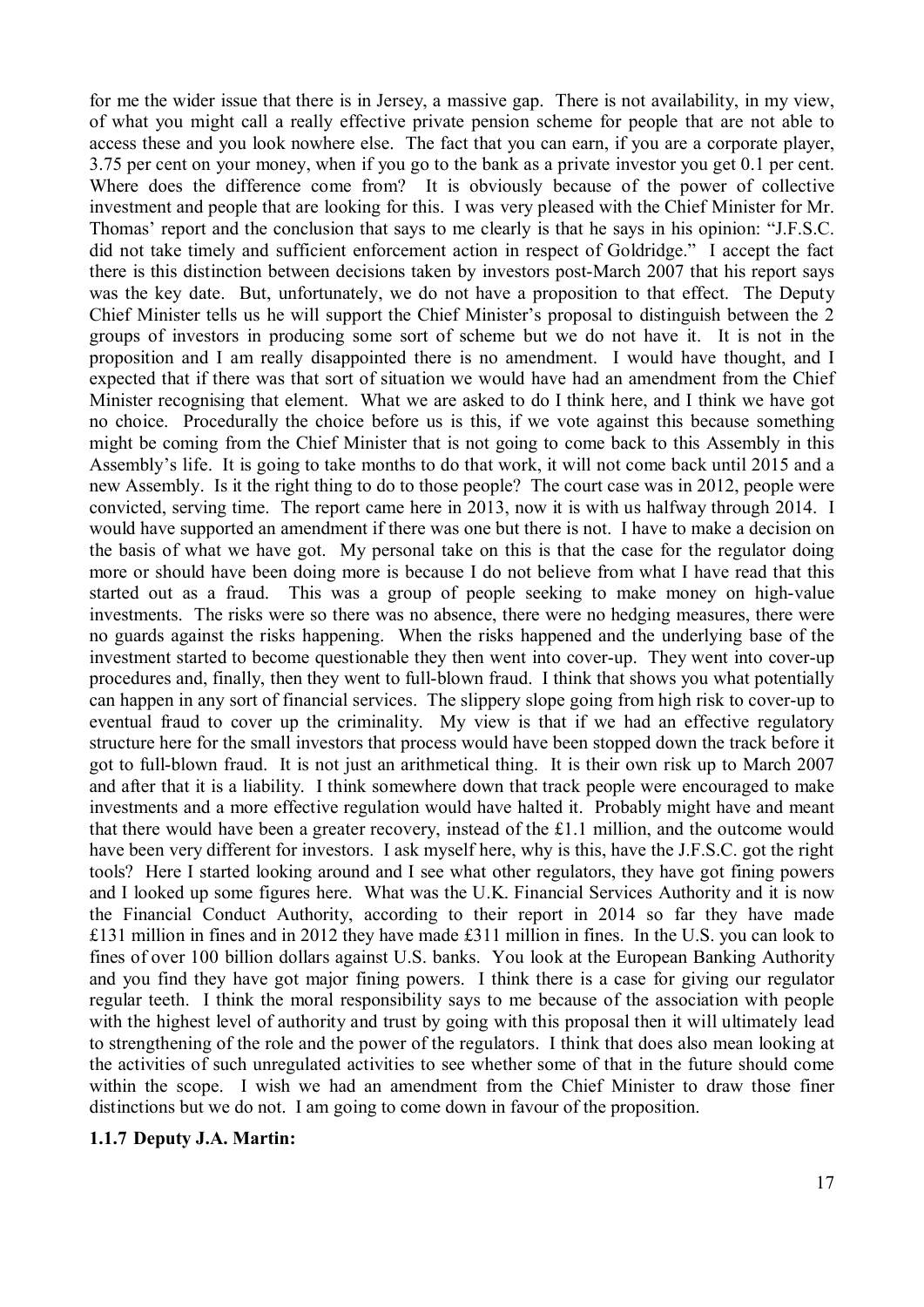I was involved in one of the cases with Senator Breckon and trawled through many, many, many readings of court statements and evidence. Today I have heard some more evidence from Senator Le Marquand, who states that the former assistant magistrate thought this business was so lucrative he tendered his resignation. Unfortunately, we heard that on a turn of events he then reapplied and on another turn of events he was offered the job as magistrate. The Senator said if we had known he had been doing anything wrong he would not have been appointed and his words were: "Firm action would have been taken." What was the interview process in all this to a magistrate? On page 10 of the comments on 2(3): "In February 2004 De Lec, a property company, was incorporated as a company in Jersey. It was set up by Lewis, Ian Michael Christmas and a third person." I am sorry, a background check would have known and should have known what our former assistant magistrate was doing. We have the timeline also and, sorry, but the Senator and Deputy Young and the Deputy of St. Mary are all on the same track. When did this actual so-called high-gear investment become total fraud?

#### [10:45]

Because I can offer you a return of any amount if I am just going to go and play with it or spend it myself or have a good time because you are never going to get your money back, but I am headed up by someone who is totally respected on this Island, appointed, just as Senator Le Marquand said, by the top people to that job, fronting this fraud. It gets worse because Deputy Le Fondré asked: "What has happened to the pension? What has happened to compensation?" The person we were dealing with was under compensation and not confiscation and the magistrate refused to pay, was offered to do more time in jail and reneged his debts. When I was researching this I spoke to the Law Officers who said: "It is bigger than this, it will not be resolved today but this needs to be looked into." "I can pay possibly but will I do another 6 months where I would only serve 3 and the compensation falls away." As Senator Breckon said there was an arrest finally on the very good pension, whoever is paying it, but he was employed as a Crown Officer. I may be wrong, he was appointed by the Crown, and the firm action that was promised by Senator Le Marquand never happened. People out there cannot believe that the ex-magistrate retained all his wages and was doing a back office job. Because if I, as an ordinary person, had gone in and robbed a few packets of sweets or robbed from my company, I would be sacked that day; I would have no redress and I would be in court for stealing or fraud, it is a very similar fine line. The Chief Minister: I am very disappointed about the part (b) where we do not even know if it is legal; it is not moral. We have heard from the Minister for Treasury and Resources that possible directions could be made to the J.F.S.C., but we did hear in the Chief Minister's speech about what was said in all these pages. The investors should have had a third eye. Well, I have one arm in this business which is regulated. These people were regulated to give property advice but not in the company that they were investing in. So, it is very, very muddy. As I say, I also wonder sometimes where Jersey is coming from because it says under the ... this is not the right scheme, we have heard, from other people who are not supporting it. Maybe we are including too many people who should not get it: were they greedy? Well, only if you knew that you were investing in something that really was not there. But a lot of them were vulnerable people. Whether he was involved in the full extent but he was paraded out to a lot of these vulnerable people which thought: "Well, this must be legitimate because it is the magistrate" and he is saying or he is having dinner with them or whatever way these people were advised to part with their money or roll their money over, we had one of the top officials in Jersey sitting around that table. It appears that, under the report, if these people had been in the U.K., many of them would fall under that compensation scheme. But really why people are saying they cannot support (c) is because it says: "Currently Jersey does not have an investor protection scheme. The reasons why an investor protection scheme has not been introduced in Jersey to date were set out in the comments of the Council of Ministers. In summary, such a scheme, if it was to be funded by investment advisers, could force many out of business, and in the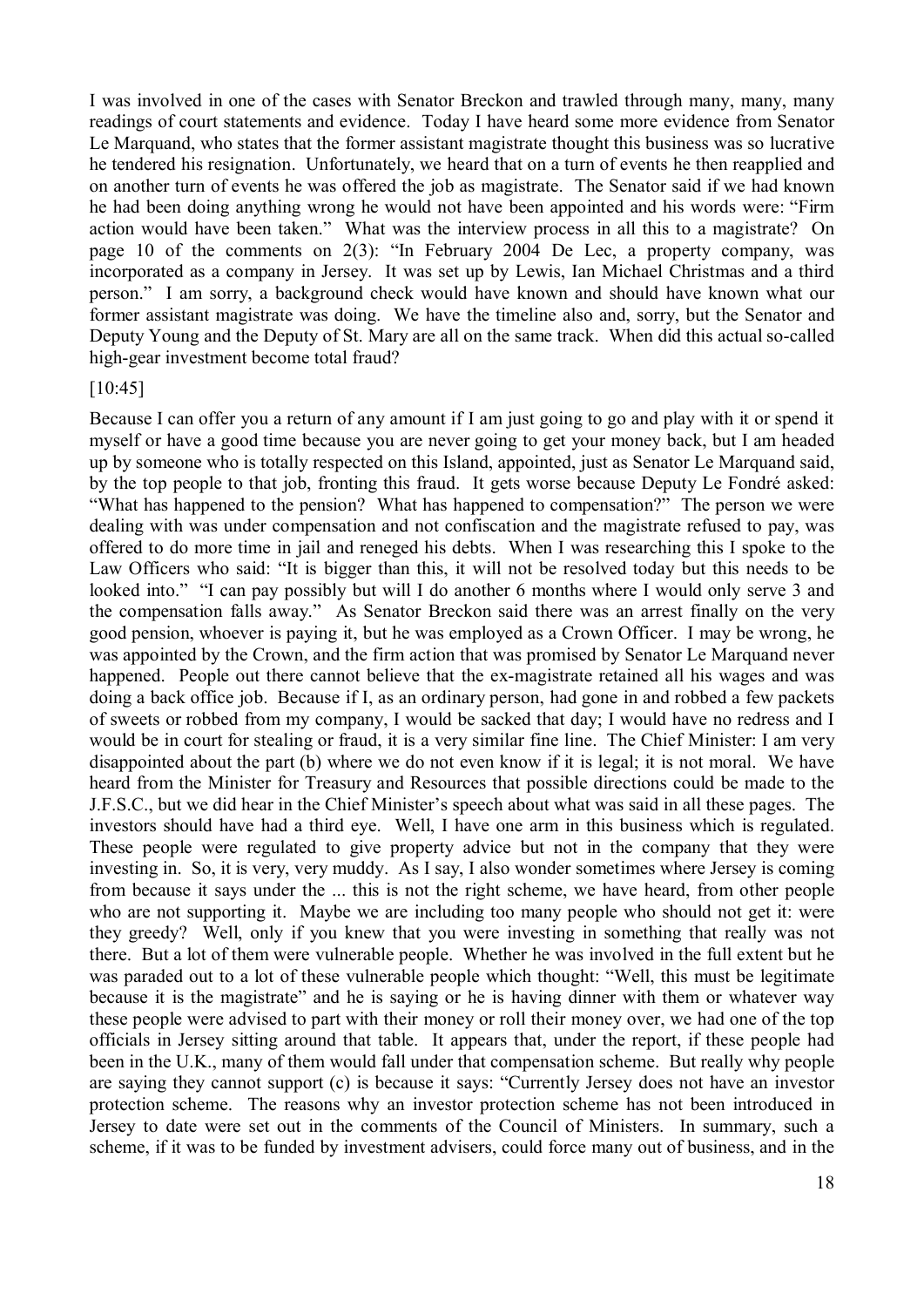absence of a similar scheme in competitive jurisdictions, such as Guernsey and the Isle of Man, business would be lost. For these reasons the introduction of an investor protection scheme in Jersey is not supported at the present time." Well, go back 10 years. Had anyone heard of bank compensation scheme? I mean, we had to jump on that bandwagon very quickly because we would have lost. Where would you put your money? You have not got a lot to invest, you have got nothing to lose money-wise. Where would you put your money? I thought we were Jersey, wellregulated and above everybody else. But no, let us keep down to the other people's level. Now, if I was looking around to invest, small amount, a few thousand, £50,000, where would I go? Where would I go? I would, with everything that has happened over the last many years in all different financial situations, go with a well-regulated compensation scheme, and Jersey should get ahead of the game. I really think, having dealt with one case but being involved and reading about lots of these cases, the Chief Minister's: "Let us all go away and come back another day with some sort of scheme", as Deputy Young said, will not be in this House and it will all start again. We have a moral judgment here to make. Do we let the J.F.S.C. because we can all say: "Well, this company, these people wearing this hat was not regulated" which I think Deputy Bryans seems okay with. I may have interpreted his words wrong but that part of the company was not regulated. These are the same people and they were regulated. But that is okay because the J.F.S.C. should not have been looking at it. When they did look at it, and if they had looked at it sooner, they wrote straight away and they reported it to the police. To me, it is quite simple. If you cannot, morally or financially, support (a) or (b), and I am looking forward to hearing from the Minister for Treasury and Resources about directions for the Jersey Financial Services Commission, but (c) is absolutely a must. We have got to get ahead of the game like Deputy Young says. We want to ... yes, big investors but you have a hundred, a few thousand small investors, it is all money and their money needs to be protected. We need to be well regulated. I really think that reading again the report from the independent Mr. Thomas, it has got to be supported. There are too many 'ifs.' Should you have known? Yes, you had known, and the absolute ... I mean, I know Senator Le Marquand was trying to be helpful but to me it has opened up another big can of worms. Who and when knew that this person, top of our Island judges in the magistrate, did not anything ... it astounds me when the resignation was tendered and when the business was going downhill he not only came back as an assistant but went for the magistrate's job. But where were the checks? I will leave it there. I am absolutely amazed that this has happened and people have had this person touted in front of them saying: "Your money is safe, trust me." I think it is totally immoral and we owe these people the respect they deserve, and they were not greedy people, they thought they were possibly on a high geared investment, but like the Deputy of St. Mary said, it was basic ... not basic, it was fraud. Thank you.

## **1.1.8 Senator P.M. Bailhache:**

I think that Senator Breckon has made a good case but he is making life difficult for Members because once again we are debating a proposition without all the necessary information to hand. Paragraph (b) of the proposition seems to me potentially a disaster area where, even if it is legally possible to do what is suggested by the proposition, it is bound to have very unfortunate consequences for the Jersey Financial Services Commission and perhaps also for the Island's reputation in terms of regulation, in that we will be demonstrating very clearly that the Commission is not really an independent player and that we are in a position to tell it what to do and to extract funds from it. Some Members may think that taking money from the Financial Services Commission is a neat solution because it is not taxpayers' money but, as the Chief Minister has said in his speech, there seems absolutely no justification for requiring those who have contributed fees to the Jersey Financial Services Commission to, in effect, bail out those who have been the victims of fraudulent activities of those who have been convicted. I could not possibly vote for paragraph (b) in any circumstances. I turn to paragraph (a) and I said that Senator Breckon had made a good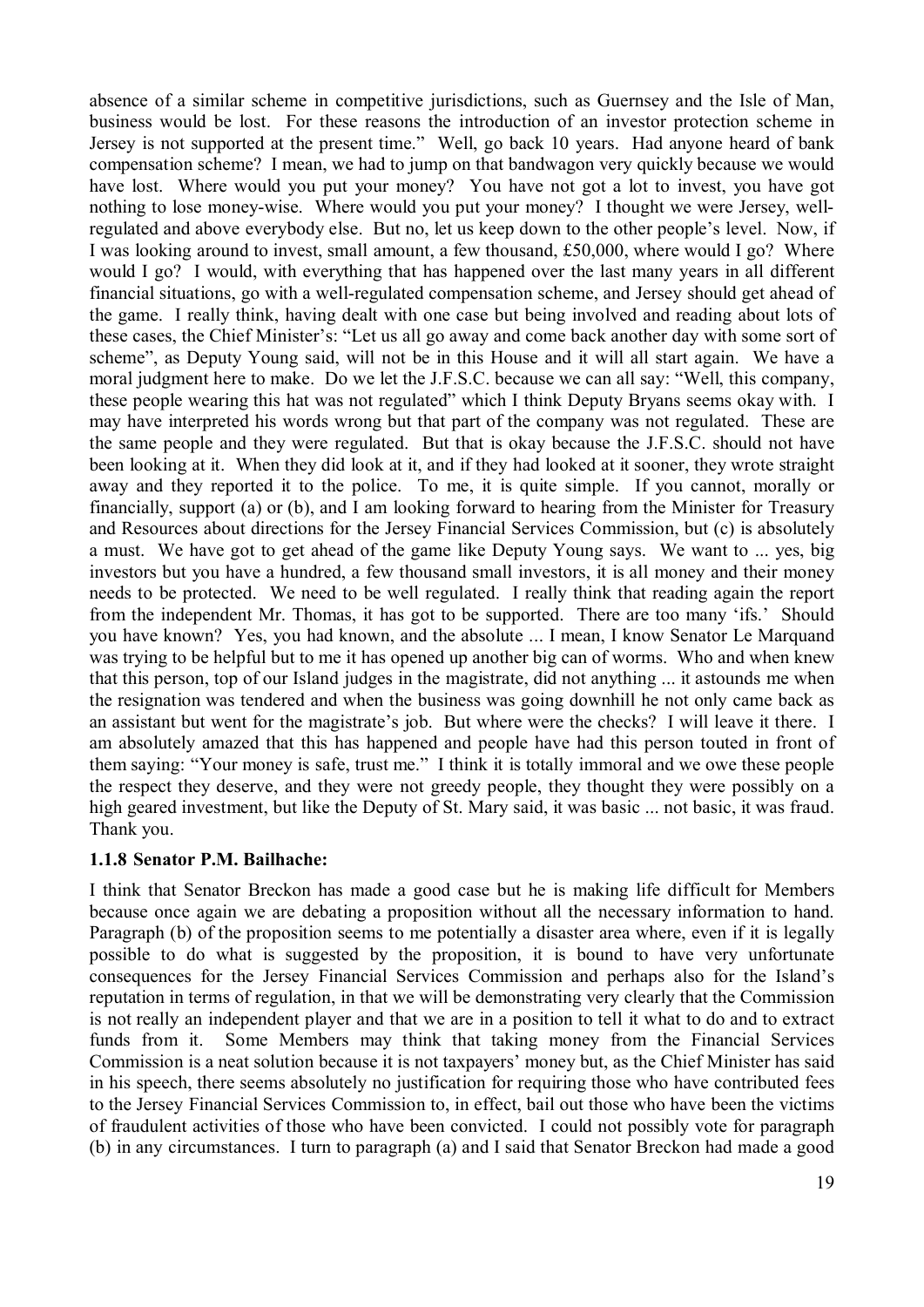case. He has made a good case in respect of some of the investors who may be deserving of an *ex gratia* payment from public funds but, as Senator Le Marquand said, I thought very persuasively, one size really does not fit all. If the Assembly adopts paragraph (a), £1.9 million of taxpayers' money, at its maximum, £1.9 million of taxpayers' money will be paid out and much of that will go to people who are quite undeserving of an *ex gratia* payment. Now, that seems to me to be absurd. We are turning the central reserves of the States, in effect, into an insurance scheme for all those who have made an unwise investment. There will, sadly, always be fraudsters. There will always be victims of fraudulent schemes, people who are taken in by smooth talking and by people whom they thought, wrongly, to be friends and to be trustworthy individuals. What we would be saying if we adopted paragraph (b) is that anyone in that position in the future is entitled to find a Member to bring a proposition and to say: "Never mind, we will compensate you with taxpayers' money." That does not seem to me to be a responsible position for this Assembly to take. I would have wished that Senator Breckon might have been willing to defer debate on his proposition so as to enable the Chief Minister to carry out the inquiries that he has undertaken to do, because that would put the Assembly in a position of having full knowledge in relation to this matter and to be able to make an informed decision. If the Senator insists on putting his proposition to the vote, like Senator Le Marquand I shall be bound to vote against all the paragraphs of it.

## **1.1.9 Deputy M.R. Higgins of St. Helier:**

Having worked at the Jersey Financial Services for 12 years, along with Senator Ferguson who was also there for many, many years, I think I have got a better insight into the working of the Commission than many Members here. I know that the vast majority of members of the Commission are hardworking and conscientious and I have got a great deal of respect for what they do. I do, however, have concerns about the Commission and I have had those concerns for many, many years, and one of the main ones was to do with staff turnover. In fact, if I go back to the time that I joined the Commission in 1995, I think there are only 5 members left. The vast majority of people who come to the Commission have been drawn from industry partly because they wish to get up to date knowledge of what is going on and if you have been at the Commission for a longer period of time you may get out of date and not know the current practices.

## [11:00]

But the problem with people coming from the industry is that the vast majority of them are only coming for 2 or 3 years. Why? It looks good on the C.V. (curriculum vitae) as they move from one company to another. Now, one of the problems with having a large turnover at times and people staying for such a short period of time is the lack of corporate memory. People forget what has gone on. They may not be aware of all the signs that have been there before, and so I do have concerns in that sense, and it may well be that in this case - I do not know, I do not know the facts, I have not discussed it with any member of the Commission - but it could be that maybe signs were there which were not passed on for whatever reason. I also know that the compliance and enforcement teams, even today, are very, very busy and there are many firms and individuals under investigation, and when evidence is obtained no doubt they will be brought to book, at least I hope so. Because there were things that we were aware of at times, it was just gathering the evidence to get sufficient to take action. Now, I think it was Deputy Young who addressed the Assembly about the Commission's lack of powers conferred to many other regulators. Well, I can tell you that, I think it was in 2005, I wrote a paper for the board of the Commission regarding, I think it was fining powers, and in fact I was reviewing a whole series of powers and there is no doubt in my mind that the Commission does not have sufficient powers and should have a wider range of powers so they can use them in particular circumstances. I will not say it was political objections but for a variety of reasons they were not followed through. I cannot remember now as to the reasons why not, but I do think that the Commission does lack proper powers. It should have those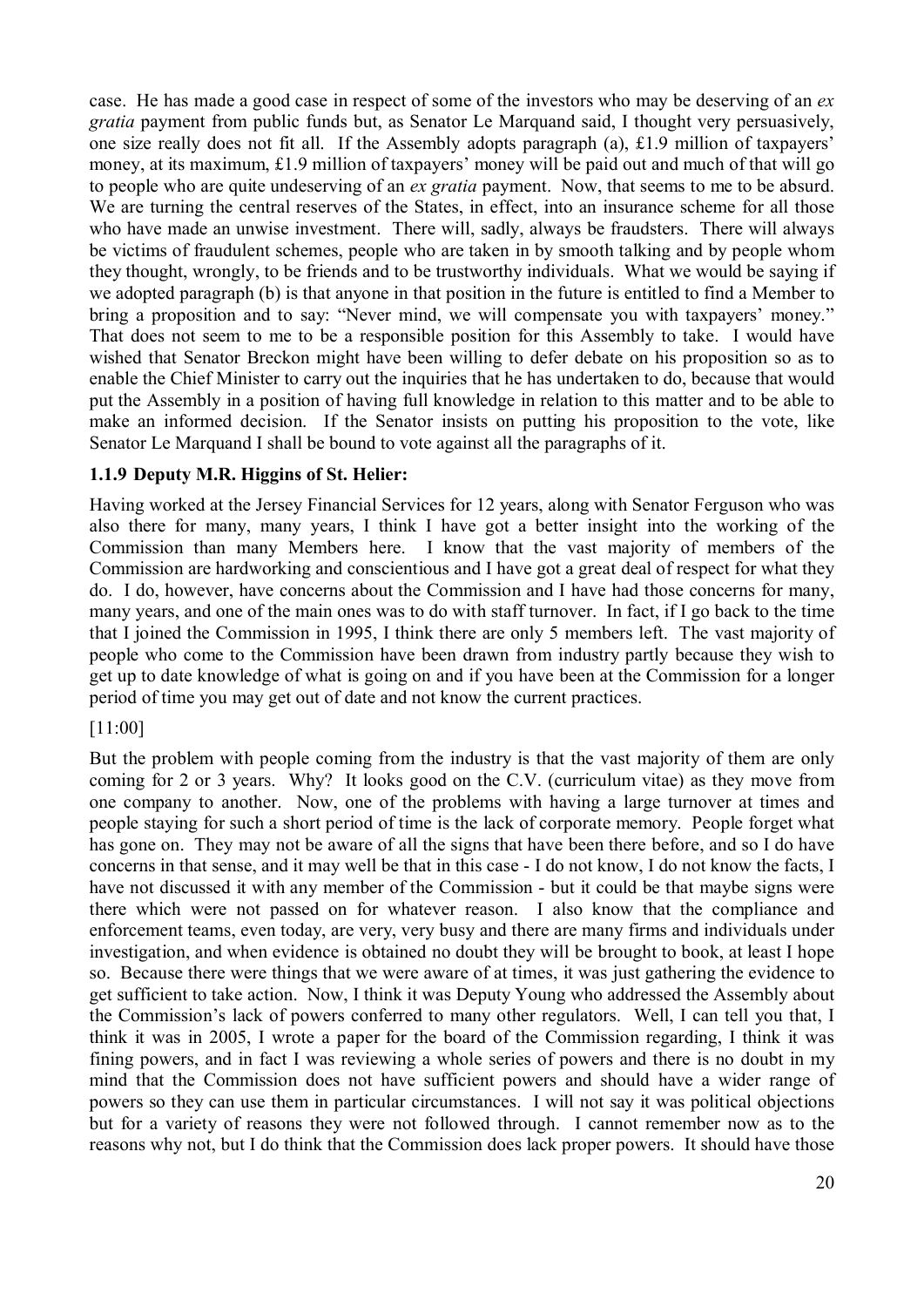that are held by other regulators abroad. Now, this is an exceptionally awkward case. My sympathies are for the people concerned and I would like to support them. I do have this problem, going back to Mr. Thomas' comments regarding the split between the investors in time. There is no doubt that those after the, I think it was March 2007 or March 2008, whatever the date was, have got certainly a better case in my mind than the others and unfortunately the proposition does not deal with it. So my heart is telling me to support. I have not really decided which way I am going to fall. But I want to comment on something else too. I found the Chief Minister's comments regarding the setting up of an investor compensation scheme as shameful, especially when one considers that he, his Minister for External Relations and Minister for Treasury and Resources and Geoff Cook of Jersey Finance, are going around this world telling people what a fantastic finance industry we have; we have got one of the best regulated, one of the best finance centres anywhere, and yet we encourage people to come to Jersey, and local people, to deposit their money, either in banks or invest in Jersey companies with Jersey professionals and Jersey businesses, and yet when push comes to shove we have no protection for them. Now, it may be of interest to you to know he said that, for example, we do not have a scheme and others do not have a scheme. Well, believe it or not, in the Financial Services (Jersey) Law - I think it is Article 27 - has an Article to do with compensation schemes, and it states that: "The States may by Regulations establish in relation to any financial service business, other than trust company business, or classes of such businesses, other than trust company businesses, schemes for compensation in cases where registered persons are unable or are likely to be unable to satisfy claims in respect of any description of civil liability incurred by them in connection with such business, and the provisions of such schemes may be different for different classes of persons or for different classes of such business." We have got the provision in the law, it has been there from the very beginning. It has been chosen for political reasons not to do it. Now, we are told it makes us uncompetitive. Well, let me just tell you that Guernsey, believe it or not, were told it has not got investor protection schemes. It does have one, it has got the Collective Investment Scheme Compensation for Investors Rules 1988 and they can, on this particular scheme, which I might add has not been called upon… provides for compensation for investors in Class 'A' schemes of up to £5 million in any one year. Subject to this limit the maximum compensation payable to an investor is 90 per cent of the first £50,000 and 30 per cent of the balance up to £100,000, making a maximum of £60,000. As I say, no one has called on it. In Europe, most investor compensation schemes are giving protection of up to 20,000 euros. Not very high but there is protection. Our competitors in Singapore and in Hong Kong have investor protection schemes. So I do not accept the argument that it makes us uncompetitive. In fact I would argue Jersey should be selling itself out as an ethical business and finance centre. We should have protection, investor compensation schemes and other protections for people so that people know that if something does go wrong the States are there and we will provide backing. I think it is both hypocritical and objectionable that we are going out into the world saying: "We are such a fantastic place, come here, invest your money" and then we walk away or we ignore them when things go wrong, and I think in this particular case, I have got to say it, it is with regret that we have a former assistant magistrate, is that right? Assistant magistrate - Senator Le Marquand is confirming it - who has been involved in this scheme. I must admit because what Deputy Martin was saying about De Lec, I was trying to think back when we were vetting companies in the Company Registry, whether it would have flagged-up the fact that the magistrate was involved. I think not. I think Jersey is so incestuous in the sense that lawyers, magistrates and others all have business interests, and I think probably you are looking at what the company is about, and on the face of it it probably looked fine so it probably went through. So I am not convinced that we would necessarily pick up on the fact that the magistrate was getting involved in schemes like this. Anyway, in conclusion I will just say that this is an exceptionally difficult one. I do want to help these people if I can. Whether or not I can go with the terms of (a) and (b), I am not convinced. (c) I will definitely be voting in favour of, and I think every Member should. If this Island is supposed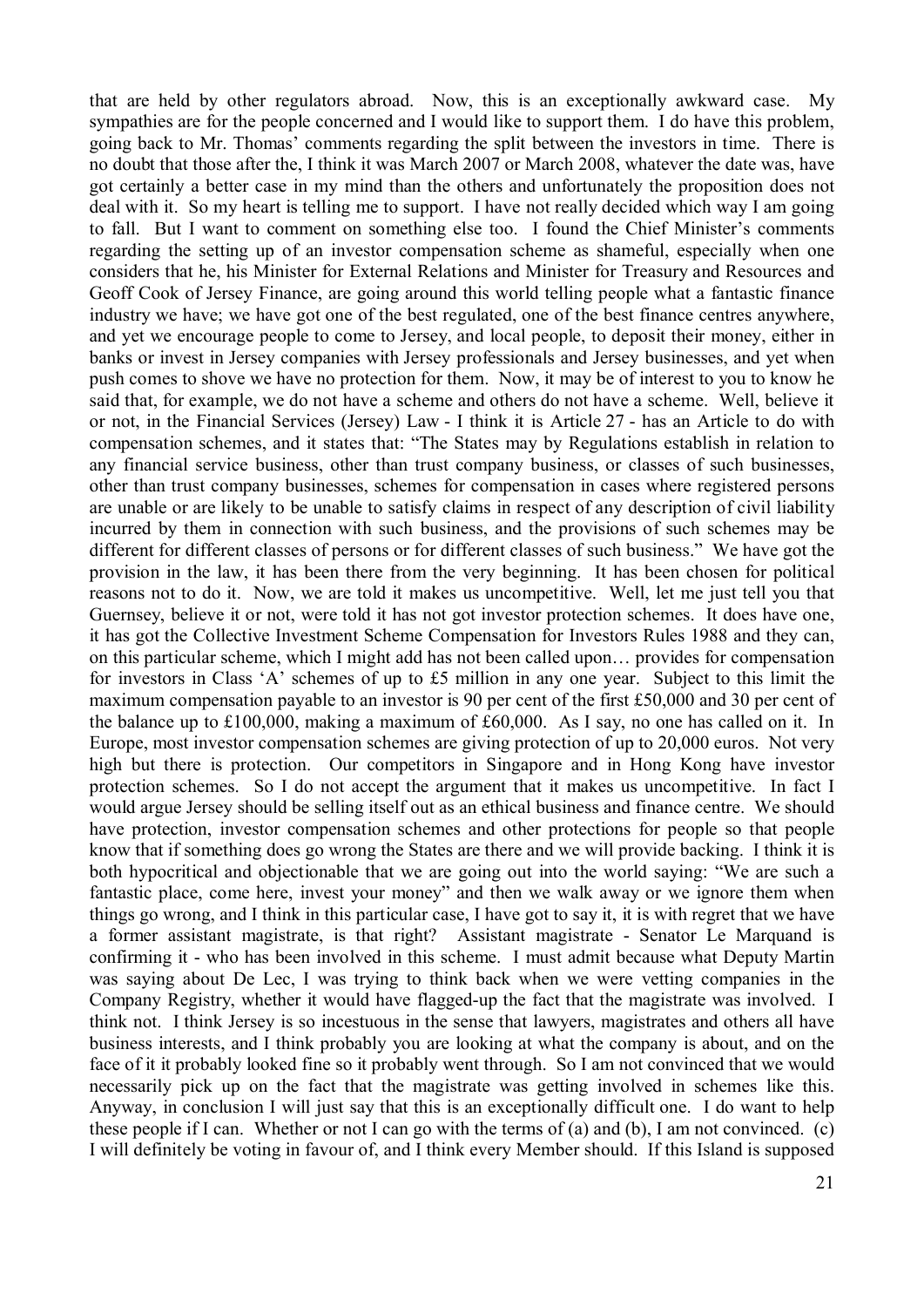to stand up and be what it says it is; a respectable, well-regulated financial centre, we have got to have it. As far as these people are concerned I really do hope that certainly we can help some, if not all. Thank you.

## **1.1.10 Deputy S.G. Luce of St. Martin:**

Like many Members in this Assembly, I am sure, that know some of these people have been personally affected I know some as well, and one particularly very well, a neighbour of mine since the 1980s. A more hardworking, honest and genuine Jersey person you could not wish to meet. Somebody I would certainly vouch for 100 per cent. This proposition today is probably as difficult for me as anyone. My neighbour's situation, like others, was particularly tragic, being preyed upon at a time of personal family crisis. As well as others, these cases are abhorrent to me; to deliberately target individuals when people are at their most vulnerable is despicable beyond belief. But we must get back to Senator Breckon's proposition because we are not here today to re-enact past court cases. The code of conduct that I signed up to when I became a States Member, as we all did, states quite clearly that I must put my public interests first and my private interests second, and as much as I would dearly love to support those individuals involved in this case that I privately know so well, I cannot today. The reasons are twofold. First, it is quite clear to me that the J.F.S.C. must remain and be seen to remain independent of government, and political meddling in how the J.F.S.C. run their affairs risks jobs in our primary industry. The necessary distance between us and the regulator should not be diminished. Secondly, while nothing would give me greater pleasure than to compensate those genuine hardship cases that I know so well, what about the other people who have lost money? Are they all penniless? How can we possibly decide to hand over hard-earned Jersey taxpayers' money under the heading "hardship" when we do not know each individual financial circumstance? In that regard I welcome the initiative and the commitment given by the Chief Minister this morning to investigate further, and I hope he can come back to this Assembly with some detail that we can really decide upon. Finally, can I just say that, for me, the J.F.S.C. do not come out of this completely blameless. Hindsight is a wonderful thing and, like all concerned in this case, if we could go back I am sure we would all do things differently. My hope would be that we can all learn from these sad circumstances. J.F.S.C. need to tighten up. Potential investors need to be ever more vigilant when making decisions on how they invest their hard-earned cash, and we need to do our very best to make sure both those things happen. People take decisions with their personal finances every day. But as much as I would really like to, I cannot vote in favour of setting a precedent that seeks compensation using taxpayers' money for failed business investments. We know things need to be done better. With considerably more detail I may well be persuaded differently, which is why I welcome the Chief Minister's commitment this morning, but I cannot support the proposition as it is before us today.

# **1.1.11 Deputy G.C.L. Baudains of St. Clement:**

I was interested by some of the comments that Deputy Higgins made, chiefly where he said that the Commission probably lacks powers, and I tend to agree with him because in my view the public would expect the regulator to be able to prevent exactly the sort of problems that we are addressing today, but for technical reasons clearly they were not able to and no doubt the public will be asking why not. In the Chief Minister's speech he spoke of what the outside world might think of the regulator if we started giving it instructions. Well, first of all, I cast my mind back and wonder what the outside world, at that time, thought when some members of the Financial Services Commission were directors of some of the banks they were regulating, but fortunately we have moved on from that. We are faced with a problem where the regulator was unable to prevent the present problem, but, as I said, to interfere would apparently send out the wrong message. But what worries me is I wonder what sort of message we send out by walking away from a problem like this. I believe we have a moral duty to act here and to do so, I think, would send out the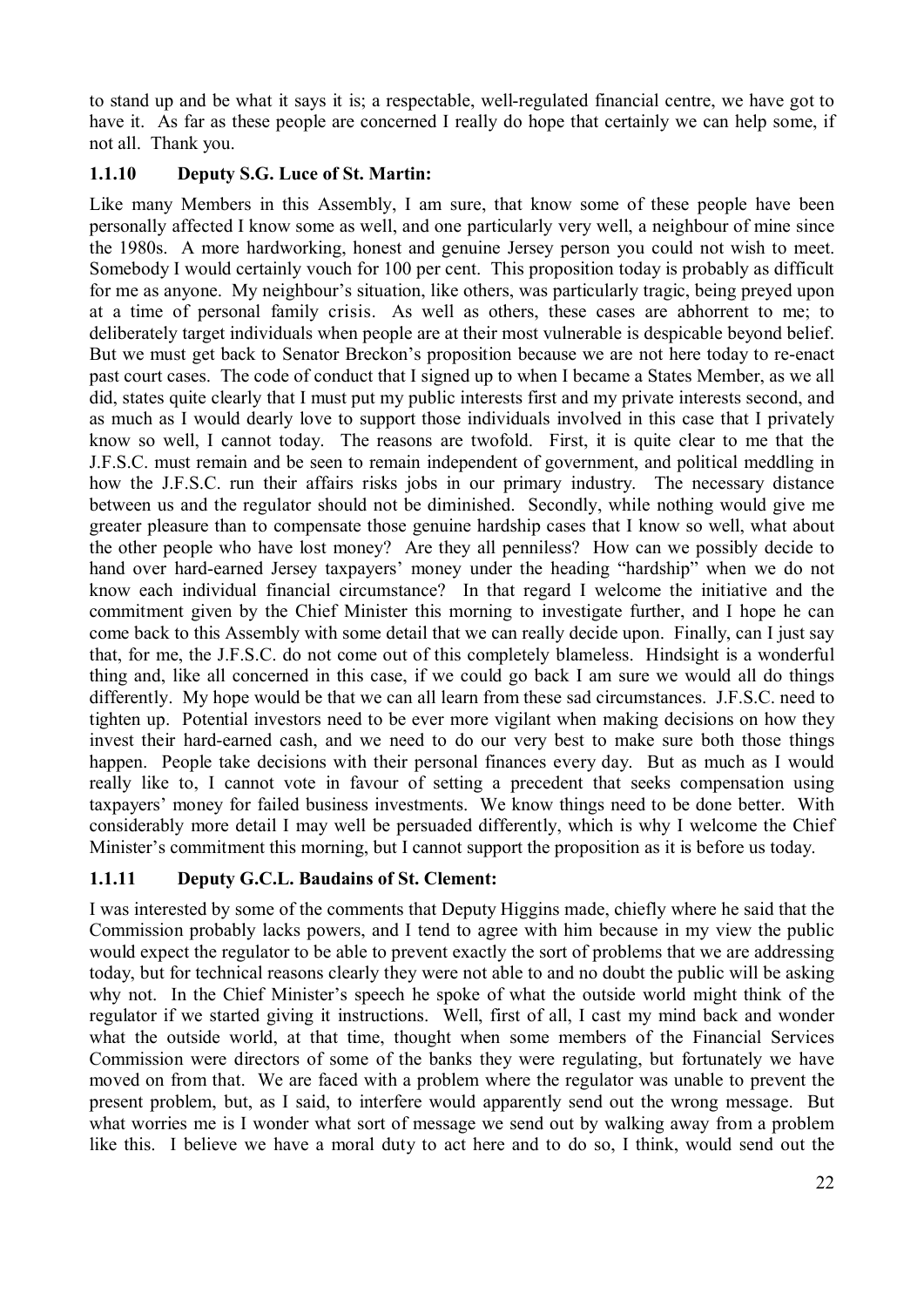message that we do care about the reputation of our finance industry and we do care about those people who use it. That said, I shall be supporting the proposition.

# **1.1.12 Senator P.F.C. Ozouf:**

I have been trying to hold back for the debate in order to respond to a number of the questions that have been quite understandably raised by Members during the course of this debate and following the earlier remarks of the Chief Minister. A number of issues have been raised, and I would just ask at this stage for 2 issues. Senator Breckon earlier said that he will not split the proposition. Could I ask him to confirm that he has thought against that and either is going to withdraw (b) or seek a vote? Personally, I think we should have (b) and I think it should be thrown out, but can I just invite him because my remarks are going to be different if it is a joint (a) and (b) or going to be a separate one. May I?

# **Senator A. Breckon:**

I did not say I would not split anything; I said I was considering taking (a) and (b) together and (c) separately and a number of Members in this debate have expressed a view that they would perhaps prefer if they were separated, so at this stage I am minded to do that, to separate (a), (b) and (c) for votes at the end of the debate. I hope that helps the Senator.

# **Senator P.F.C. Ozouf:**

Okay but he is not prepared to withdraw (b)?

# **Senator A. Breckon:**

No, there is a vote.

# **Senator P.F.C. Ozouf:**

Okay, fine. That just helps guide how I can ... because I will try and deal with, effectively, now the 3 votes that Members have and I am going to deal with them in reverse order. But first of all, I should say that of course all Members of this Assembly, the Council of Ministers and the Chief Minister has considerable sympathy with those people who have been caught up in this situation. As the Deputy of St. Martin said, it is always an extremely difficult situation when dealing with people who are in a vulnerable position through personal circumstances or of limited means. Of course, fraud is always an extremely difficult thing. Fraud is not limited, of course, to people investing in schemes. Fraud can be perpetrated in all sorts of ways. Vulnerable people can be sold heating systems, housing renovations, they can be parting with money and therefore not get performance because people are dishonest and will suffer loss. The court system deals with the prosecution and conviction and, where appropriate, the recovery of losses incurred by people who perpetrate fraud.

# [11:15]

What we have been told by a number of Members is just simply because ... that word is wrong, but because a fraud has been committed, therefore we should compensate, and I would just urge Members to think very carefully about that issue. Financial services are particularly sensitive but of course fraud is perpetrated sadly, not only in the area of financial services. Of course, financial services and people parting with their money do need to be particularly careful and it is extremely difficult to hear the remarks by Senator Breckon when he said that the people who were parting with their money regarded these people as friends. Of course, Government cannot regulate and compensate for every eventuality of people's own decision making. It is painful to say it but people and this Assembly, and as one of the Ministers responsible for financial services, we need to say very clearly that people generally need to be careful in their decision-making when making investments, and particularly making investments that purport to deliver high returns. They must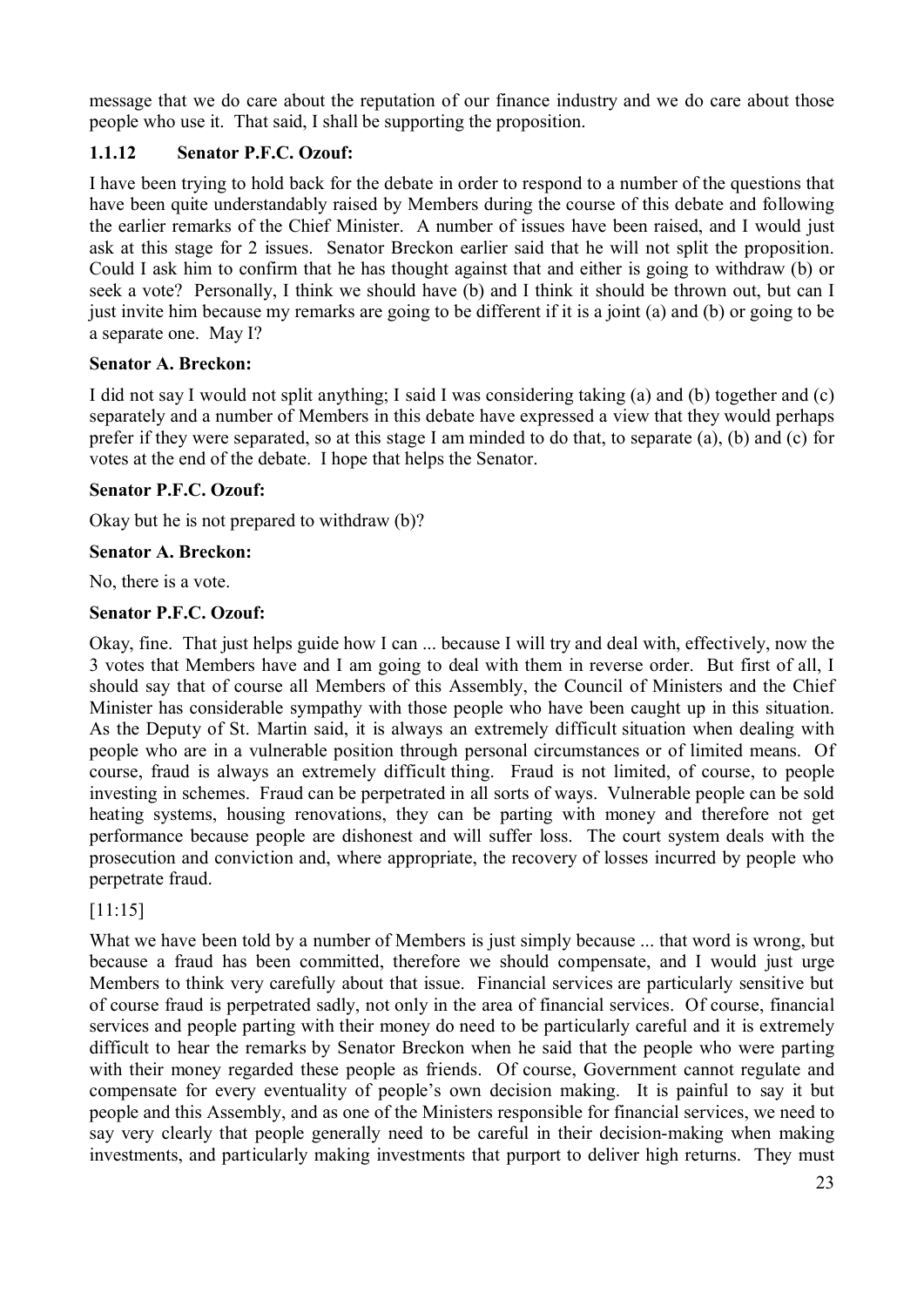take proper advice and they must not simply rely on people who think that they are friends. Sunstone was not a regulated entity, and these are difficult issues to say, but people need to be aware and they need to take responsibility, to the extent that they can and should, for their own actions. But of course protections need to be put in place. The issue particularly is in relation to the matters of a magistrate who was clearly involved in this matter, and that makes it particularly difficult and some Members are saying: "Well, just because a magistrate was involved, that means that definitely we should be compensating because a magistrate should not be involved in fraud." I am afraid I cannot make that definite link. I think that would be wrong to make that link, indeed the J.F.S.C. has been criticised. I understand that the individual - I am using his former title, the former assistant magistrate or Mr. Christmas, it is appropriate to name the individual on this occasion I think probably - the individual was of course not involved in Sunstone. He was not one of the individuals, he was not known to be involved in that matter. I do not think it matters much. People need to understand and of course take proper advice. The Chief Minister has taken advice as to whether or not the compensation scheme would apply in all of the circumstances, and if a compensation scheme were to be in existence, whether or not the compensation scheme would have paid out, and Members have seen that report. Deputy Le Fondré is not in the Assembly and he was arguing that we should not have a depositor compensation scheme but effectively he is supporting (a) because he is saying that we should have a *de facto* publicly-funded compensation scheme. Compensation schemes are paid for by the industry so you cannot have, effectively, the line of argument that Deputy Le Fondré is saying, that we are suddenly going to have a depositor compensation scheme which is going to be publicly funded. That is an even greater step than effectively what is being set out in (c). We simply cannot have a catch-all States Assembly, public - and I speak as the Minister for Treasury and Resources - you simply cannot have the public finances acting as a compensation scheme for investors for financial services. It simply is a completely unsustainable position. The alternative issue was different. The U.K. Parliament ... no parliament in the world would accept the remarks of Deputy Le Fondré to say that you should have a publicly-funded compensation scheme. He does not want an industry compensation scheme, he wants a publicly funded one. That is effectively the summary of his remarks. I urge Members to think very carefully about that and I will come back to (a). The issue of a compensation scheme generally; well, the first thing is a number of issues have been raised about that. Guernsey does not have ... Deputy Higgins was wrong, I think, to suggest to the Assembly that Guernsey have some sort of scheme. They do not have a scheme that would have covered this issue and we are advised that there is no other proposal to have such a scheme. That does not mean to say that we should not take action, and we should not, in my view, accept (c). Just because there is a problem you should not, in fact, respond by saying: "Oh, we definitely need a compensation scheme." I think it was Deputy Martin or a number of Members have said: "Would we have a depositor compensation scheme for banking deposits?" Well, the reality is, is that, as we were explaining to investors last week, we would not want a banking deposit compensation scheme, we have never had to have one in Jersey, we have not had any banking collapses because we have had good regulation. Compensation is there when regulation fails. Now, the work that should be done, and I agree with that, is that we should be looking to constantly improve the regulatory environment for I.F.A.s so we should not be jumping straight to a compensation scheme which effectively adds cost and, if I may say so, what will happen if we do put a compensation scheme in place, which will have cost, then individuals in Jersey will not use the Jersey protected depositor compensation scheme financial services, they will go to Guernsey because they are cheaper. That is the reality of competition. Now, do we need to look at regulation? Yes, we do, and I am prepared, just as a case there are constant moves towards regulation, that we should do so. Now turning to the issues of the Financial Services Commission. I want to just confirm with the Attorney General, for the avoidance of any doubt, that (a), no ability to give directions for the Financial Services Commission could be invoked because there is an issue where the Commission does, in certain circumstances,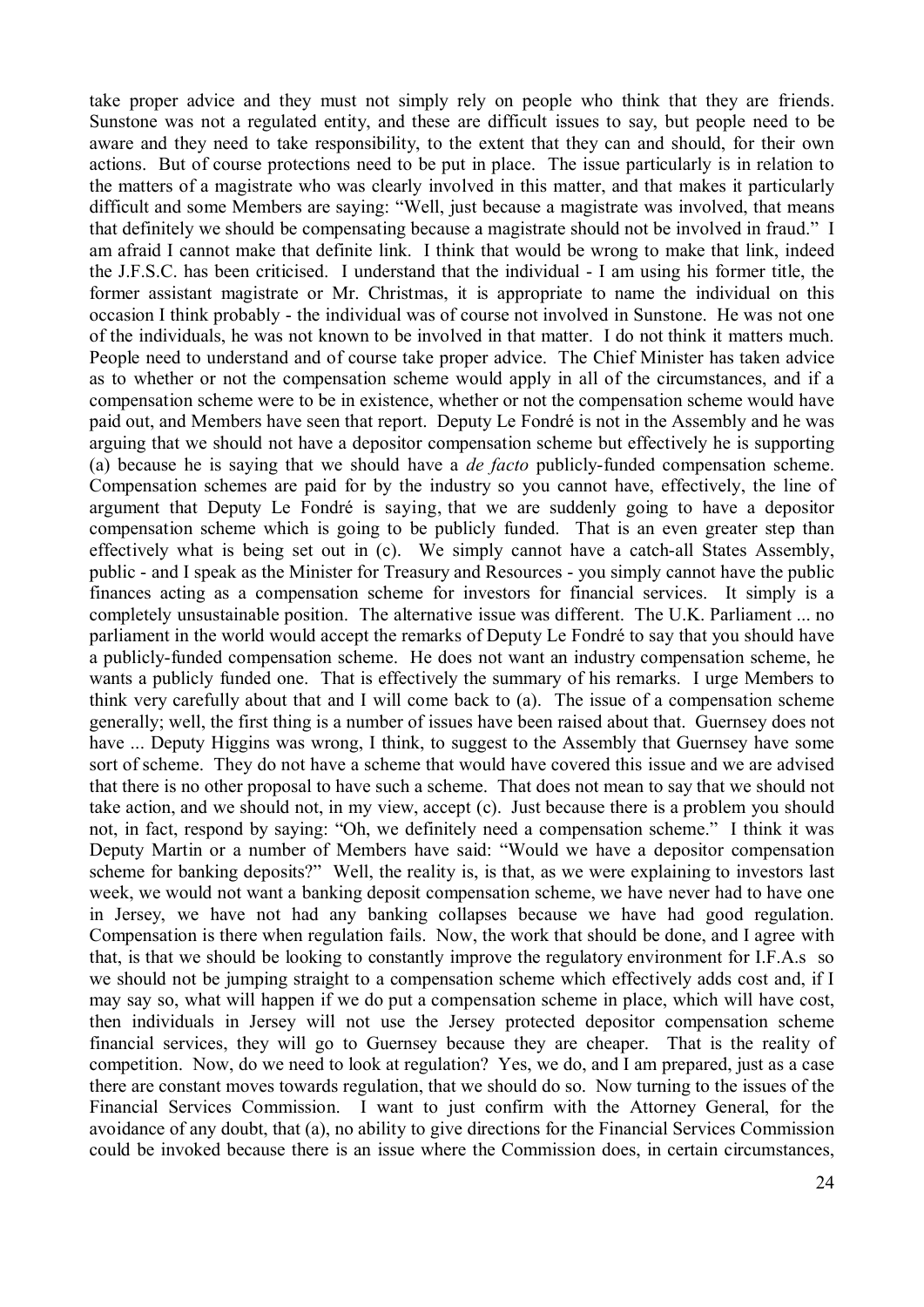collect resources for the States and then pays them across. But I want to in this issue ... I am very disappointed that Senator Breckon is not withdrawing part (b). He should not be pursuing part (b) and if he does we should comprehensively reject it. To suggest for one moment that we should be requiring the reserves of the J.F.S.C. to be somehow used by this Assembly to pay for something, or to pay for something that we think should happen, would be an absolutely chaotic situation in terms of the independence of the Commission. It may be a legal issue and I would just invite the Attorney General to confirm that there are no directive abilities and there is nothing in the law that allows us to do it. I am requested under (b) to bring forward legislation. It is a political issue about whether legislation should be brought forward but I just want to confirm there is no ability to issue directions.

## **The Attorney General:**

I think that is entirely correct. The only direction issuing provision that I have been able to find that covers the Commission at all is Article 12 of the 1998 law which sets it up and it is quite clear that that is very limited in its ambit and certainly could not cover a direction, in my view, to the Commission to make any form of payment of compensation or payment back into the general revenues of the States.

#### **Senator P.F.C. Ozouf:**

To send any message out, this is not a legal issue, it should not be a Treasury issue, the Assembly needs to send an absolutely clear message that we are not going to blur the independence of the Commission. To send such a message out would be extremely damaging to our reputation as an international financial centre, that somehow this Assembly thought that it could, whether or not this Assembly is autonomous, it is sovereign, we have abilities to pass legislation, but effectively to do so would be - it does not matter whether it is internationally unlawful - it would be politically absolutely the wrong thing to do, and we need to send out that message very, very clearly. I invite again, Senator Breckon to consider withdrawing it because it is effectively such a step so very far and so completely unacceptable. To respond before now coming to (a); (c), regulation of I.F.A.s needs to be looked at. (c) should not be approved. We have not got the evidence today or ever, the Isle of Man, Guernsey are not doing (c). It should be rejected. (b) absolutely not; clear message. Deputy Young and Deputy Higgins made 2 other comments. The fining ability of the Financial Services Commission is currently underway and being drafted, and yes, fining provisions have got an appropriate role and that is being considered. Everything else, I think, I disagree with in terms of what Deputy Higgins said and his comparisons - he is smiling at me - but the scheme does not exist in Guernsey and there is no ...

## **Deputy M.R. Higgins:**

Will the Member give way for a moment?

## **Senator P.F.C. Ozouf:**

Well, if he has got really anything substantive to add, then, yes.

## **Deputy M.R. Higgins:**

When I mentioned the Guernsey scheme I mentioned the Collective Investment Scheme's Compensation of Investors Rules 1988. It is Guernsey law. They have the scheme they just have not used it, and that is for collective investment funds. I only made the point in that particular area I did not make it in relation to any other investment schemes.

#### **Senator P.F.C. Ozouf:**

That is exactly what we have here so I do not know what Deputy Higgins' point is. Collective investment schemes are entirely different, it is the deposit compensation scheme. Deputy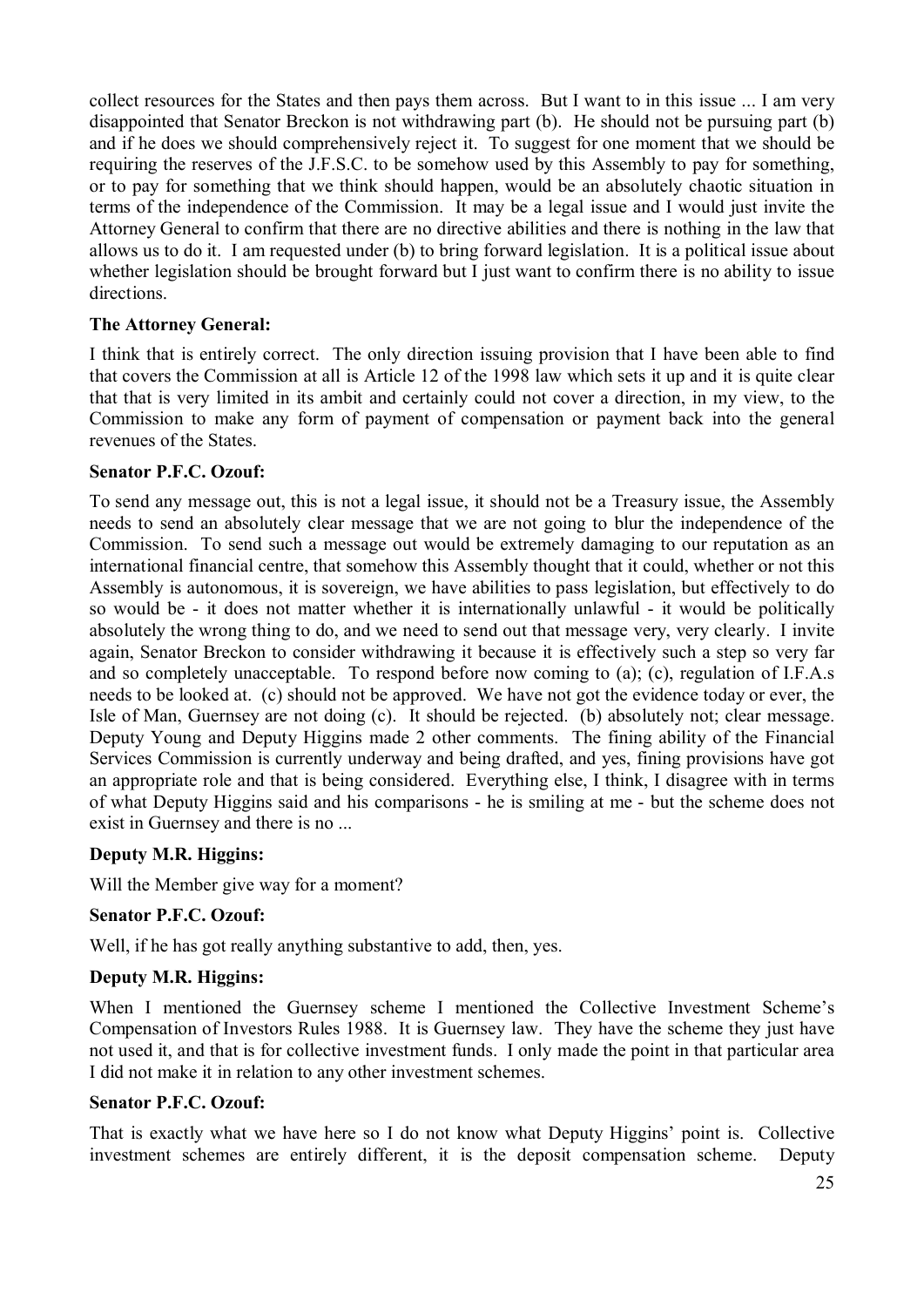Higgins… it is a long time since he has worked in the Commission, I think the world has moved on quite substantially since then. He is not citing to Members anything that we do not have here. To pretend that Guernsey has got any different situation is not correct and not right. To Deputy Young, if I may say, in respect of pensions. Yes, the Queen's speeches including legislation today on Dutch-style collective investment schemes. I do not know whether or not he read the release by the Jersey Treasury last week about pensions, we already do what most people do in the U.K., you do not have to buy an annuity there are all sorts of other availabilities of using pensions. People get better value for pensions in Jersey already. What the Chancellor announced in the budget last year is already being done here and what we are going to be proposing this year in the budget, as preannounced already, is further flexibility in pensions. If Deputy Young would like to be briefed on that, then I am happy to do so but I do not think it is fair. What we should be doing is of course making sure that the domestic financial services industry is working well and we have a wide availability in choice and appropriate regulation of that domestic area, and that is something which the Chief Minister and I, with colleagues and the Commission and our Financial Services Unit are looking at. So I hope that helps Deputy Young. Finally, to (a). I completely endorse the remarks that Senator Le Marquand has said. If (a) is accepted, we are effectively saying that the States is going to have a publicly-funded compensation scheme for all those investors. That would be a step far too far. That is clear from the report, it would not be recovered from the industry it would be publicly funded and, in any event, even if there was a scheme, all the investors would not receive this type of compensation, that is clear from the report that we have.

## [11:30]

The Chief Minister has said, and Senator Le Marquand is quite right, that there are a number of these investors that, after that period in 2007, do need to be looked at. Now, part (a) does not allow that. It is to request the Minister for Treasury and Resources to make all payments effectively. Now, what we are asking Members to do is to reject part (a), that should not be accepted, that the Chief Minister is committing to saying that a review will be done as quickly as possible; it will take time because the information is complex, it is within various different entities, it is difficult to get that information, but of course it will be done and will be done properly. That review will be performed. The Chief Minister will advise, as appropriate, progress on that. We could provide an update on that without prejudice to anything perhaps by the end of the third quarter and then maybe this issue could be dealt with by the end of the year, if it is possible to do so. It is not easy to deal with these issues but we will look at the issue of the 2007 issues and those cases, those do need to be looked at in much granular detail. I think I have answered all of the questions that Members have raised. In summary, (c): that is not the right approach, looking at I.F.A. regulation and making the financial services industry domestically work well, not putting in compensation schemes which the competition is not doing. (b): absolutely not. I would be shocked if any Member of this Assembly thought that it was appropriate to fetter the independence of the J.F.S.C.; and (a): it is not possible as it is currently worded, more work needs to be done to deal with those people after 2007. I hope those observations are helpful.

## **The Bailiff:**

Does any other Member wish to speak?

## **1.1.13 The Very Reverend R.F. Key, B.A., The Dean of Jersey:**

I rise not because I understand financial investments but because I have heard the words "ethical" and "moral" used more times in this debate than for a long time in this Assembly, and I thought it might be helpful if I just try to clarify the questions that it seems to me in that area Members might want to ask themselves, though of course not expressing an opinion as to the correct answer. It is just a fact that the offices people hold affect the way in which those people are viewed. I have just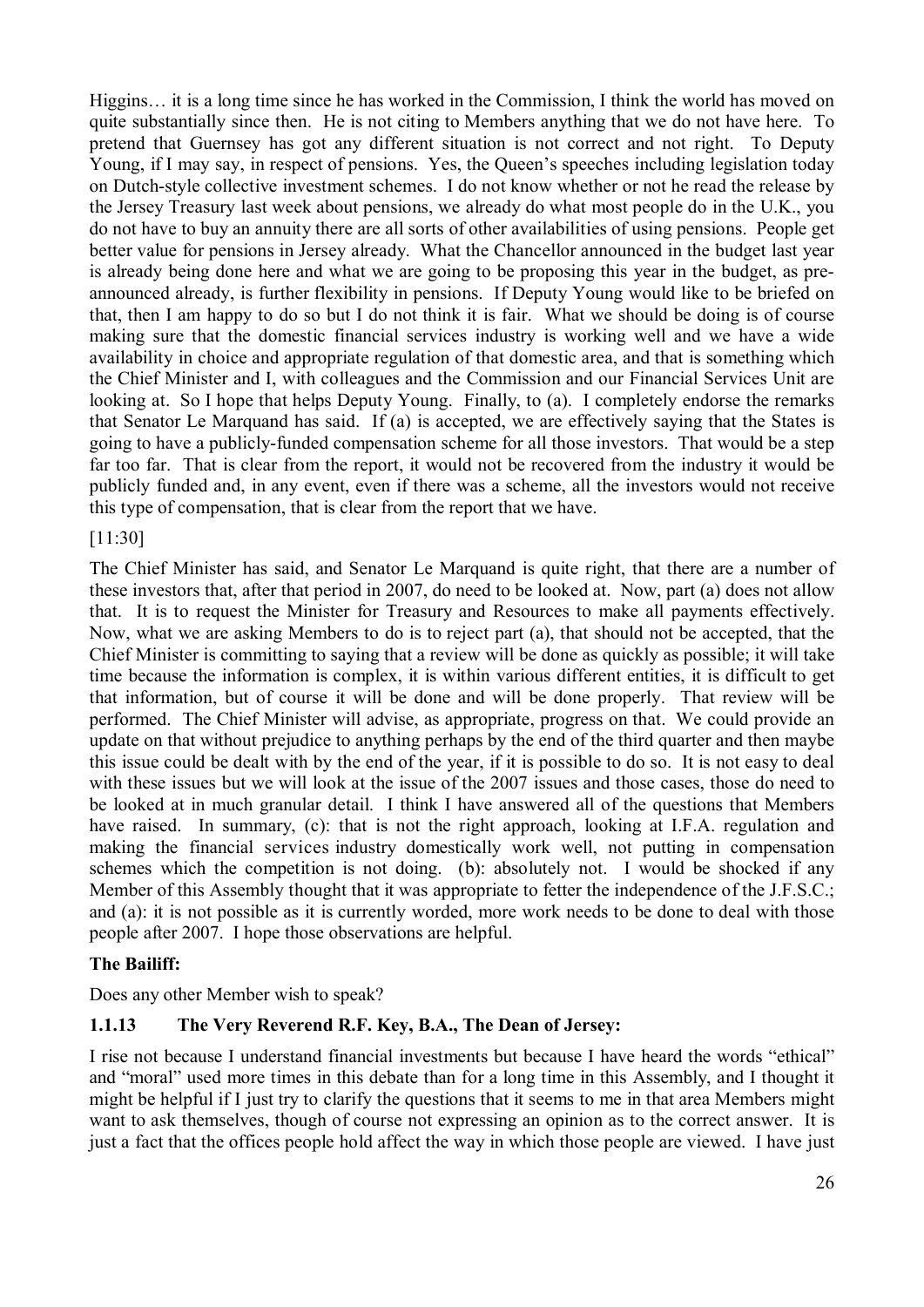changed my car. My dear old "Deanmobile" as people affectionately called it, a very ancient Fiat Punto, was part exchanged. Why did I not sell it through the *Jersey Evening Post*? Because although as far as I am aware it was a very good runner, if someone had bought it and it had collapsed in a heap the next day, that would have affected my reputation simply because of the job I do and the position I occupy. Whether it is a dog collar or a judge's scarlet robe, positions do give cloaks of respectability, with all the good things and the downsides of those things. I was once taken to task gently soon after I arrived when I walked through St. Helier on a Saturday morning towards a coffee morning wearing shorts and sunshades, and people said: "Well, you know, is that really appropriate for the Dean?" I confess, this Dean thinks it is, so that is fine. Let me just become more serious. First of all, there is an ethical issue about personal responsibility. *Caveat emptor* is as true now as it was 2,000 years ago and we cannot avoid, any of us, the personal responsibility for the decisions we take, whether that is about investments or the car we buy or anything else. We are responsible for our own personal decisions. Very helpfully, the Chief Minister and Senators Le Marquand and Ozouf have raised issues about the correct targeting of any relief that might be thought appropriate. That is a moral issue and some Members will think that targeting would be nice but is unnecessary. Others may well think that targeting is very important because we have a moral duty, as guardians of the finances of this Island, not to spend taxpayers' money unnecessarily. It undoubtedly would have been better in a perfect world if the targeted scheme that may well come out of the Chief Minister's research were to be debated at the same time as the broad brush scheme so that Members had a chance to decide and discern between one or another. Indiscriminate now or targeted later is therefore a moral question that Members will want to consider. Let me return to this matter of the cloak of respectability. The question, I think, is simply this: would people have invested in this scheme if it had not been fronted in part by the holder of a senior office in the Island? If the answer to that question is yes, then the second moral one that follows from it is this, and the answer is not simply one possibility, it is capable of 2 answers, yes or no. But here is the question. Does the fact that the Island gave the cloak of respectability to one of the perpetrators of the fraud mean that the Island bears a moral responsibility to ensure that those investors who were duped by that perpetrator are compensated? Members will make their minds up on those moral issues but it seems to me that there are those ethical questions; targeted or indiscriminate, the cloak of respectability given by the Island, and does the giving of that cloak mean that there is a residual responsibility on the representatives of the Island to, as it were, pick up part of the tab? What I think is clear is this, and I speak as one who holds one of these offices, it seems to me that if you have taken on one responsibility, that closes down to you certain other things that you otherwise might want to do. Whether that is selling second-hand Fiats through the *J.E.P. (Jersey Evening Post)* or seeking to make vast sums of money through investment schemes. You cannot have your cake and eat it. If you take on a public role then that is a wonderful privilege and it comes at some other personal costs and you need to count that cost, if I may quote the New Testament, before you build that particular tower. I hope the defining of those ethical questions may have helped Members. **[Approbation]**

#### **1.1.14 Senator S.C. Ferguson:**

Like most people here, I have great sympathy for the investors in this and I was hoping to be the first one to say *caveat emptor* but I have been trumped by the Dean. But technically, theoretically, this is a case of *caveat emptor*. No one should have all their investments in one basket. As the old source says: "If it looks to be too good to be true, it is." But there are mitigating circumstances in this. As Senator Le Marquand has commented, this all developed into a Ponzi scheme, and taken together with the actions of the former assistant magistrate then the situation has overtones of Bernie Madoff in the U.S., if Members recall. These schemes are fine while the market is rising but like most of these schemes they go into freefall with a market setback. Now, Deputy Le Fondré raised an interesting point earlier this morning. He commented on tracing assets through to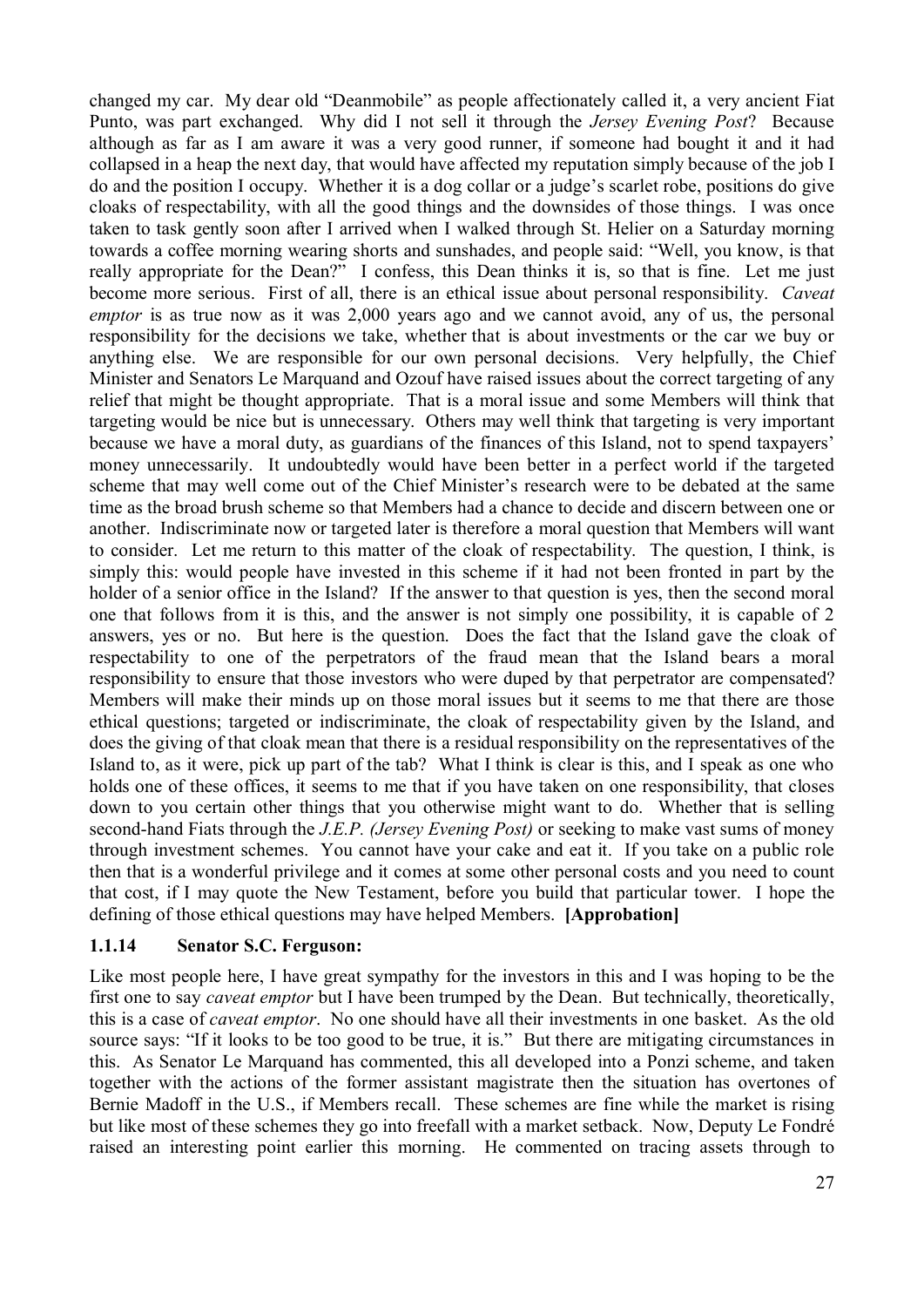connected parties. When I consider the Madoff case, the U.S. authorities involved in the case were much more energetic in recovering the assets which were in the hands of Madoff's family, his wife, his connected agents and also banks where some of the monies were deposited. My question is, why have we not taken such action? The pension pots, which were also mentioned, I would suspect that they must amount to some millions of pounds. Our Viscount is a master of tracing assets for errant dictators and so on; why can we not set him to work on this? I find the actions of the former assistant magistrate very dubious and I do place a degree of responsibility on the States for proper due diligence on applicants for senior positions. Now, over the last few months we have kept falling over cases of lack of due diligence and a viable and visible degree of scepticism. Now, I generally agree with Deputy Higgins' comments re the Jersey Financial Services Commission but I think perhaps people do not understand the total position. There are 2 sides to the J.F.S.C.; there is the regulatory side which everyone is gunning for, but there is also the registry side, and as I understand it when the J.F.S.C. was set up the registry division was included in order, as I understand it, to provide some revenue towards the running of the J.F.S.C. Perhaps the inclusion of a Crown Officer in a trading company should have been a warning sign. Difficult to know; if it was somebody less senior dealing with it then it may not have been noticed. This is again, unhappily, an area where one needs a degree of scepticism and to apply proper due diligence. In fact I do wonder if in future all senior members of Civil Service and Crown Offices should declare publicly all interests outside their work when being appointed. We have got the question of an investor compensation scheme and have been told that it is not clear that all cases would be compensated under the U.K. scheme. I have dealt with one or 2 cases under the U.K. scheme and yes, there were certain minefields to negotiate through when reclaiming assets. But I suppose basically I would like a more strenuous tracing of assets if this should be possible and I am waiting to hear the closing speech of Senator Breckon.

# **1.1.15 Senator F. du H. Le Gresley:**

There are a number of issues that I think may have been missed in this debate which is a very difficult debate for States Members and we started that debate back in September last year. I think Senator Le Marquand has highlighted some of the issues about the investors that we are on the brink perhaps of providing compensation because Senator Breckon's proposition is targeted at the 57 investors who were identified in the court proceedings. We do know because back in September Deputy Breckon ... sorry, Senator Breckon kindly provided us with information from the Police Financial Crimes Unit, which I have still got, and we know that of those 57 investors, 11 had been repaid and 8 had lost less than £48,000. When I spoke in the earlier debates back in September, I pointed out that using the figures provided by the Police Financial Crimes Unit we were aware that 15 of these investors invested less than £50,000, 13 more than £100,000 and one person more than half a million. At that time I said, because Senator Breckon had stressed that these were the man in the street investors, the ordinary man and woman in the street, I respectfully suggested that the latter investor who invested more than half a million could hardly be called the ordinary man in the street. Furthermore, just because somebody invested less than £50,000 does not necessarily mean that that individual is an immature investor as this highly speculative investment may simply have been part of a portfolio of investments.

## [11:45]

So we do have a problem with the proposition as it is worded, and we do not really know much about all these investors and their true financial position and as to why they were feeling that it was worth investing in the scheme set out by Sunstone and De Lec. Some Members - and I think it was Deputy Power - said that the scheme was illegal. Well, when it started out it was not illegal. It may have become illegal towards the end because of the way that money was being sucked-in, if you like, to keep the scheme going, but in the report from Mr. Thomas, he makes it clear, on page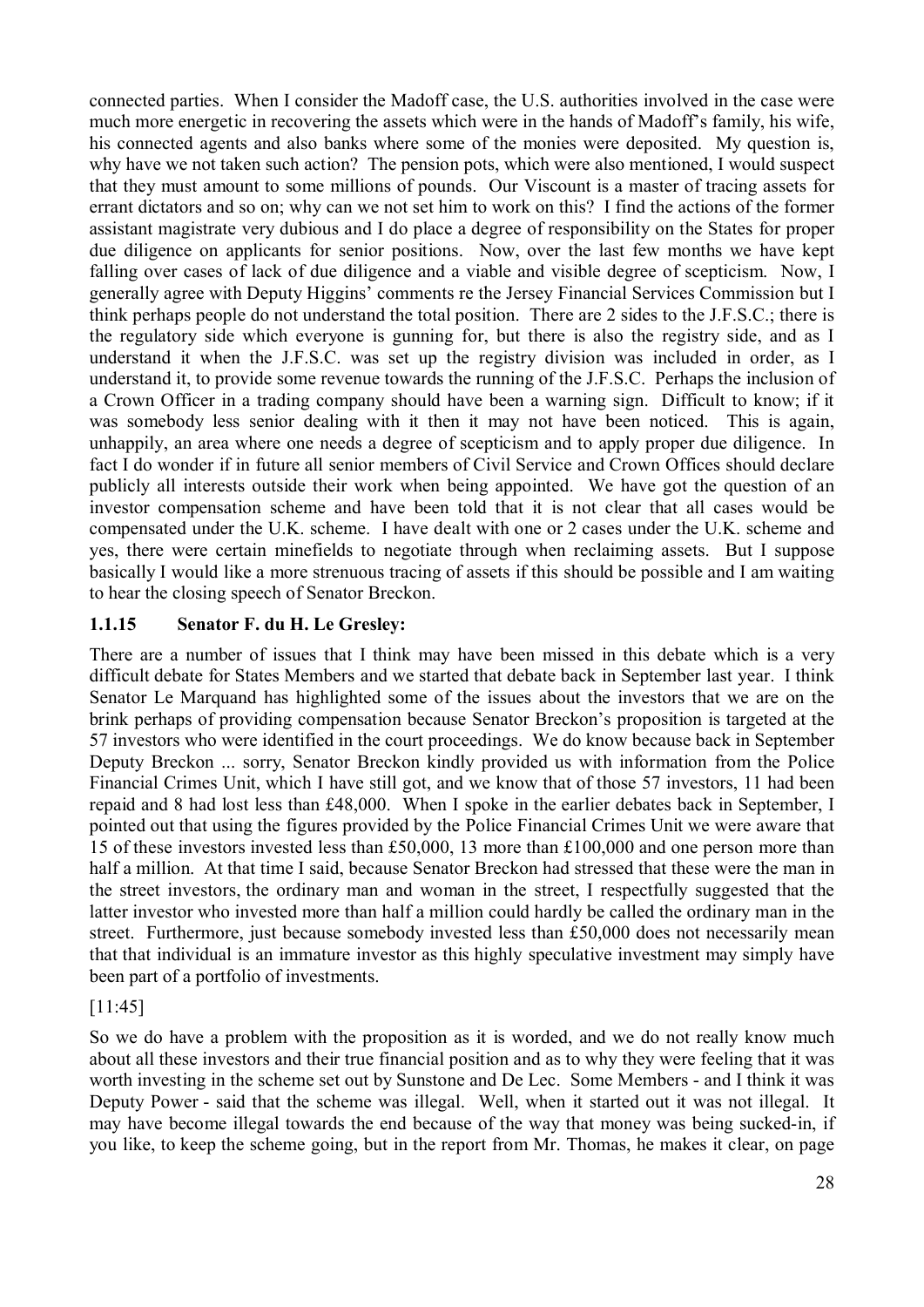10, that broadly Sunstone and De Lec operated in the same way. In return for a small deposit they reserved off-plan new houses that were to be constructed in the United States, mainly in Florida. The purchase was then to be financed partly by money from Jersey investors and mainly by mortgage loans obtained in the United States. The expressed intention was to let the houses for 2 years or so, for United States tax reasons, and then sell them in expectation of making a profit for investors. A total of 90 properties were reserved or purchased using the names of Cameron, Foot or Lewis and mortgages of \$16,500,000 were raised. So there was activity taking place, certainly at the beginning when these companies were set up back in 2004, 2005, which was not illegal but was attracting very high returns, which obviously was the reason that some of these investors, if not perhaps most of the investors were persuaded or attracted to moving their money. Now, the other point I wanted to make was that I think ... I do not want to criticise Senator Breckon but he does tend to choose his words carefully when he reads from reports. In other words, he is a bit selective in what he reads. What we need to understand - and this is from Mr. Thomas' report, page 9 about the investment: "Most of the investors [and I am reading from his report] put money in Sunstone/De Lec directly or indirectly in one of 2 ways: as a loan or as a joint venture." Now, that says: "Most of the investors ..." Then it goes on to explain how this happens: "In relation to these promissory notes and joint venture agreements, some investors said they paid over their money before seeing the documents." Before seeing the documents. "Others said that they did not read the documents, relying instead on what they were told. Cameron Lewis and Foot seemed to have been plausible and persuasive, as can be seen from the samples at annexes D and E, it is reasonably apparent to anyone who reads the documents that they are promissory notes or joint venture agreements, rather than a form of conventional investment." Now, this is not anything I am inventing; this is in the respected report of Mr. Thomas. Now, some Members have made the point that they believe if we were in the U.K. Financial Services Compensation Scheme that a lot of these investors would have been compensated but it is clear again on page 9 of Mr. Thomas' report that most of the investors put their money into Sunstone/De Lec in one of 2 ways as a loan or joint venture. He then says in 5.6: "Investors who put funds directly or indirectly into Sunstone/De Lec under promissory notes or joint venture agreements, F.S.C., as in the U.K. scheme, would have been unlikely to compensate them because the promissory notes and joint venture agreements were not conventional regulated investments. So that is the majority would not have been compensated. I am going to finish and I am almost sad that I have to do this but we now know that (b) is unacceptable and I am sure that is going to be defeated and that is why Senator Breckon has agreed to now take the vote separately on each paragraph because I think he accepts that (b) is going to be lost. So we now know, because up until now, and I have heard investors say this and I have heard the public say this: "It is okay, it is not the taxpayers' money, it is the Financial Services Commission reserves. That is all right. We do not feel the pain of that." We now know if we agree (a), this is taxpayers' money. That is the money that you pay, that the man in the street pays, that is the money that people in old folks homes pay, as everybody who pays tax is going to be compensating some of these 46 or so investors, one of which invested over half a million in this scheme. I am going to finish by reading an email that was sent to myself in September last year. It was also sent to Senator Breckon and copied to members of the Council of Ministers, and it says this: "It is difficult for me to even begin to express my disgust and shared disbelief at your proposal [this is addressed to Senator Breckon] that we, the taxpayers of this Island, should be put forward to pay compensation to the individuals who lost monies through the fraudulent U.S. investment schemes. I think you need to take a reality check here, Senator. Firstly, I have absolutely no sympathy whatsoever for the people who lost their investments. They, like every investor presumably, went into this matter with their eyes open and let us face it; their principal aim was to make money. The fact that they lost their funds is their own risk in this matter. If this completely nonsensical proposal is passed by States Members, where will so-called taxpayer funded compensation end? Now, you may well be wondering quite why I am being so expressive on this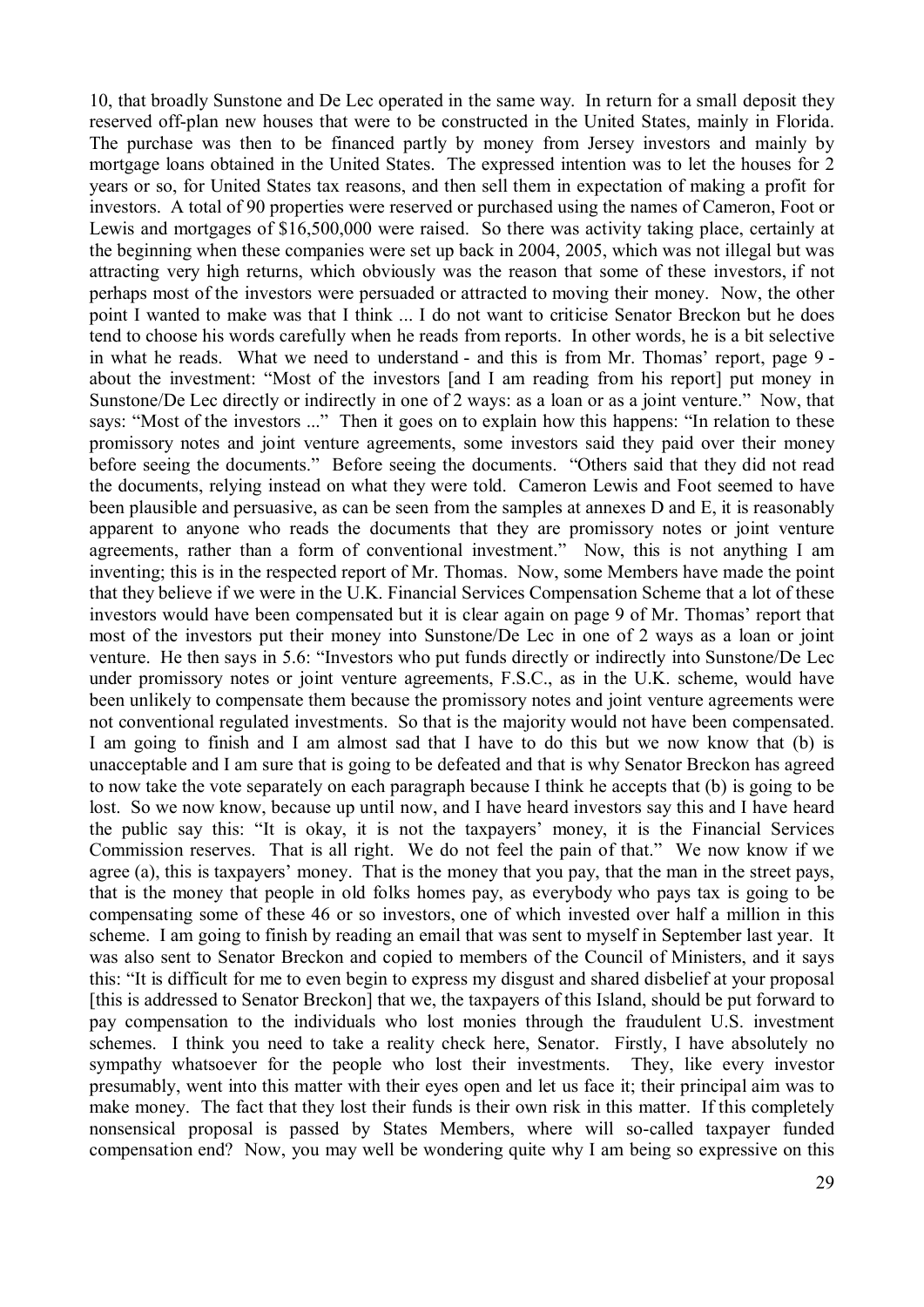matter and here is the very reason why and as I said previously, a reality check for you and the Council of Ministers. My mum, who will be 92 in February, is still paying income tax. Why? Because her meagre pensions just push her over the thresholds. My mum was born in Jersey, lived through the Occupation and with my dad - now deceased - worked long and hard to bring up kids and saved even harder, and for what? To be still paying tax at 91 years old. She is now in a care home and currently paying £580 per week but will soon have to leave where she is because her needs are now greater than the home she is in can provide. The cost of the next home will be £1,200 to £1,500 per week. When she went into care, I made an appointment with the Income Tax Office to establish if she could be granted relief for the income tax on her pensions to help offset the cost of her care. The answer was no. I then asked if we rented out her little house to help offset the cost of her care, would the rent monies be deemed income and therefore taxed? Answer? Yes. One should bear in mind here that at her time of life, the amount of income tax she has to pay is a pittance by the overall Jersey tax take but, as a cost towards her care, it is substantial. So here is the real rub: as a result of your proposal, my mum, as a taxpayer, would have to contribute to any compensation paid to these investors. So, who do you think needs the money most? My mum or them? Thank you." **[Approbation]**

# **The Bailiff:**

Does any other Member wish to speak? Then I call upon Senator Breckon to reply.

## **1.1.16 Senator A. Breckon:**

I would like to thank all Members for their contribution. I think I said at the start it is indeed a very difficult issue and it is difficult for us here yesterday and today but it has been even more difficult for those involved. I will not comment individually on Members' contributions but I will summarise in more general terms. Firstly, I would like to quote from a document from the court. The Commissioner was Sir Christopher Pitchers and he had this to say, this is a judgment sentencing hearing on 5th October 2012. At paragraph 12, he said this: "It is important to stress that one of the reasons why these offences are so serious is because it is vital that those who invest with professionals, whether they are regulated or unregulated in their business, must have confidence that they are given accurate and honest advice and not being misled. But at the heart of this case is something more important. These victims, these investors who lost their money, were ordinary people whose lives have been altered for the worse for ever by your reckless and your later dishonest behaviour and that is a matter of great seriousness." These were not people who could afford to lose the money that they lost and various Members have made reference to people's individual circumstances and I cannot give Members details of that because I do not know, but what I do know is, as has been said and is acknowledged in some more detailed court papers, the personal impact it had on people has been highlighted to the court and it was done in a number of ways; it was statements that were given to the Financial Services Commission, to the Financial Crimes Unit and some people appeared in court to give evidence and were cross-examined. It is difficult for us here yesterday and today but just imagine how difficult it has been for some of those people, and as I say, I do not know them all, I do not know their circumstances, I just know that this is not just an unfortunate incident, it is very life changing for those people in different ways. Some Members have mentioned regulations and safeguards. Something that has been mentioned is the comparison with the bank deposit protection scheme and it was really difficult to convince the then Minister for Economic Development - which was Senator Ozouf, - that this was a good thing to do. Again, it was a cost of doing business; other places do not do it. I remember being contacted by people from outside the Island asking me, I was Chairman of the Consumer Council then: "Does Jersey have a bank protection scheme?" and the answer is: "No, we did not." In the end, it was an international embarrassment that caused this to happen and Senator Ozouf mentioned something and I will just find out what he talked about. He talked about the States cannot have a fully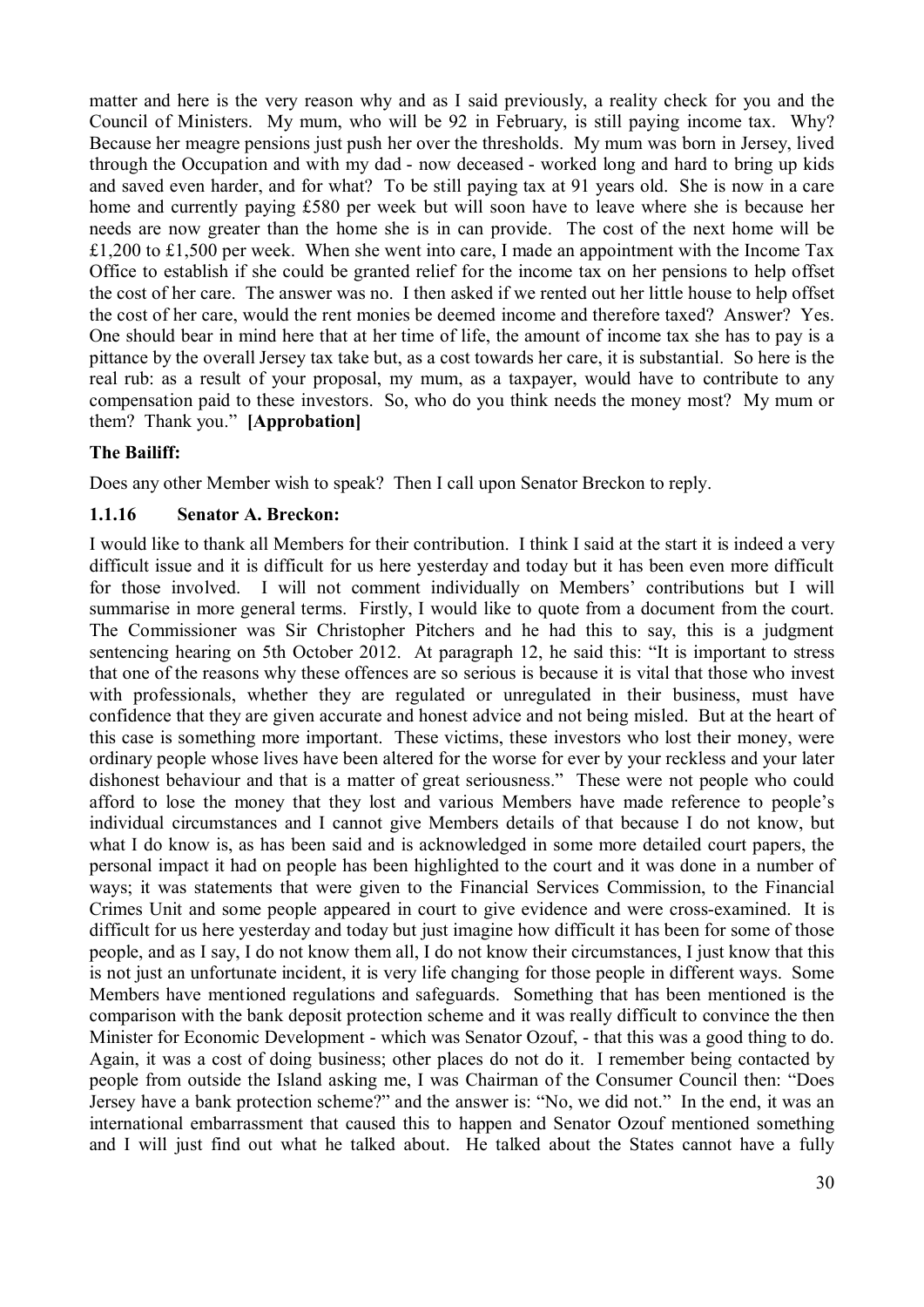publicly-funded compensation scheme and he said about the bank deposit scheme. I would remind Members that the debate on this took place at 7.00 p.m. one Friday night on whether we should have this and nobody was going to say much because Members were generally exhausted after the fourth day of whatever we were debating at that time. The first £100 million of that comes from the Strategic Reserve. The first £100 million. That was the guarantee we put up of the public's money. So when people talk about regulation, that is where we come from. That was the carrot, if you like, and then the industry fell in behind that. Members have talked about investment, but some with perhaps longer memories but not that long ago, may remember the Northern Rock crisis when people were queuing in the street to get their money back out of a bank/building society. That is not that long ago. Now, if you had said to anybody: "People are going to be queuing outside the bank to get their money" they went: "You have lost the plot. That will never happen." These were legitimate and top 500 organisations and it was always said we do not need regulation because we have only got the top 500 banks. Well, that has not proved to be the case and banks and institutions were bailed out in a number of places by national governments and that really has been the last resort. One of the reasons I linked the proposition to the funds of the Financial Services Commission was exactly that. I do not believe their actions here are wholly appropriate. They have missed some.

## [12:00]

Some of the things ... I had a discussion, I must say, I have the greatest respect for David Thomas who produced this report. I met him twice, the first time on 19th November. The conversation we had then, I had a suitcase full of papers and I said: "I do not want to bundle you with this but, whatever, we will discuss somewhere where I can feed any information to you." One of the things he said virtually straight away that where a person had a regulated investment and I mentioned this yesterday, some people had bonds with insurance companies for thousands of pounds and that is what we are talking about. Where they had a regulated investment and they were advised by a regulated financial adviser to cash that, to do something else, then the compensation scheme in the U.K. would step in. I knew that on 19th November last year when I met with him. He said: "Yes, this is definitely ... on initial look, they would qualify." Now, how many people that applies to, I do not know. I know it applies to some. They were told it would be the best thing for them to do to cash in those investments and that happened and that has been recognised in what the Chief Minister said and what is contained in the report. The other thing, I think that the Financial Services Commission have some sort of duty of care. When I spoke to Mr. Thomas last week and I am not saying anything here that infringes any of the articles, what he said was, when he looked at the conduct of Goldridge Stone, and that is the link ... I have a document there, court papers, there is extensive reference to them as being the conduit for this investment and that really was the source of it and I quote bits of it yesterday. The Commission in their own presentation, I think it was 23rd September, said: "Yes, we have them under the spotlight between 2001-2004." We gave them the benefit of the doubt, there were issues, there were no sanctions, nobody knew anything about it apart from them and that was it and it went on. Well, perhaps if things had been maybe more strident then, then we would not be having this debate at all. The other thing I discussed with Mr. Thomas ... what he said is, although he has put a cut-off date there, he said there were issues before but they were not necessarily red card issues, they were like yellow cards. That is my comparison for saying that there were issues that were rolling along. So, although that is there ... he did tell me that there were things before that for a number of years with Goldridge Stone, a regulated investment company with regulated financial advisers. The other thing Members have talked about, and it is mentioned in Mr. Thomas' report, is about other ways of sanction and whatever else. Well, there were some issues here and something I look back at and the International Monetary Fund, when they get a view of the Financial Services Commission, if you want to call it that, in 2009, did say that they should have within their toolbox, the ability to fine.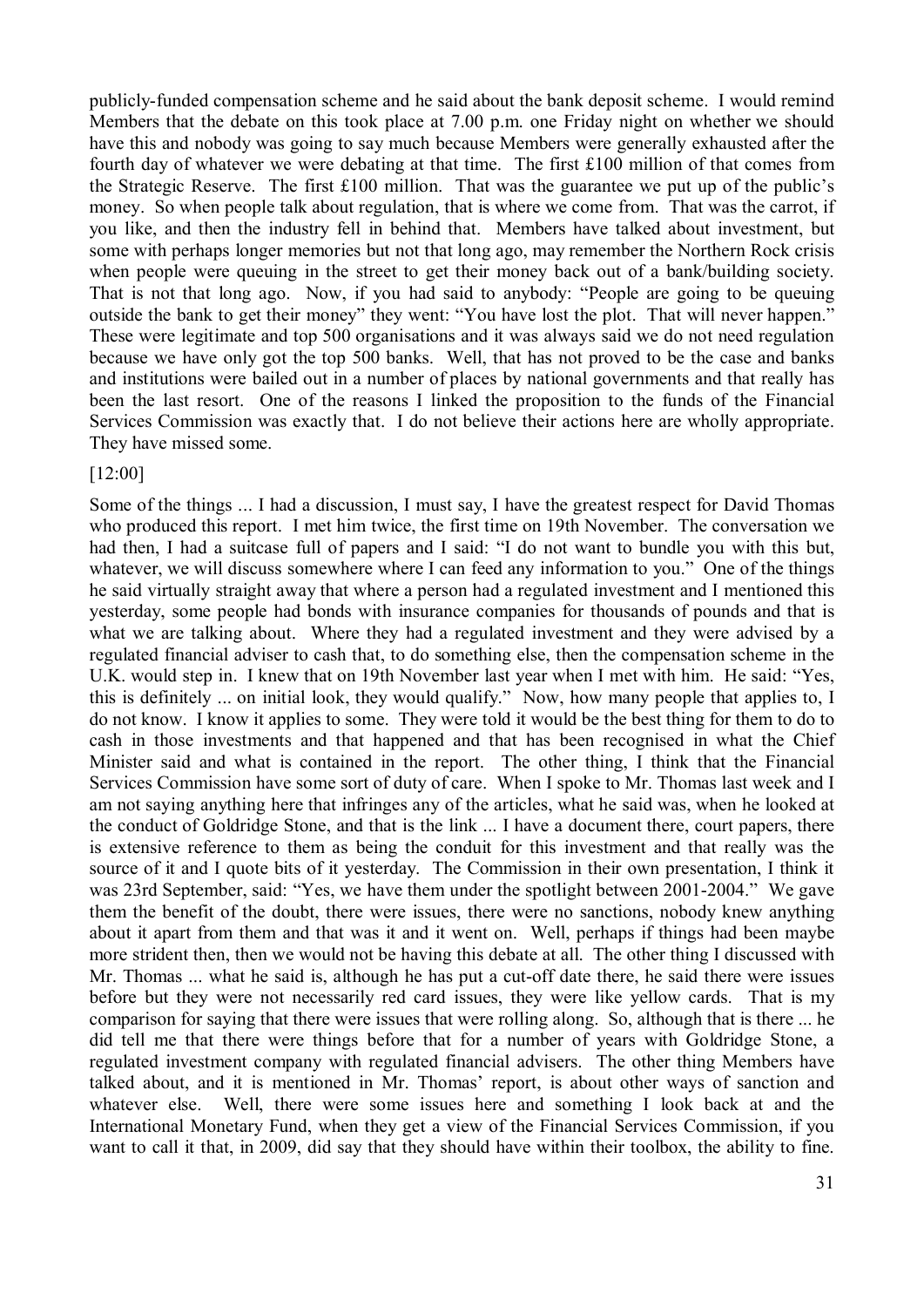As Deputy Young mentioned this morning, it does raise significant amounts of money and we are not talking about back street operations, we are talking about High Street names who get hammered and it is not minor offences, it is things like rigging LIBOR, which is an international thing, and these things have happened and it has been things where there has been cross-regulator cooperation between the United States of America and the U.K. But when the International Monetary Fund made that recommendation, I did have a look to see where it was about having fines as a sanction because my line of thinking was, well, if you can raise money - and Deputy Young mentioned amounts - then that is a way of having maybe a link with a compensation fund, thinking in the round. But it has still not been done. In fact, on 19th October 2010, I lodged a proposition enabling or requesting this House to consider, enabling the Financial Services Commission to have that, the imposition of fines. The Minister for Economic Development at the time made a statement and more or less said: "Well, that is work in progress." That was in October 2010 and we are still talking about it and still not done it. So I think sometimes that there is the need, we are talking about the independence of the Financial Services Commission, and then somebody also needs, from time to time, to be looking over their shoulder, who regulates the regulator or who spurs them into action to doing something? The other thing which has been mentioned by a number of Members was the Financial Services Compensation Scheme and it seems to be in the Council of Ministers' comments and it is part of my paragraph (c) about whether we should do that. It is, under the 1998 Law under Article 7, there is a hanging clause there that allows us to do it and it is us, as government, through whoever's responsibility, and that has moved from Economic Development now to the Chief Minister's Department but I would remind Members of the judgment in the Alternate investors and this was the Royal Court of 26th January 2007 and from the Commissioner, and this was January 2007, and at paragraph 403 it said this: "For the future however, the court recommends that the issue whether a compensation scheme or schemes should be established should now be addressed [now being 2007]. We emphasise that for investors such as those to be left without compensation would not redound to the good reputation of Jersey and its investment community." Well, that was in 2007. It was 7 years ago and we are still no closer to doing that. There may well be a cost to doing that but there is also a Kitemark - a guarantee - if all else fails, then something is there to assist in cases like this. I know yesterday I used the comparison of the travel trade and using A.B.T.A. (Association of British Travel Agents) or A.T.O.L. (Air Travel Organisers' Licensing), or whatever it is, everybody pays their few pounds on a package holiday and when something goes wrong, they step in and sort it out. The other thing that I am grateful for is the contribution of the Dean, because there are some issues here, because it is not just about regulators and regulations and laws, there are some very real people involved here and this is, for me, the heart of it, because whatever we do will not put matters right. What I have sought to do is not to compensate people fully but hopefully we can, from this Assembly, restore some confidence in what we do, show people that we have listened. Yes, there are legal niceties and complexities and arguments. We can put all sorts of barriers in the way but of course you can ... I hope Members can understand through the legal complexities that we have had in the few hours we have been discussing this, is that the situation that people have suffered, if you like, themselves because of where they are, between a rock and a hard place. They have given evidence to various authorities; they have appeared in court, there was an 8-week trial. Did we get a result? Did they? I do not know if they did. For them, okay, there were convictions but that was not necessarily the end of the matter. Where do we go from here? There was really nowhere to go and that is the reason for my proposition. It is about trying to do something positive in difficult circumstances. It is not an ideal situation for us but I believe Members should make a choice. It is their choice and it is difficult but it has been even more difficult, as I say, for those affected. As I say, I do not know everybody's circumstances, Senator Le Gresley has hinted at stuff but sadly he probably picked the wrong case. The person who lost the lowest money passed away about 3 months ago and I would not consider her to have been a shrewd investor. She was ... there were house visits and all sorts. These were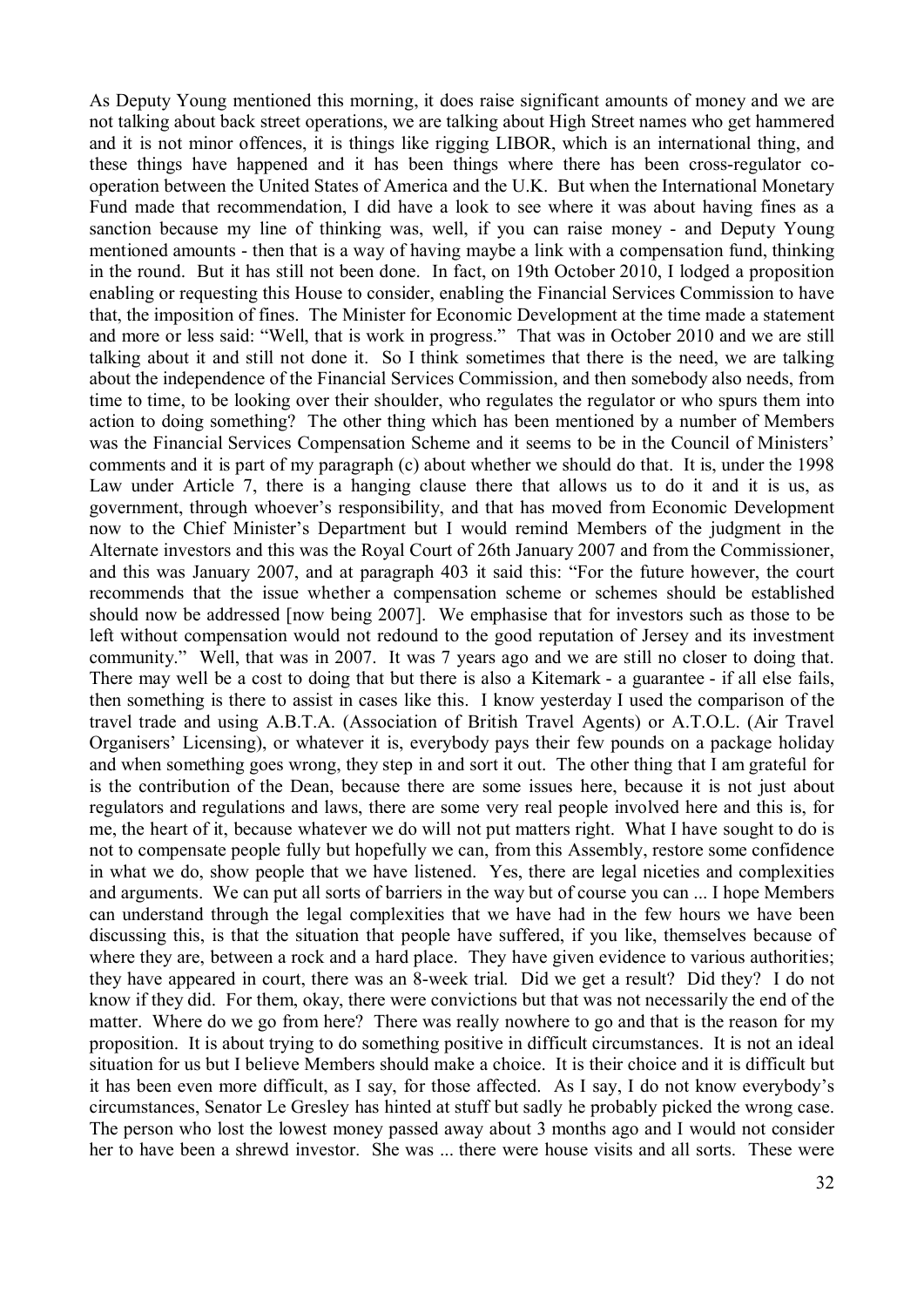difficult circumstances and other people's circumstances are difficult. My intention was not to use taxpayers' money, hence paragraph (b), but Members should vote, as the Dean said, with their conscience and I would ask that the vote be taken (a), (b) and (c) separately and I ask for the appel.

#### **Senator P.F.C. Ozouf:**

Sir, can I make a point of clarification? Senator Breckon said the depositor compensation scheme is a liability of the States. It is not a liability of the States in the sense that we would lose £100 million, it is simply a liquidity issue in order to have a holding position before recovering those monies from the banks themselves and I think that is a very important issue, which I just need to correct for the record.

#### **Senator A. Breckon:**

I did not say it was a liability of the States. I said the £100 million was a guarantee from the Strategic Reserve.

#### **Deputy M.R. Higgins:**

That point needs to be made even clearer. Yes, it is a liquidity issue, £100 million. It comes from the States before the banks will be asked to pay their share. But if whatever bank fails does not have sufficient money, it may well be that the £100 million will be lost.

#### **The Bailiff:**

Very well. Now we come back to the vote on this matter, the proposition by Senator Breckon. I invite Members to return to their seats, the appel having been called for, and the Greffier will open the voting. This is on paragraph (a). Thank you.

| <b>POUR: 10</b>             | <b>CONTRE: 34</b>            | <b>ABSTAIN: 0</b> |
|-----------------------------|------------------------------|-------------------|
| Senator A. Breckon          | Senator P.F.C. Ozouf         |                   |
| Deputy R.C. Duhamel (S)     | Senator S.C. Ferguson        |                   |
| Deputy J.A. Martin (H)      | Senator A.J.H. Maclean       |                   |
| Deputy G.P. Southern (H)    | Senator B.I. Le Marquand     |                   |
| Deputy J.A.N. Le Fondré (L) | Senator F.du H. Le Gresley   |                   |
| Deputy M. Tadier (B)        | Senator I.J. Gorst           |                   |
| Deputy G.C.L. Baudains (C)  | Senator L.J. Farnham         |                   |
| Deputy of St. Mary          | Senator P.M. Bailhache       |                   |
| Deputy N.B. Le Cornu (H)    | Connétable of St. Helier     |                   |
| Deputy S.Y. Mézec (H)       | Connétable of Trinity        |                   |
|                             | Connétable of St. Clement    |                   |
|                             | Connétable of St. Peter      |                   |
|                             | Connétable of St. Lawrence   |                   |
|                             | Connétable of St. Ouen       |                   |
|                             | Connétable of St. Brelade    |                   |
|                             | Connétable of St. Martin     |                   |
|                             | Connétable of St. Saviour    |                   |
|                             | Connétable of Grouville      |                   |
|                             | Deputy R.G. Le Hérissier (S) |                   |
|                             | Deputy of Grouville          |                   |
|                             | Deputy J.A. Hilton (H)       |                   |
|                             | Deputy of Trinity            |                   |
|                             | Deputy S.S.P.A. Power (B)    |                   |
|                             | Deputy K.C. Lewis (S)        |                   |
|                             | Deputy E.J. Noel (L)         |                   |
|                             | Deputy T.A. Vallois (S)      |                   |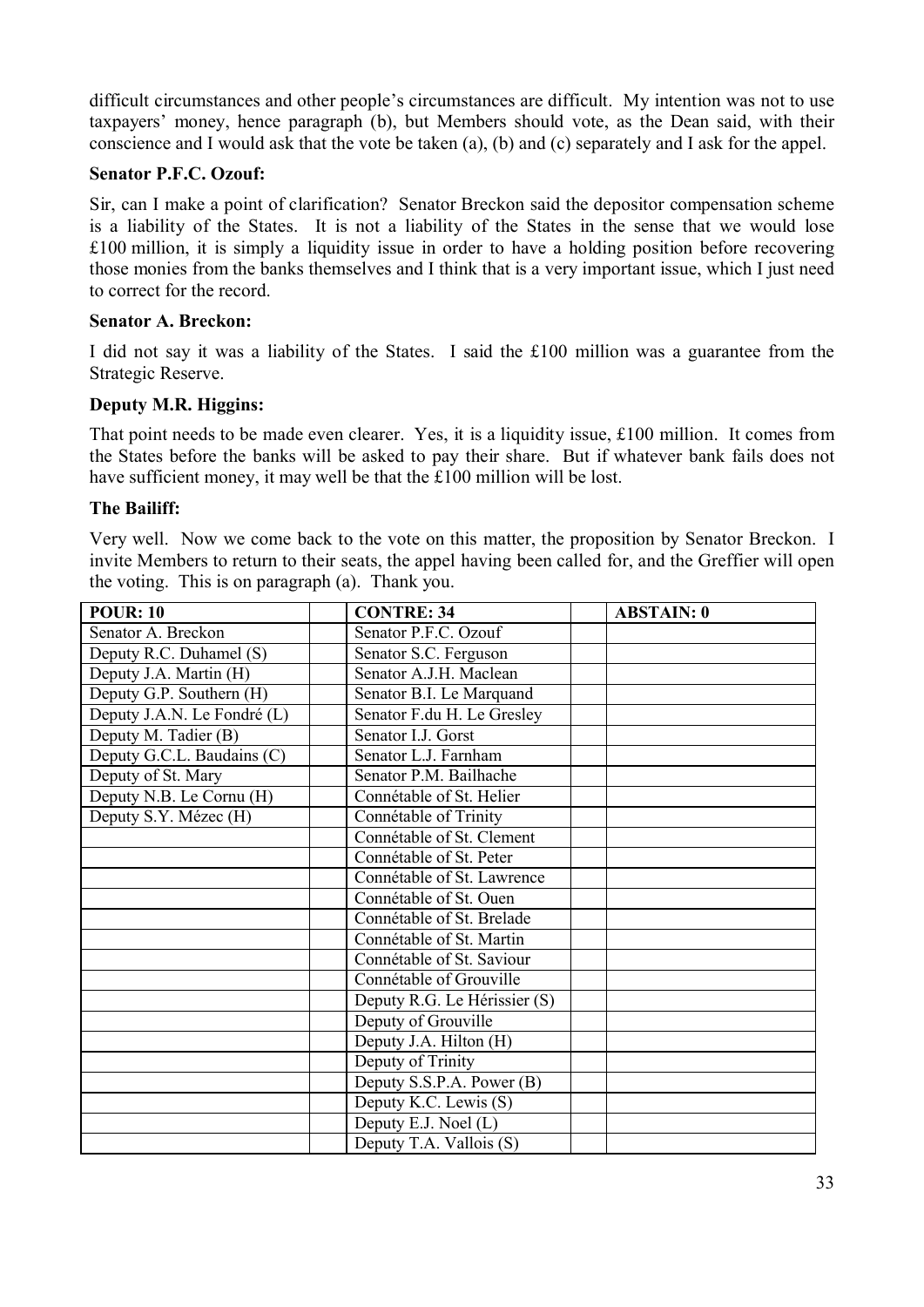| Deputy M.R. Higgins (H) |  |
|-------------------------|--|
| Deputy A.K.F. Green (H) |  |
| Deputy J.M. Maçon (S)   |  |
| Deputy of St. John      |  |
| Deputy J.P.G. Baker (H) |  |
| Deputy J.H. Young (B)   |  |
| Deputy of St. Martin    |  |
| Deputy R.G. Bryans (H)  |  |

#### **The Bailiff:**

Now, paragraph (b), I think, falls away in the light of that vote but paragraph (c) can still be voted on and therefore, I will ask the Greffier to reset the machine and now the vote will be on paragraph (c) and the Greffier will open the voting.

| <b>POUR: 19</b>              | <b>CONTRE: 25</b>             | <b>ABSTAIN: 0</b> |
|------------------------------|-------------------------------|-------------------|
| Senator A. Breckon           | Senator P.F.C. Ozouf          |                   |
| Senator F.du H. Le Gresley   | Senator S.C. Ferguson         |                   |
| Connétable of St. Lawrence   | Senator A.J.H. Maclean        |                   |
| Deputy R.C. Duhamel (S)      | Senator B.I. Le Marquand      |                   |
| Deputy R.G. Le Hérissier (S) | Senator I.J. Gorst            |                   |
| Deputy J.A. Martin (H)       | Senator L.J. Farnham          |                   |
| Deputy G.P. Southern (H)     | Senator P.M. Bailhache        |                   |
| Deputy of Grouville          | Connétable of St. Helier      |                   |
| Deputy J.A. Hilton (H)       | Connétable of Trinity         |                   |
| Deputy K.C. Lewis (S)        | Connétable of St. Clement     |                   |
| Deputy M. Tadier (B)         | Connétable of St. Peter       |                   |
| Deputy T.A. Vallois (S)      | Connétable of St. Ouen        |                   |
| Deputy M.R. Higgins (H)      | Connétable of St. Brelade     |                   |
| Deputy J.M. Maçon (S)        | Connétable of St. Martin      |                   |
| Deputy G.C.L. Baudains (C)   | Connétable of St. Saviour     |                   |
| Deputy J.H. Young (B)        | Connétable of Grouville       |                   |
| Deputy of St. Mary           | Deputy J.A.N. Le Fondré (L)   |                   |
| Deputy N.B. Le Cornu (H)     | Deputy of Trinity             |                   |
| Deputy S.Y. Mézec (H)        | Deputy $S.S.P.A.$ Power $(B)$ |                   |
|                              | Deputy E.J. Noel (L)          |                   |
|                              | Deputy A.K.F. Green (H)       |                   |
|                              | Deputy of St. John            |                   |
|                              | Deputy J.P.G. Baker (H)       |                   |
|                              | Deputy of St. Martin          |                   |
|                              | Deputy R.G. Bryans (H)        |                   |

## **Senator A. Breckon:**

I wonder if I could just thank the Chief Minister and the officers in the department and Mr. Thomas for their time and effort. Although it seems a long time, it was a considerable effort and a very informed one in the time it was done.

# **2. Channel Islands Lottery: allocation of profits for 2013 (P.22/2014)**

**The Bailiff:**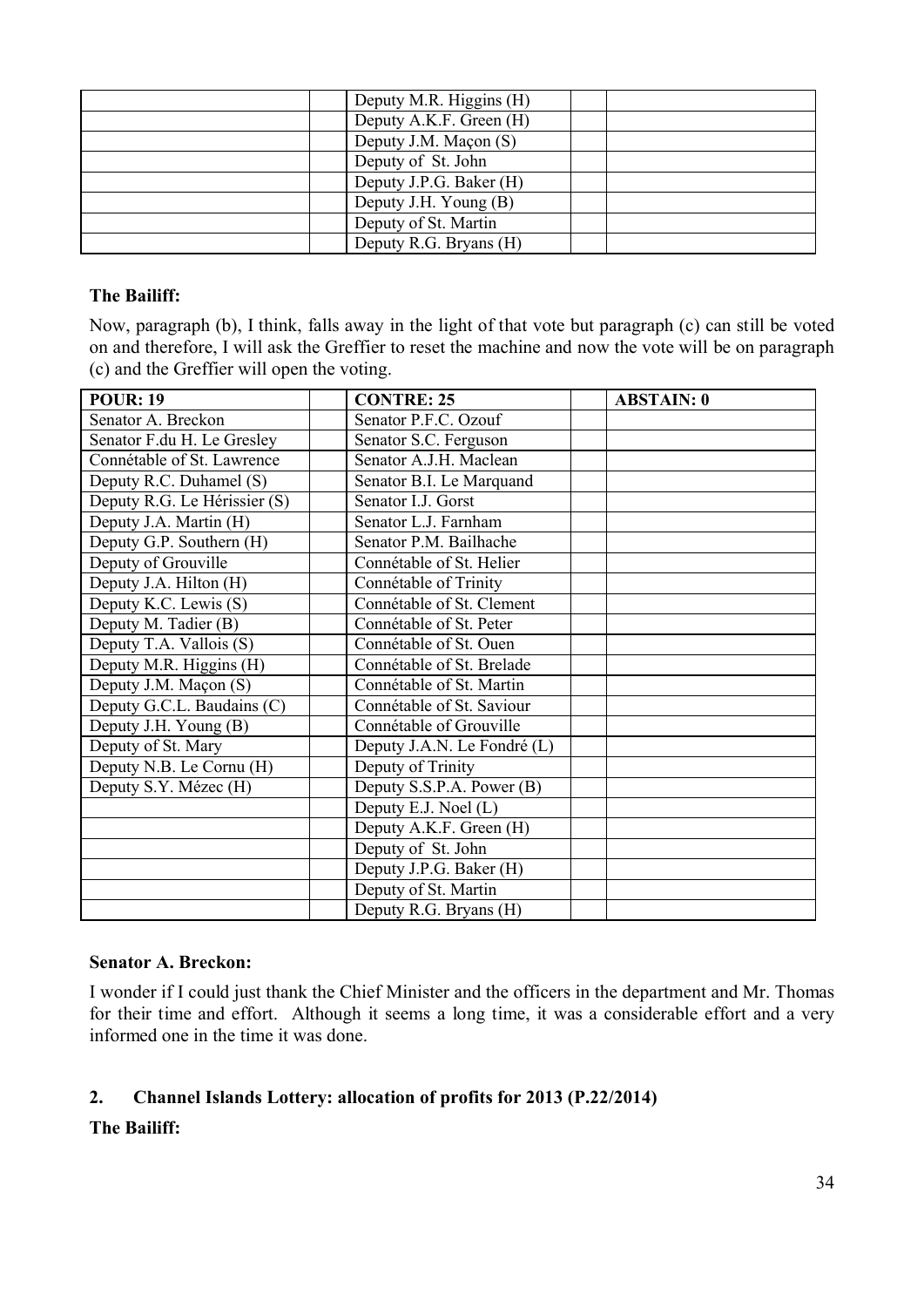Thank you, Senator. Very well, the next matter on the Order Paper is P.22/2014 - Channel Islands Lottery: allocation of profits for 2013, lodged by the Minister for Economic Development. I will ask the Greffier to read the proposition.

# **The Greffier of the States:**

The States are asked to decide whether they are of opinion to agree, in accordance with the provisions of Regulation 4(5) of the Gambling (Channel Islands Lottery) (Jersey) Regulations 1975, that all monies standing to the credit of the Channel Islands Lottery (Jersey) Fund which have not already been set aside by the Minister (representing 100 per cent of the total Jersey portion of the profits of the Channel Islands Lottery for 2013) should be paid to the Association of Jersey Charities for the benefit of the community and the charitable needs of the Island.

# **2.1 Senator A.J.H. Maclean (The Minister for Economic Development):**

I hope this will be a fairly straightforward matter for Members. As Members will be aware, the responsibility for the Channel Islands Lottery falls to Economic Development. This includes the establishment and maintenance of a reserve or contingency for the lottery.

[12:15]

This contingency ultimately belongs to the Association of Jersey Charities and is intended to smooth any years where revenues may fall as well as being used to guarantee the prize fund. In past years, a percentage of the annual profits have been added to the contingency but all relevant parties, in other words, Economic Development, Treasury and the Association of Jersey Charities, agree that the Contingency Fund is now sufficient for the purpose and so this year it is proposed that all profits from the lottery are distributed. The States are now asked, through this proposition, to agree that the total profits from the 2013 Channel Islands Lottery are allocated to the Association of Jersey Charities for the benefit of the community and charitable needs of the Island. The Public Lotteries Report 2013, presented to the States on 4th March 2014 reveals all-time record profits from the 2013 lottery; a sum of £684,555. The lottery was declining and facing an uncertain future a few years ago and I am delighted that with some bold steps and in some quarters, unpopular steps, we have managed to rejuvenate it. By any standards, it is a remarkable result to have increased the returns to good causes by £282,852 more than ever before and in a single year. We have set a benchmark for future years, which is the direct results of 3 years of hard work in developing a greatly improved lottery product and thus profits. We have set even higher targets to increase profits further next year and beyond. The potential certainly exists under the structure of the new lottery. Work is underway to update the terms of reference of the Public Lotteries Board, prior to the recruitment of a new board to commence shortly. The new terms of reference will task the board to bring forward recommendations for wider distribution of future increased lottery profits, beginning with profits generated in 2014. These are exciting times for the lottery and the many good causes who are dependent upon it. It should be noted that there are other beneficiaries as the lottery provides vital footfall and revenue to retailers, including ancillary spend in shops. If Members approve the proposition today, the £684,000 will be transferred to the Association of Jersey Charities as soon as the new S.L.A. (Service Level Agreement) has been agreed between them and my department. I would like to thank Islanders for their continued generosity in supporting the Channel Islands Lotteries. I would also like to publicly thank the members of the Public Lotteries Board for their valuable contribution over many years and also staff at Economic Development and shared services at Treasury and Resources who deserve thanks and recognition for their work on the lottery. I maintain the proposition.

## **The Bailiff:**

Is the proposition seconded? **[Seconded]** Does any Member wish to speak on the proposition? Yes, the Deputy of St. Martin.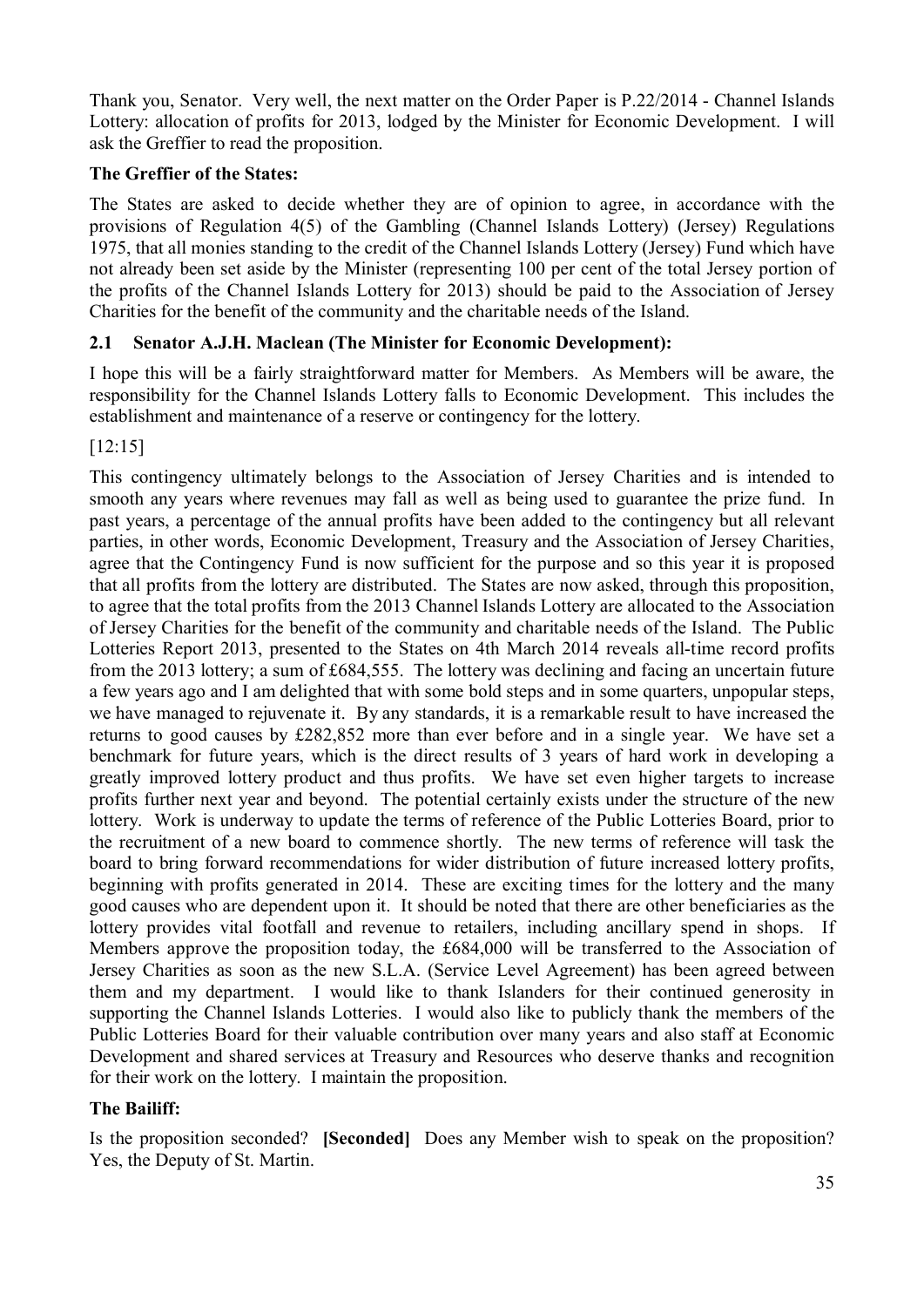# **2.1.1 The Deputy of St. Martin:**

The Minister quoted some numbers but he was careful not to discriminate between the summer and the winter lotteries. I wonder if he could break down the 2 because while the winter lottery has been a phenomenal success, I am not sure that the same accolades could be aimed at the summer lottery.

# **2.1.2 Deputy R.G. Le Hérissier:**

As ever, slightly perhaps beyond the remit of the proposition. As the Minister knows, I have been involved with a case about an allocation and I do not wish to bring that case up obviously but what I would like to ask the Minister, could he, notwithstanding the excellent work of the Association of Jersey Charities ... is he confident that they should be the sole conduit, because there are some charities who apply and they may not necessarily be seen as mainstream, but they do have a legitimate case and they also need to have an assurance that having applied and perhaps having been rejected that there is an appeal process. I wonder if he could give some assurance also in that regard?

## **2.1.3 Deputy A.K.F. Green of St. Helier:**

I would just like to pick up on Deputy Le Hérissier's comments. If an application is rejected by a suitable charity, I have found that the Association give really good advice and allow for a resubmission if required. But, of course, there will always be some that do not meet the criteria, however they do to it. I would like to remind Members that the executive of the Association of Jersey Charities make their recommendation but it is a collective decision of all the charities that are represented at the meeting that make the decision. They are very flexible. I welcome this because it is a valuable source of funds for local charities and it does not have ridiculous criteria sometimes, as I believe the U.K. lottery has and I will not go into some of that. This is good news for Jersey charities.

## **2.1.4 Deputy J.H. Young:**

I wonder if the Minister could just confirm the figure of the amount of money that he is talking about going into the Association here. I think he said £685,000. I rise to ask because when I just looked at the Charities Association's website and it looks to be way, way and above any amount of monies that has been paid in from this source going back right to 2005. At the moment, they are listing £401,000 in their website for 2013. So could he confirm that and also, I would be interested to know what, as it were, the percentage profit is compared with the turnover on the lottery.

## **2.1.5 Deputy M. Tadier of St. Brelade:**

I have 3 points to make. One is the question that I ask the Minister for Economic Development every time when gambling comes up - which I have not yet got an answer to, which I would like to know - is that what is the expectation for a person participating in the lottery? What is the mathematical expectation? That means, what can they expect to get back for every pound that they spend? It usually could be anything from 40 to 80 per cent and it is imperative that if we are relying on the lottery fund to raise very valuable monies for other things, which we cannot necessarily afford to pay for through direct taxation, that those who participate on the lottery do so in a consensual fashion and they know exactly what odds that they are participating with. It is a concern of mine that a lottery ticket does not have those very basic things that a fruit machine would have, for example, which says 78 per cent pay out so that people who gamble know exactly what they do. One example of that, of course, is the Hospice lottery, which takes place very year for £1 million and people who participate in that know that for the £300 they pay for a ticket, the expectation, I believe, is roughly 40 per cent. So they know essentially they are making a 60 per cent donation to charity. In fact, they would be better off giving £150 to charity and not buying a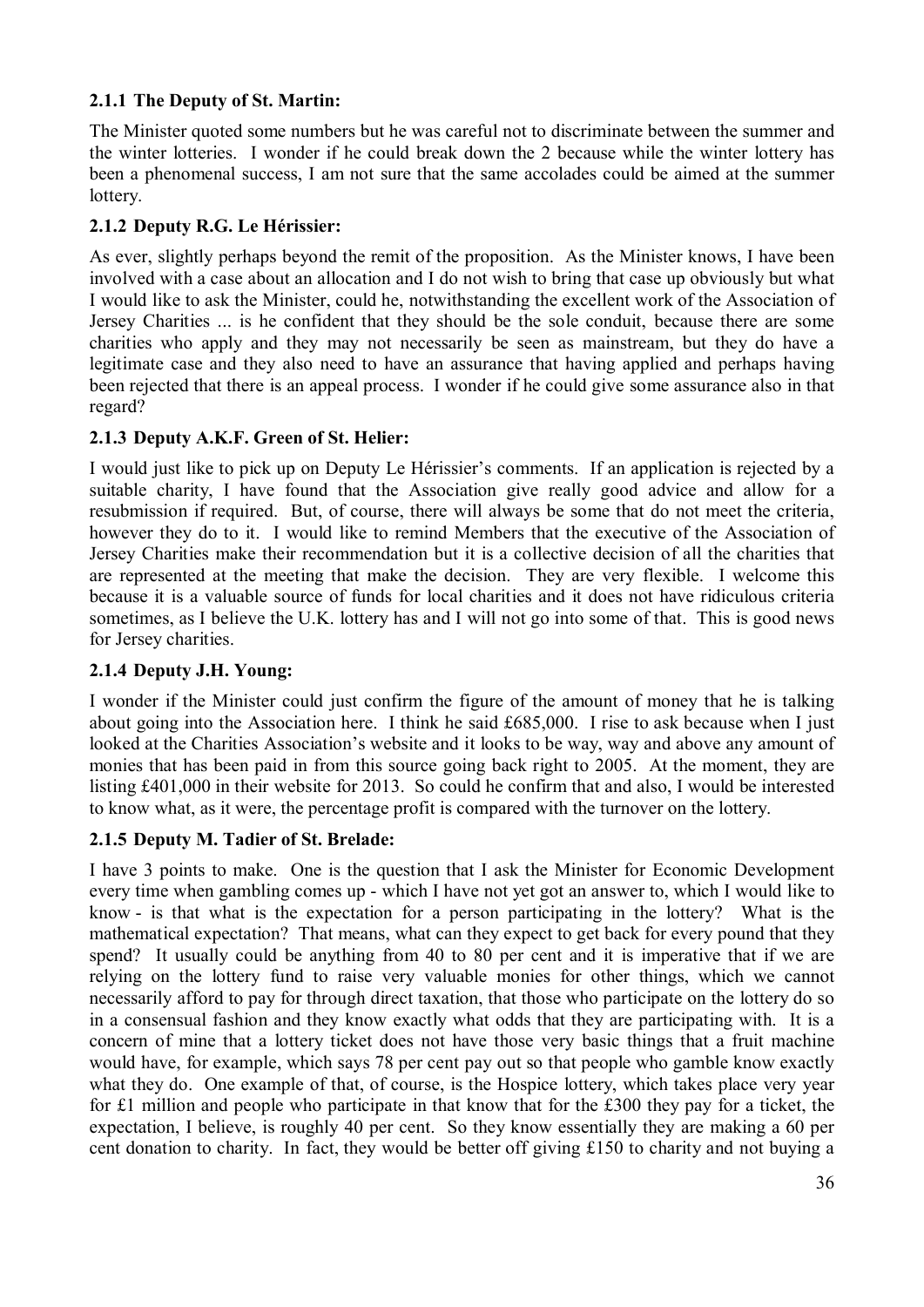lottery ticket mathematically. Of course, that does not have the same draw for them. So I would like the Minister to address that. He will not necessarily be able to give that information now but it is imperative that he makes that kind of information available and I would appreciate that. But also to put those on the lottery ticket. That ties-in with the third point, which I will skip to, is that essentially for all the good that they do, and lottery funding does do a lot of good, they are essentially a stealth tax. They are a way of funding services which might be seen as a nice to have by government and often they are not simply nice to have, they are essential parts of our community which are funded through this stealth tax, which is largely participated in by those who can probably least afford to buy the tickets and those who buy them on the hope of some faint chance that they may become one day multimillionaires. That is why the rich do not gamble unless they own the casino themselves, as we have seen from the last debate perhaps. The third point I would like to make is, is there any scope for allocation of funds to be put towards museum entries. We have probably all been to the U.K. and other places and we cannot help but be impressed that the national treasures that they have got, particularly in the London and Kensington areas, *et cetera*, are all free access to both locals and tourists and they are very well attended and that is largely made available by national lottery funding. I am wondering if somewhere in the allocation something could be done for that because ultimately it is something that would benefit tourism and it has a multiplier effect. So I know that the money ultimately will go to a variety of good causes but we should definitely consider making our museums free and if we cannot do that by funding it ourselves, we should consider whether the lottery fund is a way to do that. We have some great gems in Jersey, whether it is Hamptonne, the museum in town, the variety of museums we have and I suspect that they are not being used to their full potential and this is one area which the money could go to.

## **2.1.6 Connétable L. Norman of St. Clement:**

I would just like to support the comments of Deputy Le Hérissier about charities that do not always meet the criteria of the Association of Jersey Charities and challenge what Deputy Green said about the way the Association do their grants. He said that the entire membership make the decision. That used to be the case some 4 or 5 years ago but, unless they have gone back to that, for the last few years the full power has been vested in the committee of the association and appeals are to the committee of the association, which means that some members of the association, if they are prepared to accept certain charities as members, do not meet the criteria to gain a grant from the profits made from the lottery and given to the Association. Therefore, I would support Deputy Le Hérissier's call that some other avenue, another route, be available for charities, some of which are extremely deserving, do not meet the criteria but would be able to have access to the profits from the lottery.

# **The Bailiff:**

Does any other Member wish to speak? Then I invite the Minister to reply.

## **2.1.7 Senator A.J.H. Maclean:**

Yes, in all positive stories of course there are some elements that are not as positive and the Deputy of St. Martin has quite rightly highlighted that as we have gone through the modernisation of the lottery, we have looked at many different ways in which we can stimulate it to generate greater profits. One of those was the introduction of a summer lottery, which, as Members will be aware, we tried for the last 2 summers and both have been unsuccessful in capturing either the imagination of the public but more importantly the imagination and buy-in of retailers. To a certain extent, we have, as part of the modernisation, changed the distribution process. We now have in place a partner to distribute, who will have a far greater reach than was the case in the past. For that reason, I believe that there is potential - great potential - for a summer lottery in the future. But to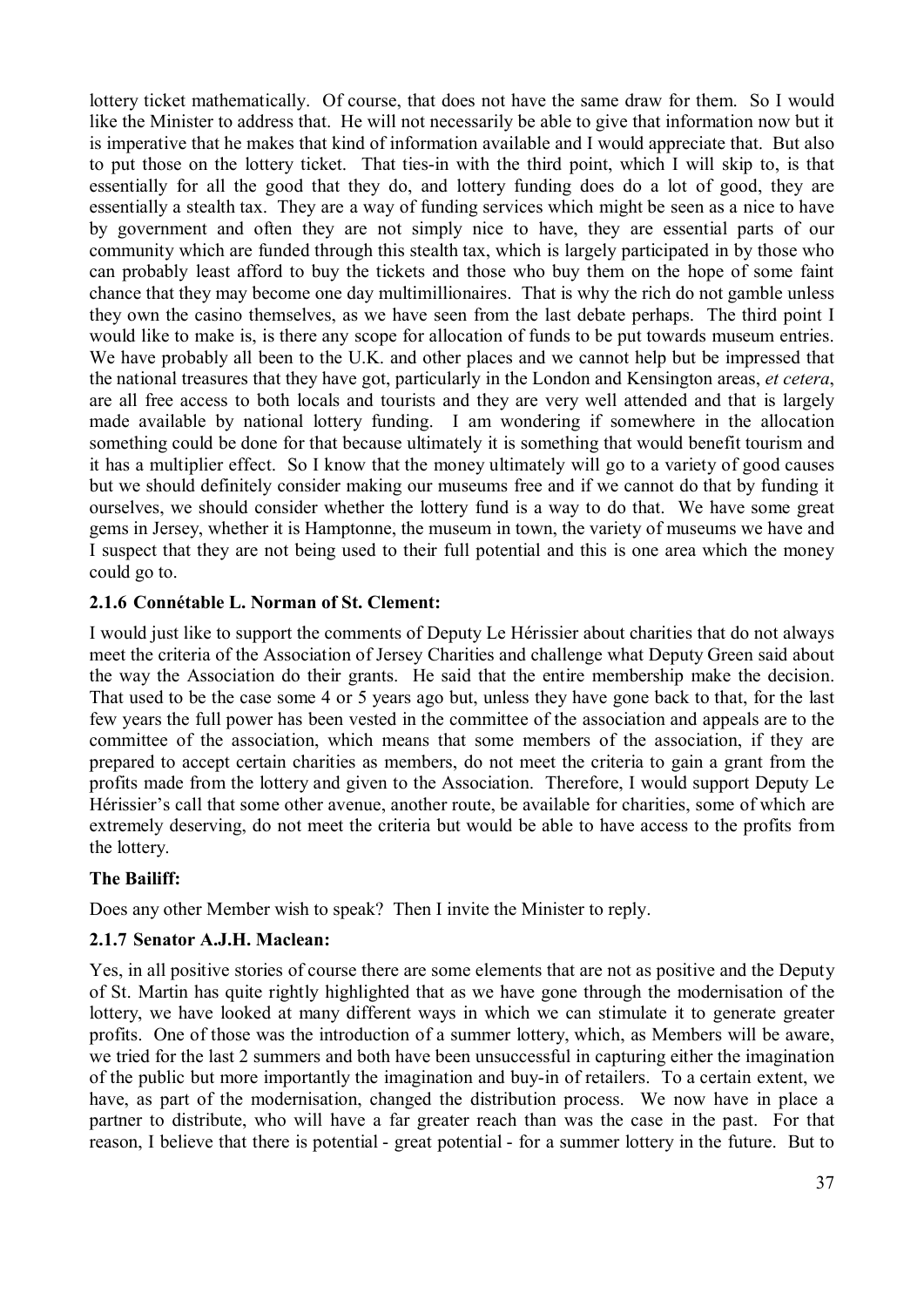specifically answer the Deputy of St. Martin's question, in 2013 the summer element of the lottery made a loss of £52,000 but, as I have already pointed out, the overall lottery for the share showed a profit of £684,555. So all the measures put together, although I accept not all have been as successful as others, have dramatically increased the success and profitability of the Channel Islands Lottery and I believe it can move on from this particular point to make significantly higher profits under the structure that is now in place in the future. For my part, I certainly hope in the future that a summer lottery does find a place with a new distribution system in place. I think it can add further to the profits and enjoyment that both visitors and the public will get from the lottery. Deputy Hérissier and one or 2 other Members asked a very reasonable question about the Association of Jersey Charities. I do believe to date they have done an exceedingly good job. There are some issues around, as identified, the appeal process and the Connétable of St. Martin is quite correct with regard to the committee. Nothing negative about the committee at all. St. Clement, sorry. My apologies. **[Laughter]** He was busily pointing at himself, and I was not quite sure why and the penny suddenly dropped. But, nevertheless, he was right, whoever he is. **[Laughter]** I think the important point here is that, as I mentioned and alluded to in my opening comments, the Public Lotteries Board is going to be reconvened and the very first role they will have will be looking at the future distribution of funds for the lottery. Certainly now, as we are seeing increased profits and as I have already alluded to, in the future we will see, in my view, even greater profits. What we do not want to have is the Association being disadvantaged and we will be looking at measures around the average they have received in recent years, which was significantly below what it is now. I will come on in a second to Deputy Young and we will, for example, consider the measure used in the U.K., which is a percentage wheel for distribution purposes and that is a point that Deputy Tadier was asking about, as to whether other good causes could also be a beneficiary of the lottery.

#### [12:30]

I believe that in Jersey, yes there are far wider potential good causes that are not currently able to access the funds of the lottery that indeed should be able to in the future and that is heritage, arts, sport, as an example, and that is a matter that the Public Lotteries Board will look at in some detail and report back on as to how that might work from 2014 onwards. Deputy Young, just to clarify the point, I hope I have to him, the profits for this year of £684,000 are significantly above what are in the report of the Association of Jersey Charities, quite simply because in the past, the maximum they have received has been around about £400,000. That is the profits of the lottery were significantly less. As I mentioned, this year, 2013, we have generated £282,000 more than ever before for the benefit of the Association and clearly that is a very positive thing. So that leads me just on to Deputy Tadier. He indeed is right; he does pop up each time we have this particular debate and he does ask the same question. In fact, we did invite him to come to the department and talk about it but, unfortunately, he has not been able to fit that in his schedule but I can help him this year with regard to the ratios and payouts. He has in the past pointed out or suggested, I should say, that the lottery tickets do not, in fact, have ratios of wins or payout percentages. In fact, that is not correct, just for clarity. I have a lottery ticket with me. Members, I am sure, will admire this latest ticket. This is not a real one by the way. On the back is printed very clearly the win, which is one in 3.79, and also the payout percentages, which is 69.5 per cent. So the information is available. The only circumstance under which that information is not available, which Members will appreciate, is the Christmas lottery because, of course, there is an unknown number of tickets up for sale. The prize continues to rise, numbers of tickets sold continues to rise, so that, of course, is clearly a different matter altogether. I should say - Members might be interested - in terms of the modernisation of the lottery, I was quite fascinated when I first got involved that I had to sit around a table with colleagues from Guernsey and we were asked for the Christmas draw to design or approve the design of lottery tickets. We would have to choose whether it was Father Christmas or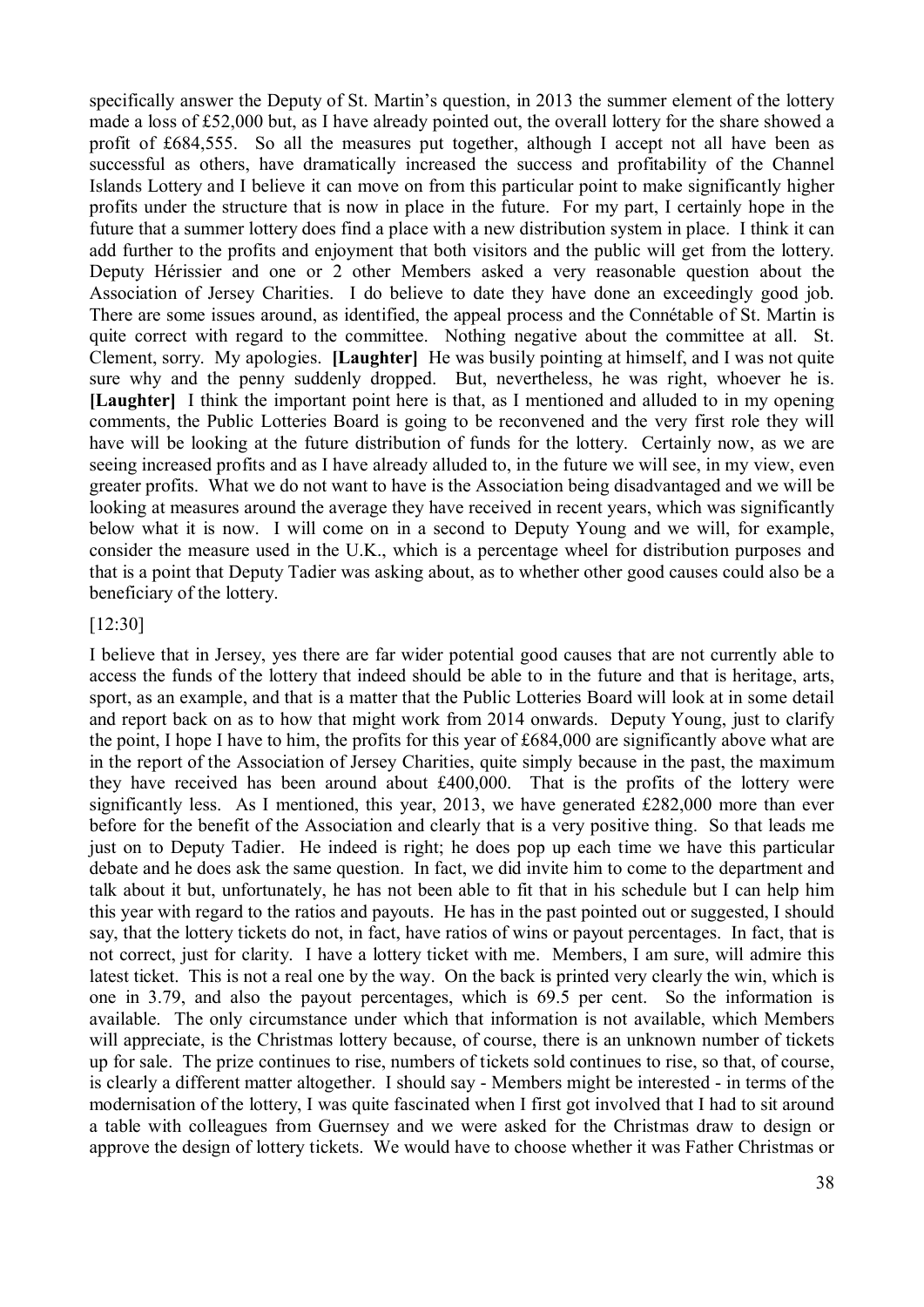a reindeer on the front, what the colours should be and all this sort of stuff. Members might imagine we are no experts in either marketing or lotteries and that seemed a very odd situation to me. We have now handed over to a professional organisation, Scientific Games, and we have given them an incentive on the basis that the more tickets that are sold the more revenue they make, the results of which I think are what Members have before them today in part, substantially increased profits. We have given it to the professionals to deal with rather than trying to do it ourselves. I maintain the proposition.

## **Deputy R.G. Le Hérissier:**

Is that why there is a picture of the Minister for Economic Development on the new ticket?

#### **The Bailiff:**

All those in favour of adopting the proposition kindly show? The appel is called for in relation to the proposition. I invite Members to return to their seats and the Greffier will open the voting.

| <b>POUR: 34</b>              | <b>CONTRE: 0</b> | <b>ABSTAIN: 0</b> |
|------------------------------|------------------|-------------------|
| Senator P.F.C. Ozouf         |                  |                   |
| Senator S.C. Ferguson        |                  |                   |
| Senator A.J.H. Maclean       |                  |                   |
| Senator B.I. Le Marquand     |                  |                   |
| Senator F.du H. Le Greslev   |                  |                   |
| Senator I.J. Gorst           |                  |                   |
| Senator P.M. Bailhache       |                  |                   |
| Connétable of St. Helier     |                  |                   |
| Connétable of St. Clement    |                  |                   |
| Connétable of St. Lawrence   |                  |                   |
| Connétable of St. John       |                  |                   |
| Connétable of St. Martin     |                  |                   |
| Connétable of St. Saviour    |                  |                   |
| Connétable of Grouville      |                  |                   |
| Deputy R.C. Duhamel (S)      |                  |                   |
| Deputy R.G. Le Hérissier (S) |                  |                   |
| Deputy of Grouville          |                  |                   |
| Deputy J.A. Hilton (H)       |                  |                   |
| Deputy S.S.P.A. Power (B)    |                  |                   |
| Deputy K.C. Lewis (S)        |                  |                   |
| Deputy M. Tadier (B)         |                  |                   |
| Deputy E.J. Noel (L)         |                  |                   |
| Deputy T.A. Vallois (S)      |                  |                   |
| Deputy M.R. Higgins (H)      |                  |                   |
| Deputy A.K.F. Green (H)      |                  |                   |
| Deputy J.M. Maçon (S)        |                  |                   |
| Deputy G.C.L. Baudains (C)   |                  |                   |
| Deputy of St. John           |                  |                   |
| Deputy J.P.G. Baker (H)      |                  |                   |
| Deputy J.H. Young (B)        |                  |                   |
| Deputy of St. Mary           |                  |                   |
| Deputy of St. Martin         |                  |                   |
| Deputy R.G. Bryans (H)       |                  |                   |
| Deputy N.B. Le Cornu (H)     |                  |                   |

# **3. Draft States of Jersey (Amendment No. 7) Law 201- (P.31/2014)**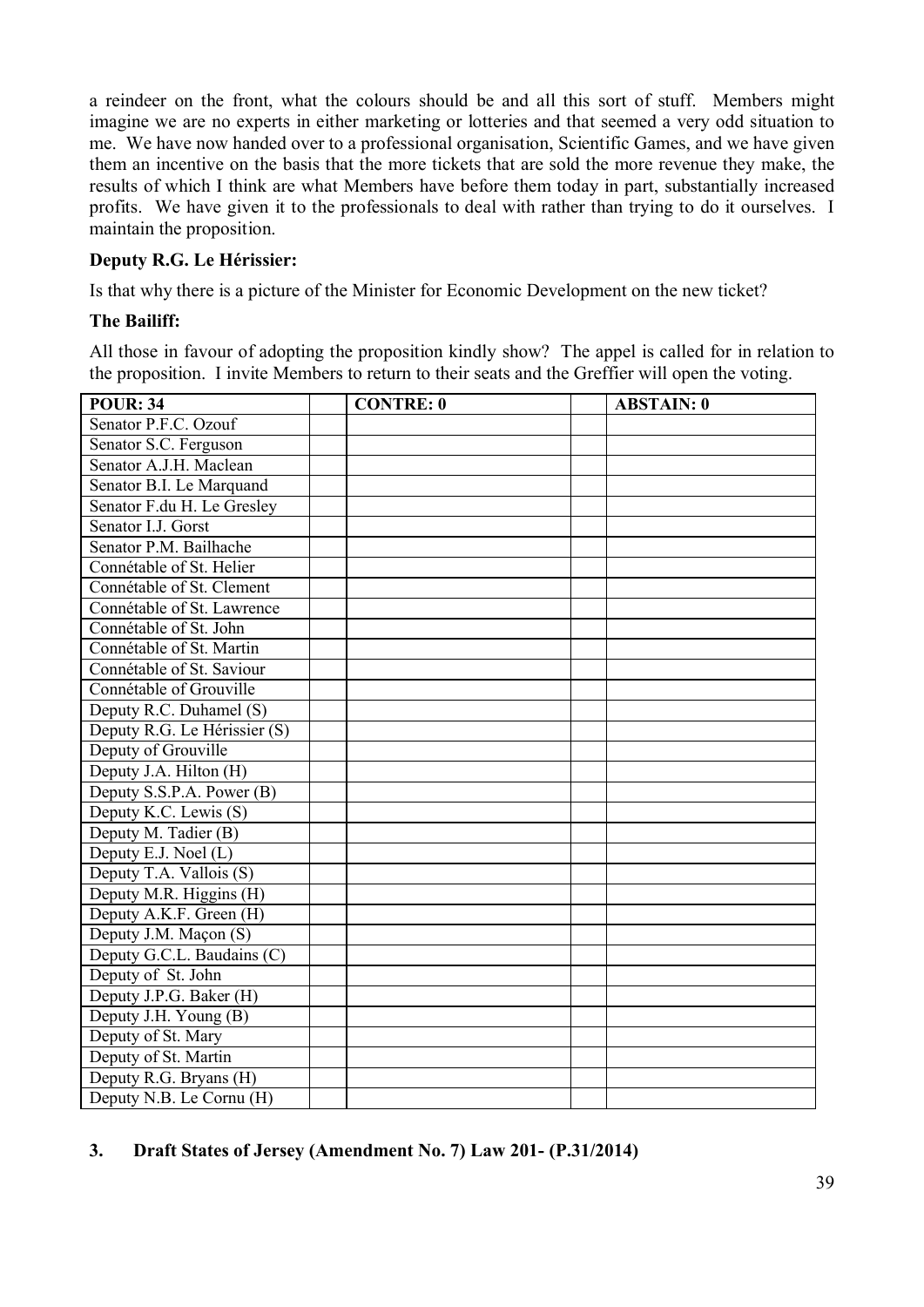# **The Bailiff:**

The next matter then is Projet 31/2014, Draft States of Jersey (Amendment No. 7) Law lodged by the Chief Minister. I will ask the Greffier to read the citation.

#### **The Greffier of the States:**

Draft States of Jersey (Amendment No. 7) Law. A Law to amend further the States of Jersey Law 2005. The States, subject to the sanction of Her Most Excellent Majesty in Council, have adopted the following Law.

## **3.1 Senator I.J. Gorst (The Chief Minister):**

It is a short draft law and will help with the service of documents on Ministers. The States of Jersey 2005 Law did not mention the proper address for service on Ministers. This law will allow or in actual fact require the Chief Minister by Order to specify the proper address in relation to each Minister. Of course, the proper address is a legal definition of what is required for the servicing of documents.

#### **The Bailiff:**

Are the principles seconded? **[Seconded]** Does any Member wish to speak on the principles? All those in favour of adopting the principles kindly show? Those against? They are adopted. Senator Ferguson, do you wish this matter referred to your Scrutiny Panel?

## **Senator S.C. Ferguson (Chairman, Corporate Services Scrutiny Panel):**

No, thank you.

#### **The Bailiff:**

Very well, Chief Minister, do you wish to propose the 2 Articles together?

#### **Senator I.J. Gorst:**

If I may, thank you.

## **The Bailiff:**

Are they seconded? **[Seconded]** Does any Member wish to speak on either of the Articles? All those in favour of adopting Articles 1 and 2 kindly show? Those against? They are adopted. Do you propose the Bill in Third Reading, Chief Minister?

#### **Senator I.J. Gorst:**

If I may, Sir.

## **The Bailiff:**

Is it seconded? **[Seconded]** Does any Member wish to speak in Third Reading? All those in favour of adopting the Bill in Third Reading kindly show? Those against? The Bill is adopted in Third Reading.

## **4. Draft Treason (Jersey) Law 201- (P.32/2014)**

## **The Bailiff:**

We come next to the Draft Treason (Jersey) Law, Projet 32/2014, lodged by the Chief Minister. I will ask the Greffier to read the citation.

## **The Greffier of the States:**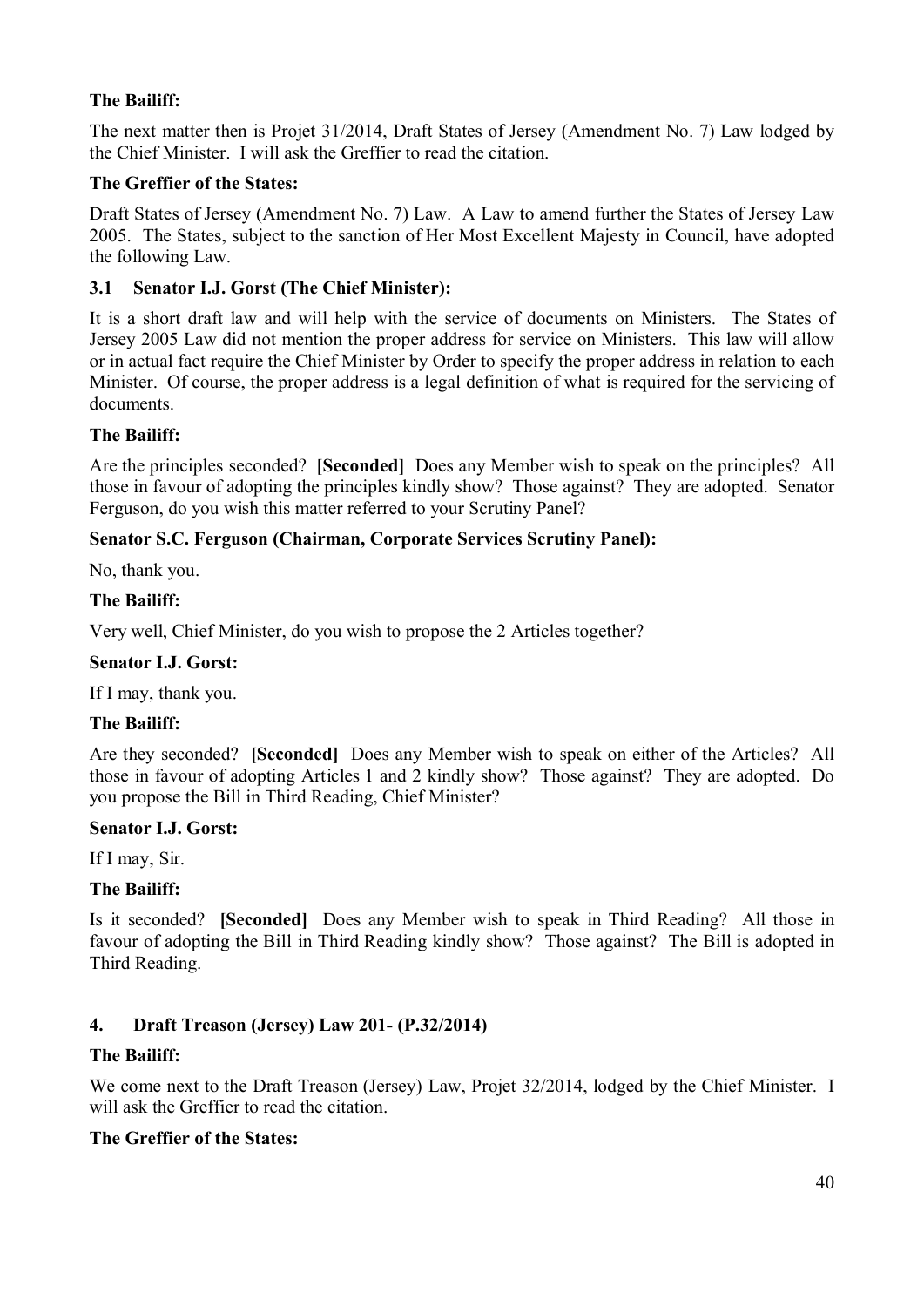Draft Treason (Jersey) Law. A Law to make provision for the Royal Court to have jurisdiction for the crime of treason. The States, subject to the sanction of Her Most Excellent Majesty in Council, have adopted the following Law.

# **4.1 Senator I.J. Gorst (The Chief Minister):**

The Legislation Advisory Panel has reviewed the rule that says any charge of treason cannot be heard in the Jersey court. The jurisdiction of the Royal Court to hear charges of criminal offences, of course, goes back to Orders in Council from 1494 and 1495. The Order in Council of 1495 specifically said that the trial of a person accused of treason was to be reserved exclusively to the King and Council. The purpose, therefore, of this law is to abolish that rule. The current position I believe, and the Legislation Advisory Panel believe, is unsatisfactory for several reasons. The investigatory process of any offences in Jersey is governed by Jersey law. In spite of this, the hearing of a charge of treason would have to take place ...

# **The Bailiff:**

I am sorry, there is too much chat going on, please. Can we please have quiet? It is courteous to listen to other Members.

# **Senator I.J. Gorst:**

... in a court in England where, quite apart from the logistical difficulties of having to bring a case to trial in a different jurisdiction, the law relating to investigative procedures and admissibility of evidence is different and this leaves the process in a state of uncertainty. Therefore, I have pleasure in recommending the law to the Assembly.

# **The Bailiff:**

Is that seconded? **[Seconded]** Does any Member wish to speak on the principles? Deputy Higgins.

# **4.1.1 Deputy M.R. Higgins:**

I note the Chief Minister has decided to update the law and I can understand why in this particular case. Could he explain to Members whether the definition of treason is the same in Jersey as it is in the United Kingdom or are there differences? For example, I believe in Jersey it might come under the common law, whereas I believe in the United Kingdom it is under statute law. If our law differs, could he explain what those differences are because if we are updating part of the law, surely we should be updating all the law?

# **4.1.2 Senator P.M. Bailhache:**

The Legislation Advisory Panel did have quite an interesting discussion about whether the law of treason in Jersey was different from the law of treason in England and, indeed, whether we should legislate to create a new offence of treason. I think the short answer to the Deputy's question is that there is no substantive difference between the law of treason in England and the law of treason in Jersey. The Legislation Advisory Panel, as I said, gave some consideration, and if I may say so, Sir, had some discussions with you as to whether it was desirable to create a new offence of treason. Treason is referred to in a number of statutes which have been passed by this Assembly and, as I say, I think the answer to the Deputy's question is that there is no substantive difference at all.

## **4.1.3 Deputy J.H. Young:**

Just to echo Deputy Higgins' comments, I see there that under Article 3 it carries a mandatory sentence of imprisonment for life. I see that the only clue of what in the modern law is regarded as treason is, well, it comes out of the Terrorism Law and the P.A.C.E. (Police and Criminal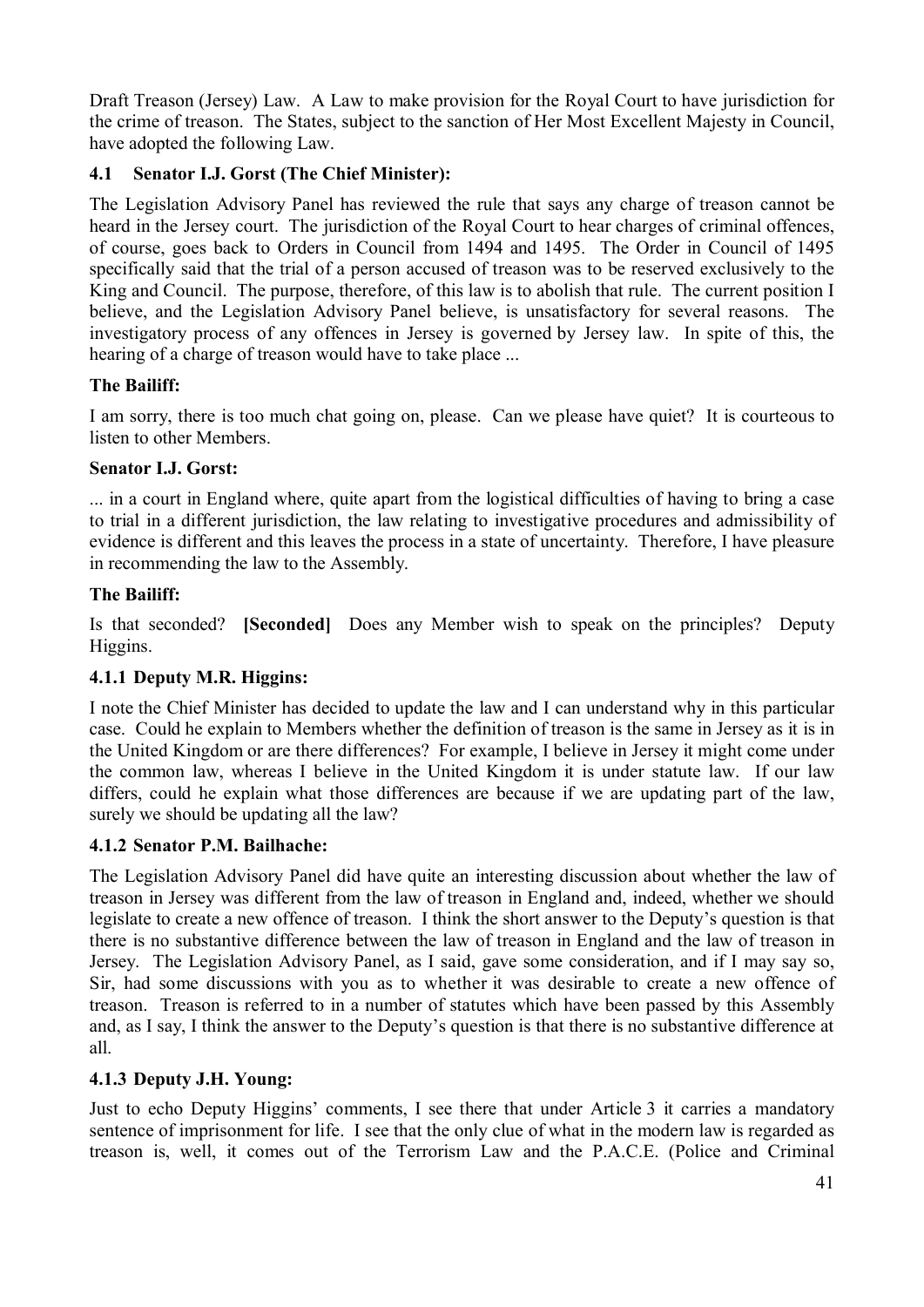Evidence) Law. Can we have a little bit more guidance about what treason is, where we give our courts the mandatory right to send people to prison for life, before we approve this?

# **4.1.4 Deputy M. Tadier:**

It is good to know that we have a Legislation Advisory Panel and that they are being kept very busy with this pressing kind of issue. I have a few questions perhaps for the body itself if one of the speakers can talk to us. First of all, why is this such an important change to come forward now? When was the last time that the Treason Law in Jersey was enacted so that it becomes such an important piece to bring forward in what is already a very busy schedule which we know already? Who has really been the proponent for this? Where is the move? How was it referred to the body for them to be asked to bring this forward in such an immediate way? Those are the immediate questions that I have about the need for this change. That said, I am sure somebody else will cover it in a moment, but it seems to me that there is already a process which is well established for dealing with treason, which I think is probably an outdated concept anyway. It would have been much better if this could have been brought back to see more holistically whether we need this law, whether the treason definitions are still relevant to today. If they are going to be applied in Jersey, should they be applied differently? Should we have a different definition of treason in Jersey? Should it be treason, for example, against Jersey? Should it be treason speaking out against our institutions? For example, if the Constable of St. Helier decides that he wants to abolish a longstanding traditional role in Jersey, should that be treasonable and, if so, should that person be sent to the U.K. to stand trial for treason or should it be done in Jersey? I am not sure that these overarching questions, which have necessarily been raised by the appearance of this proposition today, have been answered. This proposition seems to raise more questions than it seems to resolve. So I would like whoever the respondent is, which in this case is the Chief Minister but also perhaps a representative from the advisory group, to talk on that issue.

# **4.1.5 Senator B.I. Le Marquand:**

I rise to allay fears of Deputy Young. Under Article 3, if the Deputy would care to look at the explanatory note on page 7, he will find that it is explained there that under Article 13(1) of the Interpretation (Jersey) Law for a person to be liable to do something does not mean it is a mandatory sentence but simply means that they can be imprisoned for any term up to that. The note, in fact, explains that. In relation to Deputy Tadier's last comments, this proposition is a modest proposition. It does not seek to redefine or change the law of treason but merely to say that any cases of treason can be dealt with in Jersey and people do not have to be shipped off to the U.K. for that purpose. So it is moderate. It has not attempted to redefine the law of treason in any way.

# **4.1.6 Deputy S.Y. Mézec of St. Helier:**

On Sunday when I was at the pub with my mates and I said that we were debating the Treason Law this week, you can imagine what sort of puzzled faces they pulled at that. I want to echo what Deputy Tadier has said. I think in many ways the concept of treason is probably outdated. We have the offence of murder. We have the offence of terrorism. I think when you hear the word "treason" used it is often thrown about at the convenience of the accuser when really it should come under other offences instead. I think the thing that highlights that is that the irony should not be escaping us that we are talking about treason when there is a plaque up there to Sir Walter Raleigh, who was Governor of Jersey for several years and, of course, ended up being executed for treason. So it is a bit of a weird thing in my opinion. I think we should really be hearing from the Attorney General to find out exactly what treason means in Jersey. I tried Googling it before and I seemed to come across all sorts of different definitions of it. I could not find the specific Jersey statute that refers to treason so I would be grateful if there could be some sort of citation to that. Deputy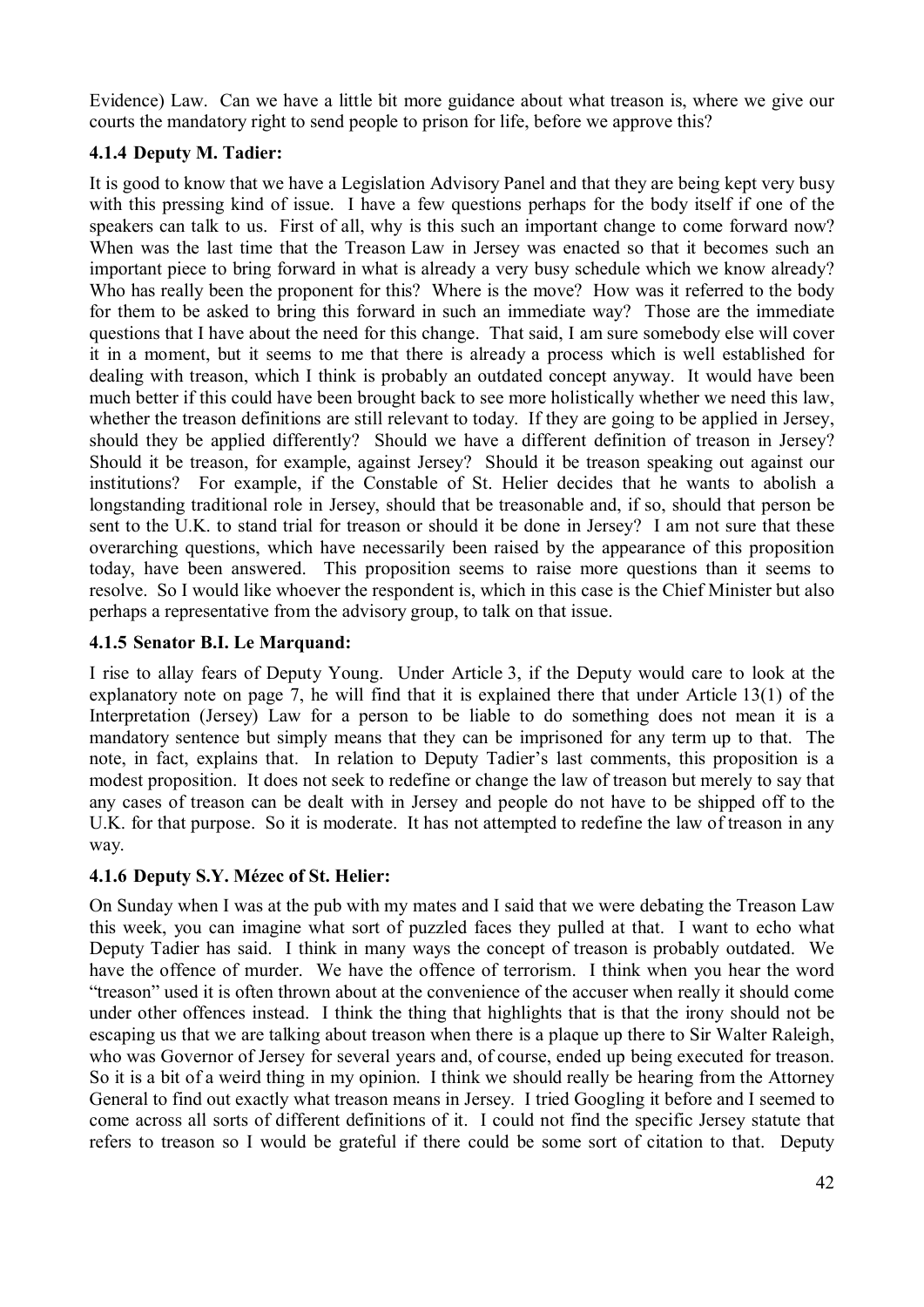Higgins says there is not a Jersey statute on that. I do not know if that is right or not. Hopefully the Attorney General can tell us. Is treason in Jersey treason against the States or is it treason against the people? Is it treason against the Monarch? What is it? There are all sorts of different things it could constitute. On the overall principle of this, should the Royal Court in Jersey be dealing with treason? I do not think it should. I think it should be something that is reserved for the U.K. Because the Royal Court here has never dealt with treason cases means that it does not have any judicial precedent.

# [12:45]

It does not have any past cases to look back on and does not have the wide pool of experience that they do have in the U.K., which is a long history of trialling people for treason. So I think it is better for that reason. I think it is also better in that because it is such a sensitive subject ... well, if it is treason against the States, for a start who is going to preside over the Royal Court? It cannot be you, Sir, because you are a Member of this Assembly by being its Speaker. **[Interruption]** Well, precisely. So I think there are too many conflicts here and I would much rather it was done by the U.K., who would be able to look at it impartially. It would not have people constituting that court who are regular readers of the local media, who may potentially hear biased opinions and have to look at what the people in the Island emotionally may feel rather than looking at it objectively. So I would urge Members to reject this. I think the situation we have at the moment is perfectly satisfactory and there is no reason why it should not continue.

# **4.1.7 The Deputy of St. Martin:**

This is just a small change to confirm the jurisdiction of the Royal Court in Jersey to hear and determine any charge of the crime of treason. The courts in Scotland, Northern Ireland, Guernsey and the Isle of Man have this jurisdiction. There is no reason why we should not have it over here. I wish we could just get to the vote. **[Approbation]**

## **The Bailiff:**

Mr. Attorney, would this be a convenient moment for you to give a definition of treason?

## **The Attorney General:**

I think I am able to give some assistance. Obviously, nothing in the draft before the Assembly will change the law of treason or the substantive law of treason in any way. As the Assembly has heard, treason is referred to as an offence of seriousness in various legislation that has come past the Assembly in the past. Treason in Jersey, in my view, has 3 elements and I do not expect to be charging it very often going forward. But it has 3 elements. The first element is encompassing the death of the sovereign. The second element is insurrection, acting against the sovereign within the sovereign's realms; and the third element would be giving aid and comfort to the enemy in time of war. Those are the 3 elements which in Jersey law, in my view, treason can comprise. Precisely how it would be charged in any particular instance is, of course, a matter depending entirely on the facts of what has taken place. There is no statute in Jersey that defines treason. It derives, I think, from the customary law of Normandy and the obligations of the persons resident in the Duchy of Normandy towards the Duke. That was in England reflected, incidentally, in the Norman-French language in the Treason Act of 1351, but the essential elements of treason that I have just set out are the same between here and the United Kingdom, although there have been subsequent statutory changes. The essential elements of treason are, I believe, the same in both jurisdictions. In terms of precedent, of course, we would, if we lacked precedent in the Island, do what is often the case when we are dealing with analogous provisions. We would look to precedent from jurisdictions which can assist us, and that may well be the precedents from the courts of England and Wales.

## **Deputy M.R. Higgins:**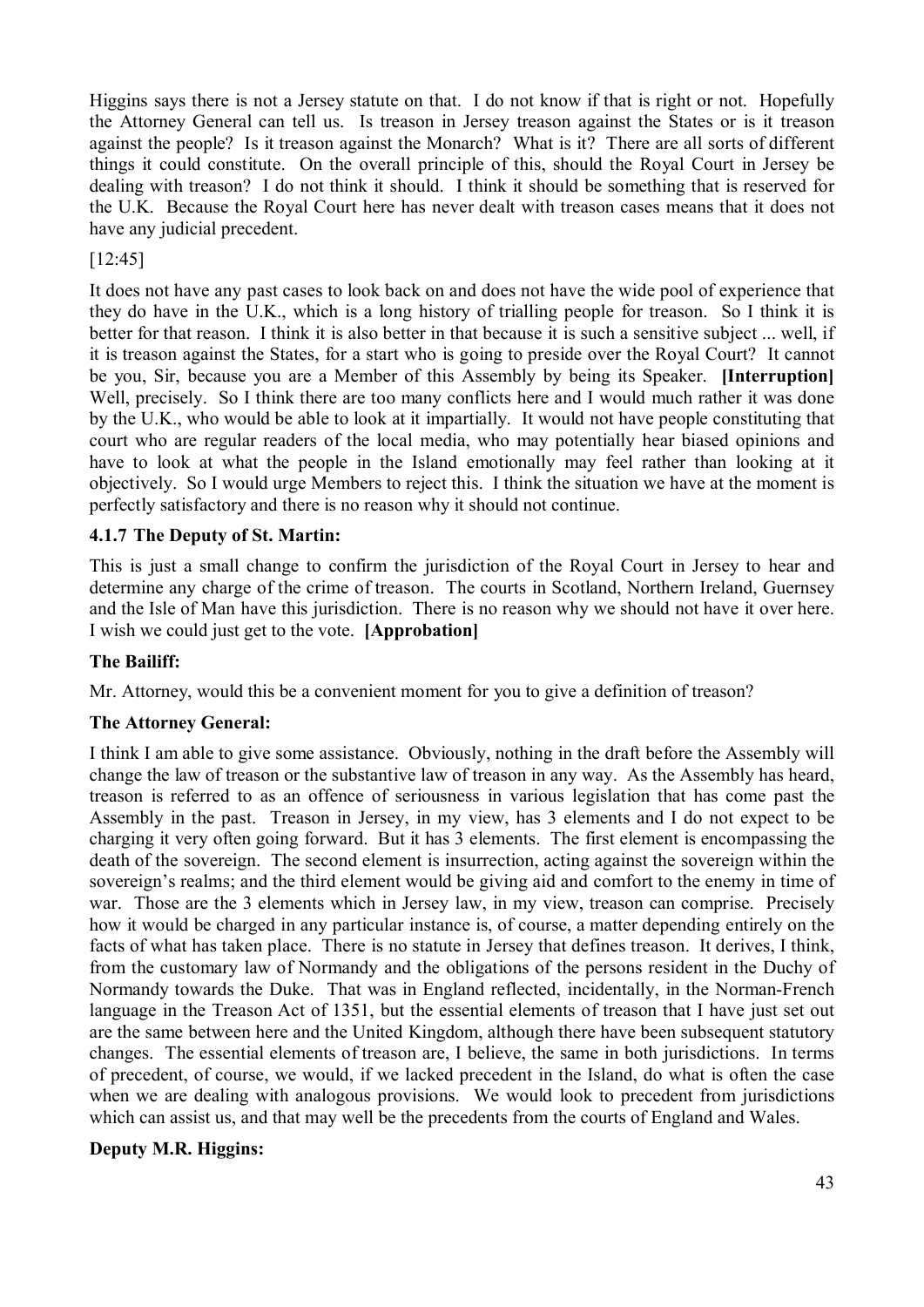Sir, may we ask some questions of the Attorney?

# **The Bailiff:**

Yes.

## **Deputy M.R. Higgins:**

In fact, if Members would like to adjourn, we can save them up for after lunch.

## **LUNCHEON ADJOURNMENT PROPOSED**

## **The Bailiff:**

The adjournment is proposed. Very well, Mr. Attorney, you can look at the books over lunch. **[Laughter]** We will reconvene at 2.15 p.m.

[12:48]

# **LUNCHEON ADJOURNMENT**

[14:15]

## **The Greffier of the States (in the Chair):**

The Assembly was dealing with the principles of the Draft Treason Law. There were some questions to Her Majesty's Attorney General. Is there anything further you wish to add first, Mr. Attorney?

## **The Attorney General:**

I was able to have some conversations as to what those questions might be during the course of the adjournment. There may well be other questions, I suppose, and if there are I will do my best to answer them. Could I thank the Assembly for a most interesting lunch hour? **[Laughter]** The essentials of the law of treason are, as I set out before the luncheon adjournment, encompassing the death of the sovereign, insurrection, levying, war against the sovereign and aiding and comforting the enemy in time of war. Treason can only be committed by those who owe an allegiance to the sovereign as a matter of law, so people who are British nationals or people who have been under the protection of Britain but nonetheless then turn against it even though they are not British nationals, things of that nature. There is no single definition or statement of the law of treason in the United Kingdom that I have been able to find over the lunch hour. The primary source of the law in the United Kingdom is the 1351 Act. There have been amending statutes. Some of them have been amended and repealed. Some of them have developed particular arguments, but a single document giving a statement as to where the law of treason is to be found, that has escaped me over the lunch hour. Essentially, though, the 1351 Act is still representative of the law of treason, although it does contain certainly some provisions which I would view as, in effect, dead letter and incapable of prosecution. The core of that Act is really the same as the principles that I have set out as the law of treason in Jersey. Treason is unlikely, as a matter of practice, to be charged. There are a number of other offences which can be charged in many cases instead of treason which are on the modern statute books and the modern way of looking at it is to charge those offences instead of the more general offence of treason. There has been no treason prosecution in the United Kingdom, so far as I can make out, since 1946 so consequently there is not a great deal of authority on which one can draw in the modern context to consider issues such as treason. If I were considering - and this, I imagine, is the important part from the point of view of the Assembly - acts that might be covered in theory by the law of treason, I would look to the principles that I have just set out, probably how those principles have been developed in English case law to identify what the modern law of treason might be and how it might be characterised, and I would take any decision based not only on that consideration but on other possible charges which have been considered in a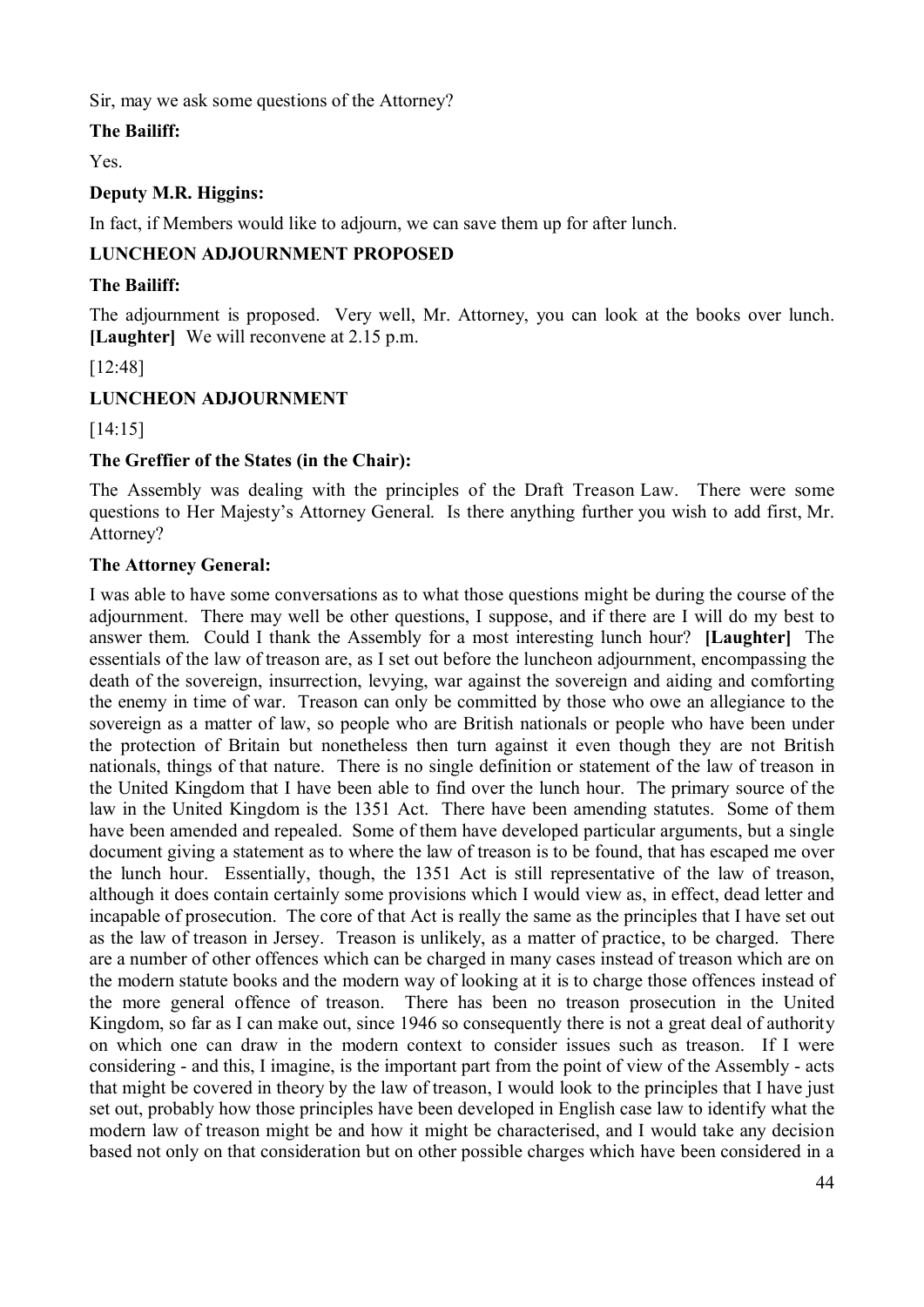more modern context by a legislature and, therefore, would more appropriately be brought, and also in the context of things such as the Human Rights Law, which really has changed the complexion as to what might be acceptable. That is not to say things would have been prosecuted before the Human Rights Law, but the Human Rights Law has changed the way one analyses these kinds of offences. It is quite clear from English authority that things that might have been covered as treasonous before the Human Rights Act now simply would not be thought of as treasonous because you have the protections for the voicing of free speech, the right to property, things of that nature, which have to be taken into account in making any decision under the law. The draft that we have merely asserts that in common with Guernsey and the Isle of Man we would have a plenary jurisdiction in our Royal Court. So we could try such offences if they ever were to arise in Jersey. I think that is all I would wish to say at this point.

# **4.1.8 Deputy N.B. Le Cornu of St. Helier:**

Were I an Ulster Unionist, I would, of course, be saying this is all potpourri because we know that Ulster Unionists have a particular nose for potpourri. What they know and what they really mean by that is, of course, that they know things that challenge their fundamental interests. This law, this revision, is not about potpourri, it is not about treason even, it is about sovereignty and independence. Why would we seek to revise a piece of arcane legislation like this? There is so much legislation that needs to be revised and modernised in Jersey, yet here we are considering, debating, something relating to a piece of legislation which the Attorney General has himself told us would never be interpreted in the way it was in the past. Not since 1946 was there a prosecution in the U.K. - presumably Lord Haw-Haw - yet I am sure there has been plenty of treason against the British state and people plotting against its interests. There are modern charges which would be more appropriate. We now have the Human Rights Law, which would alter the way in which charges would be brought. So what on earth is this all about? Why bother to deal with treason? Because it is about sovereignty ...

# **The Greffier of the States (in the Chair):**

Can I just interrupt you, Deputy? You do not have a phone or something near you, do you?

# **Deputy N.B. Le Cornu:**

I do, yes. I will hide it away.

# **The Greffier of the States (in the Chair):**

If you could just move it, something is making the sound system to be interfered with. I think the listeners at home will be disappointed ... **[Interruption] [Laughter]**.That is better, thank you.

# **Deputy N.B. Le Cornu:**

To get back on track, it is about sovereignty and it is about independence because sections of the elite dream of independence and this sort of legislation seems to be an attempt to achieving it. It would be an anomaly. So that is why you are being asked to address it today. I am going to vote against it on principle so at least it is there and this, my own speech, will be a record of why are we doing these strange, anomalous things. This does not have much relevance to the modern world, I am afraid, unless you are dreaming of independence.

# **4.1.9 Senator P.F.C. Ozouf:**

I really think we are probably making quite a meal of this. I am not going to speak probably for more than 60 seconds, but just perhaps because the Chief Minister might not go as far as I would, just to respond, if I may, to the 2 speeches of Deputy Le Cornu and Deputy Mézec. Deputy Mézec seemed to be suggesting that we should not be autonomous in judicial matters because, effectively, he cast a number of aspersions potentially, I think, on the ability of our own judicial system to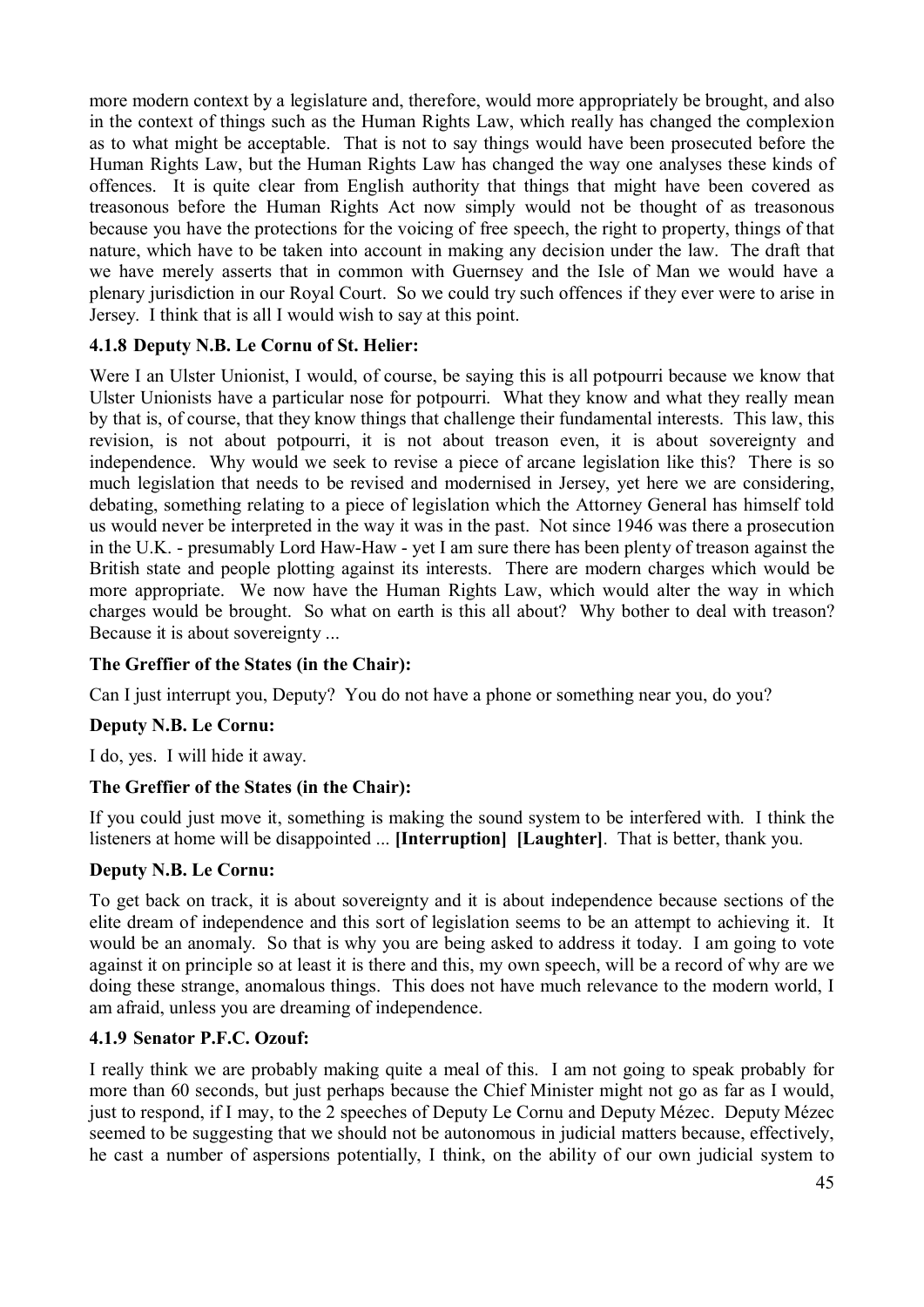make judicial judgments. I do not agree with that. I would wish to distance myself from that. Similarly, on the one side we had Deputy Mézec saying no, let us effectively be under the U.K. courts, and then we had Deputy Le Cornu effectively saying the other thing, that this was about independence completely. I am an independent Jerseyman hopefully, but I am British Jersey. That means I maintain our autonomous rights for judicial matters. I do not believe in independence. I do not want independence in a sovereign state matter, but I want our independence in terms of what we have within the system as set out and agreed in 1204 and beyond. So I am British Jersey, not independent Jersey, and there is really nothing very confusing or complicated about this. Let us go to the Chief Minister's summing-up and a vote.

## **Deputy M. Tadier:**

A clarification: I think it may be for the Attorney General, but if Senator Ozouf wants the status that was in 1204, was it the case in 1204 that all treason was tried not in Jersey but probably somewhere in England?

# **The Attorney General:**

I do not confess to being a legal historian but my assumption would be that in 1204 there was a unity between all of the parts of the sovereign's realm and that the offence would have been tried in any convenient court that was able to do so wherever that court might have been.

# **4.1.10 Deputy M.R. Higgins:**

Coming after the Minister for Treasury and Resources, I have a query because I have been looking at the Treason Law of 1351 and I would like to know if it is still current. What the law basically said in English was you cannot kill, conspire against or wage war ...

## **The Greffier of the States (in the Chair):**

Sorry, Deputy, you have already spoken before lunch.

## **Deputy M.R. Higgins:**

No, it is a question for the Attorney General. I am just explaining the context. I will just start again. It is just explaining what the law is as I understand it. My question relates from the understanding of the law. You cannot kill, conspire against or wage war against the King and his family. You also cannot have sex with his wife, the heir's wife or his unmarried eldest daughter, but then the Act goes on to rule out actions against the Chancellor, Treasurer and categories of senior judge. Does the Jersey law have categories including judges, whether it be the Bailiff or others, of that sort of system? Are they included in the Jersey law as acts of treason against others than just the Crown?

## **The Attorney General:**

Much as I might like to say otherwise, in my view, no, they are not.

## **4.1.11 Connétable P.J. Rondel of St. John:**

When the Chief Minister is summing-up, can he tell us why on earth he has brought this at this time to the Chamber? Given all the other work we have on our plates between now and the end of the year, surely this was not necessary to come at this time.

## **The Greffier of the States (in the Chair):**

If no other Member wishes to speak, I call on the Chief Minister to reply.

## **4.1.12 Senator I.J. Gorst:**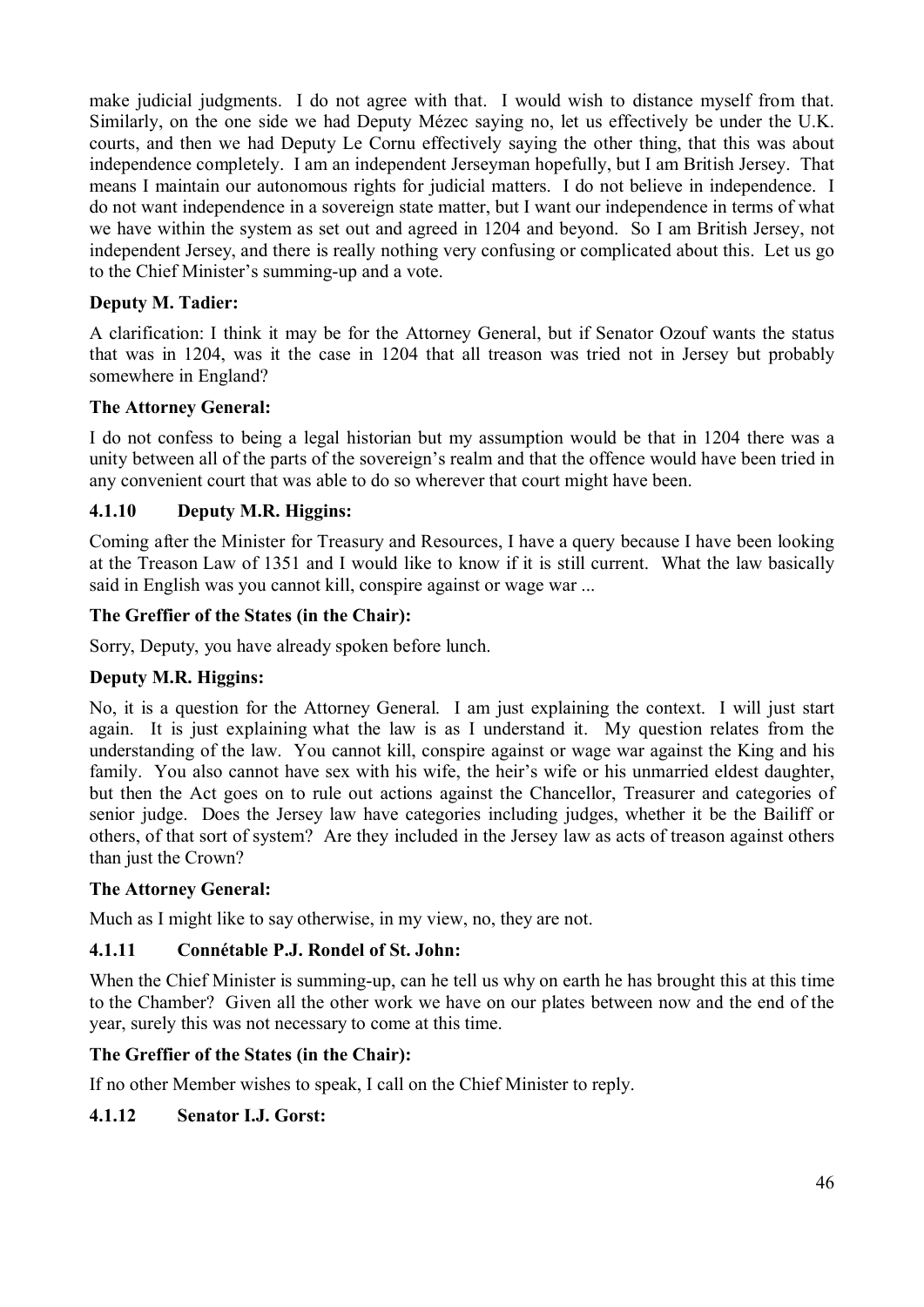Once again, a matter which is extremely straightforward and narrow, the amount of time spent in this Assembly probably has far exceeded the amount of time spent getting us to this point. The Legislation Advisory Panel has a list of legislation and it works through them and invariably it takes many years to iron out issues and rectify them. This legislation panel, I believe, has worked extremely hard and there have been a number of improvements and changes to all pieces of law that they have brought forward and I think they are to be congratulated in the work that they have done. This just happens to have risen to the top of the list and they have dealt with it in a very careful and thorough manner. It is quite straightforward. If we take what Deputy Mézec said, he does not believe that this should come within the jurisdiction of the Royal Court. I must say that I disagree with that wholeheartedly. We have our own Judiciary here. They are independent. There is no reason whatsoever why this particular treason charge should not be dealt with through our own court system as it is in Guernsey, as it is in the Isle of Man. It is simply putting us in step with the other Crown Dependencies and it is a move for the good. I ask those Members that perhaps share Deputy Mézec's view and for some reason are elected to this Assembly but still wish for crimes to be tried in other jurisdictions, that cannot be right. I propose this change and I ask that Members give it their wholehearted support.

# **Deputy S.Y. Mézec:**

Could I ask a point of clarification? The Chief Minister said we have an independent Judiciary. Could I ask him if that includes the Attorney General who is head of a prosecution service and the Bailiff who is the speaker of this Assembly? Is that the independence he is talking about?

## **Senator I.J. Gorst:**

I am not sure that that was a question. I think it was a second speech making a political point. **[Approbation]**

## **The Greffier of the States (in the Chair):**

Very well, the appel is called for on the principles to the draft law. If Members are in their seats, the Greffier will open the voting.

| <b>POUR: 35</b>            | <b>CONTRE: 5</b>             | <b>ABSTAIN: 0</b> |
|----------------------------|------------------------------|-------------------|
| Senator P.F.C. Ozouf       | Deputy R.G. Le Hérissier (S) |                   |
| Senator A. Breckon         | Deputy G.P. Southern (H)     |                   |
| Senator S.C. Ferguson      | Deputy M. Tadier (B)         |                   |
| Senator F.du H. Le Gresley | Deputy N.B. Le Cornu (H)     |                   |
| Senator I.J. Gorst         | Deputy S.Y. Mézec (H)        |                   |
| Senator P.M. Bailhache     |                              |                   |
| Connétable of St. Helier   |                              |                   |
| Connétable of Trinity      |                              |                   |
| Connétable of St. Clement  |                              |                   |
| Connétable of St. Peter    |                              |                   |
| Connétable of St. Lawrence |                              |                   |
| Connétable of St. John     |                              |                   |
| Connétable of St. Ouen     |                              |                   |
| Connétable of St. Brelade  |                              |                   |
| Connétable of St. Martin   |                              |                   |
| Connétable of St. Saviour  |                              |                   |
| Connétable of Grouville    |                              |                   |
| Deputy R.C. Duhamel (S)    |                              |                   |
| Deputy of Grouville        |                              |                   |
| Deputy J.A. Hilton (H)     |                              |                   |
| Deputy S.S.P.A. Power (B)  |                              |                   |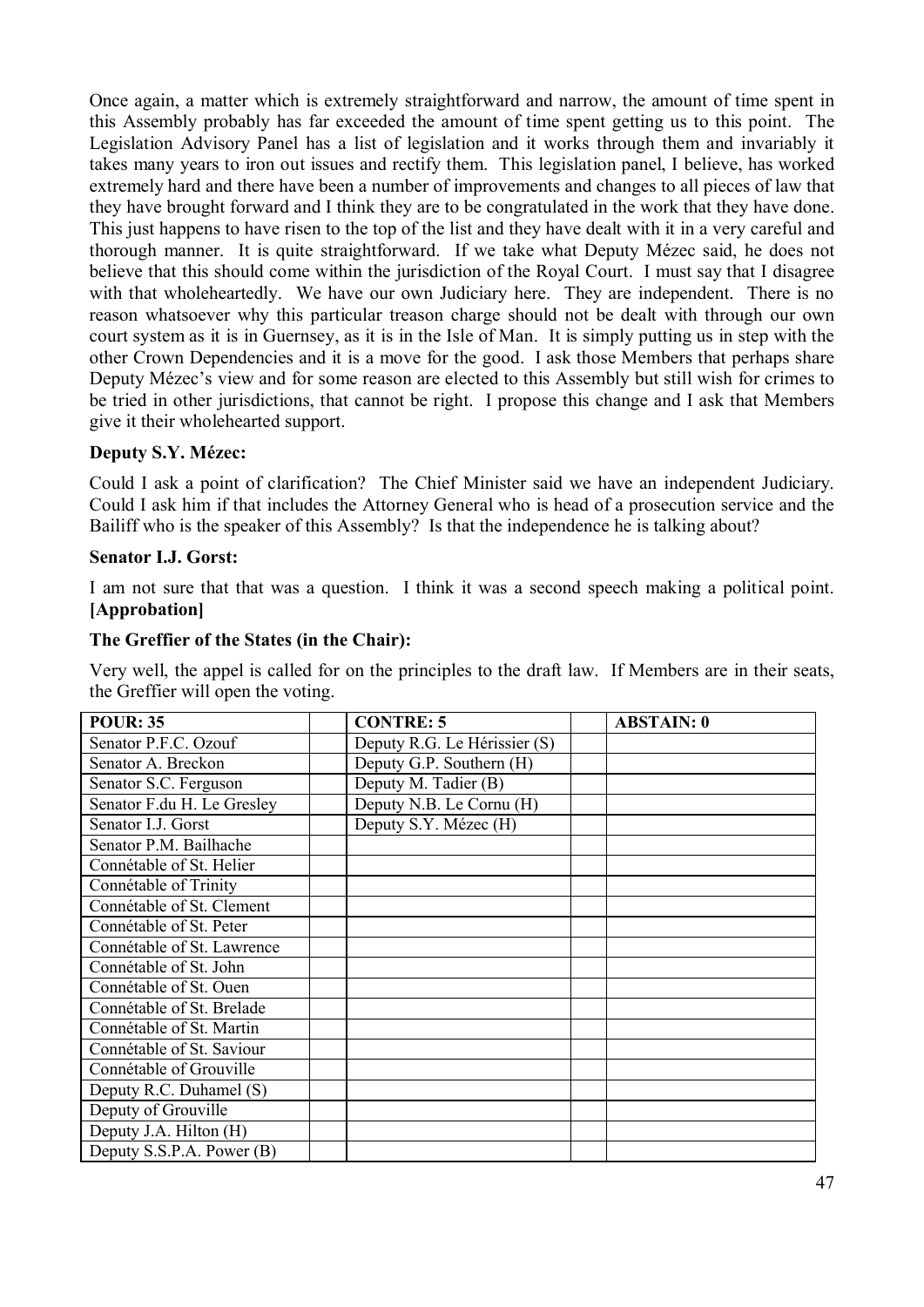| Deputy K.C. Lewis (S)                 |  |  |
|---------------------------------------|--|--|
| Deputy E.J. Noel (L)                  |  |  |
| Deputy $\overline{T.A}$ . Vallois (S) |  |  |
| Deputy M.R. Higgins (H)               |  |  |
| Deputy A.K.F. Green (H)               |  |  |
| Deputy J.M. Maçon (S)                 |  |  |
| Deputy G.C.L. Baudains (C)            |  |  |
| Deputy of St. John                    |  |  |
| Deputy J.P.G. Baker (H)               |  |  |
| Deputy J.H. Young (B)                 |  |  |
| Deputy of St. Mary                    |  |  |
| Deputy of St. Martin                  |  |  |
| Deputy R.G. Bryans (H)                |  |  |
| Deputy R.J. Rondel (H)                |  |  |

## **The Greffier of the States (in the Chair):**

Could we have some quiet, please? Senator Ferguson, this falls in the remit of your panel. Is it high on your agenda?

## **Senator S.C. Ferguson (Chairman, Corporate Services Scrutiny Panel):**

Yes, and perhaps we could redefine treason. It would be great fun. No, thank you.

## **The Greffier of the States (in the Chair):**

Very well. Chief Minister, do you wish to propose Articles 1 to 5?

#### **Senator I.J. Gorst:**

If I may, thank you.

## **The Greffier of the States (in the Chair):**

Are they seconded? **[Seconded]** Does any Member wish to speak on any of the Articles? All those in favour of adopting the Articles kindly show? Those against? The Articles are adopted. Do you propose the Bill in Third Reading, Chief Minister?

## **Senator I.J. Gorst:**

If I may, thank you.

## **The Greffier of the States (in the Chair):**

Is that seconded? **[Seconded]** Does any Member wish to speak in Third Reading? All those in favour of adopting the Bill in Third Reading kindly show? The appel is called for in Third Reading. If Members are in their seats I will ask the Greffier to open the voting.

| <b>POUR: 34</b>            | <b>CONTRE: 5</b>             | <b>ABSTAIN: 0</b> |
|----------------------------|------------------------------|-------------------|
| Senator P.F.C. Ozouf       | Deputy R.G. Le Hérissier (S) |                   |
| Senator A. Breckon         | Deputy G.P. Southern (H)     |                   |
| Senator S.C. Ferguson      | Deputy M. Tadier (B)         |                   |
| Senator F.du H. Le Gresley | Deputy N.B. Le Cornu (H)     |                   |
| Senator I.J. Gorst         | Deputy S.Y. Mézec (H)        |                   |
| Senator P.M. Bailhache     |                              |                   |
| Connétable of St. Helier   |                              |                   |
| Connétable of St. Clement  |                              |                   |

[14:30]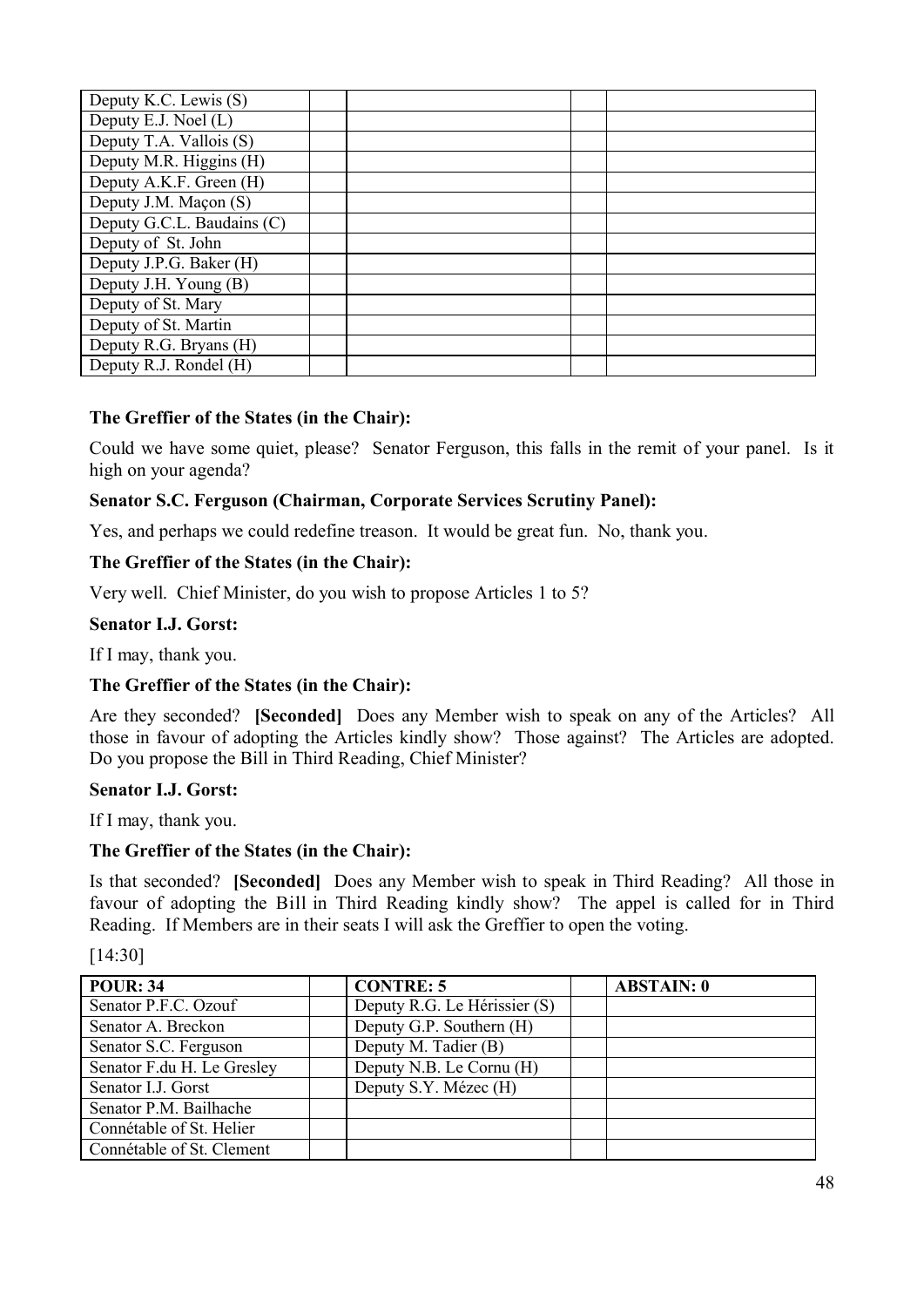| Connétable of St. Peter    |  |  |
|----------------------------|--|--|
| Connétable of St. Lawrence |  |  |
| Connétable of St. John     |  |  |
| Connétable of St. Ouen     |  |  |
| Connétable of St. Brelade  |  |  |
| Connétable of St. Martin   |  |  |
| Connétable of St. Saviour  |  |  |
| Connétable of Grouville    |  |  |
| Deputy R.C. Duhamel (S)    |  |  |
| Deputy of Grouville        |  |  |
| Deputy J.A. Hilton (H)     |  |  |
| Deputy S.S.P.A. Power (B)  |  |  |
| Deputy K.C. Lewis (S)      |  |  |
| Deputy E.J. Noel (L)       |  |  |
| Deputy T.A. Vallois (S)    |  |  |
| Deputy M.R. Higgins (H)    |  |  |
| Deputy A.K.F. Green (H)    |  |  |
| Deputy J.M. Maçon (S)      |  |  |
| Deputy G.C.L. Baudains (C) |  |  |
| Deputy of St. John         |  |  |
| Deputy J.P.G. Baker (H)    |  |  |
| Deputy J.H. Young (B)      |  |  |
| Deputy of St. Mary         |  |  |
| Deputy of St. Martin       |  |  |
| Deputy R.G. Bryans (H)     |  |  |
| Deputy R.J. Rondel (H)     |  |  |

#### **5. Draft Financial Regulation (Miscellaneous Provisions No. 2) (Jersey) Law 201- (P.47/2014)**

## **The Greffier of the States (in the Chair):**

Very well, we come now to the Draft Financial Regulation (Miscellaneous Provisions No. 2) (Jersey) Law and I will ask the Greffier to read the citation.

## **The Deputy Greffier of the States:**

Draft Financial Regulation (Miscellaneous Provisions No. 2) (Jersey) Law 201-. A Law to amend further the Collective Investment Funds (Jersey) Law 1988, the Bankruptcy Désastre (Jersey) Law 1990, the Banking Business (Jersey) Law 1991, the Insurance Business (Jersey) Law 1996, the Financial Services (Jersey) Law 1998, the Proceeds of Crime (Supervisory Bodies) (Jersey) Law 2008, and the Community Provisions (Wire Transfers) (Jersey) Regulations 2007. The States, subject to the sanction of Her Most Excellent Majesty in Council, have adopted the following Law.

#### **Senator I.J. Gorst:**

Could I ask my Assistant Minister with responsibility for financial services to act as rapporteur?

#### **5.1 Senator P.F.C. Ozouf (Assistant Chief Minister - rapporteur):**

This draft law contains a number of proposed amendments to collective investment funds, banking business, insurance business, financial services law, proceeds of crime, community provisions and bankruptcy. Together they set out changes which consist really of routine maintenance of the legislation that is the basis of regulation by the Financial Services Commission of financial services and specifically of legislation that provides the Commission with powers to supervise financial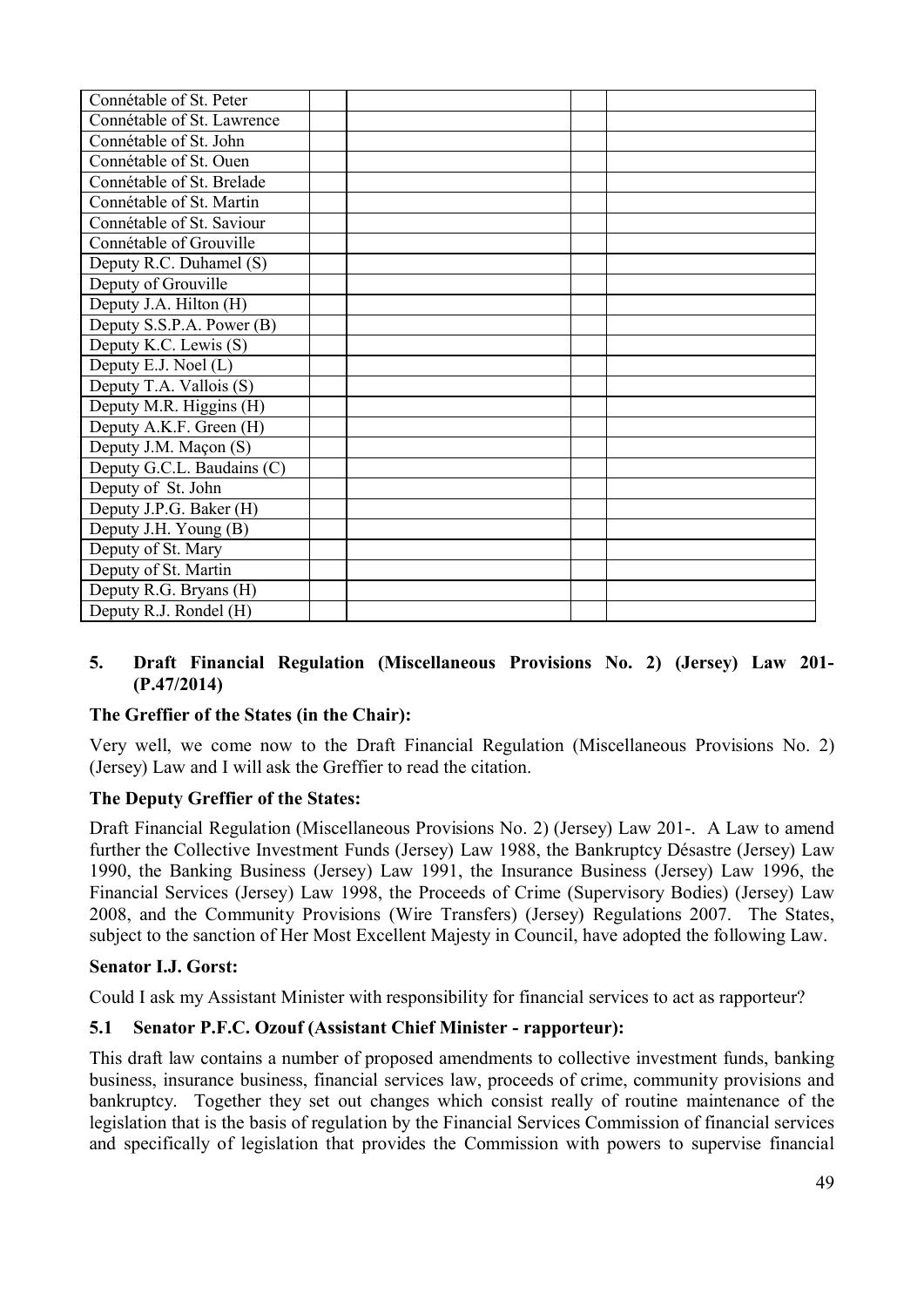services firms and various other businesses. The amendments are designed to deal with compliance with obligations under all of those legislations, principally matters to do with money laundering and financing of terrorism. It is all part of the continuing objective to enhance the level of consistency across laws. To that end, the opportunity has been taken to do these amendments across all of the regulatory laws that I mentioned. Many of the changes are of a minor nature. They also correct omissions, unnecessary duplications and, in some cases, some minor errors. They clarify existing provisions and make obviously the consequential amendments. Other changes in the draft law are there to firstly enhance the Commission's powers to require the provision of information, documents and answers to questions, to enhance the Royal Court's powers to make orders for restitution, to enhance the ability of the Commission to co-operate with overseas regulators in the exercise of their statutory functions, and to give the Commission discretion in the application of solvency margins on certain categories of insurance business. The Commission has consulted, as it always does, a public consultation with industry in respect of the changes. I can advise respondents to the consultation were supportive of the proposed amendments. No substantive changes to the form of the draft law consulted upon have been considered necessary as a result of the comments that the consultation had. The Commission feedback paper was published and all the responses are there. The Law Officers' Department has looked to the law with the standard human rights certificate. The proposition has been referred to Economic Affairs who were given, I understand, a full briefing by the Financial Services Unit and the J.F.S.C. I propose what I hope are relatively uncontroversial matters and I propose the principles of the draft law.

#### **The Greffier of the States (in the Chair):**

Are the principles seconded? **[Seconded]** Does anyone wish to speak on the principles? Deputy Le Hérissier.

#### **5.1.1 Deputy R.G. Le Hérissier:**

Given the debate this morning, could the Minister tell us whether the powers of the Royal Court to make restitution orders would in any way have covered what was discussed this morning?

#### **5.1.2 Deputy J.H. Young:**

In the Minister's reply, could he please deal with the power of the Commission to require documents? It seems to empower the Commission to require documents from former employees, former contractors and so on who once had a former life working with a registered business. Obviously, the practical problem troubles me. People, of course, in that situation do not have access to documents, emails or whatever. Can I have an assurance that people are not going to end up prosecuted for failing to provide documents from firms or businesses that they no longer have any association or are working with?

#### **The Greffier of the States (in the Chair):**

Does any other Member wish to speak on the principles? I call on the Assistant Minister to reply.

## **5.1.3 Senator P.F.C. Ozouf:**

The issues raised this morning in relation to the matters have nothing to do with this law. It is not appropriate to revisit the issue from this morning but effectively I think the Member that raised it is confusing the matters in relation to the court's powers in relation to a criminal prosecution and, effectively, somebody who is declared bankrupt and then the collection of assets afterwards. This has nothing to do with this whatsoever. This is completely outside the ambit. I am not a lawyer, but if the Attorney General wants to just confirm that that is the case, then I will move on.

#### **The Attorney General:**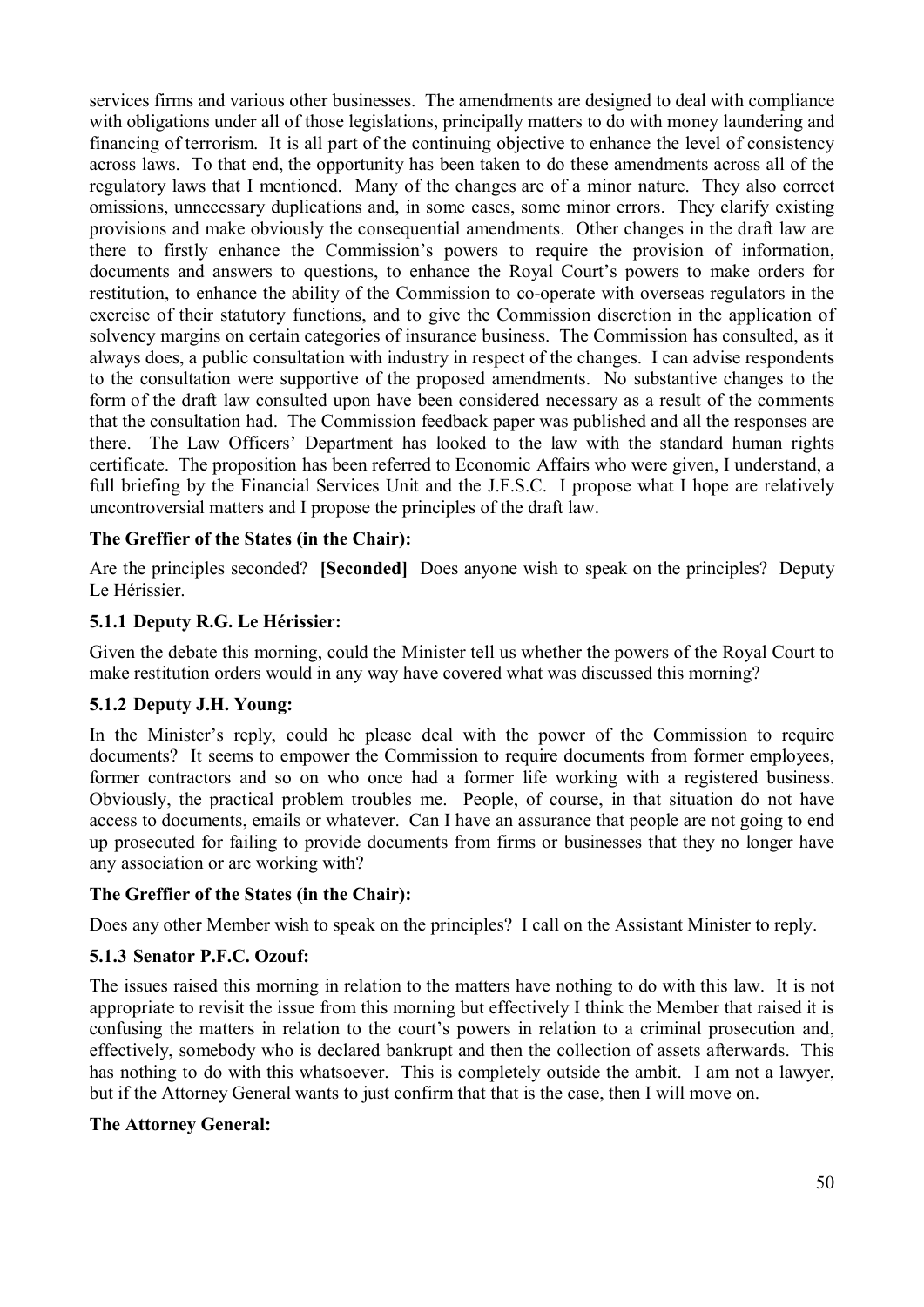No, this legislation in draft has nothing to do with the collection of assets following bankruptcy or anything like that. That would fall under the normal bankruptcy regime in the Island.

## **Senator P.F.C. Ozouf:**

I think Deputy Young is an individual that, probably like a number of Members, might have discharged the function in a regulated financial services entity and he may be speaking for a wide category of people but also himself in relation to matters that he could be called upon to give information on. We did debate this last time. The fact is this is a draft law concerning regulated persons that were regulated, and where the regulator has been in a position where a regulated person then leaves the employment and is in possession of information or in respect of documentation, then the Commission needs the power in order to get that. Now, we answered all the Deputy's questions previously. These are practices that are in place, I am advised, in other jurisdictions. It is best practice. It would be quite wrong in a regulatory enforcement matter where information is required that somebody who resigns a position and is no longer company secretary or director, if they are in possession of information, could not be required to provide information. There is nothing to be feared by this. This is the normal proportionate arrangement. It is giving the regulator the power to do the job which this Assembly and the international community requires it to do. So I refer the Deputy back to comments that I made in the previous debate that we had on a similar matter and I move the principles.

# **The Greffier of the States (in the Chair):**

All those in favour of adopting the principles kindly show? Those against? They are adopted. Deputy of St. Martin, do you wish to scrutinise?

# **The Deputy of St. Martin (Chairman, Economic Affairs Scrutiny Panel):**

No, thank you.

## **The Greffier of the States (in the Chair):**

How do you wish to propose the Articles?

## **5.2 Senator P.F.C. Ozouf:**

I think *en bloc*. There are, as I said, a number of administrative arrangements. They have all been consulted upon. If Members have any questions then I will answer any particular questions on the individual parts and the individual Articles.

## **The Greffier of the States (in the Chair):**

Articles 1 to 72 are proposed. Are they seconded? **[Seconded]** Does any Member wish to speak on any of the Articles? Those in favour of adopting the Articles kindly show? Those against? They are adopted. Do you propose the Bill in Third Reading, Assistant Minister?

## **5.3. Senator P.F.C. Ozouf:**

Yes.

## **The Greffier of the States (in the Chair):**

Is that seconded? **[Seconded]** Does any Member wish to speak? Deputy Young.

## **5.3.1 Deputy J.H. Young:**

Just to follow up the Assistant Minister's comments about my own reasons for questioning it, certainly it is true that as a former employee I was not a principal person at a registered business but I certainly was a former employee and I was also a money-laundering compliance officer at a law firm. That is why I wanted it to be on the record why I have raised that question because I think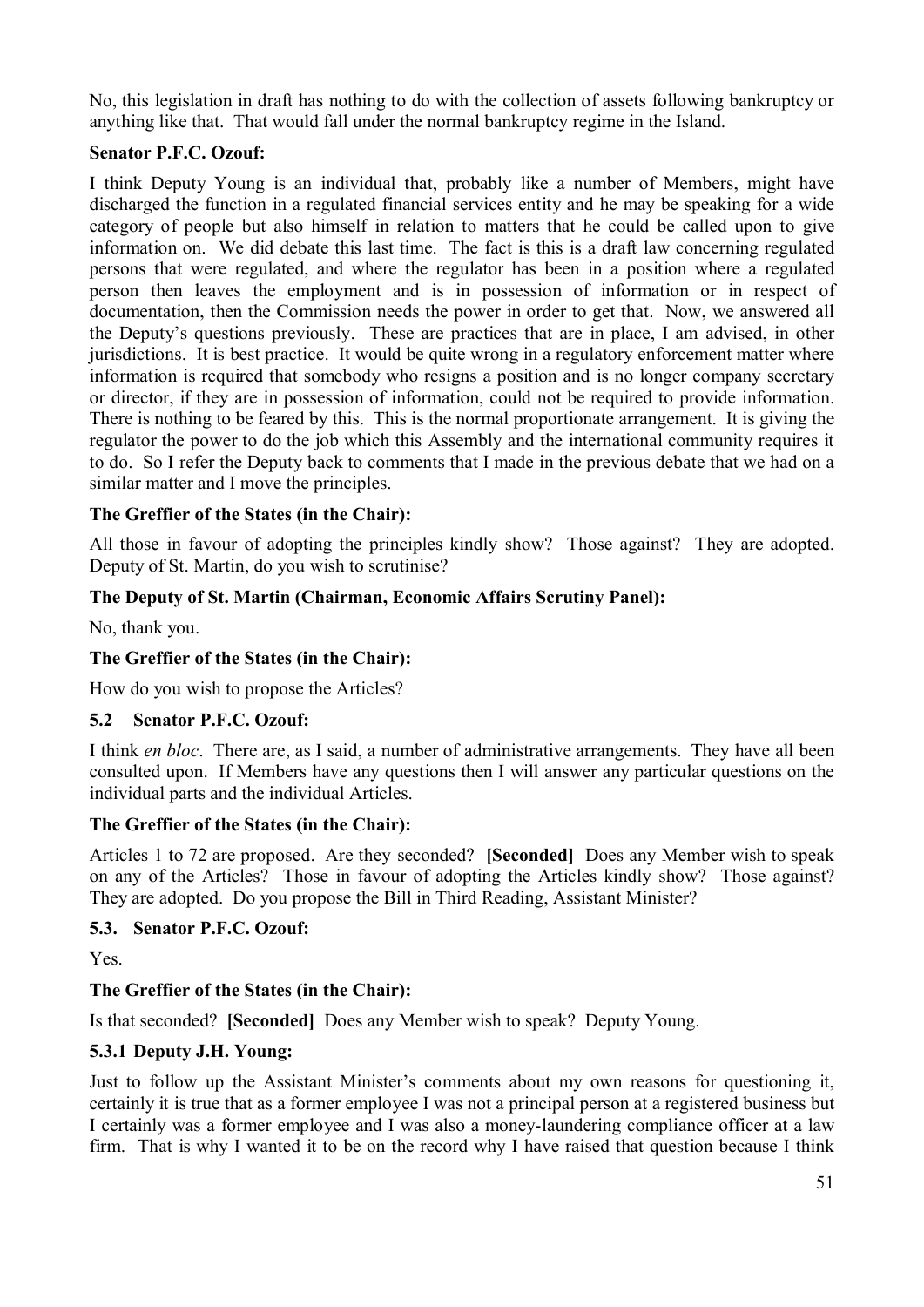that issue does generally apply to all former employees of such businesses and they certainly may not have recollection or certainly will not have access to documents and so on. So I maintain my question. I do recall an earlier discussion but I regret to say I cannot recall the context of the previous discussion. What I have to say now is because of what is written on page 5 of the document we are being asked to debate now and there is not a clue as to where else I should look. So that is my reason for the question and I want to put that on the record.

# **The Greffier of the States (in the Chair):**

Does any other Member wish to speak in Third Reading? Assistant Minister, are you able to reply?

# **5.3.2 Senator P.F.C. Ozouf:**

No, I just thank Deputy Young for confirming that matter and just to point out that, of course, a number of investigations of the Commission will be matters historic and so it is important that the regulator has the powers in the event that that person has documents kept that can be obtained. That is the issue. If they do not, there is no issue. If they have, then that law now reaches into that requirement. I propose the Bill in Third Reading.

# **The Greffier of the States (in the Chair):**

All those in favour of adopting the Bill in Third Reading kindly show? Any against? It is adopted in Third Reading.

# **6. Ratification of the Agreement on the exchange of information relating to tax matters between the Government of Jersey and the Kingdom of Belgium (P.52/2014)**

# **The Greffier of the States (in the Chair):**

We come now to the ratification of the agreement on the exchange of information relating to tax between Jersey and Belgium. I will ask the Greffier to read the proposition.

# **The Deputy Greffier of the States:**

The States are asked to decide whether they are of opinion to ratify the agreement between the Government of Jersey and the Kingdom of Belgium on the exchange of information relating to tax matters as set out in appendix 1 to the report of the Minister for External Relations dated 1st April 2014.

# **6.1 Senator P.M. Bailhache (The Minister for External Relations):**

This proposition follows a well-beaten path in relation to the programme of negotiating and signing tax information exchange agreements under the O.E.C.D. (Organisation for Economic Co-operation and Development) model agreement. The agreement with Belgium is the latest to be signed. To date, we have 35 tax information exchange agreements and 8 double-taxation agreements that have been signed. I move the adoption of this proposition.

# **The Greffier of the States (in the Chair):**

Is the proposition seconded? **[Seconded]** Does any Member wish to speak on the proposition? All those in favour of adopting the proposition kindly show? Those against? The proposition is adopted.

# **7. Draft Taxation (Exchange of Information with Third Countries) (Amendment No. 11) (Jersey) Regulations 201- (P.53/2014)**

**The Greffier of the States (in the Chair):**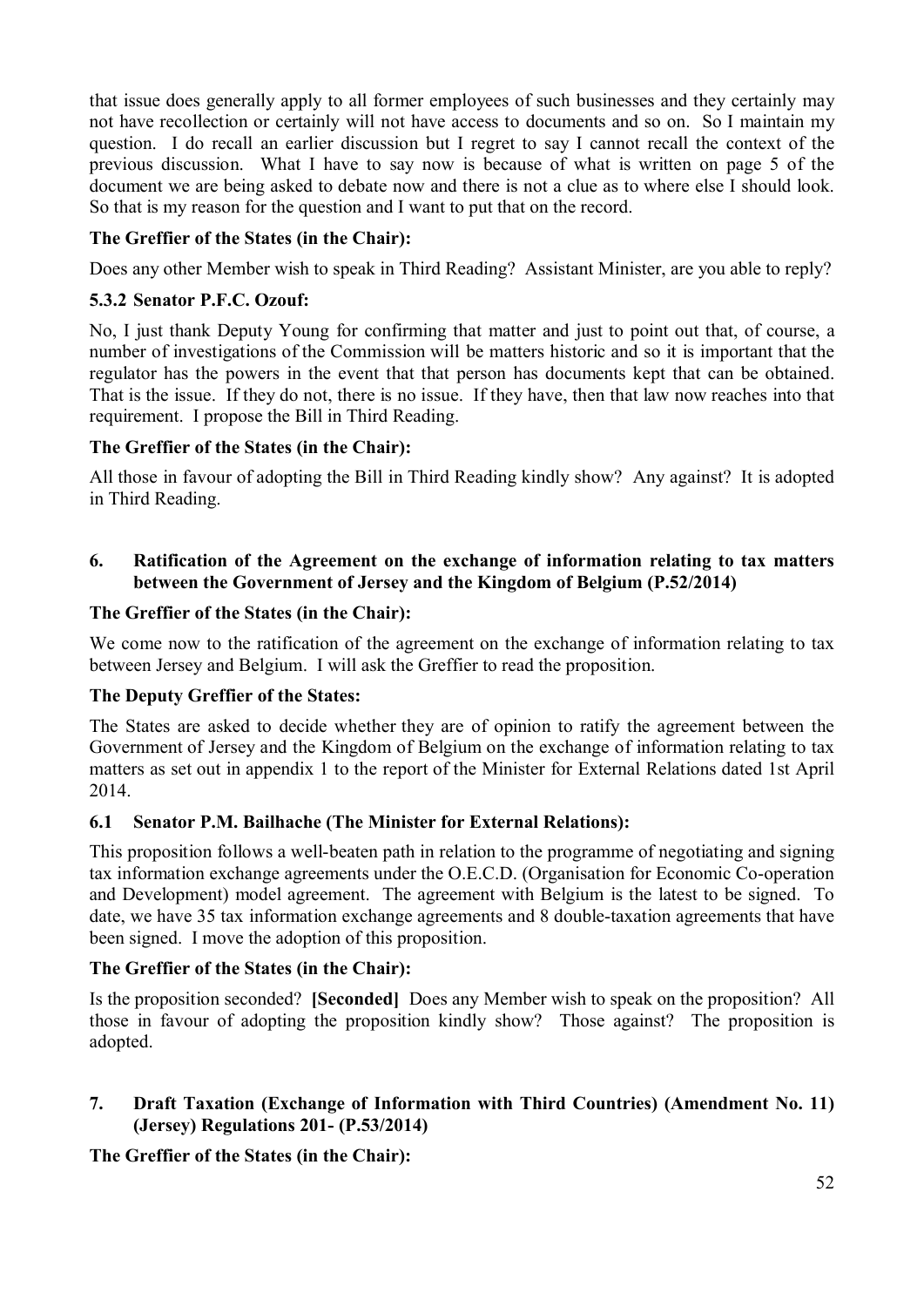We come now to the associated Draft Taxation (Exchange of Information with Third Countries) (Amendment No. 11) (Jersey) Regulations. I ask the Greffier to read the citation.

# **The Deputy Greffier of the States:**

Draft Taxation (Exchange of Information with Third Countries) (Amendment No. 11) (Jersey) Regulations 201-. The States, in pursuance of Article 2(1) of the Taxation Implementation (Jersey) Law 2004 and following the decision of the States to adopt P.52/2014, have made the following Regulations.

# **7.1 Senator P.M. Bailhache (The Minister for External Relations):**

As you have said, these are the Regulations to give effect to the decision that the Assembly has just made in relation to the ratification of the T.I.E.A. (Tax Information Exchange Agreement) with Belgium. The Regulations amend the schedule to the 2008 Regulations and I move the citation to the Regulations.

## **The Greffier of the States (in the Chair):**

Are the principles seconded? **[Seconded]** Does any Member wish to speak on the principles? All those in favour of adopting the principles ... the appel is called for on the principles to the Regulations. If Members are in their designated seats, the Greffier will open the voting.

| <b>POUR: 31</b>              | <b>CONTRE: 0</b> | <b>ABSTAIN: 0</b> |
|------------------------------|------------------|-------------------|
| Senator P.F.C. Ozouf         |                  |                   |
| Senator A. Breckon           |                  |                   |
| Senator S.C. Ferguson        |                  |                   |
| Senator F.du H. Le Gresley   |                  |                   |
| Senator I.J. Gorst           |                  |                   |
| Senator P.M. Bailhache       |                  |                   |
| Connétable of Trinity        |                  |                   |
| Connétable of St. Lawrence   |                  |                   |
| Connétable of St. Ouen       |                  |                   |
| Connétable of St. Brelade    |                  |                   |
| Connétable of St. Martin     |                  |                   |
| Connétable of St. Saviour    |                  |                   |
| Connétable of Grouville      |                  |                   |
| Deputy R.C. Duhamel (S)      |                  |                   |
| Deputy R.G. Le Hérissier (S) |                  |                   |
| Deputy of Grouville          |                  |                   |
| Deputy S.S.P.A. Power (B)    |                  |                   |
| Deputy M. Tadier (B)         |                  |                   |
| Deputy M.R. Higgins (H)      |                  |                   |
| Deputy A.K.F. Green (H)      |                  |                   |
| Deputy J.M. Maçon (S)        |                  |                   |
| Deputy G.C.L. Baudains (C)   |                  |                   |
| Deputy of St. John           |                  |                   |
| Deputy J.P.G. Baker (H)      |                  |                   |
| Deputy J.H. Young (B)        |                  |                   |
| Deputy of St. Mary           |                  |                   |
| Deputy of St. Martin         |                  |                   |
| Deputy R.G. Bryans (H)       |                  |                   |
| Deputy R.J. Rondel (H)       |                  |                   |
| Deputy N.B. Le Cornu (H)     |                  |                   |
| Deputy S.Y. Mézec (H)        |                  |                   |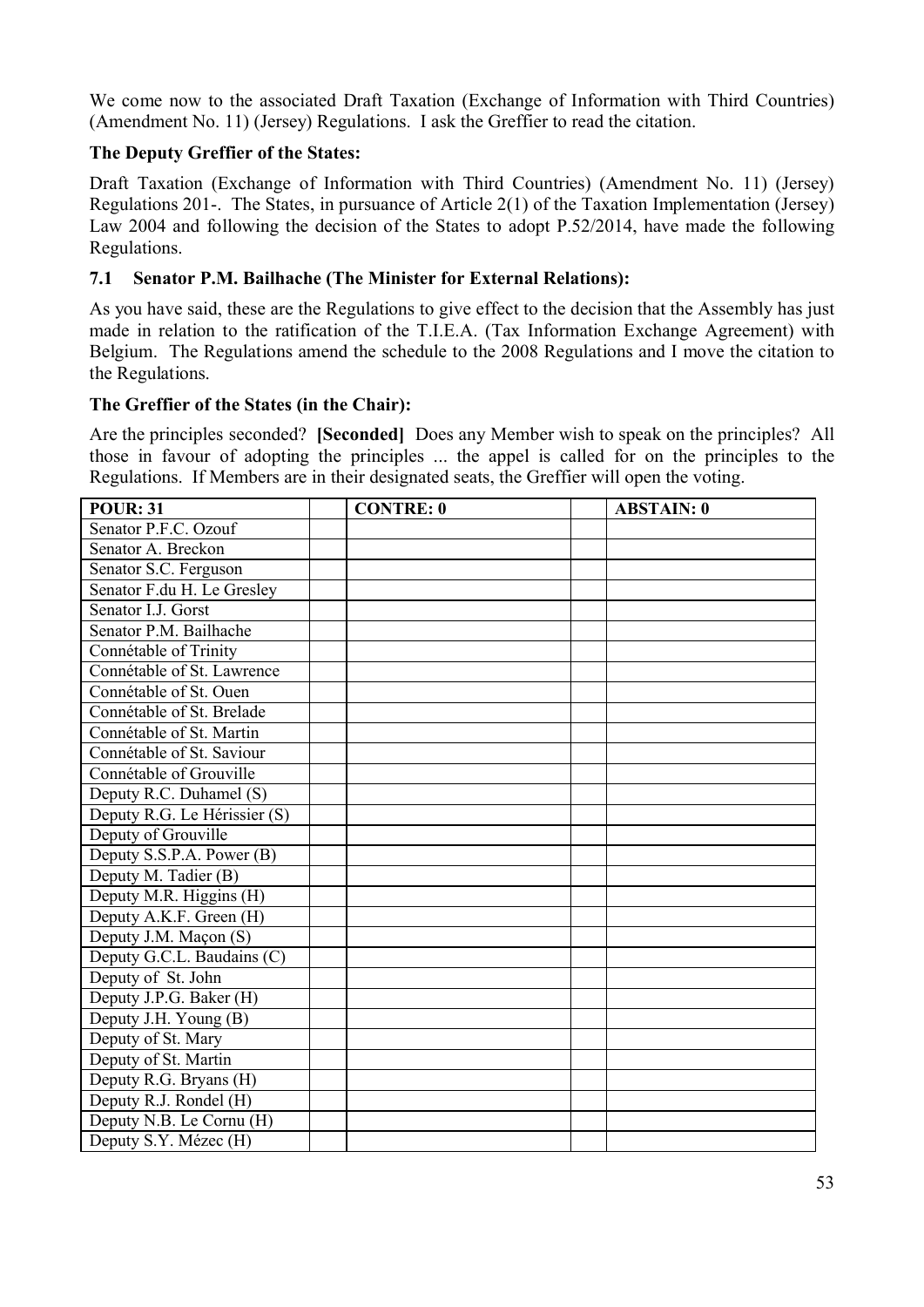# **The Greffier of the States (in the Chair):**

Senator Ferguson, this falls in the remit of your panel.

# **Senator S.C. Ferguson (Chairman, Corporate Services Scrutiny Panel):**

No, thank you.

# **The Greffier of the States (in the Chair):**

Do you wish to propose the Regulations?

# **Senator P.M. Bailhache:**

I propose Regulations 1 and 2.

# **The Greffier of the States (in the Chair):**

Are they seconded? **[Seconded]** Does any Member wish to speak on either of the Regulations? Those in favour of adopting the Regulations kindly show? Those against? They are adopted. Do you propose them in Third Reading?

# **Senator P.M. Bailhache:**

I move the Regulations in Third Reading.

# **The Greffier of the States (in the Chair):**

Is that seconded? **[Seconded]** Does any Member wish to speak in Third Reading? All those in favour of adopting the Regulations in Third Reading kindly show? Those against? They are adopted in Third Reading.

# **8. Draft Insurance Business (Amendment No. 7) (Jersey) Law 201- (P.55/2014)**

## **The Greffier of the States (in the Chair):**

We come now to the Draft Insurance Business (Amendment No. 7) (Jersey) Law. I will ask the Greffier to read the citation.

## **The Deputy Greffier of the States:**

Draft Insurance Business (Amendment No. 7) (Jersey) Law 201-. A Law to amend further the Insurance Business (Jersey) Law 1996. The States, subject to the sanction of Her Most Excellent Majesty in Council, have adopted the following Law.

## **Senator I.J. Gorst:**

I ask the Minister responsible to act as rapporteur.

## **8.1 Senator P.F.C. Ozouf (Assistant Chief Minister - rapporteur):**

This draft law makes provision for the removal of the exemption from regulation of the Jersey Mutual Insurance Society. As Members will be aware, Jersey Mutual is one of Jersey's main providers of household insurance. The society was incorporated by Act of the States in 1908 and legal effect was given to its fundamental rules, which continue to be embodied by statute.

[14:45]

We made, of course, changes to those fundamental rules at what I think was the sitting before last. In 2009, the assessment of Jersey's laws by the I.M.F. (International Monetary Fund) found that it was not appropriate that Jersey Mutual be outside the regulatory envelope, accordingly Jersey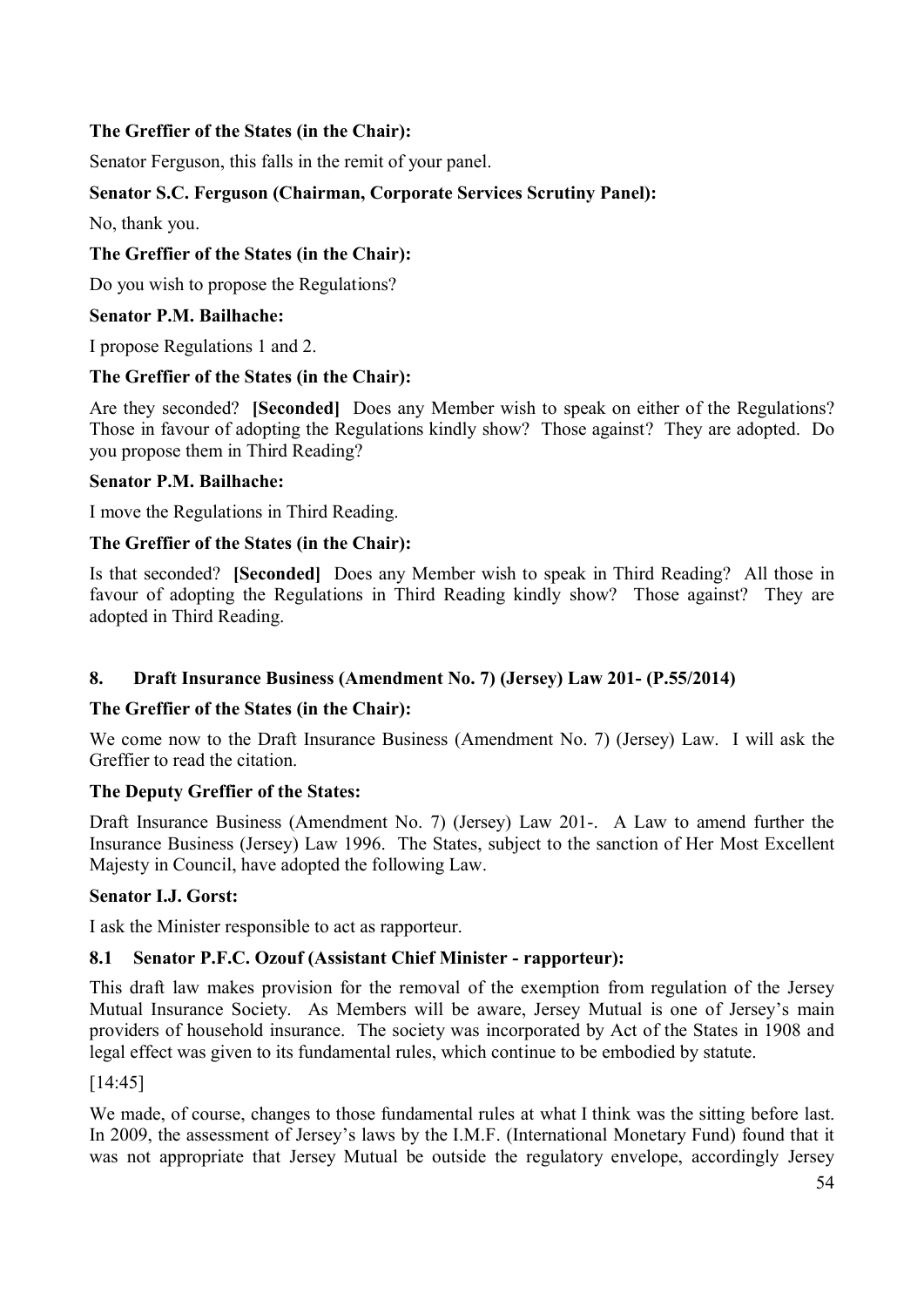Mutual has been subject to voluntary regulation. This draft law simply removes the exemption which is currently set out in Article 5(5) of the Business (Jersey) Law. Given that Jersey Mutual is believed to be the only insurer relying upon the exemption, no public consultation on the draft law was necessary, as would be normal with financial services legislation. The Law Officers have advised there are no human rights issues and no resource implications for the States of Jersey, so I propose the principles.

# **The Greffier of the States (in the Chair):**

Are the principles seconded? **[Seconded]** Does any Member wish to speak on the principles? All those in favour of adopting the principles, kindly show. Against. The principles are adopted. I think this is one that falls possibly within the remit of the Economic Affairs Panel as a financial services matter.

# **The Deputy of St. Martin (Chairman, Economic Affairs Scrutiny Panel):**

No, thank you, Sir.

# **The Greffier of the States (in the Chair):**

Do you wish to propose the Articles 1 to 4?

# **Senator P.F.C. Ozouf:**

*En bloc,* Sir.

# **The Greffier of the States (in the Chair):**

Is that seconded? **[Seconded]** Does any Member wish to speak on any of the Articles? All those in favour of adopting Articles 1 to 4, kindly show, those against. The Articles are adopted. Do you propose the Bill in Third Reading, Assistant Minister?

## **Senator P.F.C. Ozouf:**

Yes, please, Sir.

# **The Greffier of the States (in the Chair):**

Is that seconded? **[Seconded]** Does any Member wish to speak in Third Reading? All those in favour of adopting the draft law in Third Reading kindly show. Against. It is adopted in Third Reading.

# **9. Draft Food Costs Bonus (Jersey) Regulations 201- (P.56/2014)**

# **The Greffier of the States (in the Chair):**

We come now to the Draft Food Costs Bonus (Jersey) Regulations and I will ask the Greffier to read the citation.

# **The Deputy Greffier of the States:**

Draft Food Costs Bonus (Jersey) Regulations 201-. The States, in pursuance of the Order in Council dated 28th March 1771, have made the following Regulations.

# **Deputy A.K.F. Green:**

Before we start, I am not sure if I should declare an interest. My son, who lives with us, is eligible to apply for this.

# **The Greffier of the States (in the Chair):**

It is not an interest you are required to declare. It will be noted, thank you, Deputy. Minister.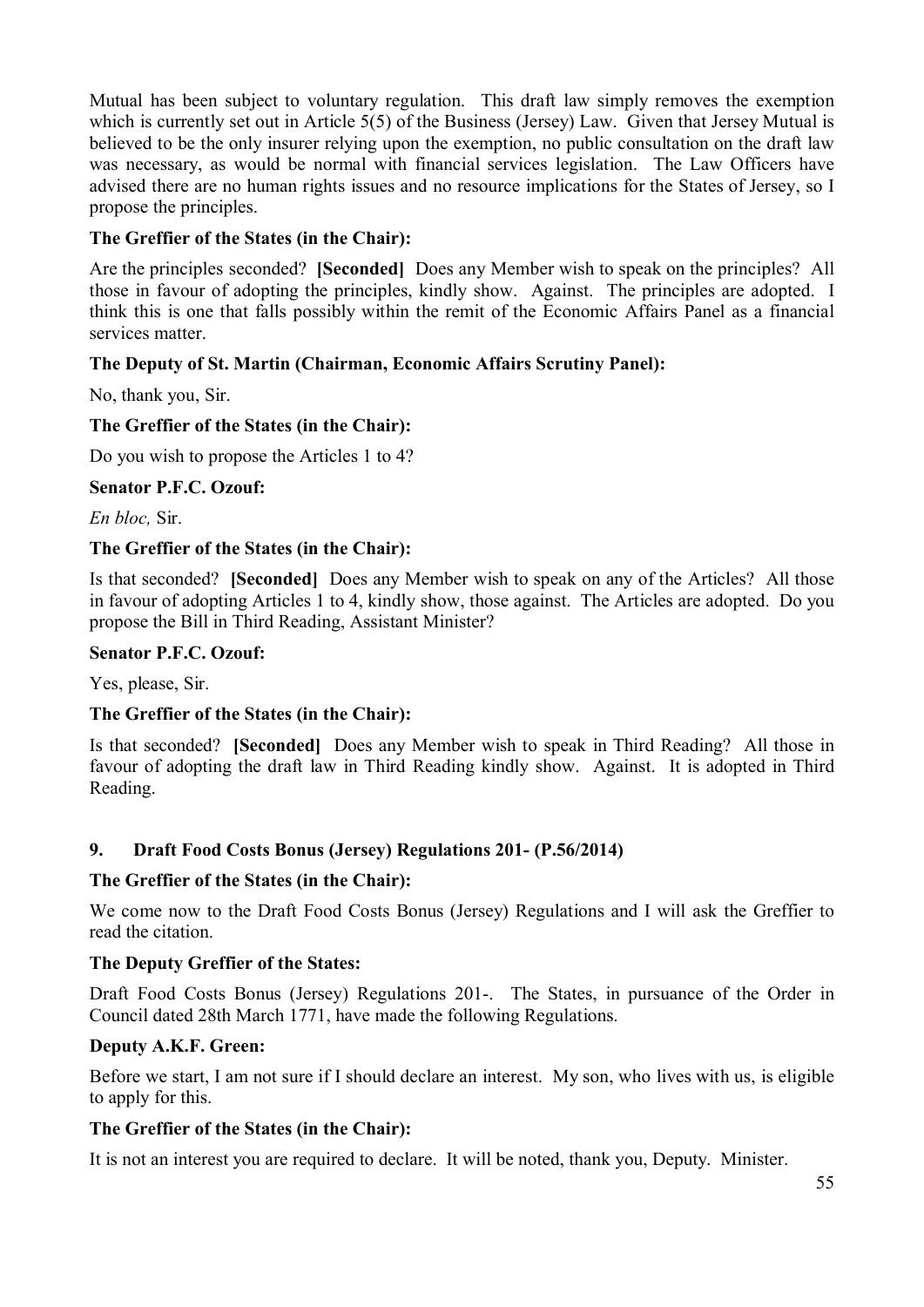# **9.1. Senator F. du H. Le Gresley (The Minister for Social Security):**

Today I am proposing a further 3-year term for this bonus. Members will be aware that the Food Costs Bonus is a rather unusual benefit, as there is nothing similar in the U.K. It was created in 2008 in response to a specific set of circumstances surrounding the introduction of G.S.T. (Goods and Services Tax). The bonus was first known as the G.S.T. Bonus, I also think it was commonly known as the Le Fondré Bonus, and was introduced to compensate lower-income households not in receipt of income support benefit for the cost of G.ST. on food. In May 2008, the G.S.T. bonus awarded *pro rata* was £50 to just over 2,000 people. The same year, it was replaced by the Food Costs Bonus Regulations. Those Regulations were renewed in 2011 and expire at the end of this month. The Regulations that I am proposing today are relatively unchanged from previous versions. However, we have taken the opportunity to clarify some aspects of eligibility and simplify the application process. As in previous years, the household must contain a member with at least 5 years' residence immediately preceding the date of the application. The bonus will be paid to households which are not liable to pay income tax but have an income above the level required to receive income support. In the expiring triennial regulations, there was provision to look at the tax liability in the previous year or the year before that, depending on when the application was made, so a change has been made to simplify the process and now tax liability will be assessed by looking at the previous year only. We have also clarified the position of the bonus in relation to residential care. The bonus may be claimed by a single person or a couple who live in residential care as long as they do not also receive a means-tested benefit through the new Long-Term Care Scheme, which comes into force on 1st July. This exclusion mirrors the exclusion applied to income support households. Finally, the value of the bonus has been increased to £226.95 and will be uprated again in 2015 and 2016 by the annual increase in the value of the food group of the Retail Price Index. I propose the Regulations.

# **The Greffier of the States (in the Chair):**

Are the principles seconded? **[Seconded]** Does any Member wish to speak on the principles? Deputy Young.

# **9.1.1 Deputy J.H. Young:**

The report, at the last page, on page 4, highlights the concerns about eligible households not claiming the bonus. I am not surprised. When this document arrived, I certainly had no idea we had such an arrangement to compensate low-income families for the G.S.T. on food. Could the Minister elaborate a bit, because obviously the qualification appears to be in here that people do not pay income tax and they do not receive income support. I have no idea whether or not Income Tax and Social Security have yet got to the point where they share information with all the data protection restrictions and so on. Has the Minister been able to make any estimate or compare the lists of people in those 2 categories to try and identify those groups and the number of people taking this up, because it does strike me as being an uptake of 1,500 in that situation is low, because we are constantly told so few people pay income tax, so I would like to hear some reassurance of what is being done.

# **9.1.2 Deputy J.A. Hilton of St. Helier:**

Just very briefly, along very similar lines to Deputy Young, I picked that up on page 4. I would just like to ask how the Minister intends to inform people that this benefit is payable and also whether the renewed marketing materials will be in several different languages. I would be interested to know now whether translations are provided in Portuguese and Polish in particular.

## **9.1.3 Deputy M. Tadier:**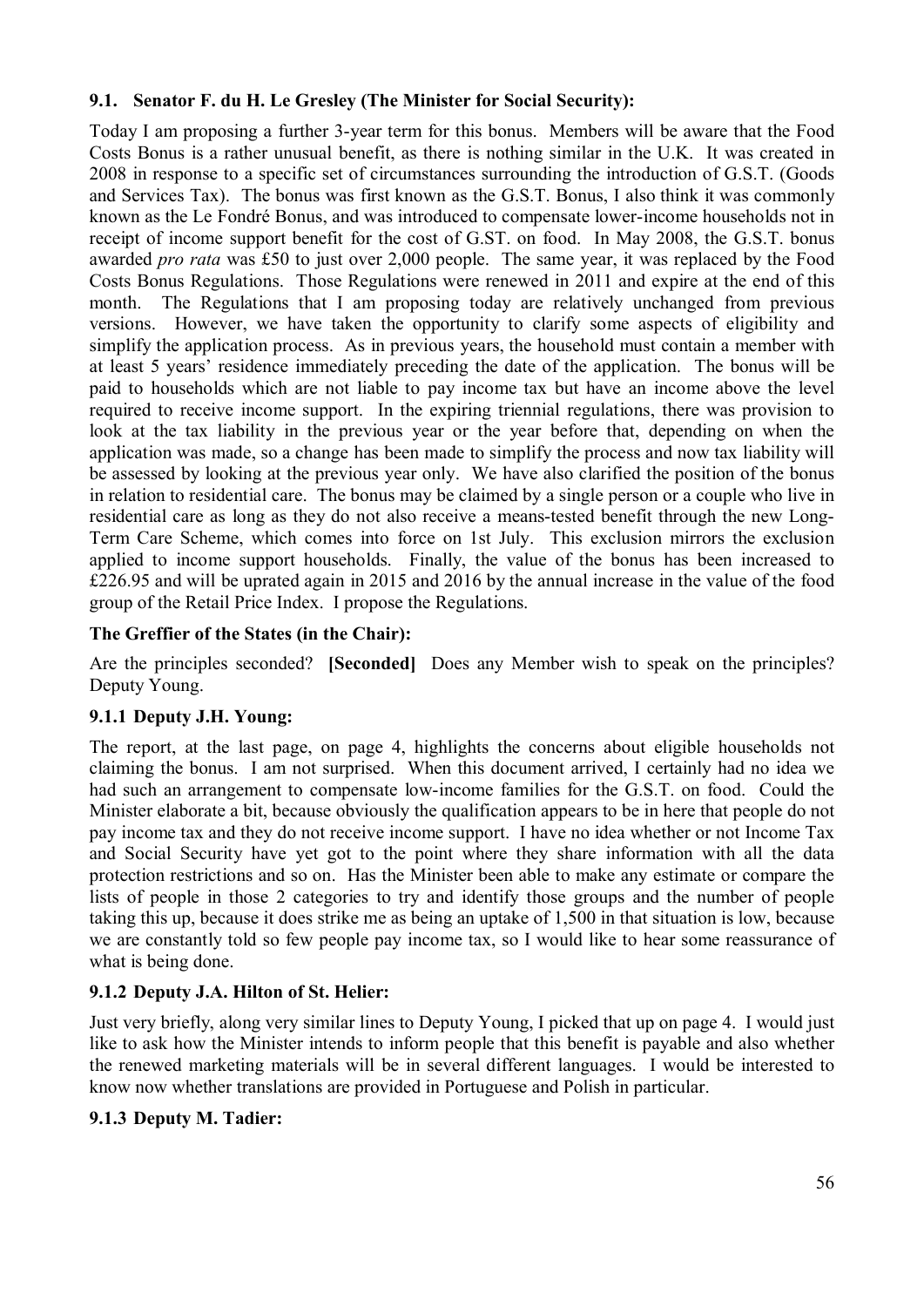Yes, I fully endorse those 2 previous comments about people not necessarily knowing about these, and also there are people who may be reluctant to claim but who should be encouraged if they know it is their right. It is just a related question: of course the Minister started by saying that this food bonus does not operate in the U.K. and that is of course because they have got a completely different system, where from the very beginning they had exemptions for basic foodstuffs and children's clothing and newspapers and books. The question to the Minister, although it may not be something which is immediately relevant, is that should consideration be given to those groups who are also hit by the ancillary costs of newspapers, *et cetera*? We know, for example, that our local newspaper has gone up by 20 per cent in cost, we know that children's clothing may be going up disproportionately in any one year, the same with students who are having to buy books perhaps for university, and at some point, all of those things we do tax with 5 per cent G.S.T., and should there even be any consideration of an increase from 5 per cent to 10 per cent in the next administration, then I seriously suggest that we need to look at those issues of widening what we are compensating here before, because if we had followed a U.K. model - and I am not saying one way or the other that would be the preferential thing to do - but clearly this arrangement was seen as a compromise rather than having exemptions and it should really be taking into account those other areas which we currently tax, but which are perhaps more morally questionable to tax in the first place.

# **The Greffier of the States (in the Chair):**

Does any other Member wish to speak? I call on the Minister to reply.

## **9.1.4 Senator F. du H. Le Gresley:**

Deputy Young surprised me, because I am going to quote his words in a debate on 3rd December 2013, when we were discussing the proposition of Deputy Southern to do with zero-rating or exempting Goods and Services Tax on foodstuffs, and Deputy Young said: "I was not aware in this House until coming today" that was 3rd December: "that there was such a thing called a G.S.T. Bonus" and I then explained in great detail what the G.S.T. Bonus was, so he was wrong to say he had not heard of it until he read the proposition.

## **Deputy J.H. Young:**

To give way, Sir, I plead guilty to having a short memory **[Laughter]** in this House, but I think my point is still valid.

#### **Senator F. du H. Le Gresley:**

I just want the Deputy to know that I have read the Hansard. The issue around the number of households claiming, the numbers have gone up since we have carried out further marketing and publicity. It is a fact that of the 1,448 claims for the bonus for 2013 to date, 85 per cent of those are over the age of 65 and consequently we realised that we need to concentrate most of our marketing on the pensioner households in Jersey. We do that at the time that they first claim their pension. We give them a package of benefits that they are additionally possibly entitled to and we remind them on regular occasions of the benefits that are payable, so I do think we have got that covered, which I think also picks up on the point made by Deputy Hilton. With regard to publishing new materials in different languages, I cannot advise whether that is going to happen on this occasion and I will find out and let the Deputy know. With regard to the comments of Deputy Tadier relating to widening the scope of this bonus, for me it is a question of whether this bonus ... really, is this the last time we have these Regulations, and if it was to continue beyond the triennial period, then I suppose the question would be should it be widened in the areas that he is suggesting, i.e. newspapers, children's clothing, *et cetera*. This is not up for debate today, really. I maintain the principles.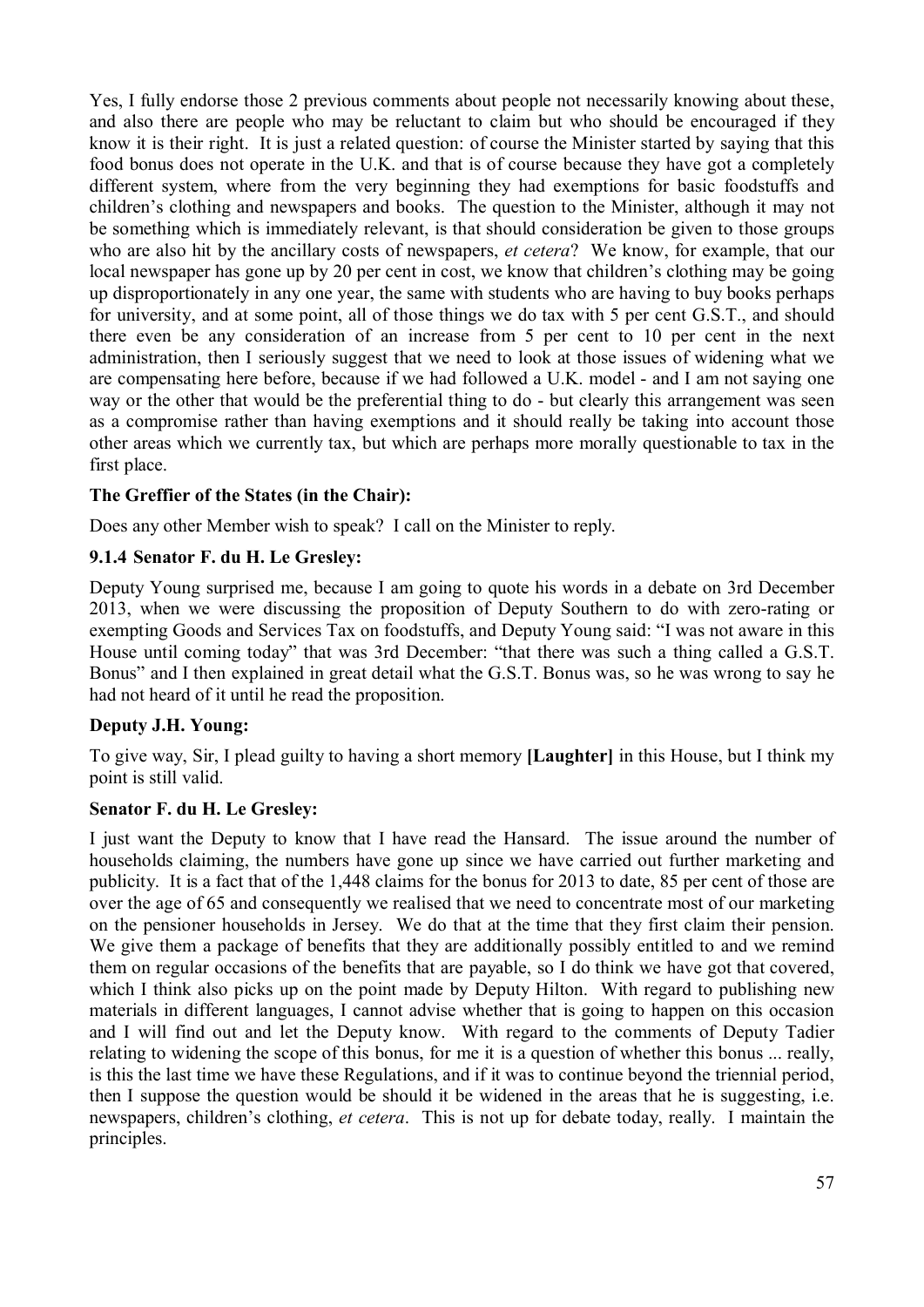# **The Greffier of the States (in the Chair):**

All those in favour of adopting the principles, kindly show. Against. They are adopted. Deputy Hilton, is your Scrutiny Panel ...

## **Deputy J.A. Hilton (Vice-Chairman, Health, Social Security and Housing Scrutiny Panel):**

No, thank you, Sir.

## **The Greffier of the States (in the Chair):**

Do you wish to propose the Regulations together, Minister?

## **9.2 Senator F. du H. Le Gresley:**

Yes, *en bloc,* Sir, if I could make a couple of observations.

## **The Greffier of the States (in the Chair):**

Yes, certainly.

# **Senator F. du H. Le Gresley:**

Yes, as I said earlier, these Regulations are very similar to the 2011 Regulations. We are taking the opportunity to change under Regulation 3 the use of the tax liability for the previous year only, which I mentioned before, and under Regulation 5, we are setting the method of calculation for the bonus into 2015 and 2016 using the R.P.I. (Retail Price Index) Food Index percentage increase in December, so with that I maintain the Regulations.

# **The Greffier of the States (in the Chair):**

Are Regulations 1 to 8 ...

# **Deputy G.C.L. Baudains:**

Could we have the appel?

## **The Greffier of the States (in the Chair):**

I was going to ask if any Member wishes to speak on Regulations 1 to 8 in the schedule. Are they seconded? **[Seconded]** Does any Member wish to speak on any of the Regulations or the schedule? If not, we will ask for the appel, as requested by Deputy Baudains. If Members are in their designated seats. The vote is on Regulations 1 to 8 and the schedule and the Greffier will open the voting.

| <b>POUR: 34</b>              | <b>CONTRE: 0</b> | <b>ABSTAIN: 0</b> |
|------------------------------|------------------|-------------------|
| Senator A. Breckon           |                  |                   |
| Senator S.C. Ferguson        |                  |                   |
| Senator A.J.H. Maclean       |                  |                   |
| Senator B.I. Le Marquand     |                  |                   |
| Senator F.du H. Le Gresley   |                  |                   |
| Senator I.J. Gorst           |                  |                   |
| Senator P.M. Bailhache       |                  |                   |
| Connétable of Trinity        |                  |                   |
| Connétable of St. Lawrence   |                  |                   |
| Connétable of St. Brelade    |                  |                   |
| Connétable of St. Martin     |                  |                   |
| Connétable of St. Saviour    |                  |                   |
| Connétable of Grouville      |                  |                   |
| Deputy R.C. Duhamel (S)      |                  |                   |
| Deputy R.G. Le Hérissier (S) |                  |                   |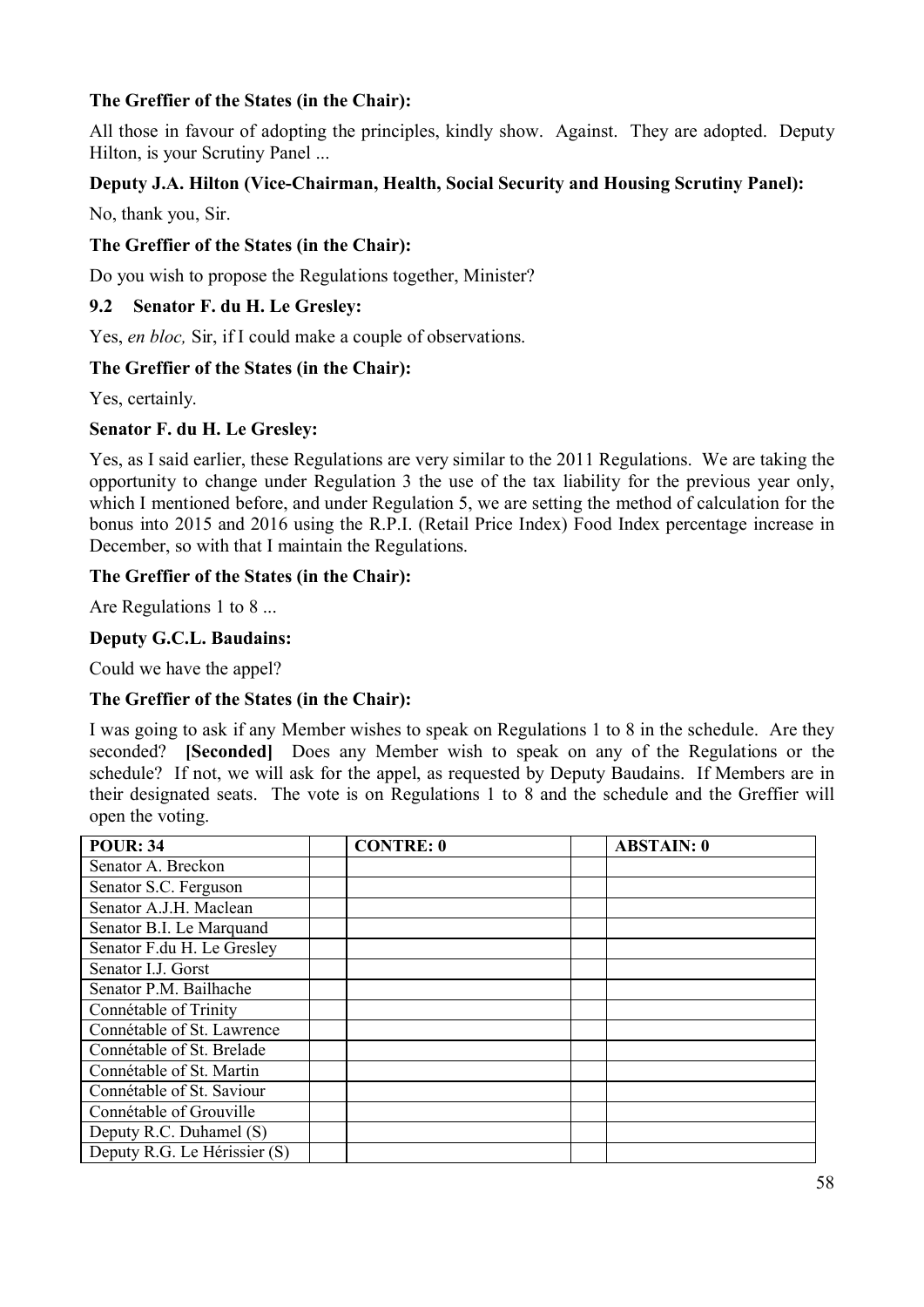| Deputy of Grouville        |  |  |
|----------------------------|--|--|
| Deputy J.A. Hilton (H)     |  |  |
| Deputy S.S.P.A. Power (B)  |  |  |
| Deputy K.C. Lewis (S)      |  |  |
| Deputy M. Tadier (B)       |  |  |
| Deputy T.A. Vallois (S)    |  |  |
| Deputy M.R. Higgins (H)    |  |  |
| Deputy A.K.F. Green (H)    |  |  |
| Deputy J.M. Maçon (S)      |  |  |
| Deputy G.C.L. Baudains (C) |  |  |
| Deputy of St. John         |  |  |
| Deputy J.P.G. Baker (H)    |  |  |
| Deputy J.H. Young (B)      |  |  |
| Deputy of St. Mary         |  |  |
| Deputy of St. Martin       |  |  |
| Deputy R.G. Bryans (H)     |  |  |
| Deputy R.J. Rondel (H)     |  |  |
| Deputy N.B. Le Cornu (H)   |  |  |
| Deputy S.Y. Mézec (H)      |  |  |

## **The Greffier of the States (in the Chair):**

Do you propose the regulations in Third Reading, Minister?

#### **Senator F. du H. Le Gresley:**

Yes, Sir.

#### **The Greffier of the States (in the Chair):**

Is that seconded? **[Seconded]** Does any Member wish to speak in Third Reading? All those in favour of adopting the Regulations in Third Reading, kindly show, and against. They are adopted in Third Reading.

#### **10. Draft Safeguarding of Workers (Machinery and Woodworking Machines) (Revocation) (Jersey) Regulations 201- (P.57/2014)**

#### **The Greffier of the States (in the Chair):**

We come now to the Draft Safeguarding of Workers (Machinery and Woodworking Machines) (Revocation) (Jersey) Regulations. I will ask the Greffier to read the citation.

#### **The Deputy Greffier of the States:**

Draft Safeguarding of Workers (Machinery and Woodworking Machines) (Revocation) (Jersey) Regulations 201-. The States, in pursuance of Article 9 of the Health and Safety at Work (Jersey) Law 1989, have made the following Regulations.

#### **10.1 Senator F. du H. Le Gresley (The Minister for Social Security):**

These draft Regulations are intended to revoke outdated health and safety regulations, the Safeguarding of Workers (Machinery and Woodworking Machines) (Jersey) Regulations 1967, which were introduced in June of that year. The existing Regulations set out descriptive requirements for the safety of machinery in the workplace, but are now considered to be outdated and obsolete. It is considered that the legal requirements set out under part 2 of the Health and Safety at Work (Jersey) Law 1989, which places general duties on all those involved with working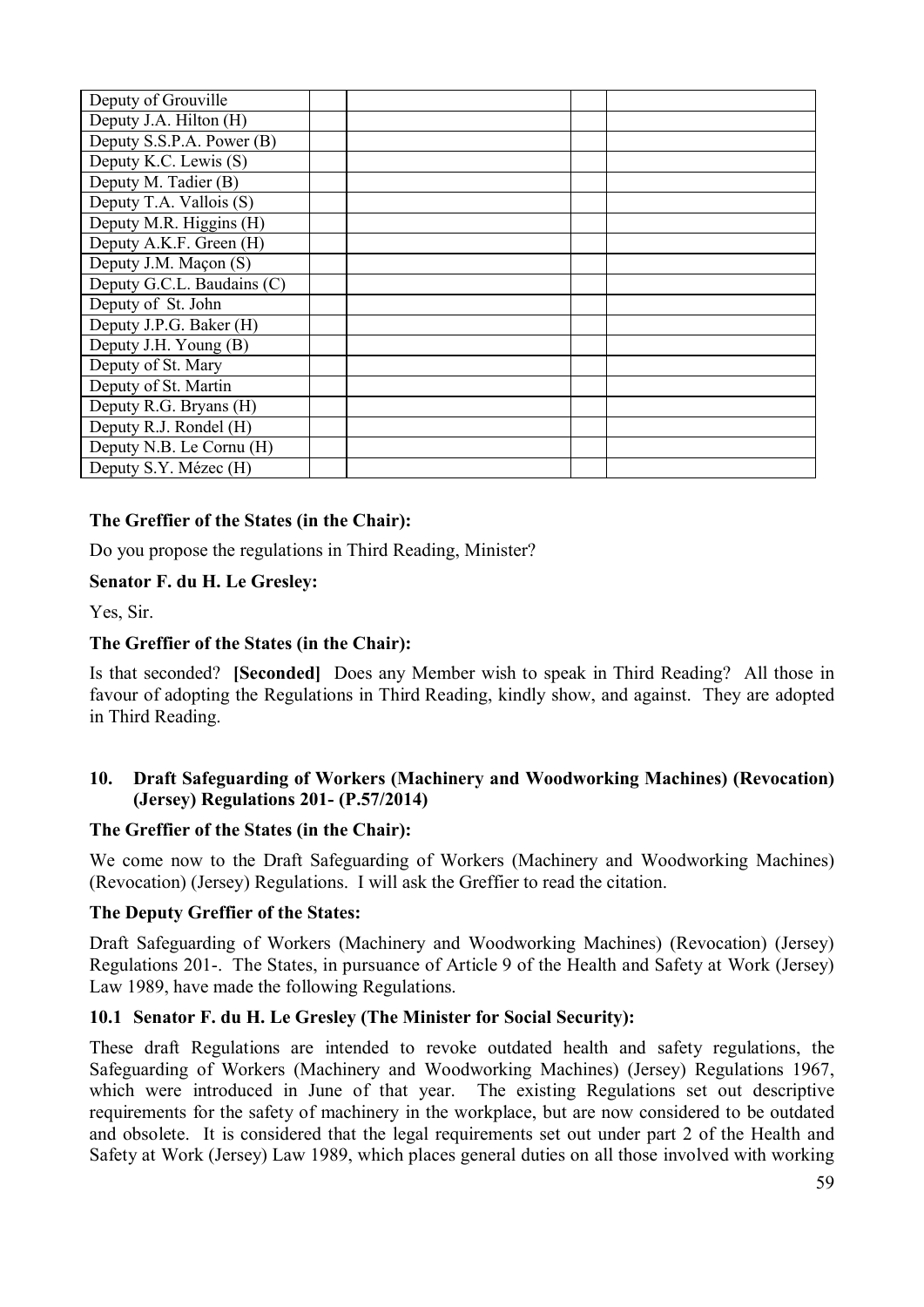activities, provide effective legal controls for the safe use of machinery in the workplace. In addition, in order to provide practical guidance on the application of these general duties for the same use of machinery, 2 approved codes of practice have been introduced under the law. The first approved code of practice, the Safe Use of Woodworking Machinery, came into force on 1st July 2011 and the second approved code of practice for Safety in the Use of Machinery came into force on 1st March of this year. The introduction of these approved codes of practice provide the opportunity for the States today to revoke the existing regulations. I propose the principles.

# **The Greffier of the States (in the Chair):**

Are the principles seconded? **[Seconded]** Does any Member wish to speak on the principles?

[15:00]

All those in favour of adopting the principles, kindly show. Against. The principles are adopted. Deputy Hilton, as Vice-Chairman, this falls to your panel if you wish to scrutinise it.

## **Deputy J.A. Hilton (Vice-Chairman, Health, Social Security and Housing Scrutiny Panel):**

No, thank you, Sir.

#### **The Greffier of the States (in the Chair):**

Do you wish to propose Regulations 1 and 2, Minister?

#### **Senator F. du H. Le Gresley:**

Yes, Sir.

#### **The Greffier of the States (in the Chair):**

Are they seconded? **[Seconded]** Does any Member wish to speak on either of the Regulations? Those in favour of adopting the Regulations, kindly show. Any against? They are adopted. Do you propose the Regulations in Third Reading?

#### **Senator F. du H. Le Gresley:**

Yes, Sir.

## **The Greffier of the States (in the Chair):**

Is that seconded? **[Seconded]** Does any Member wish to speak in Third Reading? All those in favour of adopting the Regulations in Third Reading, kindly show. Any against? They are adopted in Third Reading.

## **11. Draft Social Housing (Transfer) (Jersey) Regulations 201- (P.58/2014) - as amended**

#### **The Greffier of the States (in the Chair):**

We come now to the Draft Social Housing (Transfer) (Jersey) Regulations 201-. Minister, there is an amendment: I think a form of correction to the wording of the citation to change the word "Regulations" to "Articles." I presume you would like the Greffier to read that as amended?

## **Deputy A.K.F. Green**

Yes, as amended, Sir. As you say, there are one or 2 corrections, and also of course when we drafted this we did not have the company number, so that has been put in and one property has since been sold, so that changes the boundaries as well.

## **The Greffier of the States (in the Chair):**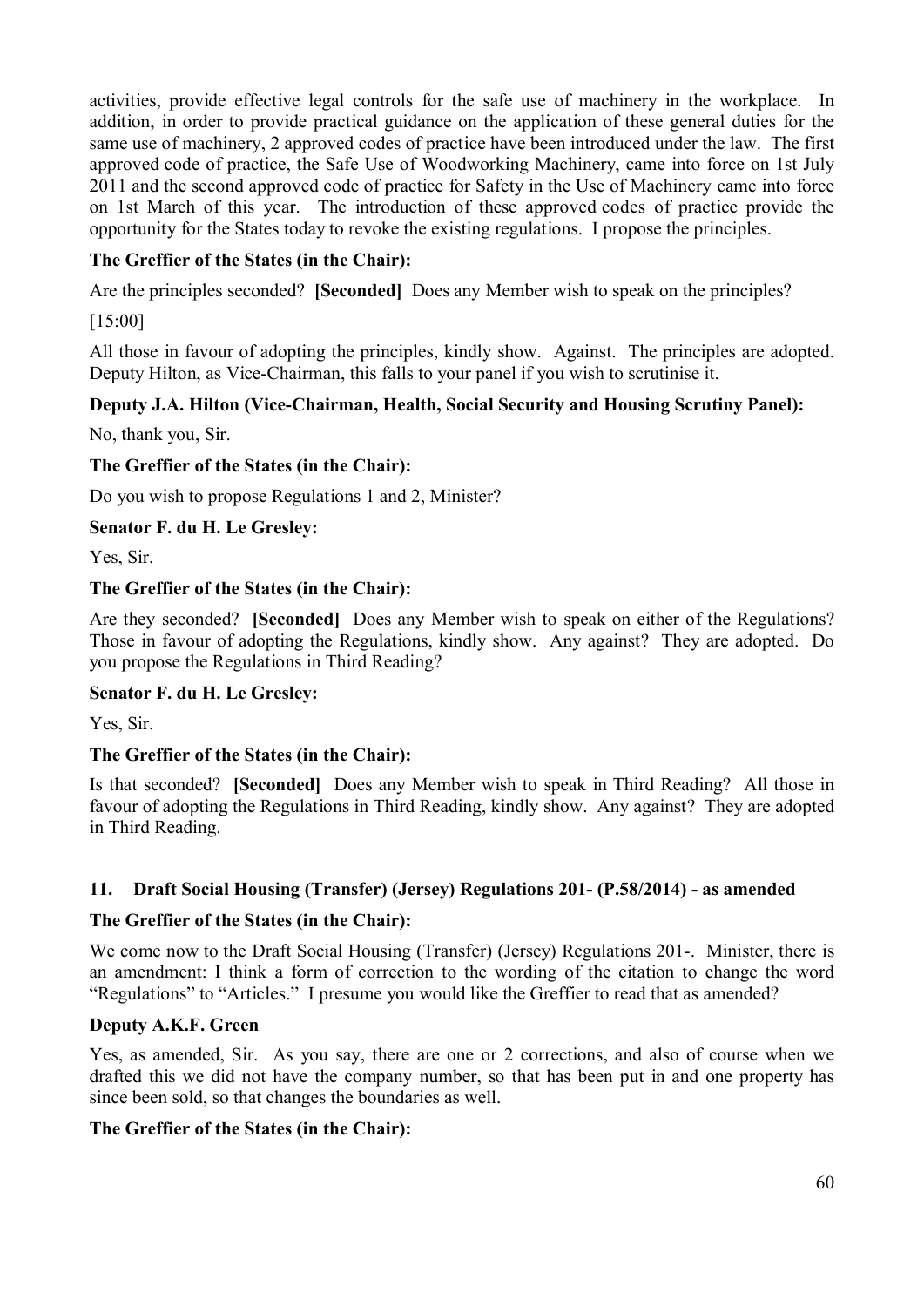We will first of all debate the principles and I ask the Greffier to read the citation as amended by the word "Regulations" to "Articles."

## **The Deputy Greffier of the States:**

Draft Social Housing (Transfer) (Jersey) Regulations 201-. The States, in pursuance of Articles 2, 3, 4, 5 and 11 of the Social Housing (Transfer) (Jersey) Law 2013 have made the following Regulations.

# **11.1 Deputy A.K.F. Green (The Minister for Housing):**

These Regulations give effect to the Social Housing (Transfer) (Jersey) Law 2013 and represent one of the final pieces of detail in bringing about the Assembly's agreement to see the current Housing Department incorporated into a wholly-owned States company, limited by guarantee, to which the States will transfer all the present social housing stock. I am sure Members will be pleased that I will not go through all of the reasons why we decided to transfer the stock to our new company. We debated this issue very well back on 16th May last year and we set in motion by that agreement a number of far-reaching reforms, which I am confident will lead to improvements to the existing homes, to more new homes, greater innovation, and above all, better housing solutions for those who need the assistance of social affordable homes. In my speech during that debate on P.33, I said that P.33 was the culmination of many years of work, and in my view represented the most significant and far-reaching social housing proposals ever brought to this Assembly, and that in the years ahead these changes will be seen as a defining moment for social housing. I maintain those views. Indeed, I am totally convinced that those reforms are absolutely necessary. P.33 was a defining moment, and on this day we have the opportunity of bringing the transformation to a conclusion by confirming the details of what will be transferred to our new company and on what terms. I think it is worth me pointing out that at this time, the Regulations before you do not specifically deal with the matters relating to the transfer of staff from being employed by the States to being employed by Andium Homes Limited - and that is quite deliberate, and Members will recall that these matters were dealt with in the transfer law itself - suffice to say that all staff transferring to Andium Homes will be on the existing terms and conditions and provisions have been made for Andium Homes to be an admitted body in the P.E.C.R.S. (Public Employees Contributory Retirement Scheme). While on the topic of staff, let me say, ensuring that staff have been engaged throughout the whole of this transformation programme has been really important to me. It is probably my last opportunity as directly the Minister for Housing for the department to thank many of them and to pay tribute to them. Many of you will have had the opportunity of working with staff at the department or had dealings with them directly or via Scrutiny or through your constituency work. You will know that they are a dedicated, driven team who are committed to change and to seeing tenants provided with the best possible service. I think sometimes we do not thank our staff enough. **[Approbation]** We are quick to point out the occasional shortfall, but we are not very good at praising and commending staff for work, so I want to use this opportunity to particularly thank those who have assisted me in planning the Housing Transformation Programme. I cannot emphasise enough the amount of work that has gone into it. You have only got to look at this one document and all the boundaries and everything else, the amount of work that has gone into getting this Housing Transformation Programme together. I also want to recognise the continued efforts of everyone at the department, who have had the confidence to trust and trust to come on the transformation journey. I have to say that I am so pleased that this is not being done to the staff, this has been with the staff, and they have worked with me really hard to make sure that we have it. I applaud them all, largely in the unrecognised work they do day in, day out, and as we have been working on the Housing Transformation Programme, the day job still got done and still got done to a high standard, and I know as they go on to Andium Homes, they will go on to greater things. I also want to thank our customers, once again the Tenants' Forum. I could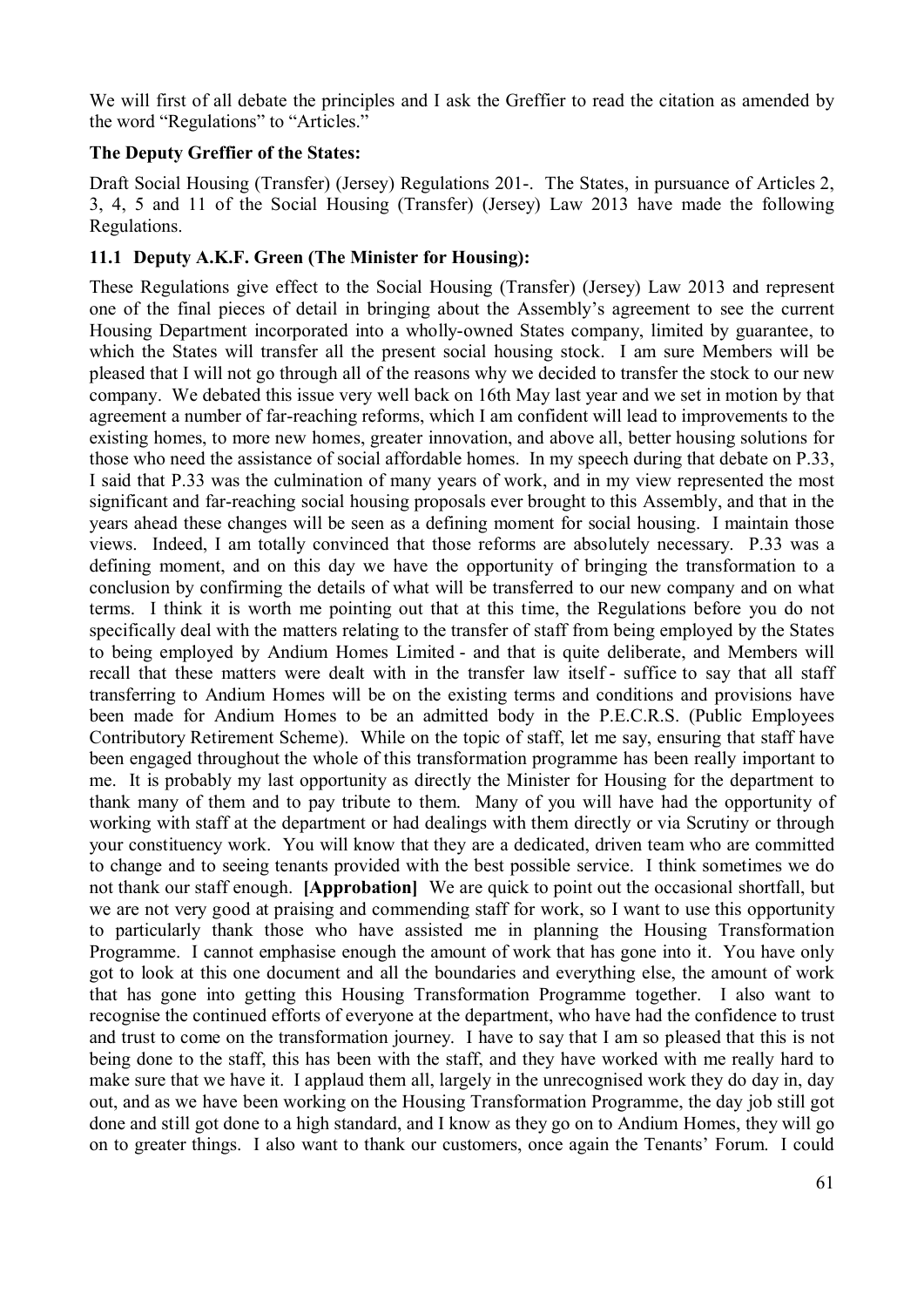not have done this without their support. They were another form of scrutiny, they came back with advice and guidance and acted as a communication channel directly with all our tenants. There are other residents' groups that I would like to thank as well in the way that they worked with us, challenged us, but welcomed the change that we were about to bring. I could go on, but I am sure Members do not want me to. I started out by saying that these Regulations, despite the size of document, really give effect to the Housing Social (Transfer) Law 2013. They confirm the registration details of Andium Homes Limited and its position as a wholly-owned States company limited by guarantee. They also set the Appointed Day Act for the transfer of assets to Andium Homes, that being 1st July 2014. They identify all the properties that will be transferred to Andium Homes and the rights by the States over those properties, where appropriate. They make provision for the transfer of movable assets presently held by the Housing Department to Andium Homes. I do not think I can say much more, Sir, other than with your leave, I will propose the principles.

# **The Bailiff:**

Are the principles seconded? **[Seconded]** Does any Member wish to speak on the principles? Yes.

# **11.1.1 Deputy J.A. Hilton:**

I must admit, when this weighty tome came through my door, I was quite horrified because as Members will probably be aware, the Health, Social Security and Housing Scrutiny Panel have got an extremely heavy workload, but I was assured when I opened the document, I could see that it was a straightforward transfer of stock to Andium Homes. I just wanted to let Members know that myself and panel member - the Deputy of St. Ouen - met with the Minister for Housing and senior staff on 1st May for a briefing. We asked the Minister to go through every Regulation with us, to explain to us exactly what was involved and what the department hoped to achieve. We were obviously told that this had to happen for Andium Homes to come into effect on 1st July 2014. With that, we were comfortable that no further Scrutiny work needed to be undertaken on proposed Regulations and although my colleague is not here this afternoon - the Deputy of St. Ouen - he has emailed in the last 24 hours just to say, and I quote: "I have no problem with the proposition, and am grateful to the Housing Minister and his department for taking the time to brief the Health, Social Security and Housing Panel on P.58, P.60 and P.72 well in advance of the debate."

# **11.1.2 Senator A. Breckon:**

For some of this is an emotive issue, because over the years many of us have received approaches from prospective tenants or existing tenants with various problems, whether it is allocation or the quality of the accommodation or just generally seeking information. What I hope the Minister can do is perhaps give me and some other Members some comfort that this will not disappear, and I say that because it is very important to those people who are seeking that. I hope it does not become an issue, a bit like Jersey Telecom, where now we have got a board, somebody else is doing it and it is none of our business. I hope that does not happen, because we will feel a bit ineffective if people do feel they have a genuine grievance and there is no political access, as it were, because over the years I can say - and I echo what the Minister has said - some of the officers have given excellent service, over and above. I have seen them going out of the office at 7.00 a.m. or just after some mornings, so they do put time in and effort for the quality of the lives of many people. But I would like to get that assurance that this line is not being cut, because sometimes it is not just interference, it is a way of assisting people in our community perhaps where they are frustrated with information they can get or what they have been told and I think it is a check and a balance and I hope it is not lost by putting this at arm's length.

# **11.1.3 Deputy R.C. Duhamel of St. Saviour:**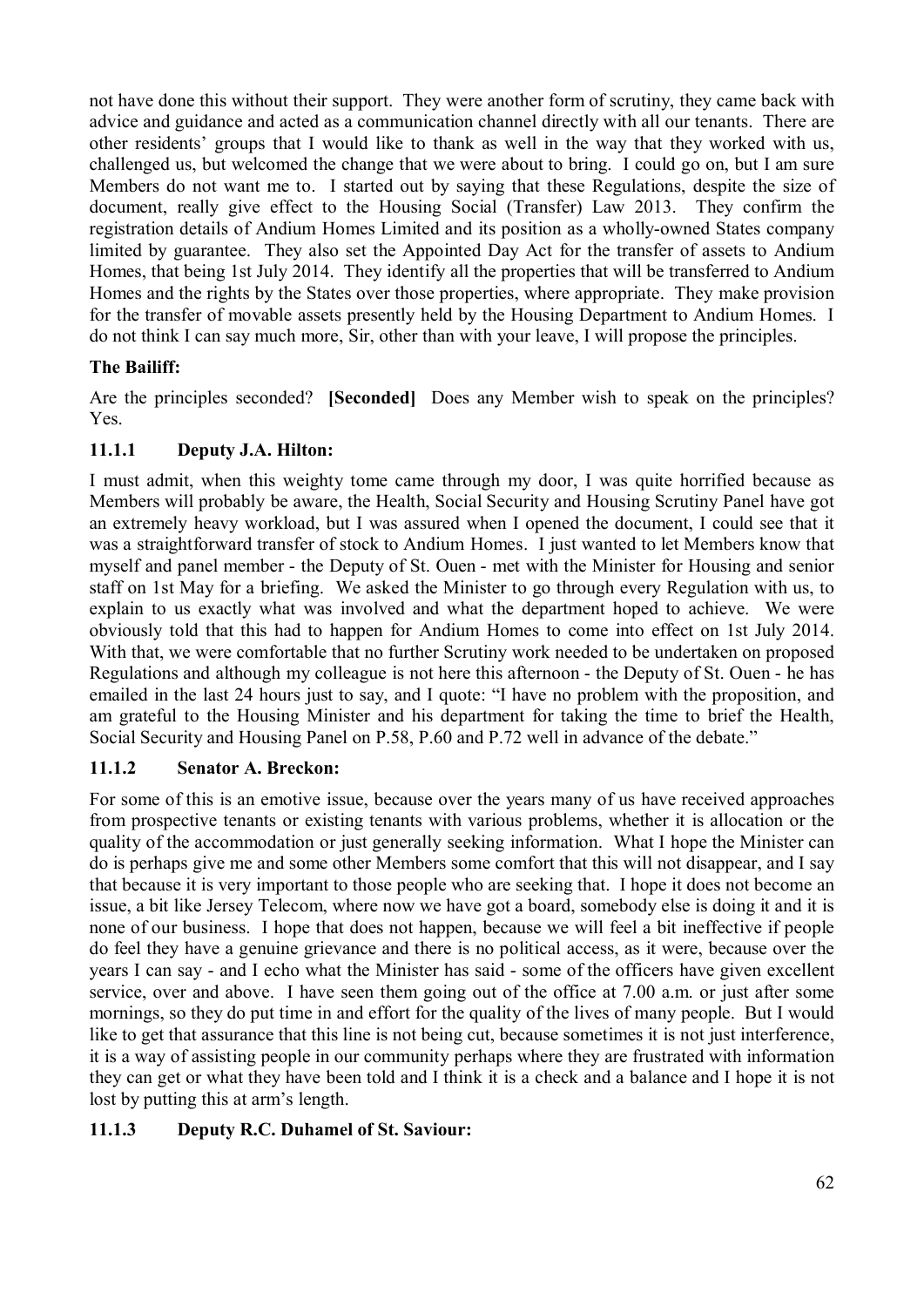Just a general question, maybe for the Attorney General to give me some legal advice. We all know in this Chamber that there are important amendments coming forward with respect to the Island Plan and in particular to provide affordable homes. Within the wording of those amendments, there is a suggestion that direction will be given in order to encourage the building of affordable homes mainly on States-owned land. In passing over all of the States land assets and housing assets to a new company, albeit directed to a certain extent - and we will have a debate on that when we get to the Memorandum and Articles of Association - the general question is will the asset, having been transferred to the new company, still be able to be described as States-owned assets or not, and if not, will that give rise to further amendments that may have to be considered in order to continue to have the same level of control in particular with respect to bringing forward the affordable homes project with directions given from either the shareholder representative of the new housing transfer company, the Minister for Housing, the Minister for Planning and Environment or indeed, any other Ministers that are involved with the Strategic Housing Group and Treasury and Planning and Housing?

# **The Bailiff:**

I am sure the Attorney will answer that, Minister. If I may say so from the Chair though, you are a Minister. Is it not possible for Ministers to take advice from the Law Officers on matters like this outside the Chamber? **[Approbation]**

# **Deputy R.C. Duhamel:**

I think it is possible, Sir, and I have been labouring to get that advice from our Law Officers through my department, but on checking the department, the advice has not been made available to me in due time for this debate, so I need to ask the question direct of the Attorney to get it, so to speak, from the horse's mouth.

# **The Attorney General:**

Can I start by saying that I am not aware of any requests for advice, but I would not necessarily be aware of all requests for advice from my department. If we have failed in providing timely advice, then I apologise to Minister and I will make inquiries as soon as I get back. The short position, it seems to me, is that the transfer of assets into the company is the transfer out of States ownership into a company owned by a shareholder, a sole guarantor shareholder, which is the States Assembly. I do not think therefore there will be States-owned property after that. As to the consequences of that, I think the consequences are that one is now dealing with privately-owned property, the main difference being of course that Minister for Treasury and Resources has the ability to give directions in the public interest to the board of the property-owning company.

[15:15]

It seems to me that it is therefore within the power of the Minister for Treasury and Resources to give directions to facilitate in the public interest the general policies of this Assembly.

# **Deputy R.C. Duhamel:**

If I can continue then with my speech. Under those circumstances, then I think I am generally happy with the transfer of assets, albeit there will be further questions when we come to discuss the Memorandum and Articles of Association in terms of the ability of this House or indeed other Ministers to direct the States shareholder representative, who will be the Minister for Treasury and Resources - in effect the new Minister for Housing, if you like - to the extent of guiding the company in delivering the States centrally-agreed proposals for affordable housing and housing in general. I will have further comments to make when we get to that debate.

# **11.1.4 Deputy J.H. Young:**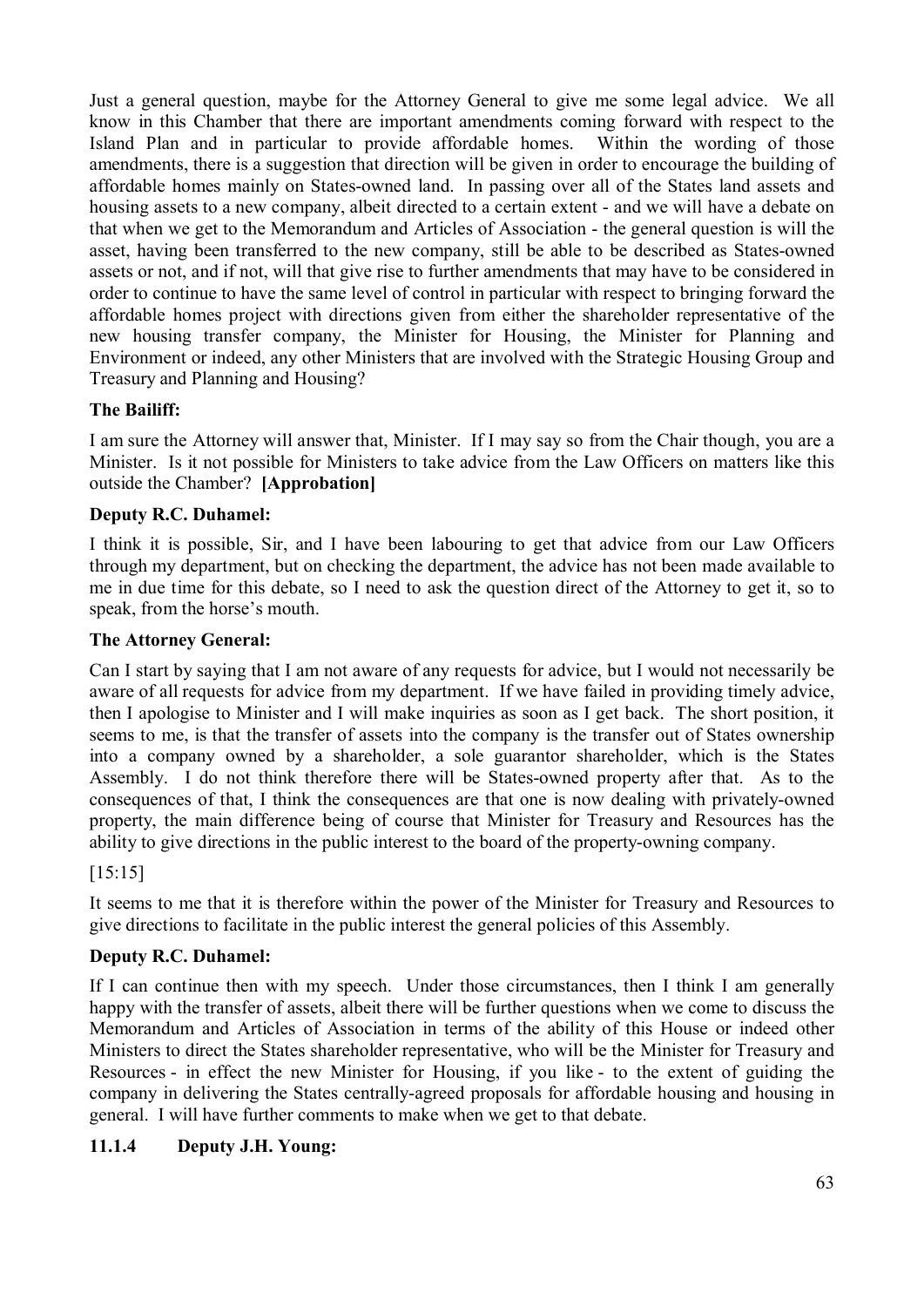I always had reservations when we took the substantive decision to the Housing Transformation and I struggled with it. When I saw this document, those concerns have become heightened, which I now need to air. Throughout my experience of working for the public sector as a civil servant, certainly I recall that the Island has owned, as its Government and its public of the Island, a very large proportion of assets of the Island, which have been very important not only for people's homes, for people to live, but also in terms of the various benefits and so on, which we as an Island could put those premises and land to for all sorts of different purposes, not just housing: so land assets are more than just an accounting asset, they are much more than that. They have got the capability of being able to achieve public good, and here we are today obviously making a decision to part company with a huge swathe of public assets. I do not know what the valuation must be, but it must be £1 billion probably of open market value if they were vacant possession, which of course they are not. I do remember at some stage it being spoken of: "Well, even with their sitting tenants value, they are potentially £0.5 billion." So it is massively important and of course my reading, I have not been able to read every word of this, but going through it in outline, yes, the 90 per cent of it sets out the individual sites and the conveyancing details, the boundaries, the U.P.R.N. (Unique Property Reference Numbers), all of the digital map references and all that sort of thing that one would expect, and most of those sites are what you might call traditional housing estate sites, where over the course of the post-war years mostly Jersey has built up its public housing infrastructure and many estates are fairly densely developed but nicely looked after, and I want here to pay ... because I think it should be recognised in making this transfer the outstanding job that has been done over the years by the Housing Department, their officers and committees and their members in providing that public asset and working and providing a service to the public and dealing with all the sort of issues about tenant disputes, neighbour issues and all those sort of property management issues that go with the territory, and I think it would remiss… and I am sure if it was not mentioned, other Members would do that. But when I look at the list, I spoke of my concerns. I see a number of sites which are plain noted what I would call the traditional housing estates. I see Woodlands, St. Brelade, here on page 13, which I think has got one property on it, but it is a large area of open land in St. Brelade. It is adjacent to Winston Churchill Park. **[Aside]** Thank you very much, a large open area of open land to the north of it, and I bow to other Members' particular knowledge, but plainly it does not look like a dense housing estate to me, it is an area with open land to it. I also see the keepers' cottages at Corbiere and I also see a single property, Harbour Lights at Gorey, and then I see 3 properties on the edge of the Bellozanne Valley, Pine Ridge, Narkunda and Chantemerle, which I remember were acquired not because we wanted to put housing there, because there were problems in that day with pollution issues, noise, disruption coming from the sewage treatment work and the adjacent plant and so it was necessary to buy those properties to deal with the problem. So those are just a few examples of properties which are not called run-of-the-mill housing sites, which obviously have been put to use by the Minister for Housing now and the department, full marks for that, but of course what we are also doing is we are empowering the new companies, I believe, to make onward sales and disposals as they please. Of course I ask myself, let us take those examples of those properties, Pine Ridge, Narkunda and Chantemerle. They were bought to deal with what was a plain nuisance issue. Okay, we put them back into the private sector again, sell them. Are we going to have the same problem again? I think this is a case where in the past property was used as a means of solving wider problems. I am a little bit surprised that those sort of things were not weeded-out and that what we ended up with is what I might call traditional housing land, because obviously if I was a new company and I saw there are some prize assets in here, I would be seeking to say: "Oh, let us dispose of those. Let us see what we can get for them." That worries me, because it does not stop there. Tucked away in the back - there are just a couple of pages - I think it is schedule 2, there is a long list, if I read it correctly, of loans and bonds and I think this means that we are going to transfer people's mortgages to this company. I will wait and see if I am wrong, but there is a long schedule there of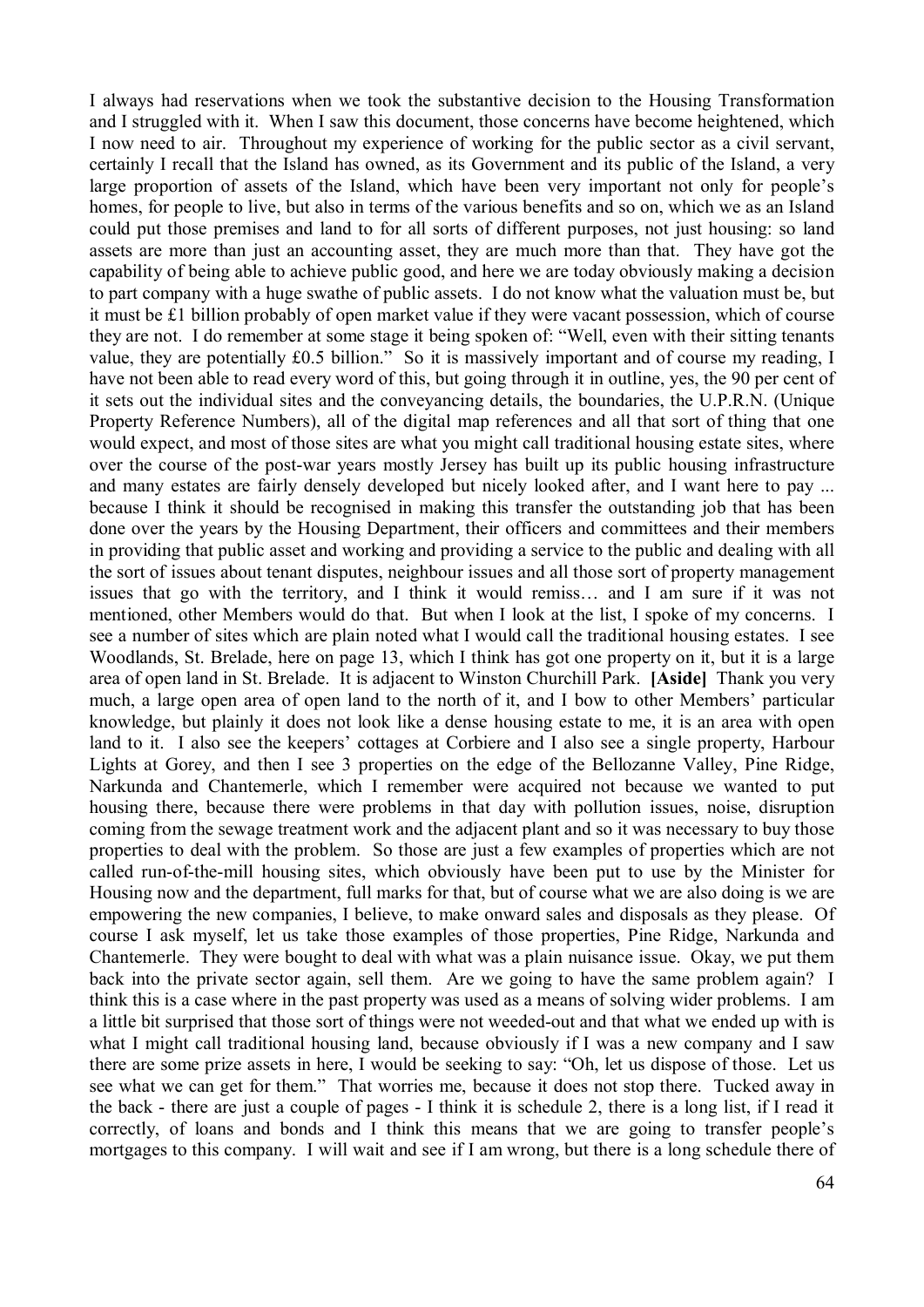bonds and so on, which I read that as being that the asset, which is what people owe, their loans on their properties, which will now be owned by a company. My worry is are those people likely to find those loans sold-off or factored-out to private banks and other facilities? I see the Minister for Housing sighing, but I did raise these points and I asked for that in a Memorandum of Undertaking. Now, I have not had a chance to read that, it arrived last night. I did send an email to the Minister for Housing to say: "Can I see the M.O.U. (Memorandum of Understanding) that will go with this?" but now I see the Minister for Treasury and Resources sent one last night or yesterday and I have not had a chance to read it yet. Last night, was it? Thank you very much. Of course when I start to look at the list of bonds, I find La Providence here. Now, unless I am mistaken, I think La Providence was the estate that Deputy Power masterminded very successfully, full marks for that, in St. Lawrence, where there are second charges. I assume those second charges are going to go over to the new business. I worry, because there are some decisions there to be taken by the owner of those charges as to whether to enforce those onward sales in respect of all the sort of situations that can occur or resale for different reasons, death in the family or inheritance or divorces and so on in those properties, and I think dealing with the States Minister for Housing, the Minister for Housing has been an outstanding, benign landlord for many years. People are used to this culturally in Jersey and now we are going to hand over, transfer to a private company which the Attorney General has told us is definitely not the States, it is not publicly-owned, and we will be entirely dependent on the directions given by the Minister for Treasury and Resources. There is a lot of work in here. I think there could be a lot of issues. I think the Minister for Treasury and Resources will be very, very busy and I would like to feel more confident that the machinery is there to resolve all those sort of property-related issues that are going to come up in doing this property management, the kind of landlord/tenant issues, the neighbour issues, all the sorts of property issues, because there are all these things, there are rights of accesses, fences, drainages, all the million and one things that go with owning property, the rights and obligations of both parties, decisions there which our public infrastructure has done outstandingly well through this. So while I am hoping the Minister for Housing will tell us - he will give us assurances which will tell us, I think - how this transfer will work and so that those concerns that I have can be assured… so I am going to listen to what the Minister says and also to see if any other Members have concerns too or maybe it is just me. I will wait and see.

## **11.1.5 Deputy G.P. Southern of St. Helier:**

The previous speaker will not have to wait long. I too have several concerns. The Minister, in introducing this particular piece of work, said it was a memorable day when we accepted P.33. It was indeed memorable, and the commemoration is for the end of social housing in Jersey, because that is the reality. We will not have a Minister in charge of social housing any more. He will be in charge of all housing. He will be in charge of policy for all housing. He will not be in charge ... he will not be accountable for any of the day-to-day running of the organisation of that housing, and we will end up in the same old, same old, where we have a query about J.T. (Jersey Telecom) who is not behaving themselves, and the sole shareholder will say: "I am not responsible for what they do on a day-to-day basis, I am only responsible for policy." Ditto, Jersey Post, ditto Andium Homes. That is what we are going to end up with. So we are giving away that control and we are allowing Andium Homes… but we are policy. It says Andium Homes can put up its rents as soon as somebody moves in or out of housing, up to 90 per cent of the private sector rent. If you pick a mark like 90 per cent of the private sector rents, you abandon social housing because, quite frankly, that is not affordable. That is not affordable housing, it is not social housing. You then say that our rents will go up by the cost of living index plus 0.75 per cent, so steadily accumulating more and more. Rents going up again. Not really social housing. We also continue the return to Treasury, which caused so much problem in the past, because the return to Treasury gobbled-up rental income, which was then not available to repair our housing stock, and we are still coping, dealing,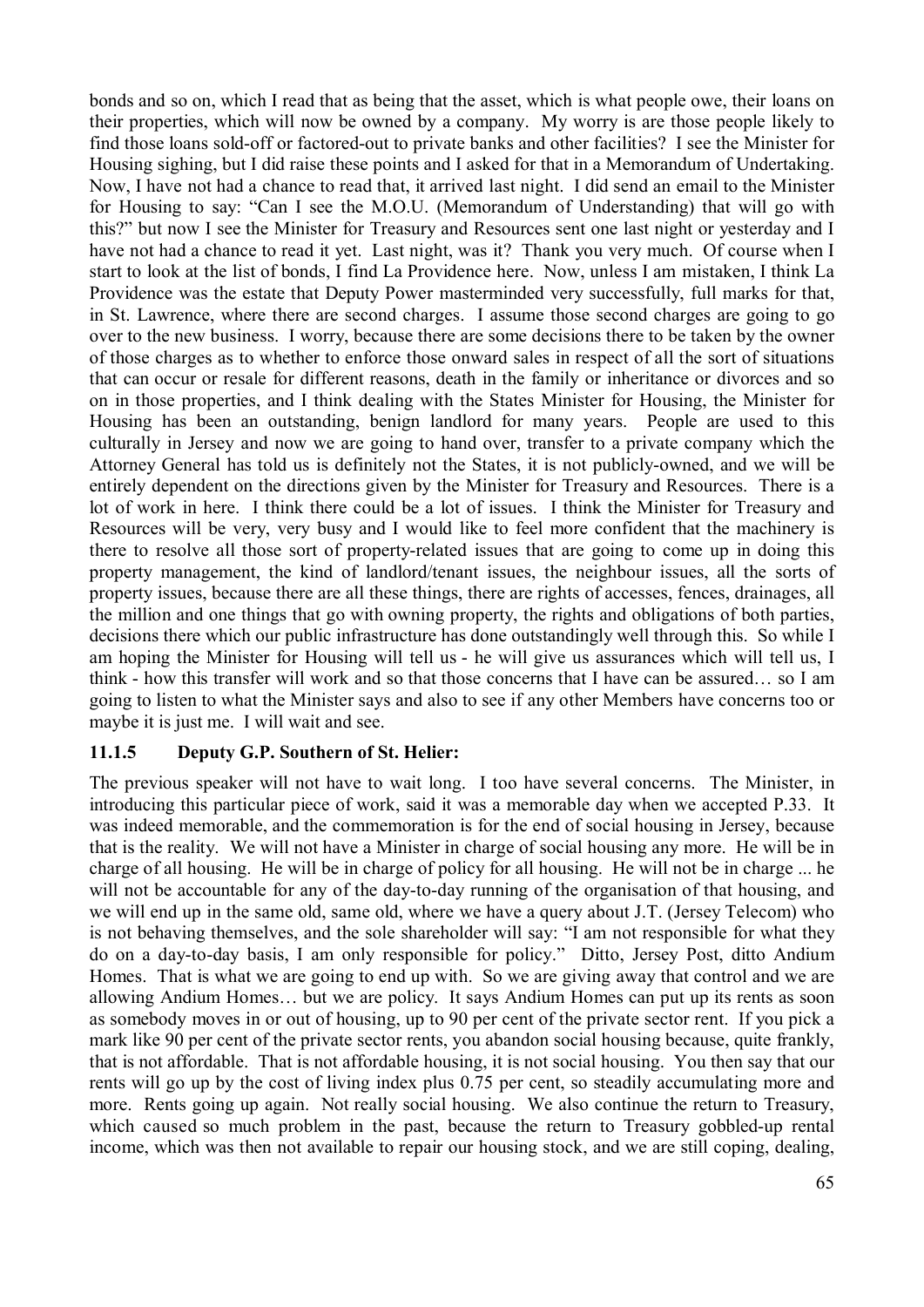with that. So, return to Treasury, I think in one of these documents, I think it was coming, in the first full year at £28 million, out of rents, which should be going into housing in some form or other and into the Treasury. That is the net result. So, a very memorable day, but your last chance - our last chance - to save social housing by voting against these measures, because I believe they are wrong. Now, the Minister also said, and rightly gave praise to the Housing staff, who have done a wonderful job over the past 2 years while being among the lowest staffed housing authorities in the U.K. So, doing a great deal with very efficient and small number of staff, and we said all those staff will be transferring over to the new company and we have protection for those jobs. For how long? Because the agreement, the transfer of those jobs, is in fact not protected. There is no T.U.P.E. (Transfer of Undertakings (Protection of Employment)) legislation to protect the terms and conditions of these workers in the Island, and the T.O.P.S.E. (Transfer of Public Sector Employees) agreement, the replacement for T.U.P.E. in legislation, which is merely a code of practice - code of practice, ha ha, how often do we hear those words; that is really binding, a code of practice - has not been signed by the unions, has not been agreed by the employees in any way, shape or form. It contains no protection period involved in the transfer to the new body, and is, I believe, a very dangerous thing to do. What will happen to those terms and conditions? What will happen to the quality of that staff, 3 years down the line, 5 years down the line? What will the terms and conditions be then?

## [15:30]

Will we be working with the same quality, calibre, of staff as we are now? Perhaps not. And then, and, as was mentioned previously, we talked about the onward sales. Again, another brilliant move in organising our social housing. We have a chronic shortage. We have 700-plus on the waiting list with priority 1 - urgent priority 1 - that we cannot house, and here we are, again, a policy to sell-off housing as we go along. Is it 30 a year, 20 a year? I do not know. It does not take long, over 30 years, to run your stock down completely. So, yes, a memorable day, but a very sad day, I think, because what we are seeing here, the last opportunity to vote against what will be a serious mistake, in terms of providing housing. One of the top aims in the last Strategic Plan was to house our population properly; 700-plus in urgent need of social housing, and we are giving it away. Is that housing our population? I do not believe so. This is an abandonment of our duties as a body. We are giving away something that we have control of that we could use effectively, and we are giving it away to a private organisation which will be ... I will not say it will have no accountability, there will be some accountability. It will have far, far less accountability to this body, and I think that is a shameful day, when we give that away.

## **11.1.6 Senator S.C. Ferguson:**

If I could just refer back to the Attorney General, am I correct in my understanding that the ownership by the public through a wholly-owned company is not the same thing as direct ownership by the States?

## **The Attorney General:**

Yes. That is obviously correct. If it is owned by a company, it is not the same as it being owned by the States. The company itself will be owned by the States, but the property would not be owned by the States. It would be owned by Andium Limited.

## **Senator S.C. Ferguson:**

So, carrying on with my question - and I apologise for not sitting down while the Attorney General was speaking - when we talk about the property in the company being owned by the public, that is perhaps a loose use of English?

## **The Attorney General:**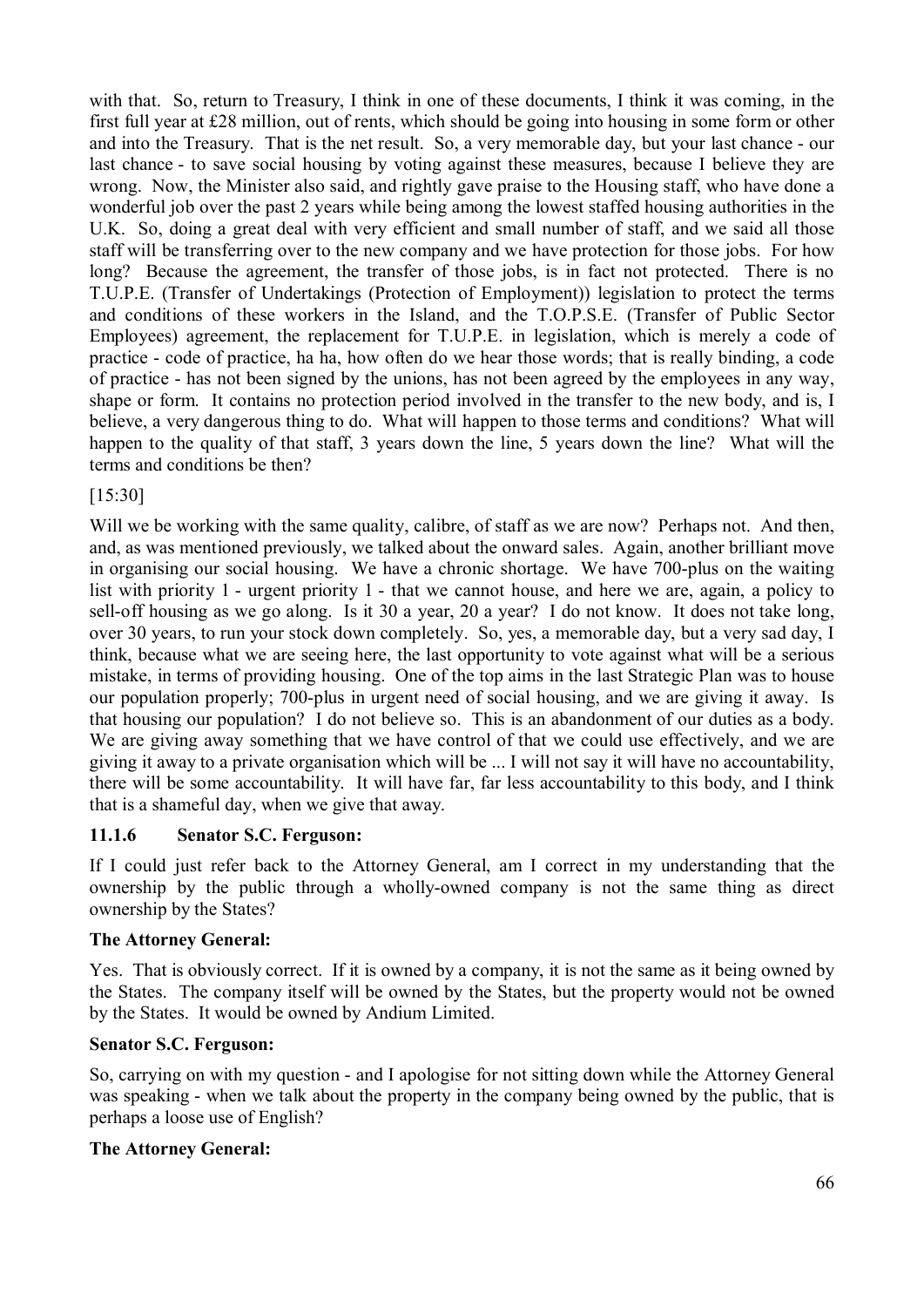I am not sure that I should give advice on the use of English, but the position is that the company is owned by the public of the Island through its sole guarantor or shareholder, in the body of the Minister for Treasury and Resources. It is probably worth mentioning that the purpose of the company, as set out in the memorandum, is to discharge the policy objectives of the Assembly and the Minister for Housing, in connection with social housing. But it is correct, as a matter of law, of course, that the property is owned by the company and is not owned directly by the public of the Island, as is presently the case.

# **Senator S.C. Ferguson:**

Thank you. I have a few questions about this. The Deputy for St. Brelade No. 1 mentioned Woodlands. I do know that site, because a previous Minister had it down for sale and wanted to transplant the more mature tenants, who had been there for ages, and in the end that got stopped. But it is a very good site, just next door to the ... there is a hotel and there is the bungalow and the Winston Churchill Gardens. It is a prime site. Why are we transferring these? I do not understand it. Then, what value are the assets being transferred? Will it be at the value as per the recent valuation of all States property? What is the consideration of it going to be, or are we going to ... I know that at one stage it was talking about transferring it for nothing or a value of £1 or something? So I would like the confirmation of the value of the assets being transferred. Then I worry about the position of the Minister for Housing, because the way it looks as though it is developing, we are going to have a Minister for Housing, and it is going to put private housing within the ambit, within the control, of a public bureaucrat and a Minister. Why should I, effectively, be regulated by a Minister for Housing? Is this a precursor to backdoor nationalisation? Interesting; think about it. Or should I call it stealth nationalisation? Not only are we killing off social housing, we are also putting the Minister for Housing in a position where he can start regulating private housing under the policy. Now, I do not mind being regulated by the Minister for Planning and Environment, who says I cannot put up a 16-foot chimney on the top of my house, or something like that, but I am not going to be regulated by a Minister for Housing dictating to me what I can do with my house. I am not sure that I agree with this, and I am probably going to vote against it all.

# **11.1.7 Deputy K.C. Lewis of St. Saviour:**

Just a very brief question regarding Victoria Cottage Homes, St. Saviour. Victoria Cottage Homes were intended for people of limited means. Prior to the takeover of the homes by Housing, the then tenants were assured that their rights and privileges regarding rents, *et cetera*, would be honoured. Can the Minister assure the Assembly that after the transfer of the homes to Andium Limited, that the self-same rights and privileges will be maintained; and likewise George V?

## **11.1.8 Senator P.F.C. Ozouf:**

I do not know whether or not it is with advancing hour that one gets more extreme remarks in the Assembly. We have a number of propositions with effect to the proposition, as the Minister for Housing has already said, which gives effect to P.33, which was overwhelmingly supported by Members - 32 votes in favour, 8 against, and a number of Members not here - we had a very comprehensive debate. We rehearsed many of these fundamental issues at that time, so I think the convention of this Assembly is that we make forward steps. If a Minister has been charged with doing something, then they are expected to get on with it, and that is exactly what the Minister for Housing and the other Ministers contained in P.33 are doing and have done so. I think we are not only going backwards, we appear to be going forwards and backwards and sideways and into a parallel universe. We heard at the same time, this proposition is killing off social housing, backdoor nationalisation, it is the end of social housing and we are giving away property, and there is no more Minister for Housing, or at least, the Minister for Treasury and Resources is becoming the Minister for Housing. We have heard the Minister for Planning and Environment, as you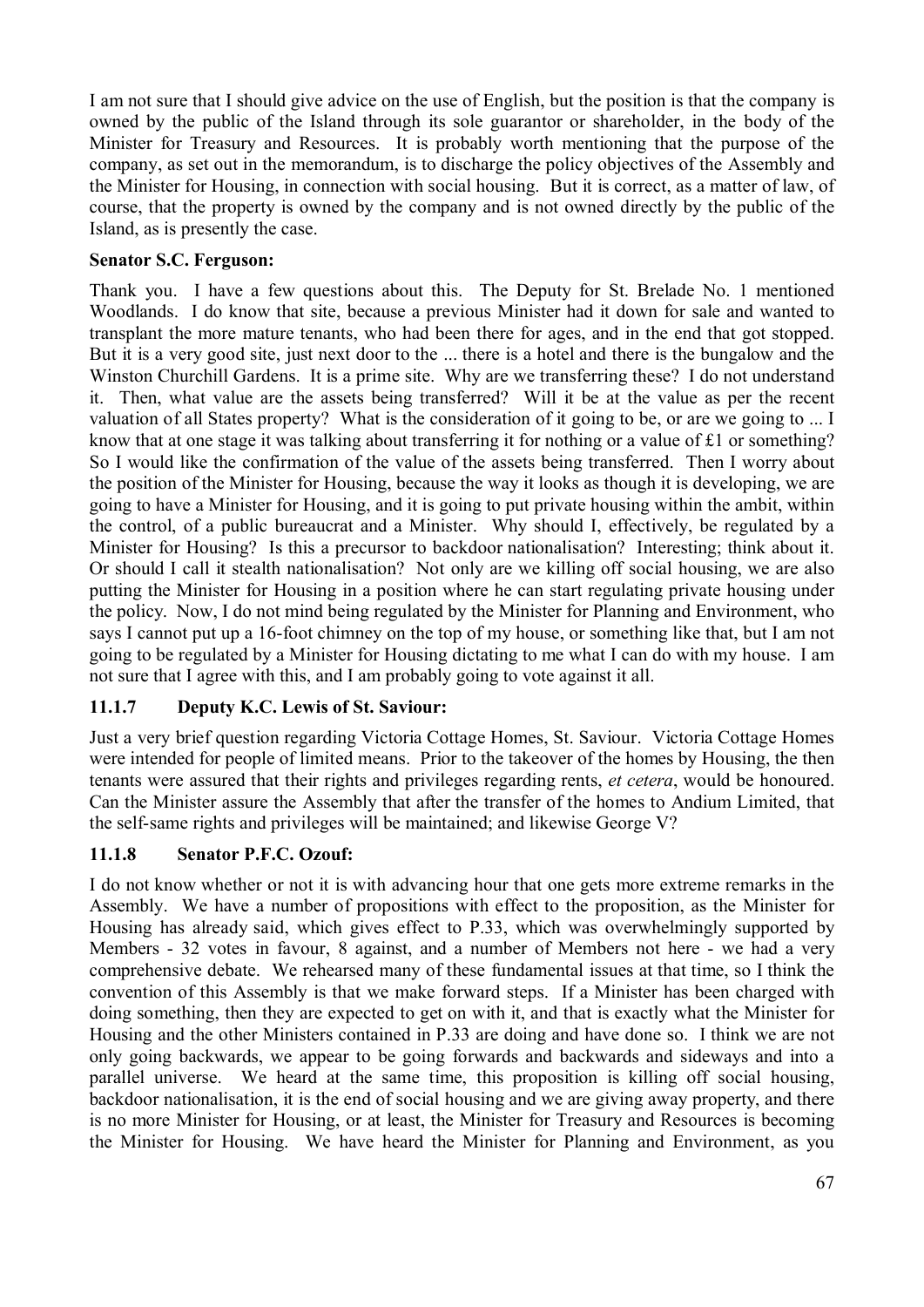rightly point out, Sir, raising questions which, if I may respectfully say, should have been and have been raised on numerous occasions at the Council of Ministers. I do hope, as a fellow Minister, he will apologise to the Attorney General if he has said something that is unfair, which is asking for legal advice on something when indeed that has not been explicitly made. I think that is just a bit unfair. But if it is the case, I am sure that is the case. But I think we are all incumbent upon each other to maintain certain standards of the comments that we make, certainly, about the Law Officers' Department, which has been at the heart of working extremely hard, and officials within the Attorney General's office even were last night helping me late and responding to emails in respect of dealing with the last minute matters in relation to the Memorandum of Understanding, for which I am very grateful. I do say that Members ... I do not think they really mean what they meant was that this is the end of social housing, the end of accountability, giving away, all the rest of it. We are going on to discuss and debate, and hopefully approve, the detailed modalities, the detailed mechanisms, that are being put in place for what are new, strengthened, improved arrangements. Segregation of responsibility, where the Minister for Housing is going to, not nationalise, if I may say to Senator Ferguson, but properly regulate social housing and all of it; be able to put in place policies. Deputy Southern starts raising the spectre of supply; supply. So he sounds like a centre right politician today. He is talking about supply-side. That is exactly… and I point out the Kate Barker review of housing supply. Supply is needed in all tenures of the accommodation, not rent control and price control. You need supply in order to deal with it, and this transfer and the attendant other consequential amendments are going to put significant ability for us to put more supply in. The Minister for Housing is quite right when he congratulates his department. There was one Member who spoke and raised some questions, Deputy Young, who voted in favour - I notice - of P.33, and I hope that Deputy Young, who does raise questions during debates, and I hope he gets the right answers and then he considers those answers, and then votes accordingly. We have had complimentary remarks about the discharging of their responsibilities in terms of the Housing Department, but the reality is that the Housing Department has not had the right financial tools and the financial capital, until a few years ago, and certainly until I hope next Monday, in order to deal with its proper maintenance of our housing stock. That is ending. We are sorting this issue out. We are putting in place strengthened arrangements. We are putting the subsidy in the single gateway of income support and social security; single assessment; proper evaluation; a proper, joined-up approach in government, across all the position; not doing subsidised rents to people that might not be the right recipients of discounted rates. Putting subsidy in the Minister for Social Security's budget; putting the ownership of property into, not private, but a publicly-owned company by guarantee; and, lest the Minister for Planning and Environment forgets, he is a member of the Strategic Housing Unit, together with other Ministers. He is going to be responsible for policy. A business plan is going to be signed by the guarantor, in consultation with the Minister for Housing, and where there are going to be estates and other sites within this transfer agreement, where a new development of, a regeneration, a rebuilding of a site is being envisaged, Andium is going to consult the Strategic Housing Unit, the Minister for Housing, and a planning application will be made. A tenure: in the event of us giving alternative forms of affordable housing tenure, that is going to be delivered. So all the checks and balances are going to be there, the right checks and balances in the right place, with people focusing on the job that they should be… not blended responsibilities, all in one place, without knowing what their roles are. Also, from the Treasury point of view, Members will know, an announcement will be made on Monday. We have been charged with securing the funding, and it has been public that we have been successful in getting the funding, which we will be lending to Andium at effectively what are some of the most historic low rates ever achieved for 40 years, which will mean that this is not a short-term solution for Andium, but is in fact going to give Andium and other social renting providers - although I think in future it is important to perhaps remove some of the negative stigma of that label of being a social renter - in future there will be renters that will be supported.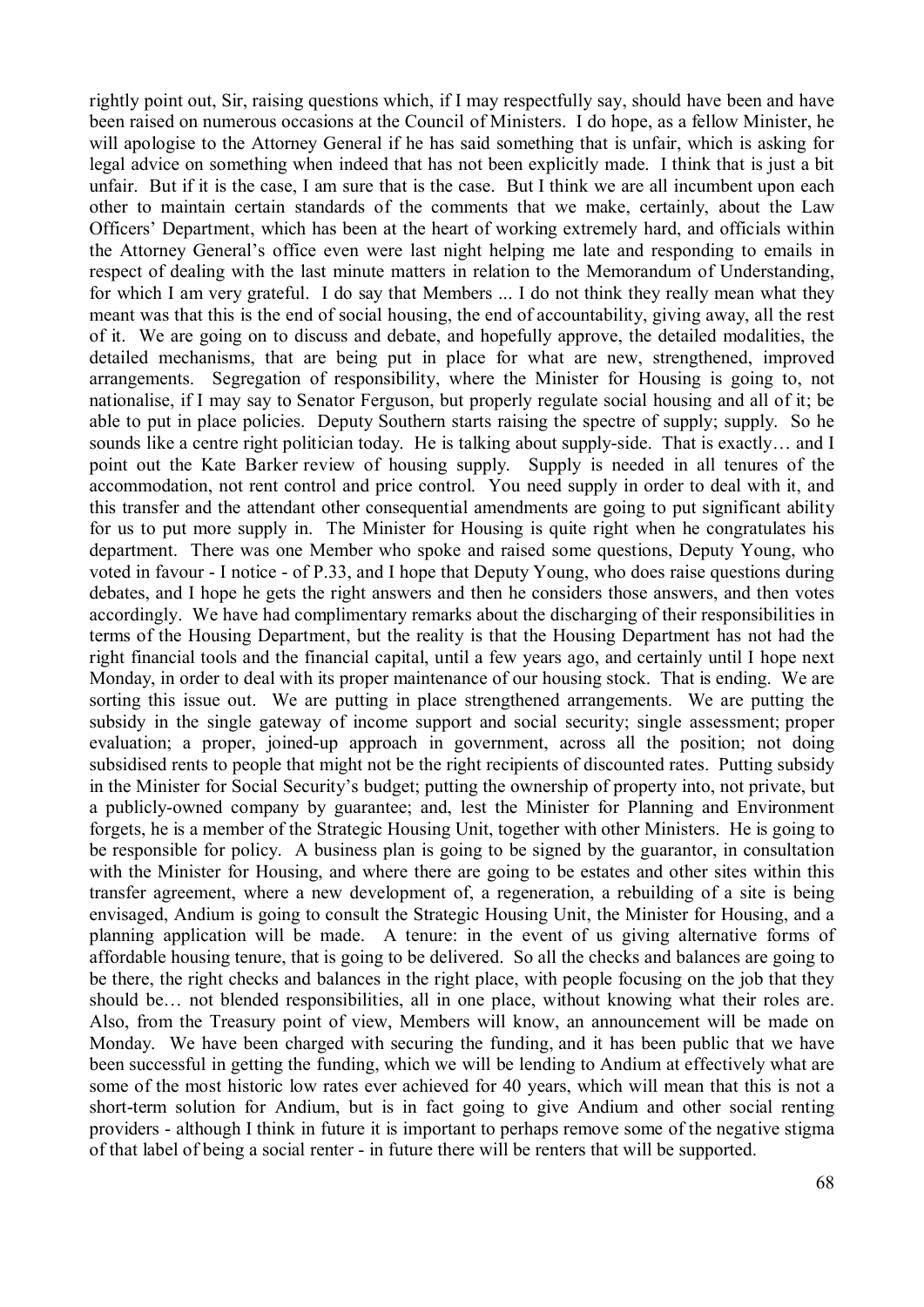## [15:45]

We will have more availability of rented accommodation with Andium and others, and we are going to have the financial resources, and some of the lowest interest rates that we could possibly have ever hoped for. Now, that is all, in my world, a significant step, an improved step, in virtually every single respect that I could ever imagine. We will go on. I am not going to repeat a lot of these things in the later propositions, because we will not want to say it. The Minister will no doubt follow up, but there were a number of Treasury matters, because it is transferring to Andium, and Treasury has only operational responsibility or to hold to account, as guarantor member, the board to account for operational matters. Policy issues. Where Members are unhappy with standards of social housing, that is not going to be for the Minister for Treasury and Resources to answer, it is going to be for the Minister for Housing. Where there are going to be a mix of tenures and increased supply on sites, it is going to be a matter for the Minister for Planning and Environment, or the Minister for Housing in future, to do. So, decisions, responsibilities, in the right place and, just for the avoidance of any doubt, in respect of sell-offs, Andium is not going to be permitted, as is clear from the subsequent documents, to dispose of assets as if they were a nonpublicly owned body. There is a schedule and a business plan which is going to be agreed, and again, not agreed by the Minister for Treasury and Resources or the Assistant Minister for Treasury. We are going to go and get agreement of that plan by the Minister for Housing, who is going to look at that business plan, who is going to look at it with his officers to make sure it is the right business plan to ensure that it delivers the right amount of redevelopment, improvement, extensions of numbers of rented units. Deputy Young referred to earlier some of the loans. All of those loans are the deferred payment properties. They are loans which are in the benefit of, currently, the public, and are going to be moved to Andium, which means that Andium is going to continue to provide that wonderful opportunity of home ownership at La Providence or otherwise, that would not have been the case. There is nothing problematic about that. I cannot imagine for one moment that Andium would ask, but they cannot do it without seeking the guarantor member's permission of selling that loan book. I cannot imagine that that would happen. If they did, there are going to be compelling reasons in the public interest to deliver more units of accommodation or something, or funding, but I cannot see it. All of these things are going to be tightly controlled in the business plan, I take it, Deputy Young, in respect of these matters. It is not in this proposition, it is in the Memorandum of Understanding. It is in the Memorandum of Understanding that sits beneath future propositions. A lot of the questions that Deputy Young asked are more relevant to the later propositions, which I will endeavour to answer and properly, no doubt, with the support of the Minister for Housing. I hope that Members are not going to start reopening P.33. If they were against P.33, I suppose they are going to vote in favour of all of these. I hope not, because they do not have any solution to deliver better quality housing, more of it, better value and all the rest of it. I hope they are going to unanimously support these proposals, because they are another example of this Assembly tackling problems of the past, making a better job of them and delivering a better result for tenants, taxpayers and everybody else.

## **Deputy J.H. Young:**

Clarification, Sir, if I may. Could the Minister for Treasury and Resources point me to which document includes the answers he was referring to, the points I raised in my item on P.58? Could he point me to where those agreements are, about onwards sales, in the papers on today's agenda, please?

## **Senator P.F.C. Ozouf:**

I will bring a copy of it to him. The next proposition is the proposition after that. We have 3 other propositions before the Assembly in respect of the Memorandum and Articles of Association and, while it is not subject to that proposition, I sent Members last night - which again is of no surprise;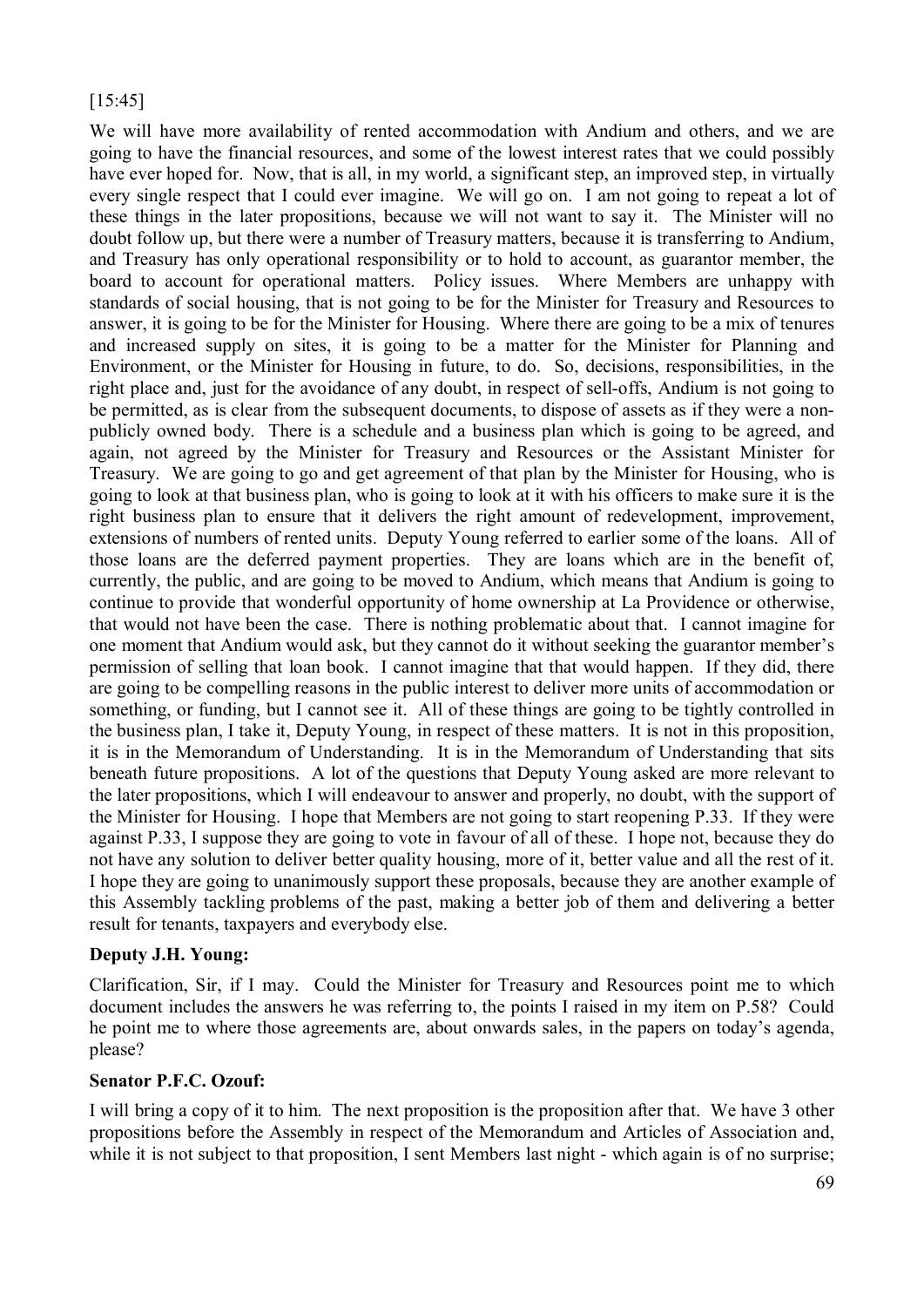there is nothing that will be surprising in any of that - there is the standard M.O.U. which sits beneath the Memorandum and Articles of the incorporation of Andium. All that is in there, and all the matters, I can assure the Deputy, are covered and will continue to be covered, in the M.O.U. which is going to be signed between the guarantor member, which is the States Assembly guarantor member, which is the Minister for Treasury and Resources, but in consultation with the Minister for Housing. All the issues which he raised are covered in those documents.

# **Deputy J.H. Young:**

I am sorry. Just to clarify these documents that we are asked to approve today, the Memorandum of Understanding. Am I correct that that is not in the papers that we are being asked to vote on and the States agree today? Is that right?

## **Senator P.F.C. Ozouf:**

It has been very clear from the start that the M.O.U. for any of the incorporated bodies is not part of the approval. Those are delegated to the Minister for Treasury and Resources and, on this occasion, in consultation with the Minister for Housing. But there is clarity. All those matters that the Deputy raised are covered and will be covered.

# **11.1.9 Deputy S. Power:**

The first thing I would like to do is, for the sake of transparency, confirm and clarify to colleagues and to you, Sir, that I am a trustee of a charity that rents a property at 63 New Street, which is listed on pages 111 and 112, and pays full market rent, or full housing rent, to that. So I just want to start by saying I do not think that conflicts me as a trustee. I had the privilege of working with the Housing Department, as did former Senator Le Main and Deputy Hilton, and I can say that, in my previous responsibility there, it was quite clear that the senior management team at Housing, to be honest, could not wait to get out from under the yoke that they were stuck under. That is not political. That is the relationship that it had at times with Treasury, and indeed, the approvals that were needed. After Ministerial decisions, everything had to go through Treasury. Part of the massive problem that that yoke was, was funding for the Housing Department, and cash flow. The fact that the Housing Department was and is paying £23 million a year in its rent back to Treasury was an issue. But as Professor Whitehead has identified, and as the Housing Department - soon to be Andium, I hope - transforms itself, this is in my view not the demise of a social housing department. This is the setting up of our stock of social housing into a company, into a structure, that is fit and proper for the 21st century, and I believe that this is the correct path. I did have reservations at times. I had reservations about some of the aspects of this, but I do believe that this is the correct procedure for the way we handle a stock of 4,600 houses and flats on this Island worth, as Deputy Young alluded to, somewhere between £600 million and £900 million, maybe even £1 billion. But to be honest with you, what we are debating today is one of the final steps in the chapter, to achieve this transfer today. I said earlier that it was a privilege to work with the housing team, and it was. I do not know whether States Members realise this, but 5 of the 6 senior management positions in the Housing Department are all local, and I think it is the only States Department - and we are about to lose them - that have a senior management team that is almost uniquely born and brought up in Jersey. So we have a senior management team that is local, and we are sending them off into the great world of corporate property ownership. I have had, over a period of time, I suppose, I would say misgivings about the relationship between the Housing Department and Treasury. It has held it back, it has retarded it. There were times during the comprehensive spending review a few years ago when capital funds were pulled almost overnight, and it was incredibly frustrating to be a political part of the Housing team. But things evolved. The Housing Transformation is the culmination, I think, of almost 4 years work, and as Deputy Green eloquently said, it was a huge amount of work by the senior management team on top of what they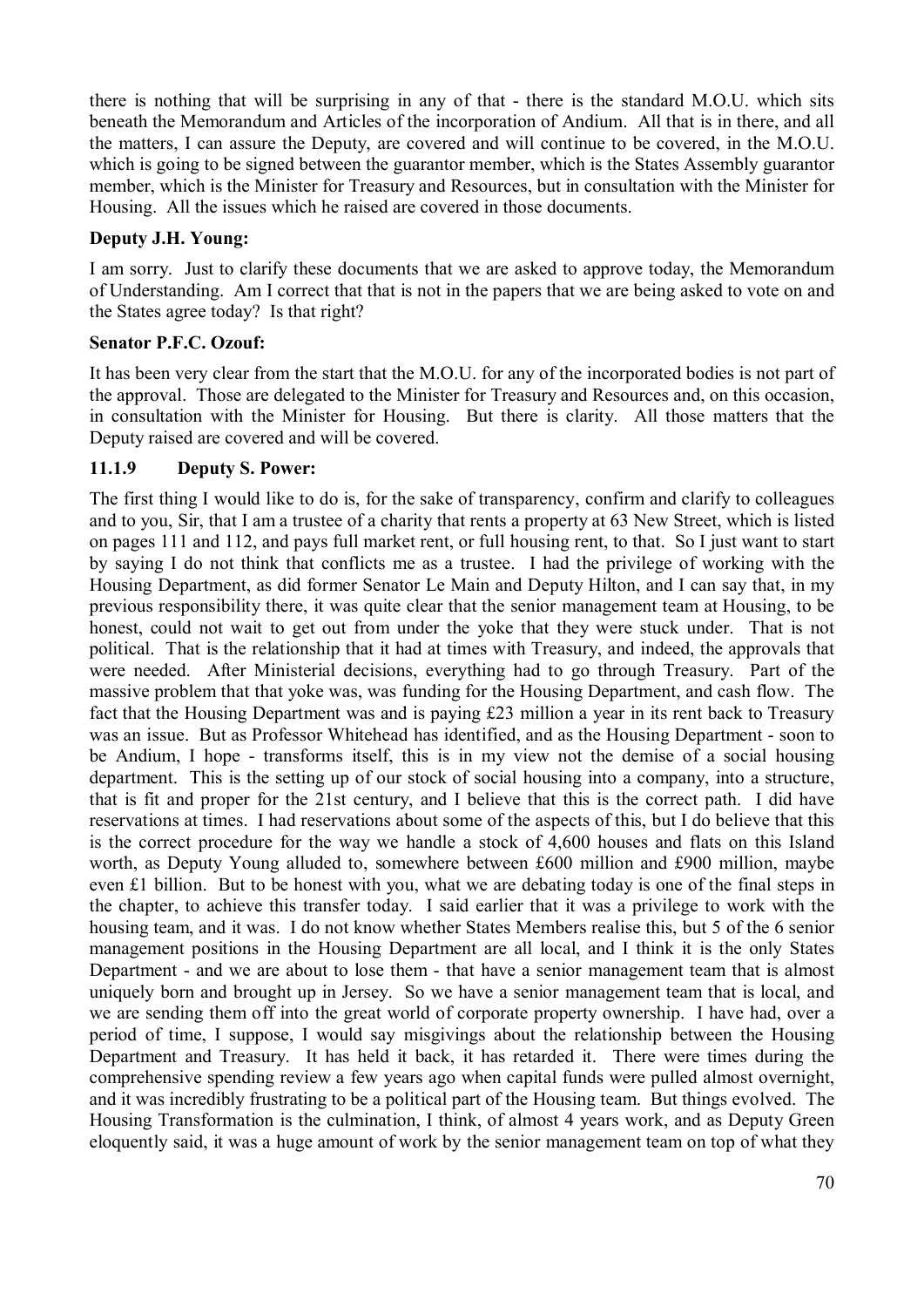do on a day-to-day basis. For those of you that have not visited the Housing Department, the synergy and the energy, and the positivity down there is, in my view, amazing. So I congratulate them, I think it is the correct way forward and I am sure that they cannot wait for 1st July so they can get out and they will have a degree of independence and direction to run a company that manages these very important 4,600 items of stock. Again, there are parts of the property portfolio that simply will need to be realigned, I am sure, as has happened over the last 4 or 5 years. It was unfortunate that some stock was sold to pay for essential maintenance and repairs but what Senator Ozouf is doing and the Council of Ministers are doing, that will be a situation for any disposal of stock will probably be to realign. There are certainly, as Deputy Young correctly identified, elements of houses and stock in this list that probably do not lend themselves ... they are probably not in the correct place, they are old or they are difficult to maintain or whatever. I would make one comment on Woodlands in St. Brelade, Senator Ferguson referred to it and Deputy Young referred to it. There was a fight - I think it was 2008 or 2009 - because there was a flat development next door, which was the redevelopment of the Chateau Valeuse Hotel and there was a proposal at the time to buy Woodlands so that they could make that development a bigger development. It was fought by Senator Le Main and Deputy Hilton, I think, and I came in afterwards when it was done. But that is essential housing or Andium stock, as it will be called, in the west of the Island and I hope that we will see an increase and an investment in the further Andium stock in the western Parishes, St. Brelade, St. Peter, St. Ouen and so on. So that was a site, part 13 on page 62, which was fought for and not disposed of. I do not have an awful lot more to say except that it will be important that Andium is cut free, is established, is able to trade, is able to run itself as a corporate entity and I do not believe ... I am not a prophet of doom and gloom, I am an optimist by nature and I do believe that this new structure will work. We have other States utilities that work; some of them show a degree of aggression that I am not comfortable with at the moment but I am sure, knowing the people in the Housing Department, knowing that the same people will be in Andium, that the company will be good shape. I will be 100 per cent and wholeheartedly supporting this.

# **The Bailiff:**

Does any other Member wish to speak? Very well, I invite the Minister to reply.

## **11.1.10 Deputy A.K.F. Green:**

Thank you. I will try and deal with the points raised by Members, some of which have been answered by the Minister for Treasury and Resources, and I am grateful for that. But before so doing, I made some thanks to the staff and the officers for their hard work and it occurred to me that I had not thanked the Scrutiny Panel because their support, their work, their challenge, their encouragement has resulted in a better project than we would otherwise have had. It has also resulted in the retaining of the Minister for Housing, so I am grateful for that. **[Laughter]** Picking up on some of the points. Senator Breckon, I would like to say to him that when Andium moves it will be business as usual. Deputy Power covered this. It will be business as usual. The team will work and respond as they usually do except that, as part of this move, we are giving them the resources to do the job so they will not spend hours explaining to people why they have been on the waiting list 2 or 3 years, they will be spending time with people explaining that we will be able to house them fairly soon and that they can see a change.

[16:00]

I always think of Einstein… I think it was, but he put it much more eloquently than I can put it. If you always do what you have always done you will always get what you have always got. We do not want what we have got. We want something different. It is not surprising that if you do the same thing you get the same outcome. Many of us seem to struggle with that. We are going to do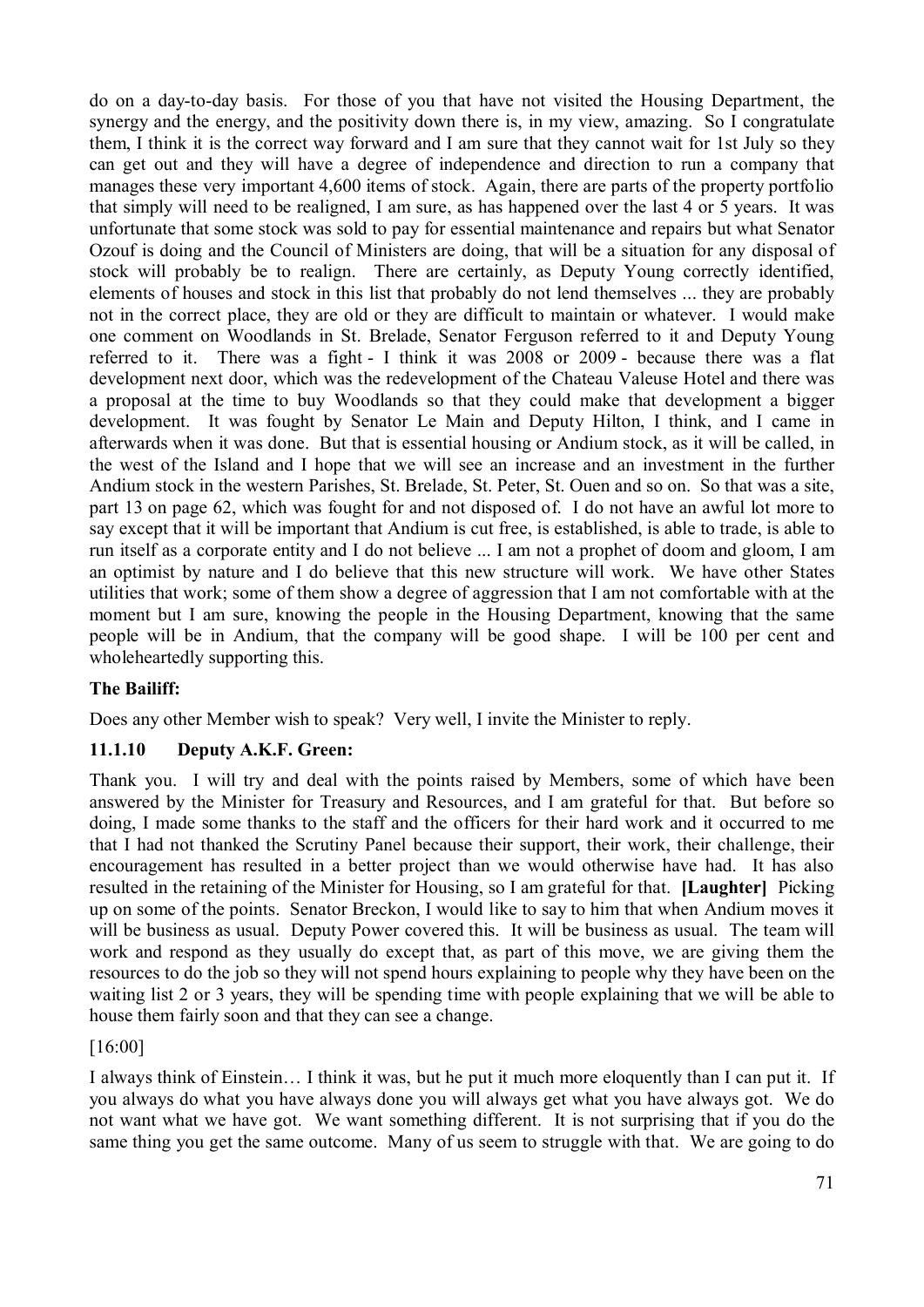something different, we are going to do something really exciting here. We are going to do something for the Island and the community, and meet the Strategic Plan aims to house our community. The Minister for Planning and Environment asked a question about States-owned land. I wish he had asked me. I might not have known the legal detail but we could have had that discussion and then spoken to the Attorney General's Department and got that advice. This is not something that has been rushed, this is 4 years' work. This is debate after debate at the Council of Ministers and I think here I should thank the Council of Ministers for the tremendous support that I have had in putting this together. It would not have been possible without that support, particularly of the Minister for Treasury and Resources and the Chief Minister. Deputy Young: some of the land that is being transferred could be used for other purposes other than housing. Well, the aim of this company, this business, this social housing provider or affordable housing provider is to provide homes. But he particularly made comment about places like the Keeper's Cottages and the like. Some of these properties may - and I say "may" - when they become vacant be sold off, but the reason I say "may" is something… we need stock that will enable us to help tenants that may be more difficult to place in high density estates, be it medical reasons or whatever. But there will always need to be some realignment of stock. Deputy Young asks about the value. I am advised that the value of the stock is about £1 billion. Oh dear, Deputy Southern, the end of social housing. No, it is the beginning of an exciting era. It is not the end of social housing. He is concerned about the levels of rent but, again, I say to him if we always do what we have always done we will get the same outcome. If we charge people a reduced rent and we end up with not being able to maintain our stock, we end up with not being able to develop our stock, we end up with not being able to fulfil the requirements of our community. It is right that the Minister for Social Security gives people the support that they need and even if it was the Housing Department I would be arguing this today, that the Housing Department or Andium Homes has the right income. That is right for so many different reasons. One, the Social Security Department will pay 100 per cent rent if the person is so vulnerable and has such low income that they need it. We would not have done that. It is right that the company has the right income in order, as I have already explained, to invest. But it is also right that when people's circumstances change that they do not continue to receive the hidden subsidy: part of my role, part of my duty in the future will be to give those people the opportunity to move into affordable home ownership. I always think of my parents when I think of this situation. My parents, when they were housed by the Housing Department in 1976, with that cottage with the loo down the lane that I am always talking about, was bought by the Housing Department and demolished. They thought they had died and gone to heaven. They needed support financially as well. They both worked hard, they got good jobs and they could have afforded, if some help was given them, to leave social housing and buy a home but they could not afford a traditional mortgage at 50. We need to give people the opportunity to jump out of situations better. Senator Ferguson, I have to say, Senator, I would not dare regulate you. Seriously there is no intention of regulating private homes. This Assembly, at the last sitting, agreed that I should look at minimum standards for all rental homes. That is what I am going to do. Do not forget there will be a regulator, which was initially agreed as part of P.33 - the regulator for social housing. The reason I have not yet made that appointment is the more I looked at it the more convinced I became that we needed a regulator for rental housing, be it private or social. I was very happy to support the proposition from Deputy Tadier. This is not some stealth privatisation, nothing like it. Victoria Cottage Homes, good question from Deputy Lewis. Victoria Cottage Homes, King George V Homes, the tenants there will continue to receive the existing conditions, rights and agreement that they already have. That is considerably lower rents than market value. However, as they become vacant then because of the support that Social Security gives all people that need help, they will go into the normal ... they will still remain for over-55s, but they will go into the normal rental arrangement. We wax lyrical about Victoria Cottage Homes, about King George V, they are needing significant investment, significant investment, and we will be in a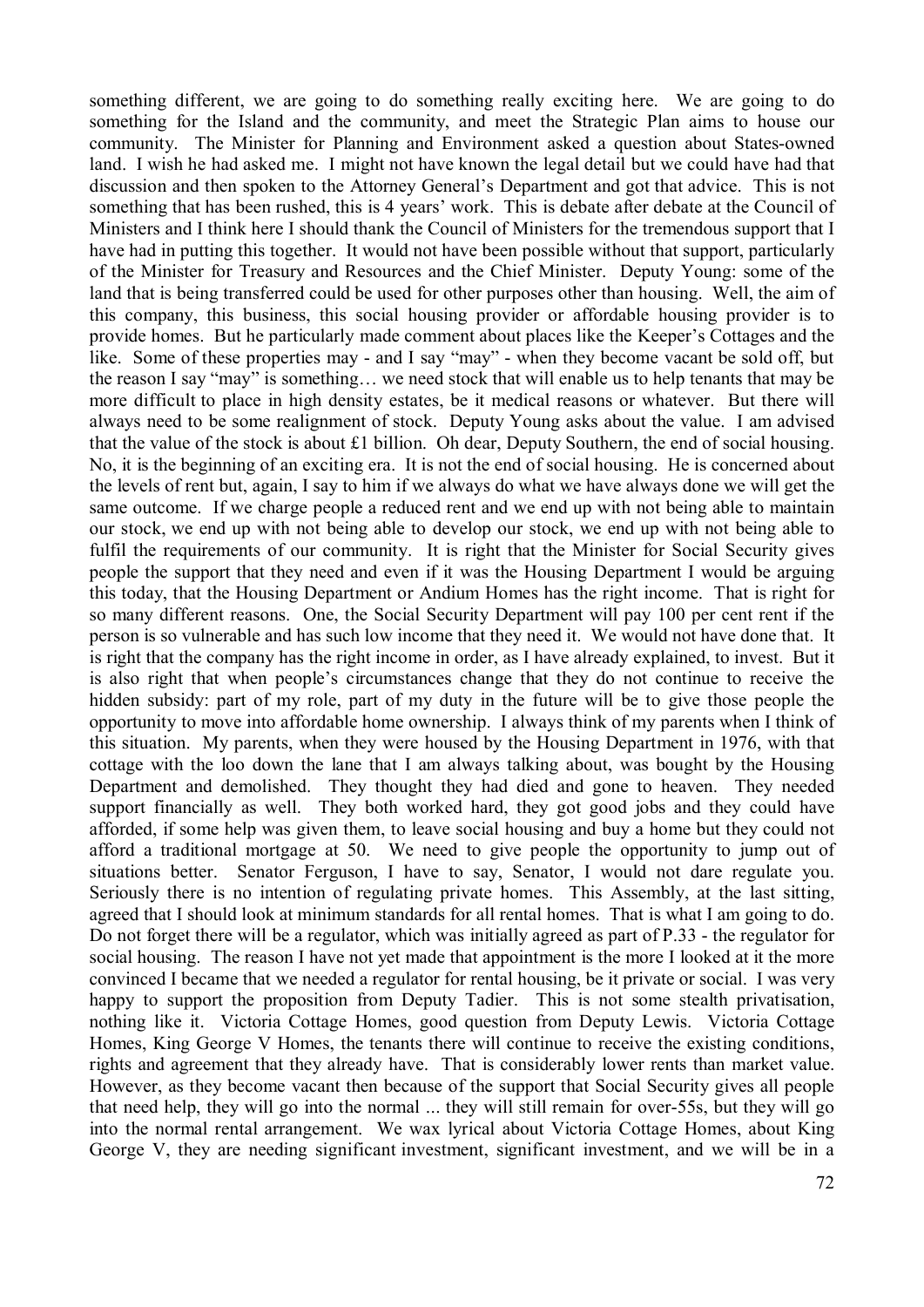position to do that. But the tenants there need no fear, whatever arrangement/agreement they have remains. I thank Deputy Power for his comments. I think the one thing I have not mentioned - the Minister for Treasury and Resources did cover it for me - but Deputy Young was worried about us taking on other people's mortgages. It is exactly what the Minister for Treasury and Resources said, there is some deferred payment which is an asset to be recovered at a later date. Do not forget we are having the regulator, as well as the Minister for Housing and the S.H.U. (Strategic Housing Unit), those deferred will remain with whatever agreement we already have. So I think I have covered all of the comments. I would like to thank those that have spoken and maintain the Regulations.

### **Senator S.C. Ferguson:**

The Minister has not replied to my question about the transfer value and if he would like to confirm that he will be looking at private property where, for instance, people rent out granny flats and so on. Presumably his inspectors will be going in there as well, will they?

# **Deputy A.K.F. Green:**

I can see I am never going to convince Senator Ferguson. I mentioned the market value of the properties which is £1 billion, probably unoccupied but £1 billion. As I said at the last sitting, this Assembly asks that we look at minimum standards for all rental accommodation so if somebody living in their private home rents off part of that then probably, because we have not devised the Regulations yet, that part of that home will fall under that. But if you choose to live in the private part, without toilet facilities, without heating, with whatever you want to do, then as long as you have capacity to make that decision, that is a matter entirely for the homeowner. We will be regulating, and it is work underway, all rental, minimum standards.

### **Deputy G.P. Southern:**

Clarification, Sir? Can the Minister just clarify whether the T.O.P.S.E. agreement is yet to be signed-off concerning protection for terms and conditions of the employees of the new Andium Housing?

### **Deputy A.K.F. Green:**

I think Deputy Southern knows the answer to that. It is yet to be signed but I will not allow anything to treat the staff in an unfair way. We would not even be debating this today, for example, had Andium Homes not become committed to the P.E.C.R.S. scheme. We have to look after our staff in the transfer.

### **Senator S.C. Ferguson:**

Sorry, if we can just clear this up, are you going to ... I am afraid, due to a previous engagement, I was not at the last sitting so I did not hear all your comments. Are the properties to be transferred at the proper market value that was done over the last year or are they going to go over it at a nominal £1?

# **Deputy A.K.F. Green:**

They are not being transferred at the proper market value but I think that makes all the more legitimate the payment we will be making on an annual basis to the Treasury.

### **The Bailiff:**

Very well, the matter before the Assembly is the principles. Has the appel been asked for? Yes, the appel is asked for in relation to the principles of Projet 58. I invite Members to return to their seats and the Greffier will open the voting.

| <b>POUR: 31</b> | <b>ONTRE</b><br>11<br>$\mathbf{H}$ | $\mathbf{A}$ IN $\cdot$<br><b>AD</b><br>. |              |
|-----------------|------------------------------------|-------------------------------------------|--------------|
|                 |                                    |                                           | $\mathbf{a}$ |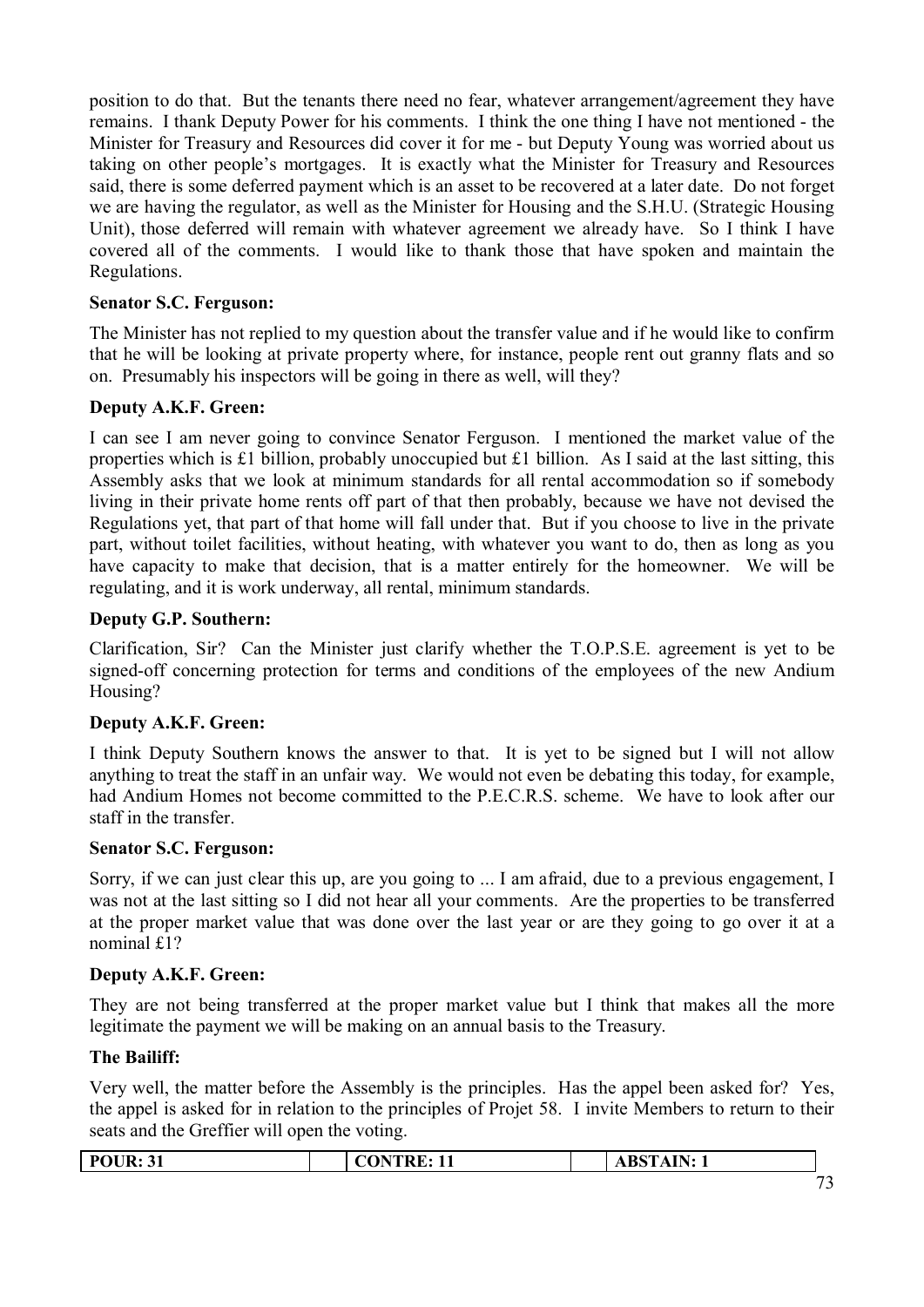| Senator P.F.C. Ozouf         | Senator S.C. Ferguson      | Senator A. Breckon |
|------------------------------|----------------------------|--------------------|
| Senator A.J.H. Maclean       | Connétable of St. John     |                    |
| Senator B.I. Le Marquand     | Deputy J.A. Martin (H)     |                    |
| Senator F.du H. Le Gresley   | Deputy G.P. Southern (H)   |                    |
| Senator I.J. Gorst           | Deputy M. Tadier (B)       |                    |
| Senator P.M. Bailhache       | Deputy T.A. Vallois (S)    |                    |
| Connétable of St. Helier     | Deputy M.R. Higgins (H)    |                    |
| Connétable of Trinity        | Deputy G.C.L. Baudains (C) |                    |
| Connétable of St. Clement    | Deputy J.H. Young (B)      |                    |
| Connétable of St. Peter      | Deputy N.B. Le Cornu (H)   |                    |
| Connétable of St. Lawrence   | Deputy S.Y. Mézec (H)      |                    |
| Connétable of St. Ouen       |                            |                    |
| Connétable of St. Brelade    |                            |                    |
| Connétable of St. Martin     |                            |                    |
| Connétable of St. Saviour    |                            |                    |
| Connétable of Grouville      |                            |                    |
| Deputy R.C. Duhamel (S)      |                            |                    |
| Deputy R.G. Le Hérissier (S) |                            |                    |
| Deputy of Grouville          |                            |                    |
| Deputy J.A. Hilton (H)       |                            |                    |
| Deputy of Trinity            |                            |                    |
| Deputy S.S.P.A. Power (B)    |                            |                    |
| Deputy K.C. Lewis (S)        |                            |                    |
| Deputy E.J. Noel (L)         |                            |                    |
| Deputy A.K.F. Green (H)      |                            |                    |
| Deputy J.M. Maçon (S)        |                            |                    |
| Deputy of St. John           |                            |                    |
| Deputy of St. Mary           |                            |                    |
| Deputy of St. Martin         |                            |                    |
| Deputy R.G. Bryans (H)       |                            |                    |
| Deputy R.J. Rondel (H)       |                            |                    |

### **Senator I.J. Gorst:**

Sir, before we move to the Articles, could I just offer an apology to the Attorney General and the Law Officers' Department, a Member of the Council of Ministers during the previous debate indicated that perhaps the Law Officers had been somewhat tardy in providing advice. That is not the case. They have only extremely recently, during the course of this day, been asked for that advice and therefore they have my apology and it should not be seen to have done anything inappropriate.

### **Deputy R.C. Duhamel:**

If there is an allegation that I was the one who was accusing the Law Officers to be tardy, I think that should be taken back because that was not, as playing out of the Hansard will show, what I said.

### **The Bailiff:**

Very well, first of all do you wish to have this matter referred to your Scrutiny Panel?

### **Deputy J.A. Hilton (Vice-Chairman, Health, Social Security and Housing Security Panel):**

No, thank you, Sir.

### **The Bailiff:**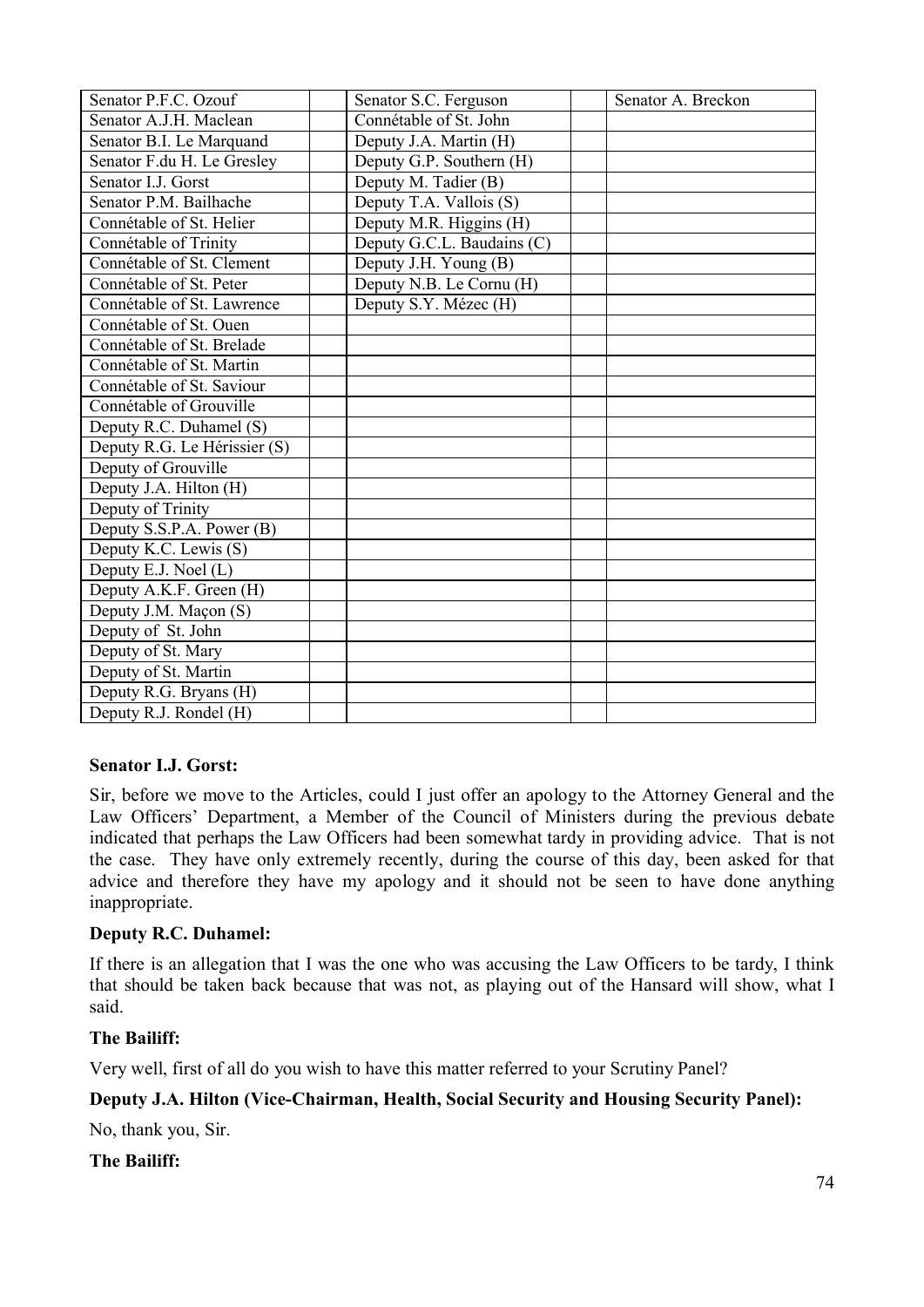So how do you wish to take the individual Regulations, there are amendments to 3 of them, I think.

# **The Connétable of St. John:**

Before we go forward, Sir, do we play Hansard and see what was said?

### **The Bailiff:**

No. The Hansard will show which way around it was when Members get it. It will show whether the Minister is correct to his recollection or incorrect and Members can take it from there. It is not possible to rule on it now. Very well, how do you wish to take it, Minister? Do you wish to propose ...

# **Deputy A.K.F. Green:**

The proposition is accepted now as amended, I do not think there are any other amendments.

### **The Bailiff:**

Yes, there are. You have amendments to Regulation 2, 5 and part one of the schedule.

### **Deputy A.K.F. Green:**

Right, well let us take one first then ...

### **The Bailiff:**

We will take them as amended, no doubt, but nevertheless they ought just to be taken separately. So shall we take Regulation 1 and then we move to on to Regulation 2.

### **11.2 Deputy A.K.F. Green:**

I really do not think I can say much more than I have already said so I will answer any queries.

### **The Bailiff:**

Very well, you propose Regulation 1? Is that seconded? **[Seconded]** Does any Member wish to speak on Regulation 1 which is interpretation? All those in favour of adopting Regulation 1, please show? Those against? It is adopted. Now, Regulation 2 there is an amendment. I think for sake of good order we should read the amendment but then you can propose Regulation 2 as amended.

### **The Greffier of the States:**

Page 20, Regulation 2. In Regulation 2, for the words "registered on XXX under registration number XXX" substitute the words "registered on 13th May 2014 under registration number 115713".

### **11.3 Deputy A.K.F. Green:**

This is quite a simple amendment because at the time, because of the lodging times and I was keen to maintain momentum and deliver the Andium Homes starting on 1st July, we lodged without the company number. Then we went to register, we got the company name and number and all that does is put in the number that we now know.

### **The Bailiff:**

Very well, is Regulation 2 seconded? **[Seconded]** Does any Member wish to speak on Regulation 2 as amended? All those in favour of adopting Regulation 2, please show? Those against? It is adopted. Now, Regulations 3 and 4 I do not think have any amendments.

[16:15]

The schedule depends on 4 so will you read the amendments to the schedule, Greffier. All right, Regulation 3, do you want to propose that, Minister?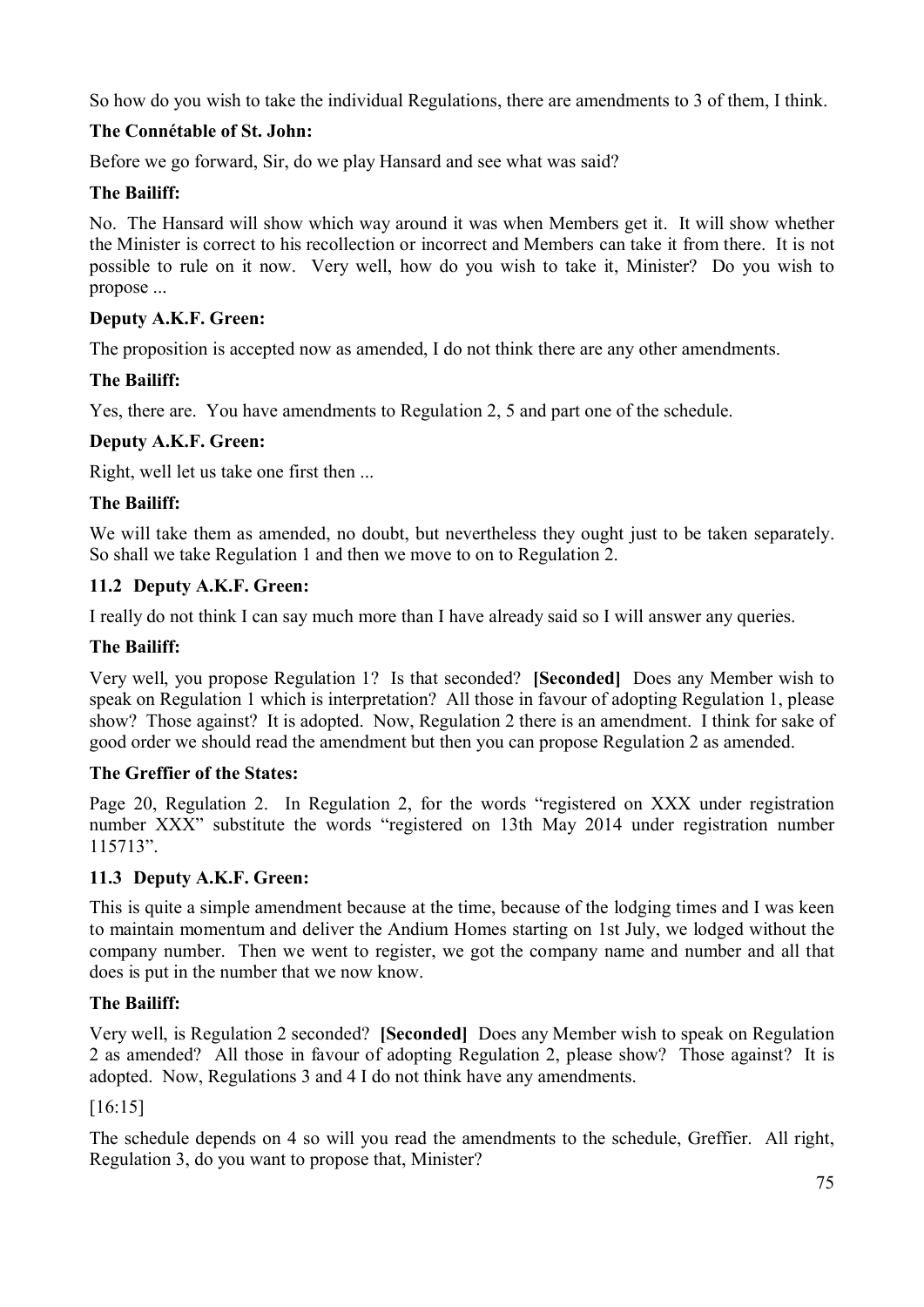# **Deputy A.K.F. Green:**

Yes, please, Sir.

### **The Bailiff:**

Does any Member wish to speak on Regulation 3? All those in favour of adopting Regulation 3, please show? Those against? It is adopted. Now, Regulation 4 itself is not being amended but the schedule to which it refers is being, therefore we probably should deal with it here. Greffier, would you read the amendment to the schedule. The Greffier has pointed out it is not just the one paragraph I thought, it is about 6 pages long. **[Laughter]** If Members agree to take that amendment as read? Very well, so if you want to propose Regulation 4 and the schedule in its amended form.

### **11.4 Deputy A.K.F. Green:**

Yes, please, and as you say, the amendments are really just tidying up typos and the like.

### **The Bailiff:**

Is that seconded? **[Seconded]** Does any Member wish to speak on Regulation 4 or the schedules? Deputy Young.

### **11.4.1 Deputy J.H. Young:**

I would just like to follow up the point I made earlier about loans. I think in both the reply given by the Minister for Housing and the Minister for Treasury and Resources it was said that we were not transferring the loans that people have had advanced on purchase of the properties scheduled in schedule 2 but it was the second charges. Could that be cleared up because obviously the States has loaned money to people and the security is against those assets. So I would just like that confirmed whether the loans, the whole loans, of the people that own those homes are now going to be owned by Andium Limited under this Regulation 4.

### **The Bailiff:**

Does any other Member wish to speak? Yes, Minister.

### **11.4.2 Deputy A.K.F. Green:**

There seems to be a clear misunderstanding here. This is a deferred payment so somebody buys a house at perhaps 75 per cent of market rate and the deferred payment is for the other 25 per cent. So it is an asset of the company's. When the house is next sold, be it when the owners choose to sell it or it is left to somebody in their Will, then that deferred payment becomes payable. It is not a loan, not in the true sense of the word.

### **Deputy J.H. Young:**

I must ask for clarification, the loan that the person had to buy the property then, that stays with the States, does it? Does that remain a States asset or is that going to Andium?

### **Deputy A.K.F. Green:**

The loan that the people had to buy the property would be a matter between them and their bank. We just hold on to that 25 per cent to be paid as a deferred payment, exactly what it says, to be paid at some time, usually on the sale of the home or on the transfer of the ownership of the home to family or whoever the owner leaves it to.

#### **Senator S.C. Ferguson:**

Sorry, Sir, if I can just check that? My understanding ...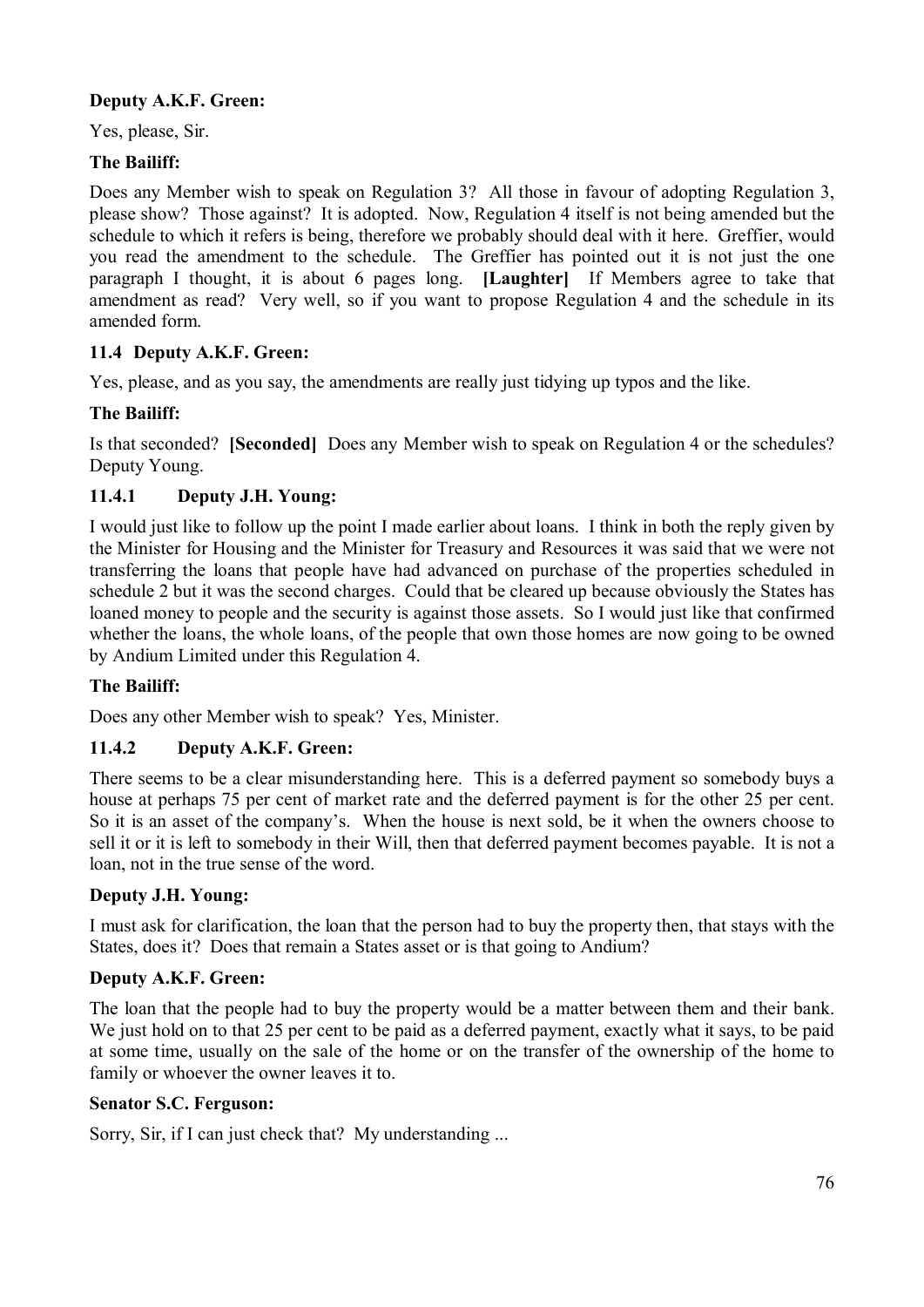I am sorry, Senator, I do not think you spoke on this.

### **Senator S.C. Ferguson:**

I was just wanting clarification, Sir.

# **The Bailiff:**

The tradition is that Members who have not spoken cannot then suddenly pop up and ask questions.

### **Senator S.C. Ferguson:**

I missed that paragraph.

### **Deputy J.H. Young:**

At the risk of incurring your wrath, Sir, can I just make sure I get it exactly right? The Minister I think is saying that there are no States loans on any of the properties being transferred and that therefore the only charges that fall under schedule 2 are already liabilities which are, if you like, held through the people's existing private borrowers, their banks and so on? Is that right?

### **Deputy A.K.F. Green:**

That is exactly what I am saying.

# **The Bailiff:**

Deputy Duhamel, I do not think you spoke either. You have your light on.

### **Deputy R.C. Duhamel:**

I just wanted to read out under  $4(6)$  ...

### **The Bailiff:**

No, I am sorry the Minister has replied.

### **Deputy R.C. Duhamel:**

Sorry.

# **The Bailiff:**

The Minister has replied and so the debate on this Regulation has now come to an end.

### **Deputy R.C. Duhamel:**

It was to help answer a question.

### **The Bailiff:**

Very well, now the matter before the Assembly is Regulation 4 and the schedules. All those in favour, please show? The appel is asked for then in relation to Regulation 4 and the schedules. I invite Members to return to their seats and the Greffier will open the voting.

| <b>POUR: 31</b>            | <b>CONTRE: 8</b>           | <b>ABSTAIN: 2</b>        |
|----------------------------|----------------------------|--------------------------|
| Senator P.F.C. Ozouf       | Senator S.C. Ferguson      | Senator A. Breckon       |
| Senator A.J.H. Maclean     | Deputy J.A. Martin (H)     | Deputy N.B. Le Cornu (H) |
| Senator B.I. Le Marquand   | Deputy M. Tadier (B)       |                          |
| Senator F.du H. Le Gresley | Deputy T.A. Vallois (S)    |                          |
| Senator I.J. Gorst         | Deputy M.R. Higgins (H)    |                          |
| Senator P.M. Bailhache     | Deputy G.C.L. Baudains (C) |                          |
| Connétable of St. Helier   | Deputy J.H. Young (B)      |                          |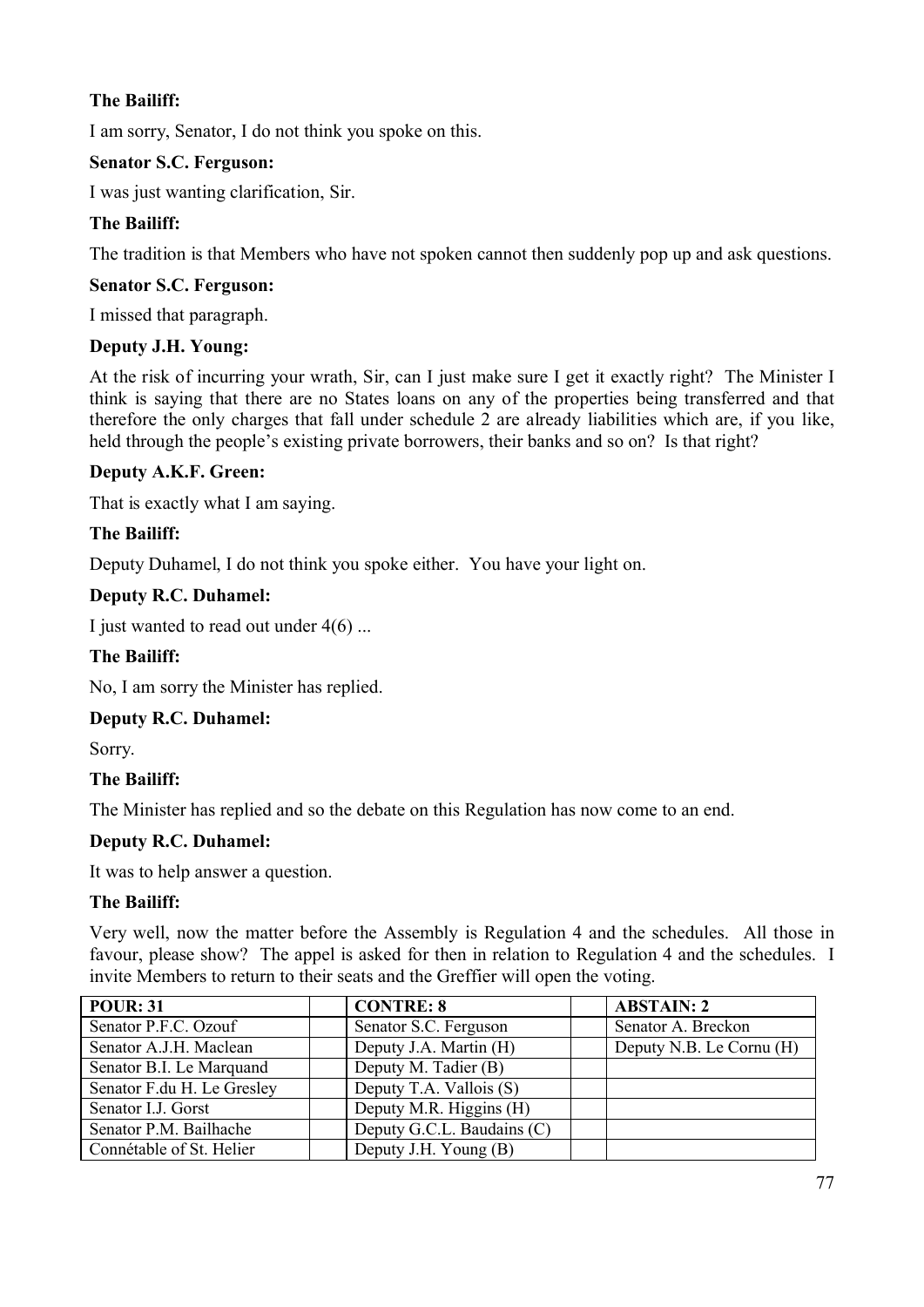| Connétable of Trinity        | Deputy S.Y. Mézec (H) |  |
|------------------------------|-----------------------|--|
| Connétable of St. Clement    |                       |  |
| Connétable of St. Peter      |                       |  |
| Connétable of St. Lawrence   |                       |  |
| Connétable of St. Ouen       |                       |  |
| Connétable of St. Brelade    |                       |  |
| Connétable of St. Martin     |                       |  |
| Connétable of St. Saviour    |                       |  |
| Connétable of Grouville      |                       |  |
| Deputy R.C. Duhamel (S)      |                       |  |
| Deputy R.G. Le Hérissier (S) |                       |  |
| Deputy of Grouville          |                       |  |
| Deputy J.A. Hilton (H)       |                       |  |
| Deputy of Trinity            |                       |  |
| Deputy S.S.P.A. Power (B)    |                       |  |
| Deputy K.C. Lewis (S)        |                       |  |
| Deputy E.J. Noel (L)         |                       |  |
| Deputy A.K.F. Green (H)      |                       |  |
| Deputy J.M. Maçon (S)        |                       |  |
| Deputy of St. John           |                       |  |
| Deputy of St. Mary           |                       |  |
| Deputy of St. Martin         |                       |  |
| Deputy R.G. Bryans (H)       |                       |  |
| Deputy R.J. Rondel (H)       |                       |  |

Then we come next to Regulation 5 where there is also an amendment. I think on this occasion it is not too long so the Greffier will read the amendment.

#### **The Greffier of the States:**

Page 23, Regulation 5. In Regulation 5, (a) in paragraph (10) for the words "this Schedule" substitute the words "Schedule 1"; (b) in paragraph (12)(b) for the words "Schedule 1" substitute the words "this Article"; (c) in paragraph (13) for the words "paragraph (12) (a)" substitute the words "paragraph (12)"; (d) in paragraph (17) after the words "right under" insert the words "this Article or".

#### **The Bailiff:**

Yes, Minister.

#### **11.5 Deputy A.K.F. Green:**

Thank you. Again it is just straightforward tidying up. I do not really think I need to say any more than that.

#### **The Bailiff:**

Seconded? **[Seconded]** Does any Member wish to speak on Regulation 5? All those in favour of adopting Regulation 5, please show? Those against? Regulation 5 is adopted. Then that leaves only Regulation 6.

#### **11.6 Deputy A.K.F. Green:**

Yes, I propose Regulation 6.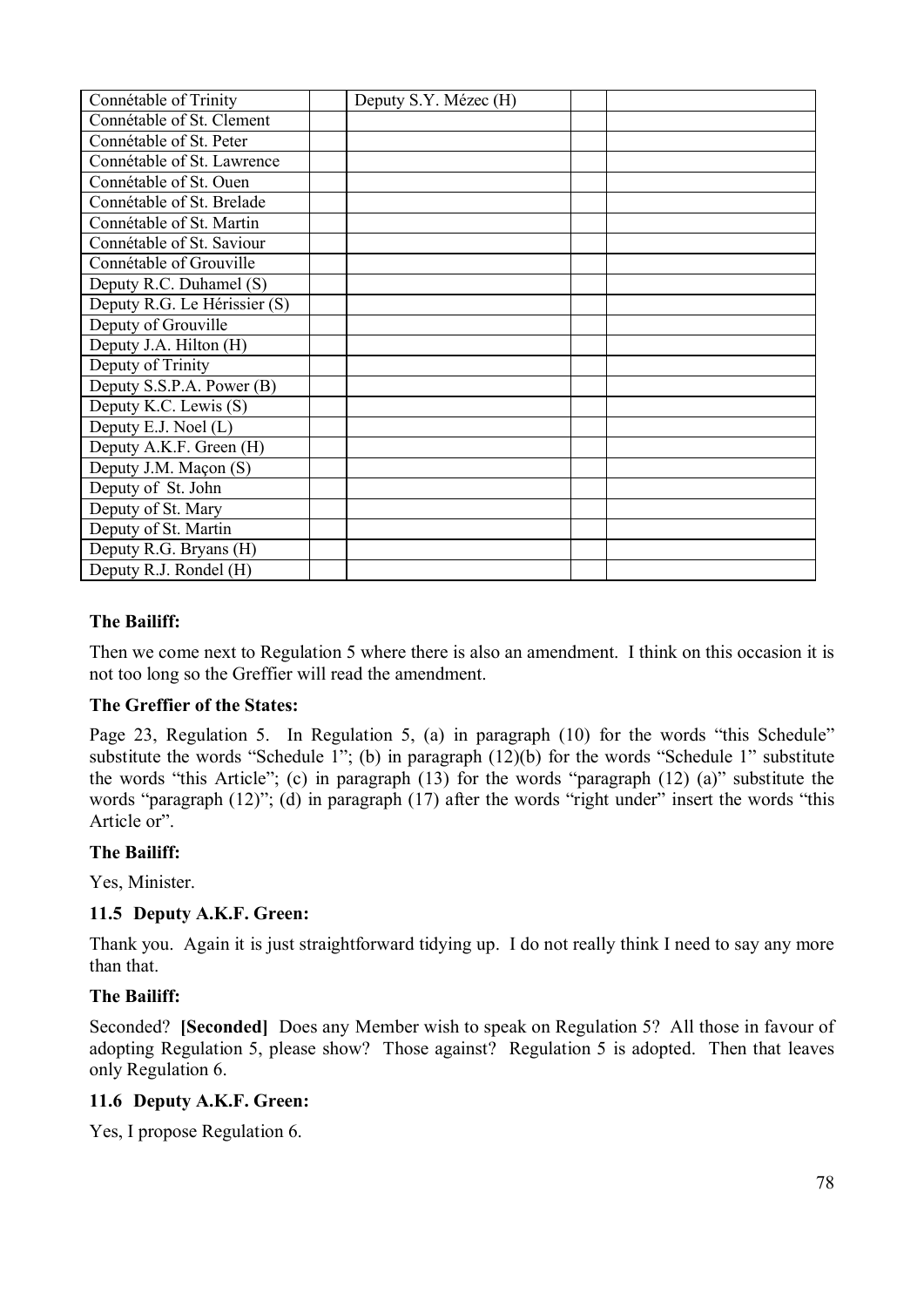Seconded? [**Seconded]** Does any Member wish to speak on Regulation 6? All those in favour of adopting Regulation 6, please show? Those against? It is adopted. Do you move the Regulations in Third Reading, Minister?

#### **Deputy A.K.F. Green:**

Yes, Sir.

### **The Bailiff:**

Seconded? **[Seconded]** Does any Member wish to speak in Third Reading? All those in favour of adopting the Regulations in Third Reading, please show? The appel is called for in relation to the Regulations in Third Reading. I invite Members to return to their seats and the Greffier will open the voting.

| <b>POUR: 31</b>              | <b>CONTRE: 9</b>           | <b>ABSTAIN: 2</b>        |
|------------------------------|----------------------------|--------------------------|
| Senator P.F.C. Ozouf         | Senator S.C. Ferguson      | Senator A. Breckon       |
| Senator A.J.H. Maclean       | Connétable of St. John     | Deputy N.B. Le Cornu (H) |
| Senator B.I. Le Marquand     | Deputy J.A. Martin (H)     |                          |
| Senator F.du H. Le Gresley   | Deputy M. Tadier (B)       |                          |
| Senator I.J. Gorst           | Deputy T.A. Vallois (S)    |                          |
| Senator P.M. Bailhache       | Deputy M.R. Higgins (H)    |                          |
| Connétable of St. Helier     | Deputy G.C.L. Baudains (C) |                          |
| Connétable of Trinity        | Deputy J.H. Young (B)      |                          |
| Connétable of St. Clement    | Deputy S.Y. Mézec (H)      |                          |
| Connétable of St. Peter      |                            |                          |
| Connétable of St. Lawrence   |                            |                          |
| Connétable of St. Ouen       |                            |                          |
| Connétable of St. Brelade    |                            |                          |
| Connétable of St. Martin     |                            |                          |
| Connétable of St. Saviour    |                            |                          |
| Connétable of Grouville      |                            |                          |
| Deputy R.C. Duhamel (S)      |                            |                          |
| Deputy R.G. Le Hérissier (S) |                            |                          |
| Deputy of Grouville          |                            |                          |
| Deputy J.A. Hilton (H)       |                            |                          |
| Deputy of Trinity            |                            |                          |
| Deputy S.S.P.A. Power (B)    |                            |                          |
| Deputy K.C. Lewis (S)        |                            |                          |
| Deputy E.J. Noel (L)         |                            |                          |
| Deputy A.K.F. Green (H)      |                            |                          |
| Deputy J.M. Maçon (S)        |                            |                          |
| Deputy of St. John           |                            |                          |
| Deputy of St. Mary           |                            |                          |
| Deputy of St. Martin         |                            |                          |
| Deputy R.G. Bryans (H)       |                            |                          |
| Deputy R.J. Rondel (H)       |                            |                          |

### **The Connétable of St. John:**

Excuse me, Sir. I had voted against, it is not marked up.

**The Bailiff:**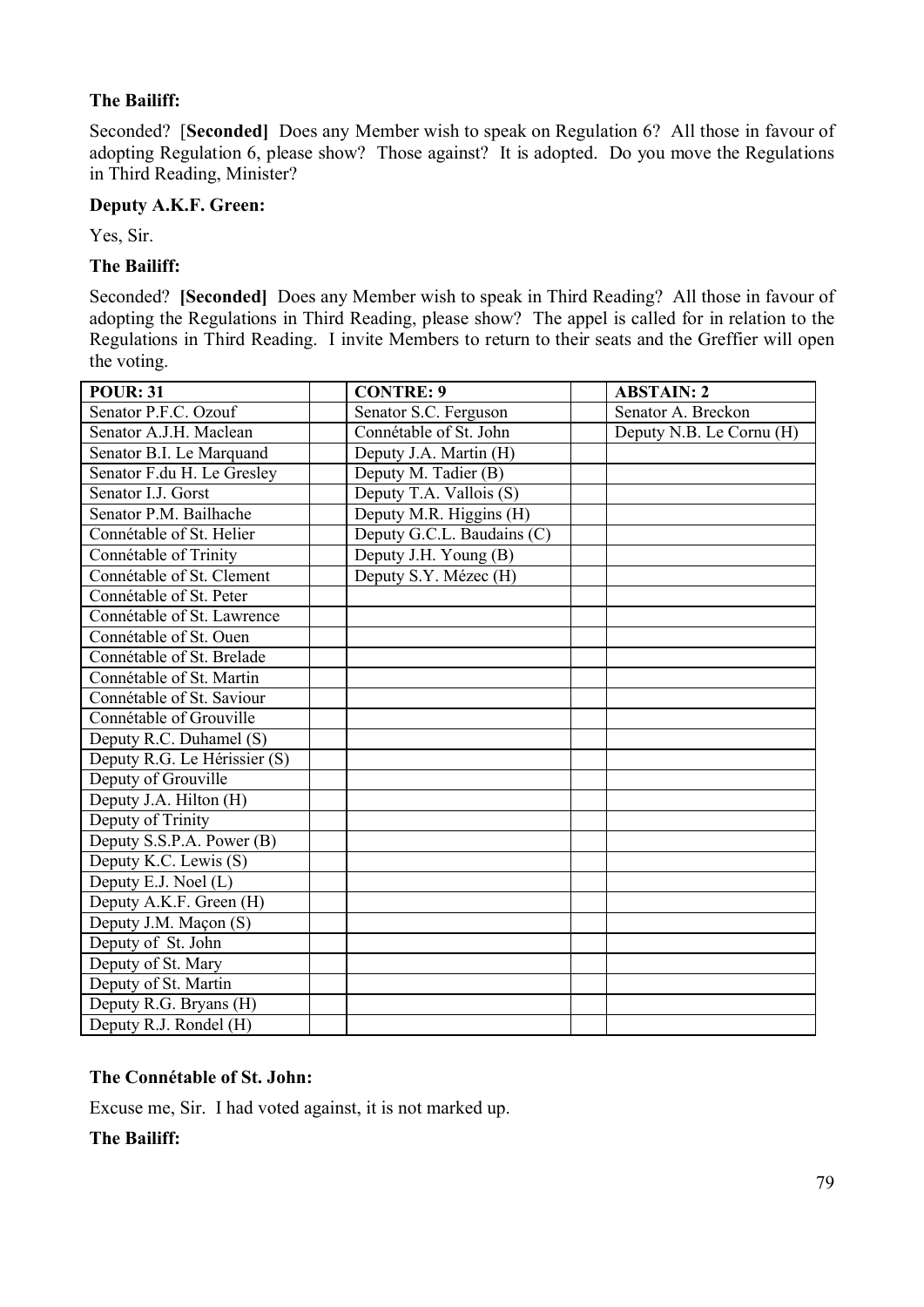You are apparently not recorded as having voted at all.

### **The Connétable of St. John:**

Can we get these systems sorted out, because I have got the **[Laughter]** ... because I have got these binders and you push them forward and you lose your votes?

### **The Bailiff:**

I will certainly ask the system be checked. Very well, the next matter is Projet 59, Housing Transformation Programme: amendment to the Medium Term Financial Plan 2013-2015, lodged by the Council of Ministers. The Greffier advised me you did vote on that one, he was looking at the previous vote but apparently you did vote on that one so your vote has been counted.

### **The Connétable of St. John:**

Can we have what the vote is then, please?

### **The Greffier of the States:**

Contre.

### **The Connétable of St. John:**

No, could we have the numbers that voted because the numbers would be different.

### **The Bailiff:**

Right, the Regulations were adopted in Third Reading: 31 votes pour, 9 votes contre and 2 abstentions.

### **12. Housing Transformation Programme: amendment to the Medium-Term Financial Plan 2013-2015 (P.59/2014)**

### **The Bailiff:**

Yes, now the Greffier was going to read out the proposition but again it is quite long, are Members willing to take this proposition as read? Yes? Who is going to speak to it? The Minister for Treasury and Resources.

# **12.1 Senator P.F.C. Ozouf (The Minister for Treasury and Resources):**

These are proposals which effectively are a consequence of the decisions that I am sure the Minister for Housing is very pleased that we have made. They effectively give effect to the transfer and put in place the financial arrangements. I would like to thank the Assembly for the reduced lodging period for this proposition. As Members will know, there is a 12-week normal lodging period for the M.T.F.P. (Medium-Term Financial Plan) reflecting normally an M.T.F.P. period of time. Normal propositions, other propositions have a reduced period. The test in the Public Finances Law is not that of other propositions, and I hope that, since that request has been made, that Members will agree that it is urgent that we do consider it now, and I am grateful for that permission to do it. Officers from the Treasury and the Housing Department have met with a member of the Corporate Services Panel, the Deputy of St. Ouen, and I know that last Friday the officials met the whole of the Corporate Services Scrutiny Panel to brief them on the amendment, and I do hope that that provided the comfort necessary, and there have been a number of emails to do that. I do want to stress that this is simply not a stand-alone decision. It is not anything that is in isolation or independent. It is required because we have established now Andium Homes, transferred assets to it, and now we now need to make the financial arrangements of net income to reflect the fact that the Housing Department income and expenditure that was previously proved in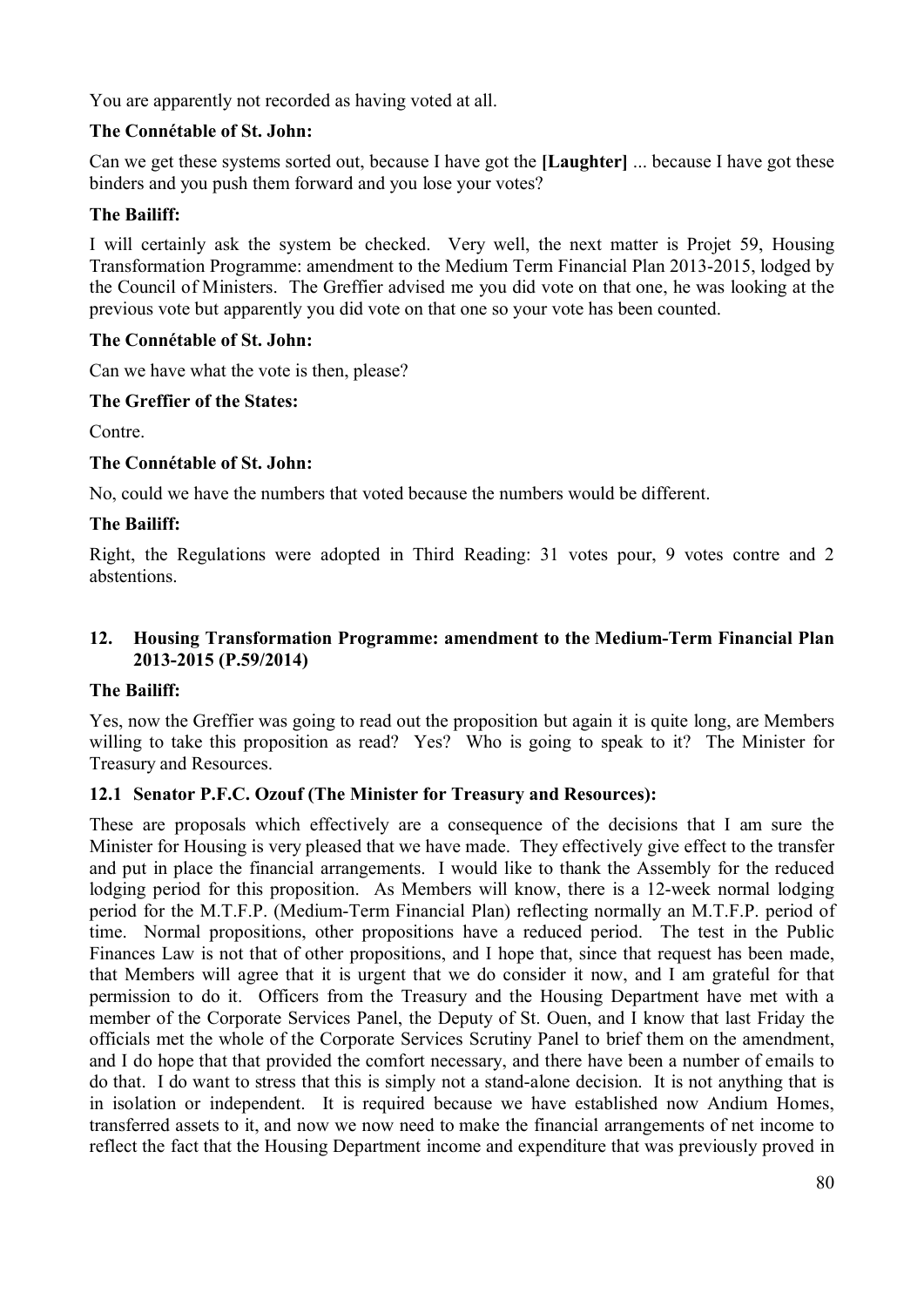the M.T.F.P. needs to be changed. From 1st July, net income and - confusingly perhaps - will be better reflected in the future. Previously, the Housing Department showed effectively a ... or the Minister for Housing showed as a positive negative, which was always quite confusing. The M.T.F.P. now puts all of the right budgets in the right place. It proposes amounts deducted from the Housing Department now reflected in Andium, which will pay across an annual amount. The income for the Minister for Social Security is increased, because there have been certain consequential amendments as a result of that, and, indeed, this is not just a Medium-Term Financial Plan for 1st July this year, but is in subsequent years. I do hope it is clear that it is implementation simply of putting the right numbers in the right places in the right departments, and I will endeavour to answer any questions that Members may have.

# **The Bailiff:**

Is the proposition seconded? **[Seconded]** Does any Member wish to speak on the proposition?

# **12.1.1 Deputy A.K.F. Green:**

I think the Minister for Treasury and Resources has already explained the reasons why it is essential to amend the Medium-Term Financial Plan. I will be brief. I just wanted though to assure Members that, in effect, this proposition is, as the Minister for Treasury and Resources said, an accounting adjustment. Increasing the States income through the contractual payments received from Andium Homes, and also to increase States expenditure through the removal of the annual return from the Housing Department, so it just moves columns. The transfer agreement for which the Minister for Treasury Resources circulated to Members this week will ensure that contractual payments are at the level required continue to be received from Andium Homes.

# **12.1.2 Deputy J.H. Young:**

I just wanted to say that I find it ... it may be an accounting adjustment, but I find - I do not regard myself as thick - but I think it is pretty difficult for me to make an informed decision on such a set of numbers, and obviously when the whole thing relies on the Memorandum of Understanding, which is key to it to it was only delivered last night, I have not had a chance to read it.

# [16:30]

So I think, frankly, long-term financial plans are supposed to be about long-term decisions, not short-term rubber-stamping of immediate decisions in this kind of process, so I am going to abstain on this. I really do not think I can reach an informed decision at all.

# **12.1.3 Senator S.C. Ferguson:**

It has been a matter of concern to my panel and I, that we got the information about: "Please bring this forward" within such a short time before the debate, and, in fact, it came while I was away, and my Deputy Chairman, who unhappily cannot be here today because he is ill, took it up with the Minister for Treasury and Resources. There are a number of questions still that have cropped-up from the various discussions that have been going on during my absence, and the biggest question I suppose is, and I quote here, from the email: "I would be grateful if you would provide details why you, as Minister for the Treasury and Resources Department, require States approval for P.59 before allowing Andium to start trading, as I am struggling to see the link between minor changes to the M.T.F.P. and the establishment of Andium Homes." Obviously, the Minister for Treasury and Resources will explain in his summing up why there was such a rush and everything was dropped on the States at the last minute when these things are important, and, as the Deputy of St. Brelade No. 1 has said, these are all basically affecting long-term decisions, and we cannot just have them dropped on us 10 days before they are going to be debated, particularly when there is a busy week because an extra week has been put in for the States, so I look forward to the Minister for Treasury and Resources explanation.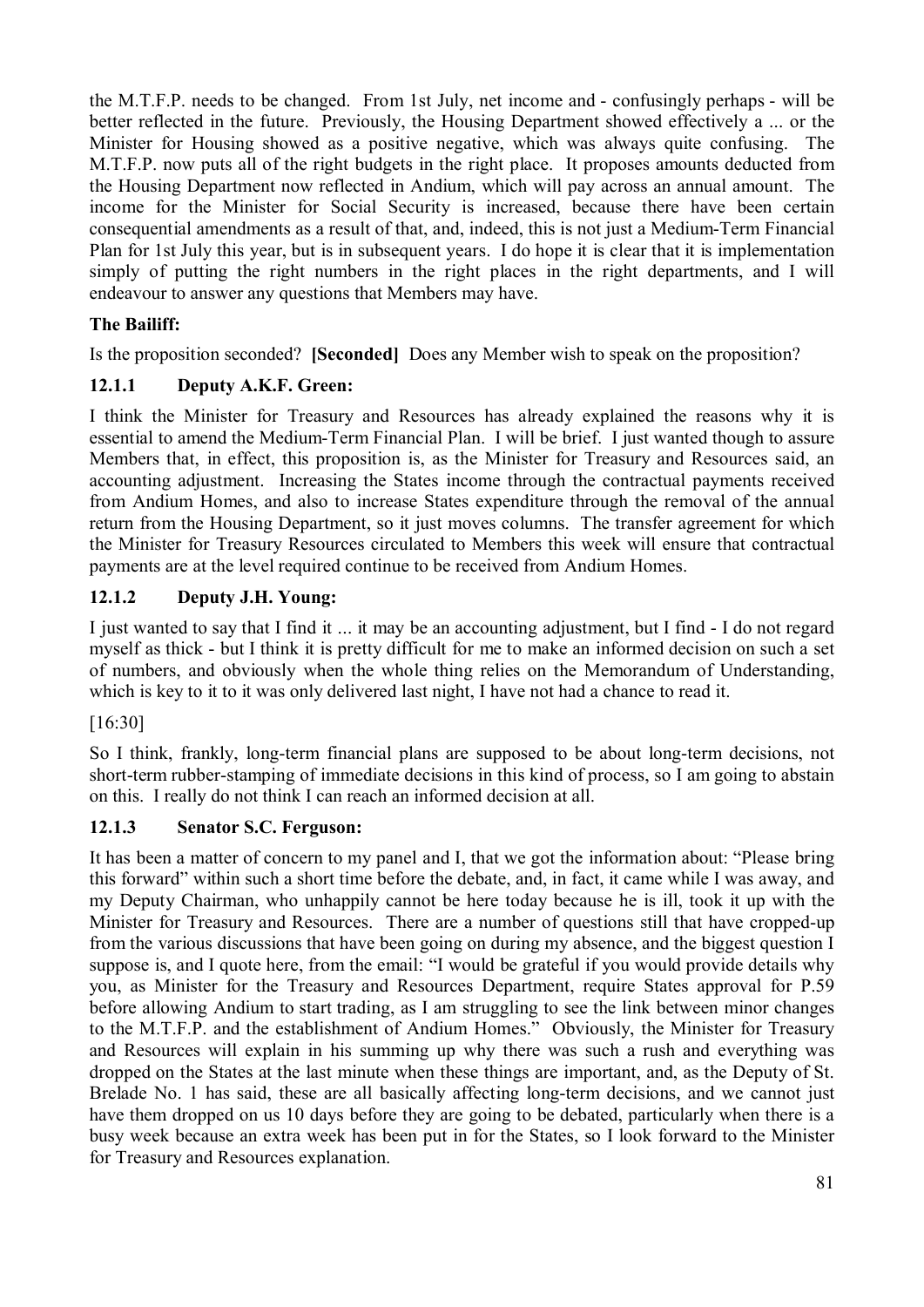Does any other Member wish to speak? I invite the Minister to reply.

# **12.1.4 Senator P.F.C. Ozouf:**

I am going to remain smiling, because it is sometimes a little frustrating to have comments that Deputy Young and Senator Ferguson make, because effectively this is not anything that Members should be concerned about. It is not short-term, as in ... I cannot help but say to Members that we would be criticised if we did and criticised if we did not. If we lodged a Medium-Term Financial Plan amendment prior to having proposed the change for Andium, we would be told that: "Oh, you are proposing financial changes without having given us the transfer agreement." If we had done it the other way around - which is what we did - we are still criticised, and, with the greatest of respect, while still smiling, I do say to you, Senator Ferguson, that this has been flagged originally in the M.T.F.P. It was flagged in last year's budget and has been entirely pre-warned in terms of its consequences. There is nothing additional. There are no additional allocations being made in any different way apart from that which we have already debated, flagged and discussed. And to Deputy Young, he is an accountant, I think, and I think if he does not understand the numbers in the proposition, perhaps he just flicked the pages and he can see a reconciliation, which shows ... and I am sure he has done some double-entry bookkeeping and some reconciliations in his part-time. **[Members: Oh!]** I can get out my calculator and add them up, because I think it is as clear as the day. There is net expenditure. There are 4 schedules, which says "Before" and "After" with the differences set out. It is as clear as daylight, and if Members do not understand the schedules then please tell me what more the Treasury can do to serve Members in terms of clear information. I move the proposition.

### **The Bailiff:**

All those in favour of adopting the proposition?

### **Senator S.C. Ferguson:**

Just a small comment, Sir. Why is the Minister for Treasury and Resources asking the States to approve changes to the M.T.F.P. based on estimates rather than the accurate information that will be available following the production?

### **The Bailiff:**

That is a comment, which you are not allowed to make at this stage of the debate, as you well know.

### **Deputy J.H. Young:**

Am I allowed to say to the Minister for Treasury and Resources, you are quite welcome to have fun at my expense, but I think this is an important matter. These are complex documents and ...

### **The Bailiff:**

Yes, you are not allowed another bash either. **[Laughter]** Very well. The matter before the Assembly is the vote on Projet 59. All those in favour, please show. The appel is called for in relation to Projet 59. I invite Members to return to their seats, and the Greffier will open the voting.

| <b>POUR: 30</b>            | <b>CONTRE: 6</b>         | <b>ABSTAIN: 5</b>       |
|----------------------------|--------------------------|-------------------------|
| Senator P.F.C. Ozouf       | Senator S.C. Ferguson    | Senator A. Breckon      |
| Senator A.J.H. Maclean     | Connétable of St. John   | Deputy M. Tadier (B)    |
| Senator B.I. Le Marquand   | Deputy J.A. Martin (H)   | Deputy T.A. Vallois (S) |
| Senator F.du H. Le Gresley | Deputy G.P. Southern (H) | Deputy J.H. Young (B)   |
| Senator I.J. Gorst         | Deputy M.R. Higgins (H)  | Deputy S.Y. Mézec (H)   |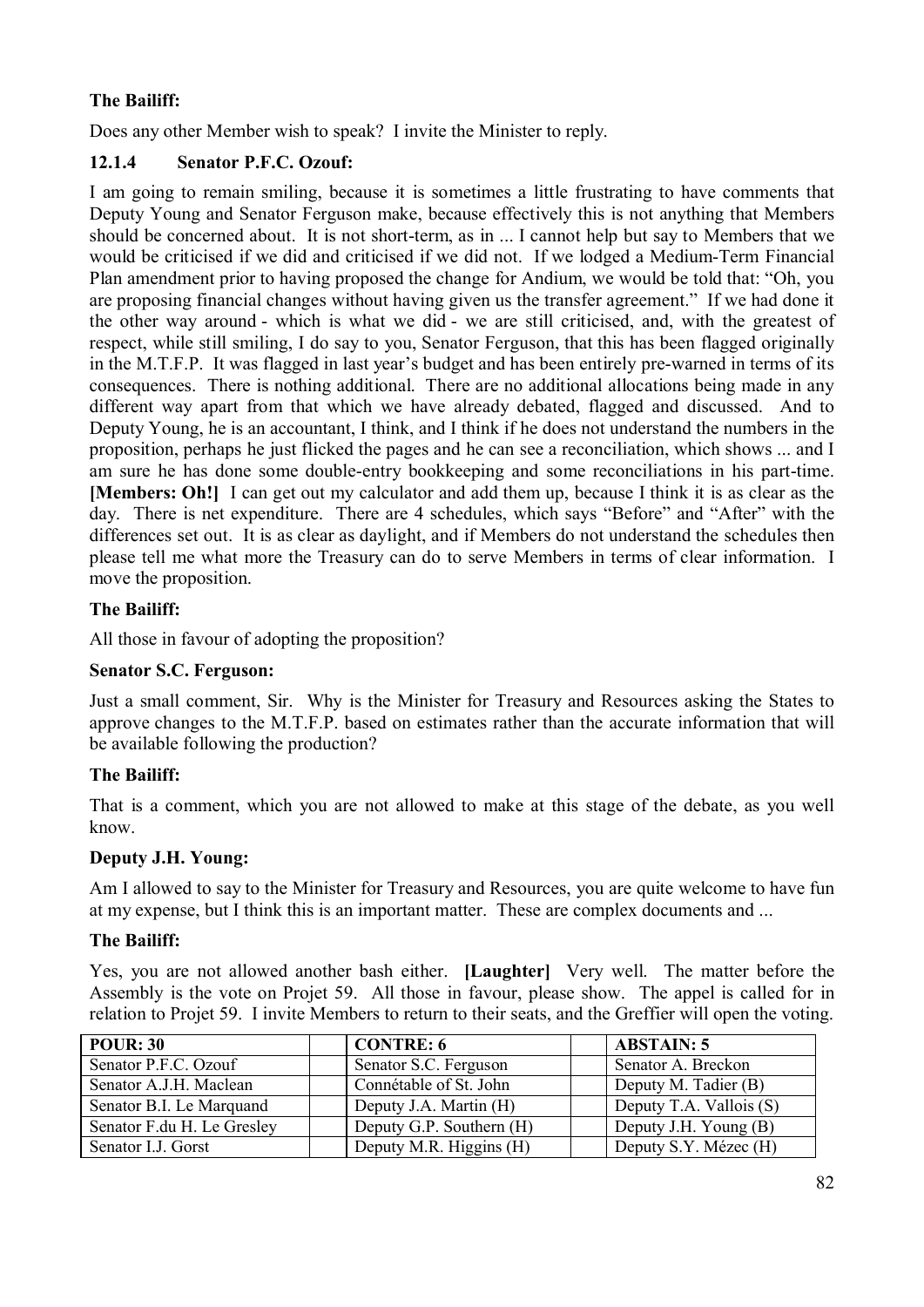| Senator P.M. Bailhache       | Deputy G.C.L. Baudains (C) |  |
|------------------------------|----------------------------|--|
| Connétable of St. Helier     |                            |  |
| Connétable of Trinity        |                            |  |
| Connétable of St. Clement    |                            |  |
| Connétable of St. Peter      |                            |  |
| Connétable of St. Lawrence   |                            |  |
| Connétable of St. Brelade    |                            |  |
| Connétable of St. Martin     |                            |  |
| Connétable of St. Saviour    |                            |  |
| Connétable of Grouville      |                            |  |
| Deputy R.C. Duhamel (S)      |                            |  |
| Deputy R.G. Le Hérissier (S) |                            |  |
| Deputy of Grouville          |                            |  |
| Deputy J.A. Hilton (H)       |                            |  |
| Deputy of Trinity            |                            |  |
| Deputy S.S.P.A. Power (B)    |                            |  |
| Deputy K.C. Lewis (S)        |                            |  |
| Deputy E.J. Noel (L)         |                            |  |
| Deputy A.K.F. Green (H)      |                            |  |
| Deputy J.M. Maçon (S)        |                            |  |
| Deputy of St. John           |                            |  |
| Deputy of St. Mary           |                            |  |
| Deputy of St. Martin         |                            |  |
| Deputy R.G. Bryans (H)       |                            |  |
| Deputy R.J. Rondel (H)       |                            |  |

#### **13. Housing Transformation Programme: Memorandum and Articles of Andium Homes Limited (P.60/2014) - proposition of Senator P.F.C. Ozouf under S.O. 26(7) to allow lodging period to be reduced**

### **The Bailiff:**

Very well. The next matter is Projet 60, Housing Transformation Programme: Memorandum and Articles of Andium Homes Limited lodged by the Council of Ministers. I am going to ask the Greffier to read the proposition if it is a short one. Yes, it is. Then there is a preliminary request, which the Minister for Treasury and Resources or Chief Minister will need to make to allow this to be debated, because it was lodged on 24th April so it cannot be debated until tomorrow unless the States agrees to reduce the lodging period, so, first of all, can we read it out please, Greffier?

### **The Greffier of the States:**

The States are asked to decide whether they are of opinion - in accordance with paragraph (a)(iv) of P.33/2013: "The Reform of Social Housing" and section 3.39 of the accompany report of the Council of Ministers dated 4th March 2013 approved by the States on 16th May 2013, to approve the Articles of Association and the Memorandum of Association for Andium Homes Limited, as set out in the attached appendices.

# **13.1 Senator P.F.C. Ozouf (The Minister for Treasury and Resources):**

I think we were expecting for this to be a much longer sitting than planned, and, in view of the approval of the Assembly of the other arrangements for Andium, this would need to also stand alongside it. I would not want to leave the Andium without the Memorandum of Articles of Andium being approved, and so I ask Members if they would be willing to bring it forward so that we can discharge this matter today.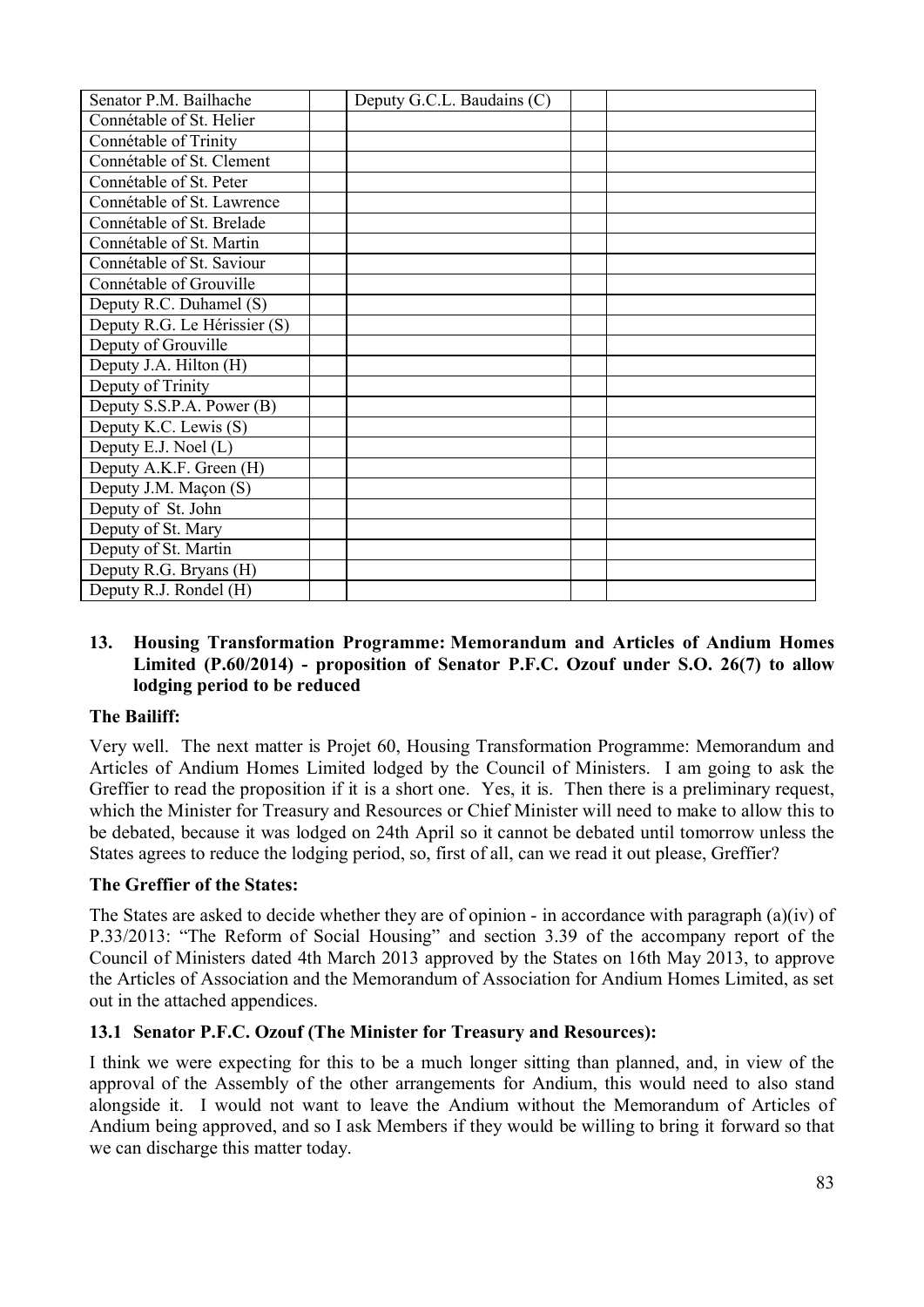If I can just remind Members, the Standing Order has been changed as a result of a recent decision. It now reads: "The States may reduce a minimum lodging period for a proposition if they are of the opinion it is in the public interest to do so."

# **13.1.1 Deputy G.P. Southern:**

I have deep reservations about rushing this through at this stage. It seems to me that this document has to be read in conjunction with the 2 documents that were sent out last night, and I am afraid that, even with my large brain, I cannot take in 2 quite heavyweight documents within a few hours of having to debate them. **[Laughter]** I would suggest not only that we either put this off until tomorrow, but we could put it off until the 17th and we have time to look at all 3 documents. Two of them do not require absolutely our blessing, but nonetheless this one does, and I think it needs to be read in conjunction with the other 2, and I do not think less that 24 hours' notice of the other 2 documents is a sensible way to proceed, so I would be looking to put it off until we have time to understand the whole of these 3 documents and what they mean, because otherwise we may as well just not read them at all. Just keep them closed, and we will just vote on it. I exaggerate a little, but I think we need time to visit the entire package.

# **13.1.2 Deputy A.K.F. Green**

I consider this to be not only in the public interest but in the interest of getting work done in this Assembly. We have a simple choice before us. We agree to debate it now so that we can get on, in the public interest, with the work to set Andium Homes up and allow the staff to get on with that, or we can come back tomorrow and debate it then, but I think I would prefer to do that now, debate it now, discuss it now, and take away the uncertainty from the staff.

# **13.1.3 Deputy T.A. Vallois:**

As you stated, the Standing Order requires the public interest, and I would ask what is the difference if we were to debate it today or 17th June - in 2 weeks. It is still before 1st July of which the States Assembly has just agreed is when the incorporation of the company will happen, and I am quite shocked by the Minister for Housing saying: "Let us get on and do the work." If it was that urgent, then why was it not lodged earlier for us to debate it in an appropriate manner and appropriate time, and with the supporting information provided in an appropriate manner, and not the night before the debate? I think there needs to be more sufficient argument in terms of the public interest test, and sufficient reasoning as to why 2 weeks. It is such bad timing for us to go ahead and debate this. I am sorry, but I do not think there has been sufficient argument so far to agree to raise the Standing Order.

# **13.1.4 Deputy J.H. Young:**

I think, from my point of view, it would give us all a chance to digest the Memorandum of Understanding, which was only sent around last night, which seems to be fundamental to the whole arrangement on which nearly all the answers coming from the Ministers have said: "Do not worry. It all will be all right, it is in the Memorandum of Understanding." I do think we should have a chance to reflect on that, and I am hoping that document goes in the public domain as well.

# **13.1.5 Deputy M.R. Higgins:**

I am also going to urge delay. (1) I have not received that document, because I have trouble getting States emails; and, (2) the Strategic Business Plan for the housing development has not yet come to Members and, I believe, mentions - so I have been told - in the Memorandum. If you have not got that document, and have not even sent it out yet, what hope have we got to understand the whole? I would strongly urge Members, let us put it off to the 17th. It is not going to delay, as Deputy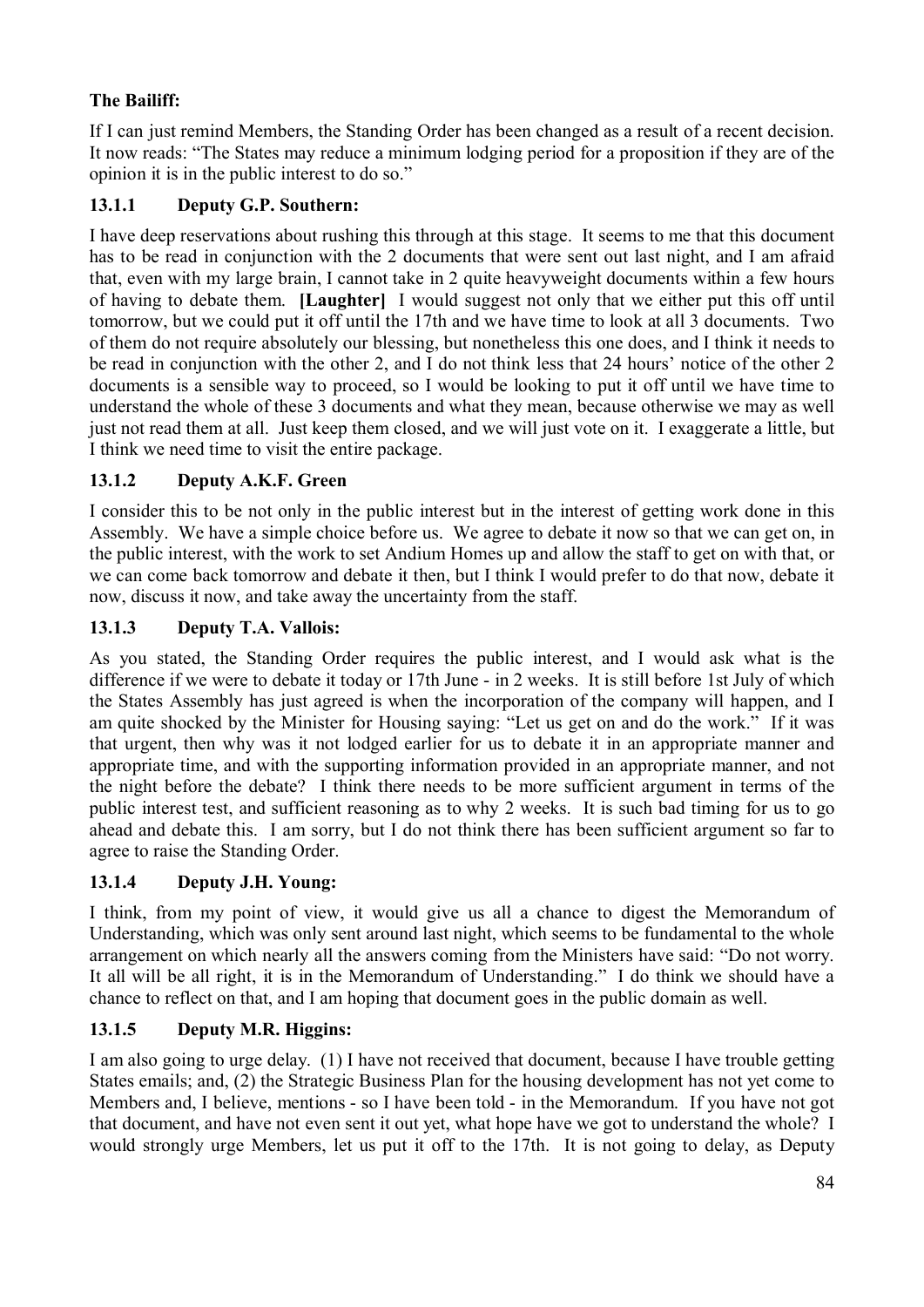Vallois has said, and it will be done before the incorporation of this company. Let us do things properly. Instead of being the rubberstamp that this Assembly is reputed to be, let us do our research and vote accordingly.

# **13.1.6 Deputy G.C.L. Baudains:**

As the information other Members are referring to, I believe, only went out at about 10.00 p.m. last night, I just wonder how many Members have seen it.

# **13.1.7 Deputy M. Tadier:**

I think the Chief Minister is holding off. The default position as it remains is that this is not eligible to be debated. Standing Orders are there for a reason, and it is quite interesting that there were only 30 Members in the Assembly at the end of the last sitting when P.P.C. (Privileges and Procedures Committee) brought these through, and there was a big debate of course about whether or not even the Standing Order should be amended, and it was decided not universally that it should be the case, because the definition of "public interest" of course is subjective, so, as things stand, it is not for us, as an Assembly, it is not for us here to make the case as to why this is not in the public interest. It is for the proponents of this proposition now to tell us why the overriding public interest is in favour of moving away from the normal lodging period, away from giving States Members an adequate time to look at the document, and to make an informed decision why that is in the public interest, and not the other way round. That has to be countered by what I believe is the overriding public interest. It is the presumption in which Standing Orders and the spirit in which Standing Orders are written are also in the public interest, and it is that every Member of this Assembly is given adequate and sufficient time, first of all, to make correct decisions, but also for general decorum, so that you cannot simply come along, lay documents which people have not had the time to read. That is the public interest. That is the presumptive public interest position. That is the default position, and, from what I can see, the other argument does not override that default position of the public interest test, so we should not accept that, and it does set a dangerous precedent, which I suggest will not be necessarily applied evenly, and if it means that we can come back (a) either tomorrow, or preferably in 2 weeks' time when Members do feel satisfied that they can act in the public interest with a clear conscience, that is the correct decision to make. It should not simply be about convenience, and we tamper with Standing Orders at our peril.

# **13.1.8 Senator I.J. Gorst:**

It is unfortunate that this has not been lodged sooner, because then we would not be having this difficult debate now.

# [16:45]

The Council of Ministers are asking whether Members would prefer to take this particular item this afternoon or to come back tomorrow morning. There are a number of public interest arguments that could be run about the work that Members of this Assembly could be doing in the public interest tomorrow, or they could continue their work in the public interest in this Assembly tomorrow. These are the difficult arguments that we had when we were trying to amend Standing Orders. They are always difficult. It is right that the Assembly makes the final decision. The choices, as I see it, are these. We either take this item now or we come back in the morning and take it, because the Housing ... the Senator is shaking her head. That is the decision that we are taking.

# **The Bailiff:**

The position, I think, that we need to take is, depending on the outcome of this vote, it would be open to any Member to then bring a proposition about notice that this matter be deferred until the next sitting, so it is not necessarily a choice between tomorrow and today.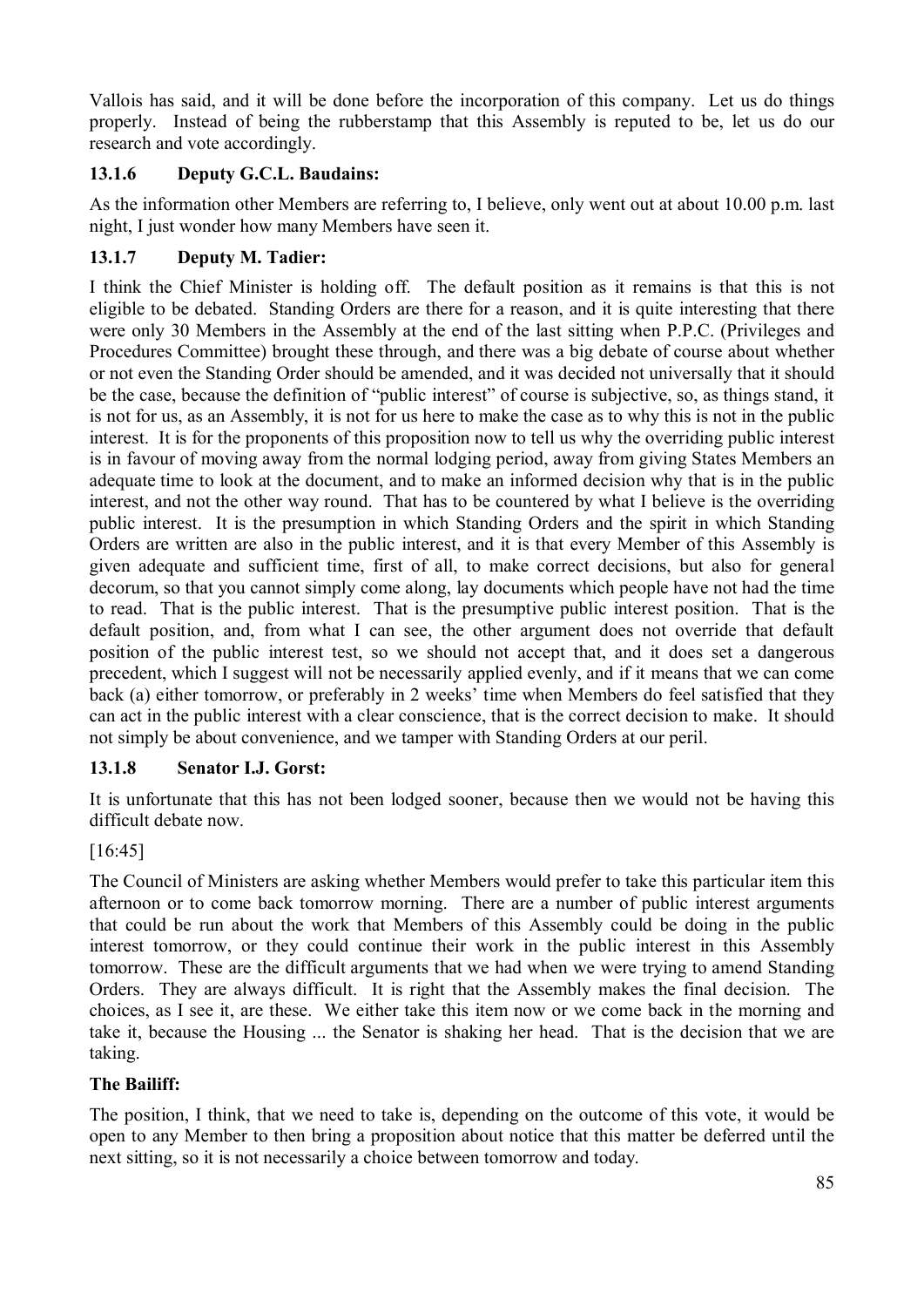### **Senator I.J. Gorst:**

That, of course, is what may happen after this vote has taken place, but surely this vote is about today or tomorrow, and then we may have another vote about whether it is tomorrow or the 17th.

#### **The Bailiff:**

Yes, I suppose Members were thinking they might be interested to hear from you as to whether it could be put off for 2 weeks because that might not ...

#### **Senator I.J. Gorst:**

Members will have heard from the Minister for Housing that this is an important piece of delivering on the Strategic Plan, and the department need to have certainty about what is happening and whether their start date can be confirmed in July, and they need as much certainty as possible, and that was the argument that I made in asking Members to deal with the previous item outside of the normal M.T.F.P. lodging period, and I think we have made the generality of the decision. These are important decisions, and it would be far preferable for Members to continue to make those decisions at this sitting, be it today or tomorrow, to allow the department to move forward into actual transfer and operational mode in the way that we have already indicated that we want them to do. Thank you.

### **Deputy M.R. Higgins:**

A point of clarification from the Chief Minister. Will we have the Strategic Business Plan in time for tomorrow? No? In which case why are we debating it?

#### **13.1.9 Deputy J.A. Hilton:**

Can I just remind Members that it has always been agreed that the House was always going to sit for 3 days this week **[Approbation]** and this item was scheduled to be debated tomorrow, and there has always been an agreement, within the Assembly, that if we are sitting for 2 or 3 days, that we normally adjourn at 5.30 p.m. anyway, because we know we are coming back the next day, and, even if we started; even if Members agreed to lift Standing Orders, which I do not think they probably will, we would never have finished the debate anyway, so why does not everybody agree to conduct the business, adjourn, and come back tomorrow? **[Approbation]**

### **The Bailiff:**

Very well. Is there anything else that can be said on this matter before calling on the Minister to reply?

#### **13.1.10 The Connétable of St. John:**

Yes, Sir **[Laughter]** there definitely is. The Council of Ministers do not help themselves. In a lot of these items, we have it, time and time again, they give us information at the last, 11th hour and the 59th minute, as has happened here. We got through the agenda that much earlier. They had anticipated maybe we are going to be here tomorrow. Will you learn, Chief Minister and the Council of Ministers; will the Chief Minister learn, and the Council of Ministers learn, let us have the paperwork, all of the paperwork, in good time, not, as we often see reports coming in the night before and so on. That is all I have to say, but I hope the Chief Minister will learn from this, but I doubt if he will.

### **The Bailiff:**

Very well. I invite the Minister for Treasury and Resources to reply if he wishes.

### **13.1.11 Senator P.F.C. Ozouf:**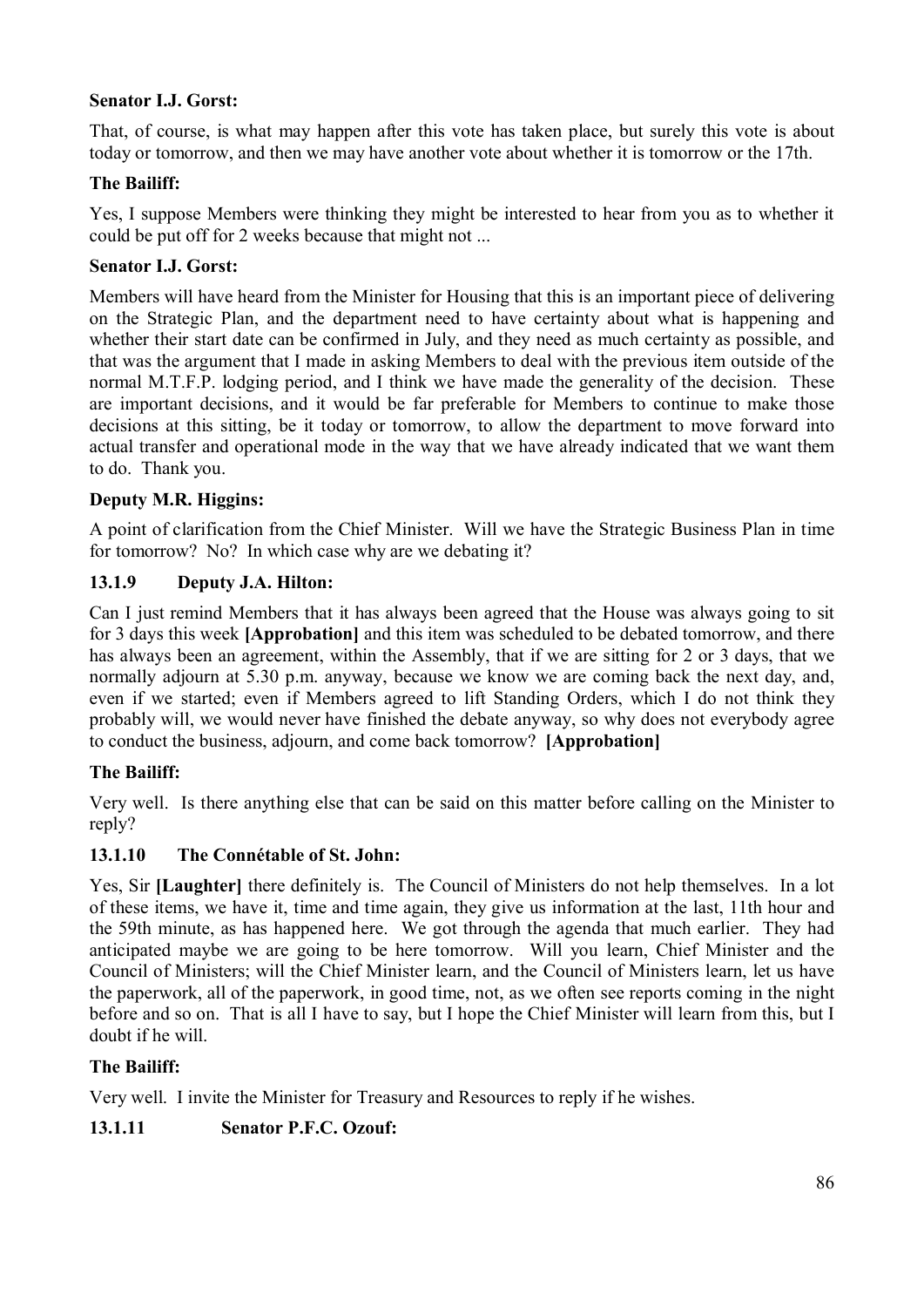I think Deputy Hilton has made some helpful observations, and if it is the will of the Assembly, provided we are going to come back tomorrow if this debate is going to last more than 40 minutes on what is effectively the Memorandum and Articles. Members have had them for 6 weeks less one day, and, yes, there was some information that was sent which is not the subject of States approval, and it is being worked on, but certainly it is up to Members. Members perhaps do not have to read emails, and look at emails and work, as we all have to do, in order to look at lastminute information. We have to do this sometimes. That is the business of work. This is a oneday lifting. I am just looking at the Chief Minister. Does he wish us to maintain, or shall we come back tomorrow morning? What I will do is I will maintain the proposition, and see how Members wish to start. We can start this today. If we are not going to finish it, then we will come back tomorrow. The Members have had further information. I can answer any questions. Nothing that has been sent overnight is going to change the Memorandum and Articles. Those are subsequently sent for information, and we are perfectly capable of answering questions on these issues. It is difficult to criticise Ministers, but this is Ministers doing their job and meeting deadlines. I politely suggest, if the debate goes on until tomorrow, that is fine, but I maintain the proposition to lift Standing Orders one day short of 6 weeks in order to allow us to carry on with the implementation, and, no, this cannot be put off for 2 weeks, because otherwise we will not have a board. What the proposition is effectively doing is appointing the board members, the directors, and I am afraid 2 weeks' time is not sufficient for that. We need to deal with these matters, and we need to deal with proper incorporation matters, and I ask Members to please allow a one-day reduced lodging period for these matters so that the debate can commence.

#### **Deputy M. Tadier:**

Sir, may I ask for clarification? Will the Minister give an assurance that if a Back-Bencher in future is in the same position ...

#### **The Bailiff:**

That is not for clarification, Deputy. Thank you very much. **[Laughter]** It has nothing to do with the speech that has just been made whatsoever. The matter before the Assembly then is whether to shorten the minimum lodging period to allow the debate to begin today. Is the appel called for? Yes, the appel is called for then, so if you want to shorten it, you vote pour. If you do not, you vote contre, and the Greffier will open the voting.

| <b>POUR: 22</b>            | <b>CONTRE: 19</b>            | <b>ABSTAIN: 0</b> |
|----------------------------|------------------------------|-------------------|
| Senator P.F.C. Ozouf       | Senator A. Breckon           |                   |
| Senator A.J.H. Maclean     | Senator S.C. Ferguson        |                   |
| Senator B.I. Le Marquand   | Connétable of St. Lawrence   |                   |
| Senator F.du H. Le Gresley | Connétable of St. Saviour    |                   |
| Senator I.J. Gorst         | Deputy R.C. Duhamel (S)      |                   |
| Senator P.M. Bailhache     | Deputy R.G. Le Hérissier (S) |                   |
| Connétable of St. Helier   | Deputy G.P. Southern (H)     |                   |
| Connétable of Trinity      | Deputy of Grouville          |                   |
| Connétable of St. Clement  | Deputy J.A. Hilton (H)       |                   |
| Connétable of St. Peter    | Deputy M. Tadier (B)         |                   |
| Connétable of St. John     | Deputy T.A. Vallois (S)      |                   |
| Connétable of St. Brelade  | Deputy M.R. Higgins (H)      |                   |
| Connétable of St. Martin   | Deputy J.M. Maçon (S)        |                   |
| Deputy J.A. Martin (H)     | Deputy J.H. Young (B)        |                   |
| Deputy of Trinity          | Deputy of St. Mary           |                   |
| Deputy S.S.P.A. Power (B)  | Deputy of St. Martin         |                   |
| Deputy K.C. Lewis (S)      | Deputy R.J. Rondel (H)       |                   |
| Deputy E.J. Noel (L)       | Deputy N.B. Le Cornu (H)     |                   |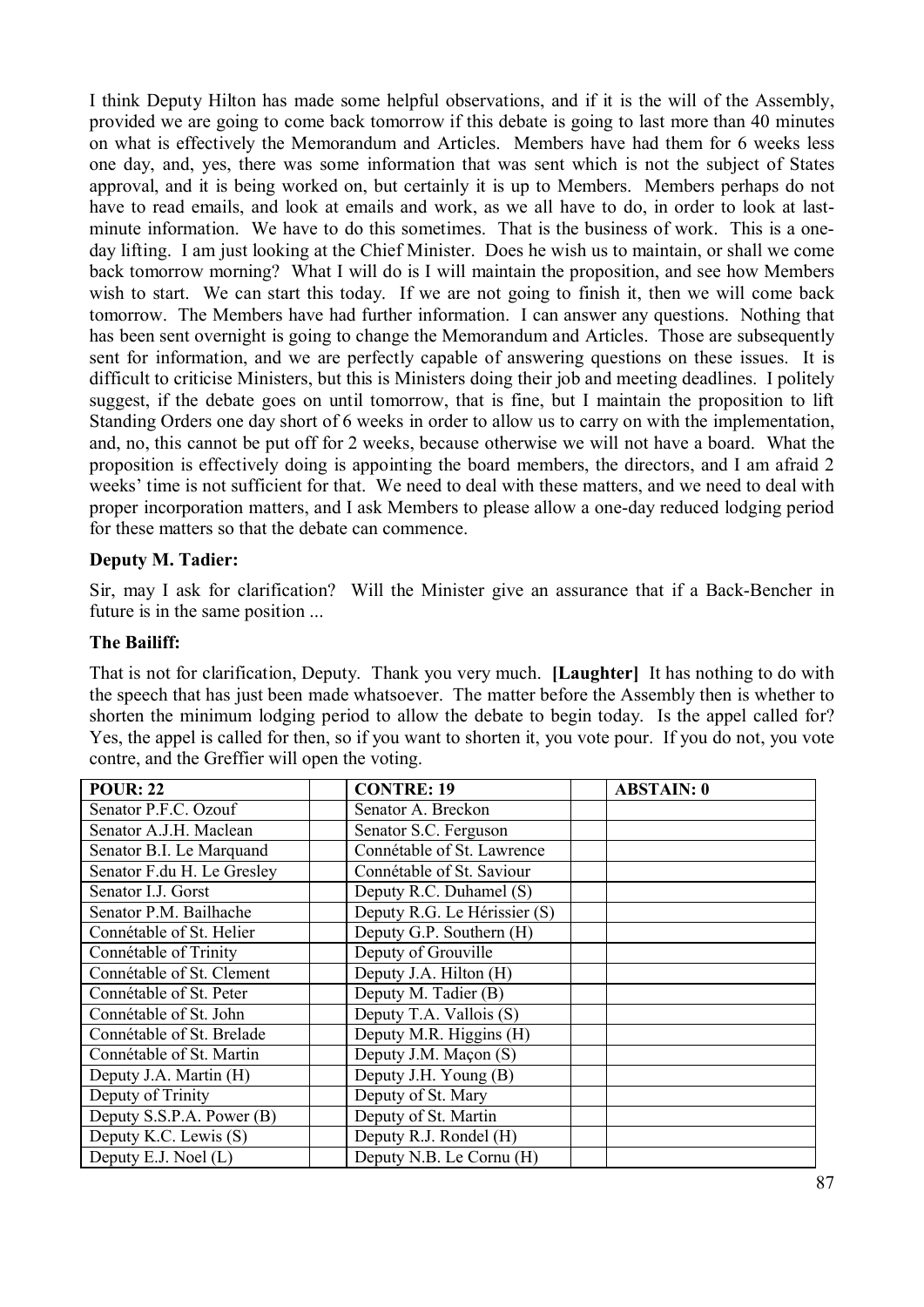| Deputy A.K.F. Green (H)    | Deputy S.Y. Mézec (H) |  |
|----------------------------|-----------------------|--|
| Deputy G.C.L. Baudains (C) |                       |  |
| Deputy of St. John         |                       |  |
| Deputy R.G. Bryans (H)     |                       |  |

Very well. The Greffier has read the proposition, so I invite the Minister to propose it.

#### **13.2 Housing Transformation Programme: Memorandum and Articles of Andium Homes Limited (P.60/2014)**

#### **13.2.1 Senator P.F.C. Ozouf:**

This is the proposition to approve the Articles of Association and Memorandum of Association of Andium Homes Limited. These are needed to formally establish the company, and, if approved, will then be signed by the Minister for Treasury and Resources on behalf of the States as the guarantor. In simple terms, the Memorandum of Association sets out the powers of Andium, as well as its objectives. The Articles of Association are essentially the rules of the running of the company that the directors and its officers have to agree to. Both documents have been based on those that have been in place for other States incorporated businesses, such as Jersey Post. These have been tried and tested, and provided a firm basis for developing the documents that Members have before them today. I am grateful for the one-day reduced lodging period. These documents are perhaps somewhat different in some respects, because Andium Homes is not a postal provider or a telecoms provider, but a provider of affordable homes. Members, quite rightly, will have wanted to see safeguards in place because of this very important element in the States policy objectives and its service deliveries, so I would point out perhaps particularly 2 matters. First, I would refer Members, if I may, to Articles 16 and 17 of the Articles of Association, which permit the guarantor to give directions if a matter material to public interest has arisen and it is appropriate to do so. This means that the guarantor shall be entitled to give the directors of Andium Homes Limited directions to refrain from doing a particular thing, or to do a particular thing which directors have the power to do. The directors of Andium Homes shall be bound to comply with such a direction. The second thing I would draw Members' attention to is that the guarantor will be able to nominate a guarantor appointee on the board of directors, which means the Minister for Treasury and Resources acting on behalf of the States as guarantor will maintain a positive overview of the activities of the board and the company, and I do not imagine that there is going to be any difference. This is a similar issue, for example, that there is another director on S.o.J.D.C. (States of Jersey Development Company). I do not regard that director as any different because of the excellent relationship between companies such as S.o.J.D.C. and the Treasury, and I have no doubt we have already had the benefit, I am pleased to say, of meeting the board, and I am quite sure that the board and the Treasury are going to, with the Minister for Housing, enjoy a good and positive relationship. The overall documents provide the suite of governance and contractual arrangements that allow appropriate oversight and ongoing management of Andium Homes. They recognise the ongoing relationship and particularly the responsibilities. A Member said in one of the earlier debates that there is no longer going to be a Minister for Housing. The memorandum before Members clearly sets out the role of the Minister for Housing and the framework for ongoing co-ordination and co-operation of Andium Homes through the Treasury, with the Minister for Housing's policy objectives. In establishing Andium Homes, and managing the ongoing relationship, we have got the benefit of experience and lessons that we have learnt with the oversight arrangements for other States entities, and that is why I believe that the memorandums themselves are robust and fit for purpose, and I am pleased to commend them to the Assembly. Also, of course, the individual members of the new entity, which have been previously brought to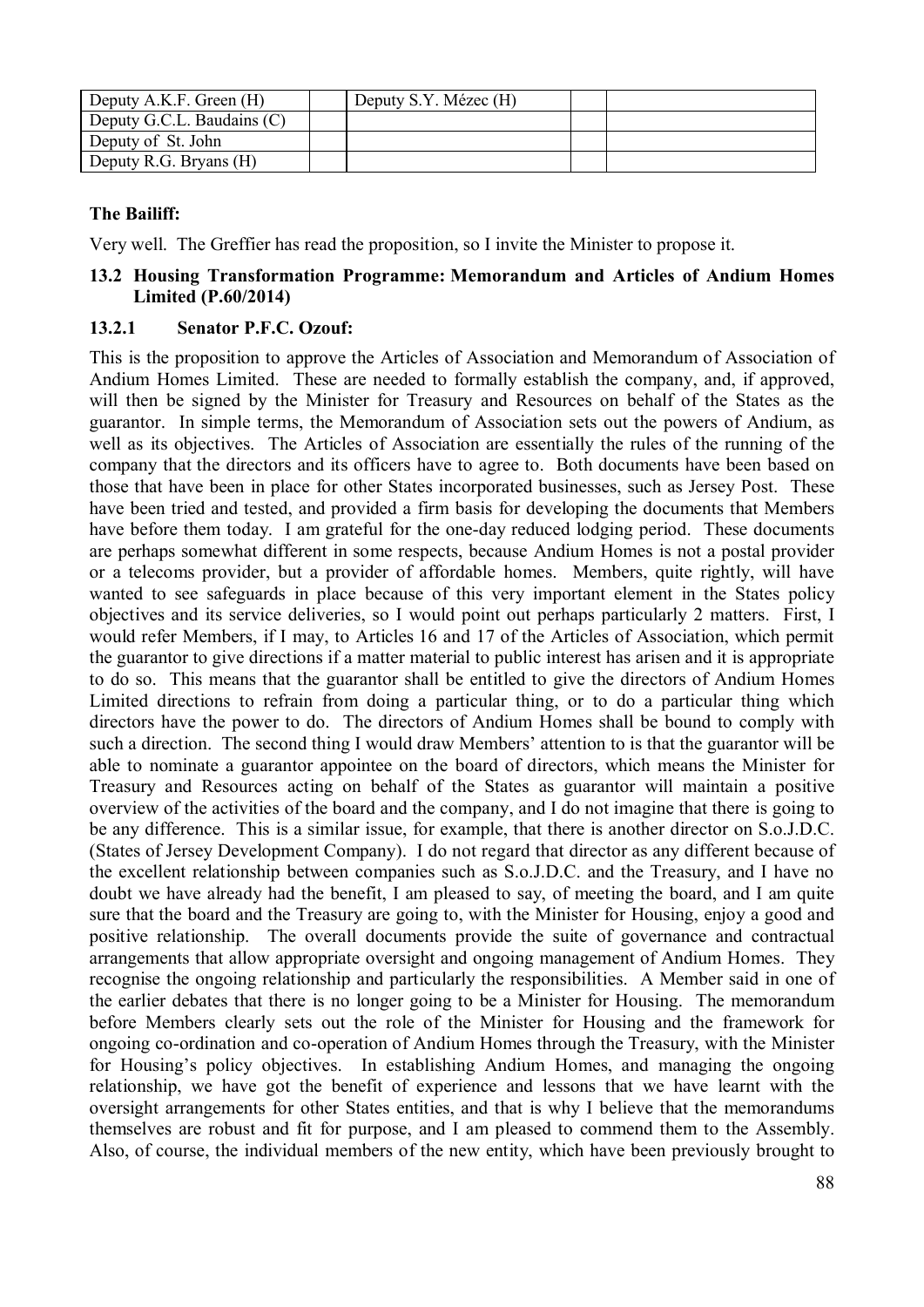the Assembly by the Minister for Housing, they are set out in terms of their length of service in terms of the amendment. It is important that the new entity does have now no longer shadow board members, but directors that are going to discharge those functions. I also, for Members' information, have sent Members the Memorandum of Understanding that is also going to be signed subsequently to this decision. This has been sent out for Members' information. I have not had any questions from the original proposition from any Members and I do not know whether the Minister for Housing has either, so clearly the Memorandum and Articles, I have had no questions at all from any Members about that. So I am pleased that that is the case. If there are questions in relation to the Memorandum of Understanding that Members want after this formalisation of the Articles, then of course the Minister for Housing and I will answer them. The Memorandum of Understanding and the transfer agreement is not approved by the Assembly. It is there for information and similarly there is no approval of the business plan, but it is going to of course be the subject of discussion with the Minister for Housing and the Board. Of course there is going to be nothing surprising in any of that because the business plan is going to effectively implement the will of the Assembly in relation to the delivery of all social housing. It is a mechanical document. I know Members like perhaps to deal with some detail but a business plan and an operational plan is effectively not policy but operational matters. It is operational matters in respect of Andium that is going to be required to put in place all of the regeneration and the upgrading of standards of all of the estates that have been previously set out. More than happy to answer any questions Members may have. I move the proposition.

### **The Bailiff:**

Is the proposition seconded? **[Seconded]**

# **13.2.2 Deputy C.F. Labey of Grouville:**

I have kept my questions and wishes for clarification on this document to now - for this Assembly that is why the Minister has not heard from me before. I am broadly happy with it but there are a few issues that I would like him to clarify. They are the 2 Articles that he brought attention to, which was Article 16, and I was reassured this afternoon to hear the Attorney General say that the Minister for Treasury and Resources can give direction to the company.

### [17:00]

But I notice from Article 16 it is only in "material public interest" and I would like the Minister to explain why it is just "material public interest" and if that has got to be qualified before any direction can be given to the company. I would also like the Minister to explain exactly how the company is going to be accountable to the Minister and accountable to the States of Jersey, and what mechanism we are going to have to see how they are being accountable to us. I am disappointed that we have no business plan before us, and I would like the Minister to set out a timeframe as to when we might see it and when it can be brought to this Assembly so Members can consider the document. Could the Minister also in his summing up please explain the process that is going to be gone through to appoint the Minister's appointee, and if that will be a proper process through the States Employment Board or how that person is going to be chosen for his duties? That is all, thank you.

# **13.2.3 Deputy G.P. Southern:**

Yet again the Assembly does not cease to amaze me. We have now invented a new way of doing things, which is to vote on something and then find out about it afterwards, investigate it afterwards, and will answer any questions afterwards. That is a wonderful way to do things. It is back to the old days of: "Trust me." We were given about 17 hours to read about 250 kilobytes of information that came last night, which are intrinsically linked into the document we are supposed to have read and understood and asked questions about today. I will be asked to vote upon that. In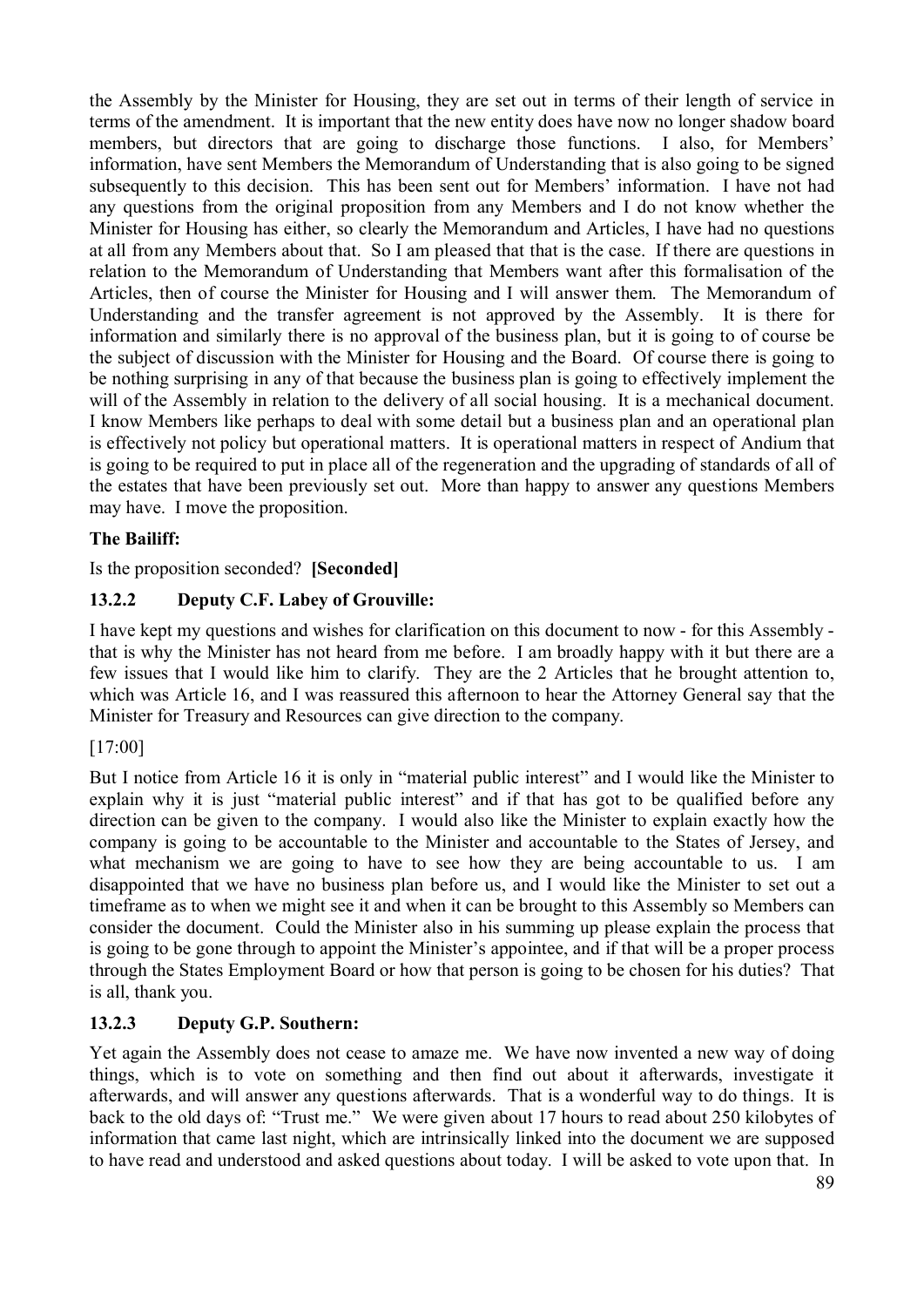addition to that 250 kilobytes of information that we received with 17 hours' notice, which dips into what we are voting on, is a third document, the Strategic Business Plan, which we are told: "Despite the Strategic Business Plan elements", "strategic", get it? We are told that is purely operational. It is just detail. "Trust me, I know what I am doing, I am a Minister." Good grief. Then the Minister for Treasury and Resources suggested that because he had received no questions on the documents he circulated with 17 hours' notice that means everybody must have completely understood it. It might mean that people have not had time to understand it and asked the questions. That could be possible. But that is what we are doing. I do not know about other Members but in those circumstances I have absolutely no option not to vote for this, not to abstain, but to vote against this because it is a completely dangerous, fanatical way of doing business. Vote first, and get the information later. Understand later. That is an absolute nonsense and it is very, very dangerous. The only way we can signal to these Ministers that what they are doing is wrong, wrong, wrong, is to vote against it and leave them without the document safely through and see what they do then.

### **13.2.4 Deputy J.M. Maçon of St. Saviour:**

I too had some concerns about the Articles of Association but at the end of the last sitting I spoke to the Minister for Housing and he referred me to one of the officers that was working on it, so I went and had a private meeting with the officer, because I did have questions about property disposal, how that was going to be tackled, because I did have a concern that when we did have those unique cases where sometimes we do get tenants being the landlord of last resort, we do need those special properties which perhaps might be away from everywhere else, I was very much concerned that those types of properties would not soon be disposed of because then we just find ourselves in a mess. Speaking to the officer, he took me through the paperwork and I am content that there is a decent mechanism in order for that protection. I was also concerned about the right of access for Members to information and again, with the officer going through the Articles, I was happy that that was retained. We spoke through other various aspects about how the relationship was going to work, and I was content with what I was told. I do have just 2 further issues and it might be that this will now fall out of the Articles of Association, but they are operational and they are something which I do hope that there is an answer for. It might appear to be a bit obscure but it is in the realms of human resources, how is that going to work? Because it does reflect on what the Deputy of Grouville said, about being able to hold individuals to account. Is this body still going to be linked-in with the States of Jersey human resources function or are they going to have to suddenly come and develop their own? There is going to be a cost to that. How is that going to be worked out? Again, on a similar thing, it is about I.T. (Information Technology). Simply, doing my own bits with the vote.je experience there is an issue about moving services away from the gov.je website, which members of the public go to in order to research things, and again has that been thought about and how is that relationship going to work going forward? Again operationally it is for access for the public being able to track what this body is doing, and I would very much like the Ministerial team to respond to those 2 points in particular.

### **13.2.5 Deputy J.H. Young:**

I want to raise a couple of points on appendix 2, the Memorandum of Association. Obviously what it seems to do is allow the company to do anything which a natural person or corporate person can lawfully do to pursue the objects of the business unless it is prohibited by the Memorandum of Association, i.e. that document. When I look through what things are prohibited, i.e. subject to the guarantor's consent, that is the Minister for Treasury and Resources, clearly item 4(v) makes it plain. The borrowing of money, the issue of loan stock, raising money and anything which alters the security or pledges the assets of the company for security for loans clearly requires the guarantor's prior agreement. But I could not see such provision under 4(b)(i): "To take or grant or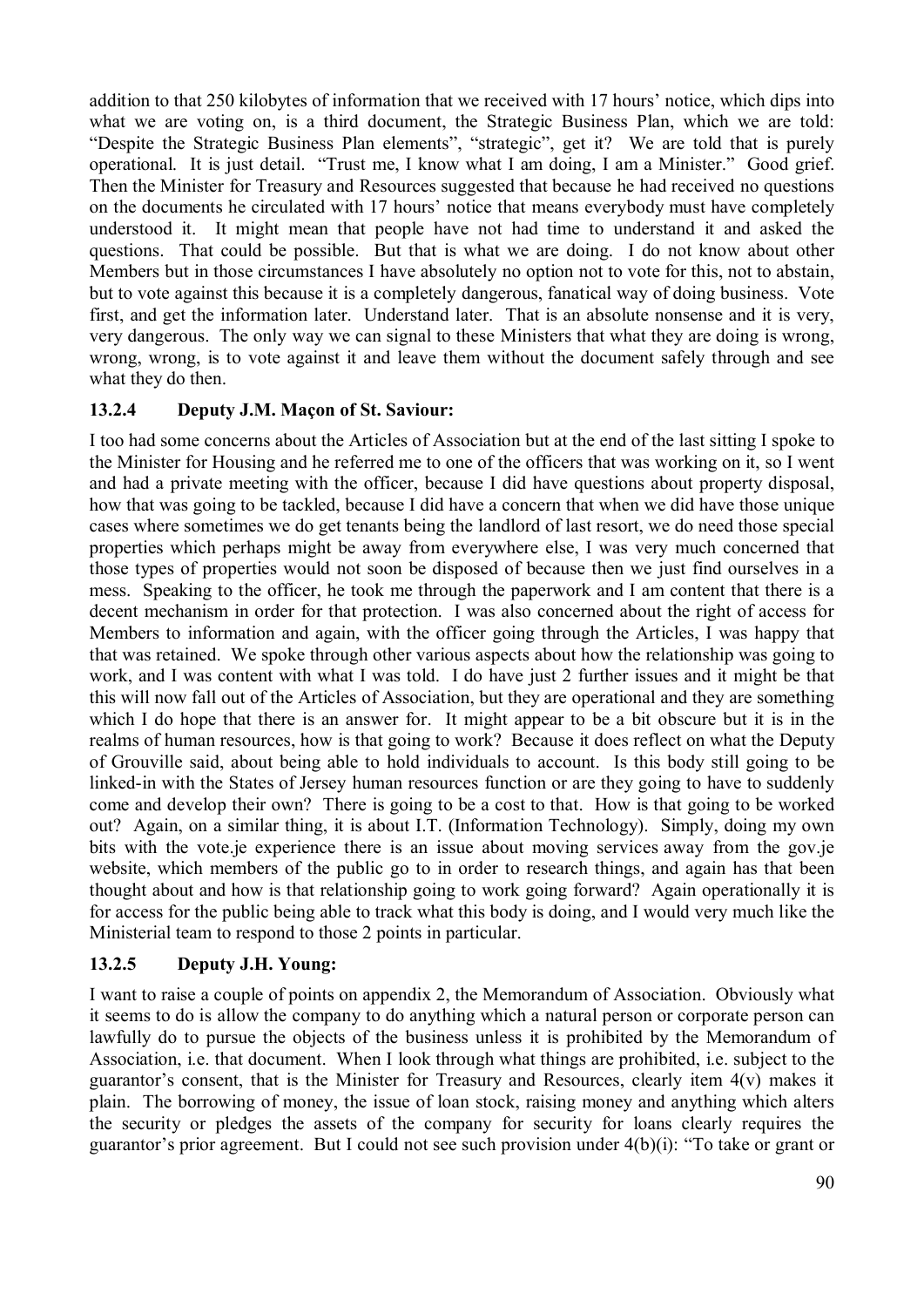otherwise dispose or deal with any interest in land" which I assume deals to acquire property and to sell it. "(ii) to carry out works to buildings and land; (iii) contract with the States ..." and so on. I could not see any restriction there. Of course that puzzles me because in the earlier items on this subject we heard: "Do not worry there are safeguards about. Yes, of course the company is not going to be free to be able to do acquisitions and disposals without any checks and controls on it." I am struggling to see where they appear in the Memorandum of Association, which is the legal document which we are asked to agree. Of course, incidentally, by the by here, I do notice that the company is entitled to set up subsidiaries or any other bodies for its purposes, including grants, donations and loans. There seems to be quite a lot of powers there and in the opening it says obviously the policy objectives are for the Minister for Housing and States Strategic Housing Unit but, as I say, those powers are there for the company. The only ones that I can see are reserved are the borrowing powers. It is clear, in the time I have had to read and understand this, I suppose I am going to be told I have misread this and I have missed something. I will wait and see.

# **13.2.6 Deputy A.K.F. Green:**

I will deal with a couple of the questions first about the business ... we will be bringing forward a business plan and we will publish it, but can I remind Members that when we debated P.33 last year, there was R.15, the business plan, that accompanied this. It was a very comprehensive business plan. It was 118 pages from memory which made the case for Andium Homes. So we do need to update it but there are no surprises in the business plan that will finally be approved by myself, as the Minister for Housing, and the Minister for Treasury and Resources in his role as the guarantor shareholder. So there are no surprises there. Of course it will be an organic document. It will change from time to time as circumstances change. We are establishing a company that can be more nimble than the current arrangements. The Memorandum of Association is to provide affordable housing, which meets with the policy objectives of both myself as Minister for Housing, and the States Strategic Housing Unit. I might remind Members that the States Strategic Housing Unit is chaired by myself or chaired by the Minister for Housing, whoever that may be, and has good Ministerial representation: the Minister for Treasury and Resources, the Minister for Planning and Environment and the Minister for Health and Social Services. I see an ongoing relationship between the States and Andium Homes. I see this very much as a partnership with the States setting the overall policy and objectives and Andium Homes delivering, effectively, those outcomes. Of course, as we mentioned, the Minister for Treasury and Resources acting as guarantor does have powers of direction and that is right. It is set out in Article 16 but I fully expect and hope that they will never be used or used incredibly rarely. The majority of the Articles deal with the directors of the board, who they are, how they were appointed, how they can be disqualified or removed, their powers and any conflicts of interest. We have an excellent mix of talent in the members of that board. I played a full role in the recruitment of the Chair and the nonexecutive members - we have talked about this before when we brought forward proposals for the shadow board - using and working with the Appointments Commission. The tenant directors and the executive directors of course I have worked with for a number of years, so I am well placed to know that this is a good board, a strong board, a board that will deliver affordable housing; a term we must get used to. But the important work of providing decent homes for Islanders for years to come, meeting that Council of Ministers, endorsed by this Assembly, housing our community.

# **13.2.7 Deputy R.G. Le Hérissier:**

Very quickly, one of the phenomena that occurred with boards elsewhere is they become selfserving in the sense that the establishment of salaries and so forth has been undertaken by the board. We have seen extreme examples, for example, with the BBC Trust. All I would ask the Minister under 48 of the Articles, can he confirm that the non-executive directors will set their own remuneration. I have no problem with good talented people being recruited, as I think the Minister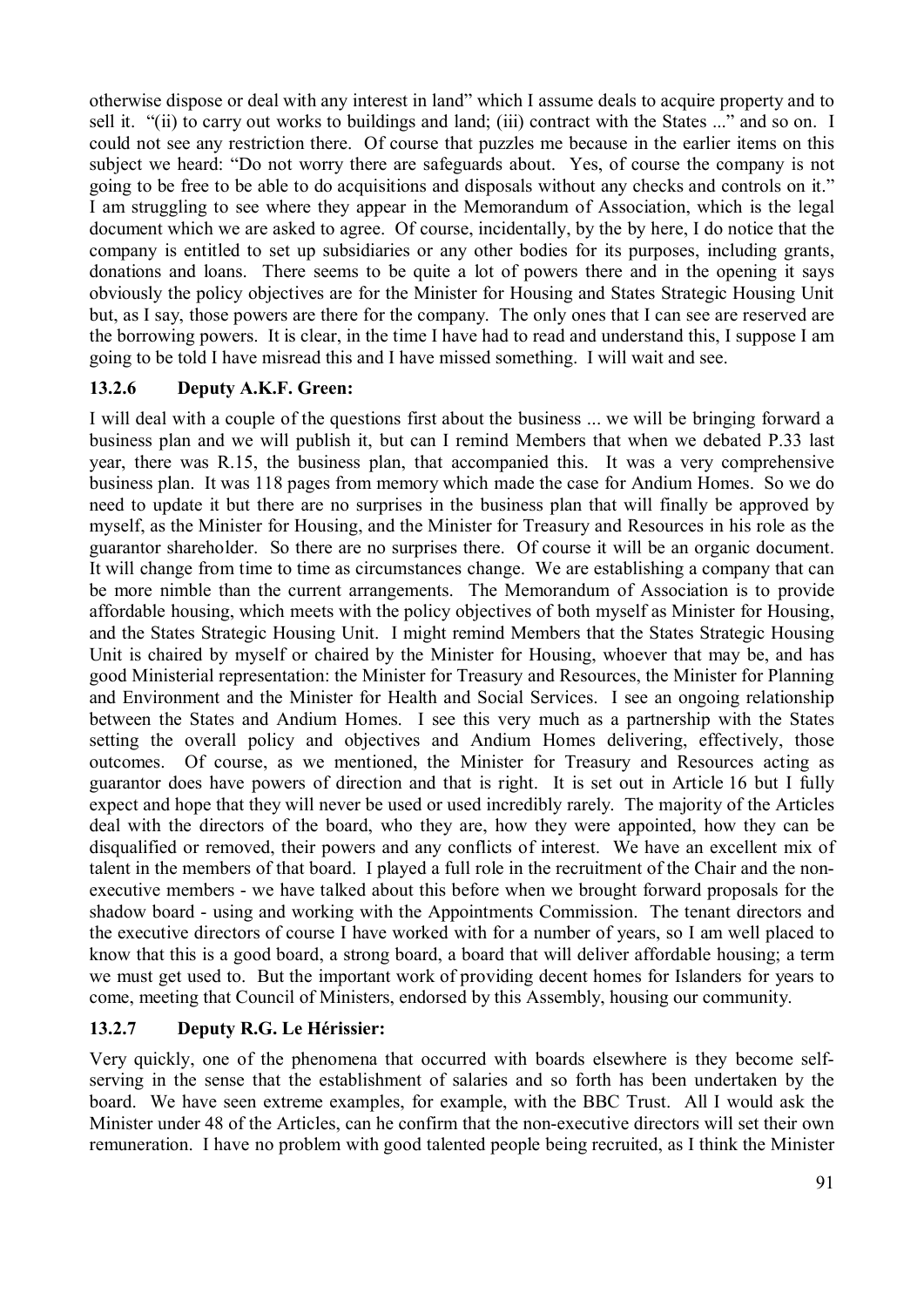for Housing said, that is excellent. But I think there is a careful balance to be achieved and there have been too many instances of these boards basically running out of control and becoming selfserving. Secondly, under 51(d) and I am perhaps getting into the detail, what does he regard as a "significant or material interest". This is where the declaration of interests have to be made. Would, for example, being a property owner be such a matter?

### **13.2.8 Senator F. du H. Le Gresley:**

I am going to incur the wrath of my Ministerial colleagues but I am going to propose the adjournment and the reason for that is I am a member of the Council of Ministers and I have not had a chance to read the Memorandum of Understanding, *et cetera*. My name is on this paper. The speed with which we are going we could be voting on this tonight and I do not think that is right, so I would like to propose the adjournment.

### **The Bailiff:**

Is that seconded? **[Seconded]** Does any Member wish to speak on whether we should adjourn or not? Very well, then the appel is called for on whether to adjourn at this stage until tomorrow, Senator, as I understand it. I invite Members to return to their seats and the Greffier will open the voting.

| <b>POUR: 20</b>            | <b>CONTRE: 14</b>          | <b>ABSTAIN: 0</b> |
|----------------------------|----------------------------|-------------------|
| Senator P.F.C. Ozouf       | Senator P.M. Bailhache     |                   |
| Senator A. Breckon         | Connétable of St. Clement  |                   |
| Senator S.C. Ferguson      | Connétable of St. Peter    |                   |
| Senator A.J.H. Maclean     | Connétable of St. Brelade  |                   |
| Senator B.I. Le Marquand   | Connétable of St. Martin   |                   |
| Senator F.du H. Le Gresley | Deputy J.A. Martin (H)     |                   |
| Senator I.J. Gorst         | Deputy of Trinity          |                   |
| Connétable of Trinity      | Deputy S.S.P.A. Power (B)  |                   |
| Connétable of St. Lawrence | Deputy K.C. Lewis (S)      |                   |
| Connétable of Grouville    | Deputy E.J. Noel (L)       |                   |
| Deputy R.C. Duhamel (S)    | Deputy A.K.F. Green (H)    |                   |
| Deputy G.P. Southern (H)   | Deputy J.M. Maçon (S)      |                   |
| Deputy of Grouville        | Deputy G.C.L. Baudains (C) |                   |
| Deputy J.A. Hilton (H)     | Deputy of St. John         |                   |
| Deputy J.H. Young (B)      |                            |                   |
| Deputy of St. Mary         |                            |                   |
| Deputy of St. Martin       |                            |                   |
| Deputy R.G. Bryans (H)     |                            |                   |
| Deputy R.J. Rondel (H)     |                            |                   |
| Deputy N.B. Le Cornu (H)   |                            |                   |

# **Senator P.F.C. Ozouf:**

If I may just say, I voted in favour of that and the Minister for Housing and I will be available I am sure. We are both early risers. I will be in my office at 7.10 a.m. tomorrow morning. If any Members have any questions about the Memorandum of Understanding overnight, if they want any questions answered whatsoever, I apologise for the fact that it was circulated last night. I have said to Members that it was because of the bond issue matters which have been commanding attention, so I apologise but we will be ready and able now and tomorrow morning to answer questions.

# **The Bailiff:**